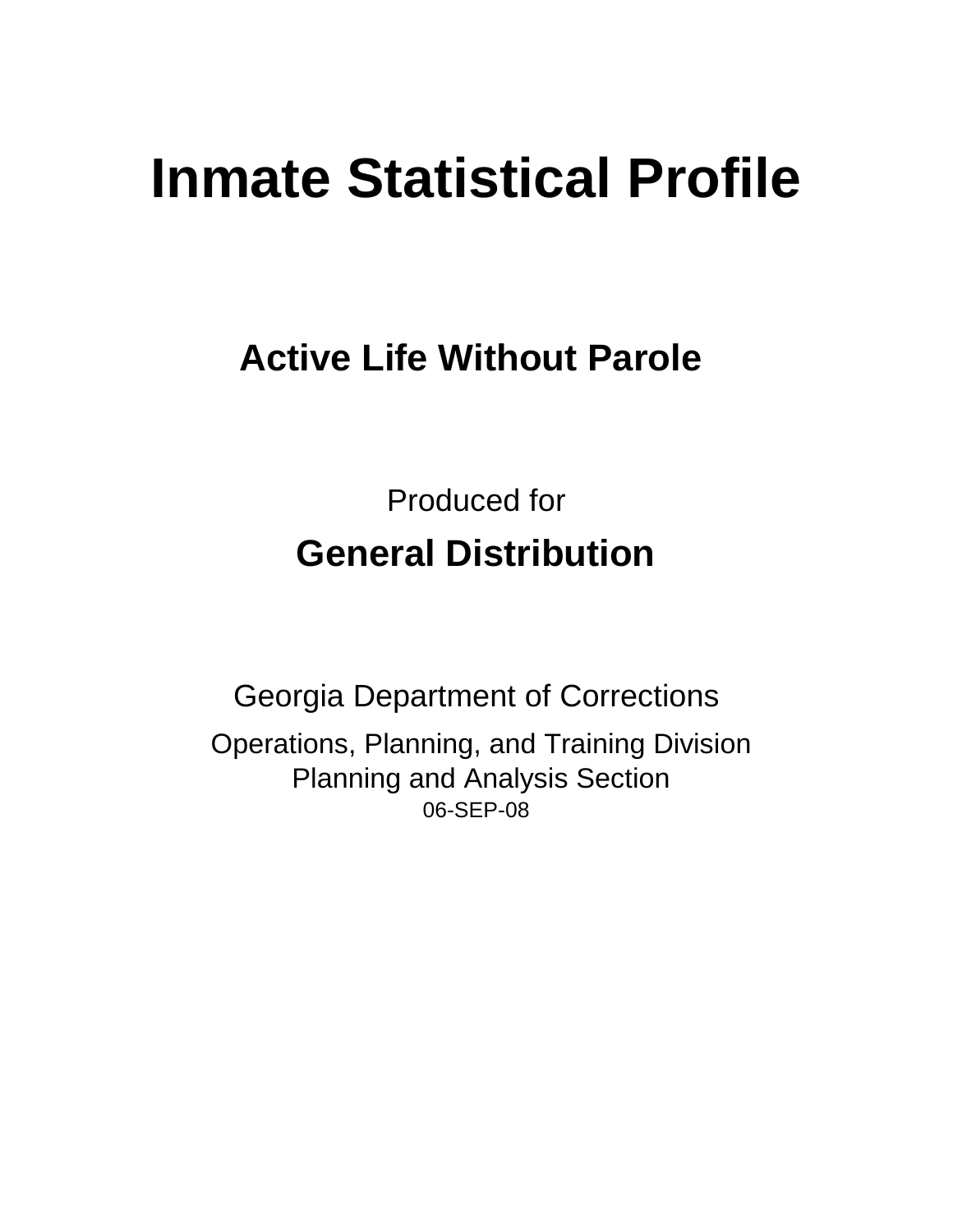**Contents** 

**Active Life Without Parole** 

Produced for **General Distribution**

## Table of Contents

| <b>Demographic information</b>                                       |
|----------------------------------------------------------------------|
| 5 Current age, broken out in ten year age groups                     |
| 6 Race group                                                         |
| 7 Hispanic Origin                                                    |
| 8 Marital status, self-reported at entry to prison                   |
| 9 Number of children, self-reported at entry to prison               |
| 10 Religious affiliation, self-reported at entry to prison           |
| 11 Home county - self-reported at entry to prison                    |
| 14 Socioeconomic class, self-reported at entry to prison             |
| 15 Environment to age 16, self-reported at entry to prison           |
| 16 Guardian status to age 16, self-reported at entry to prison       |
| 17 Employment status before prison, self-reported at entry to prison |
| 18 Age at admission                                                  |
| 20 Age at release                                                    |
| 21 Height, measured at entry to prison                               |
| 22 Weight, measured at entry to prison                               |
| 23 Military service                                                  |
| <b>Correctional information</b>                                      |
| 24 Type of admission to prison                                       |
| 25 Current / last security status                                    |
| 26 Current / last institution type                                   |
| 27 Institution type - transitional centers                           |
| 28 Institution type - mental hospitals                               |
| 29 Institution type - county prisons                                 |
| 30 Institution type - state prisons                                  |
| 31 Institution type - private prisons                                |
| 32 Institution type - prison annexes                                 |
| 33 Institution type - pre-release centers                            |
| 34 Institution type - inmate boot camp                               |
| 35 Number of disciplinary reports                                    |
| 36 Number of transfers                                               |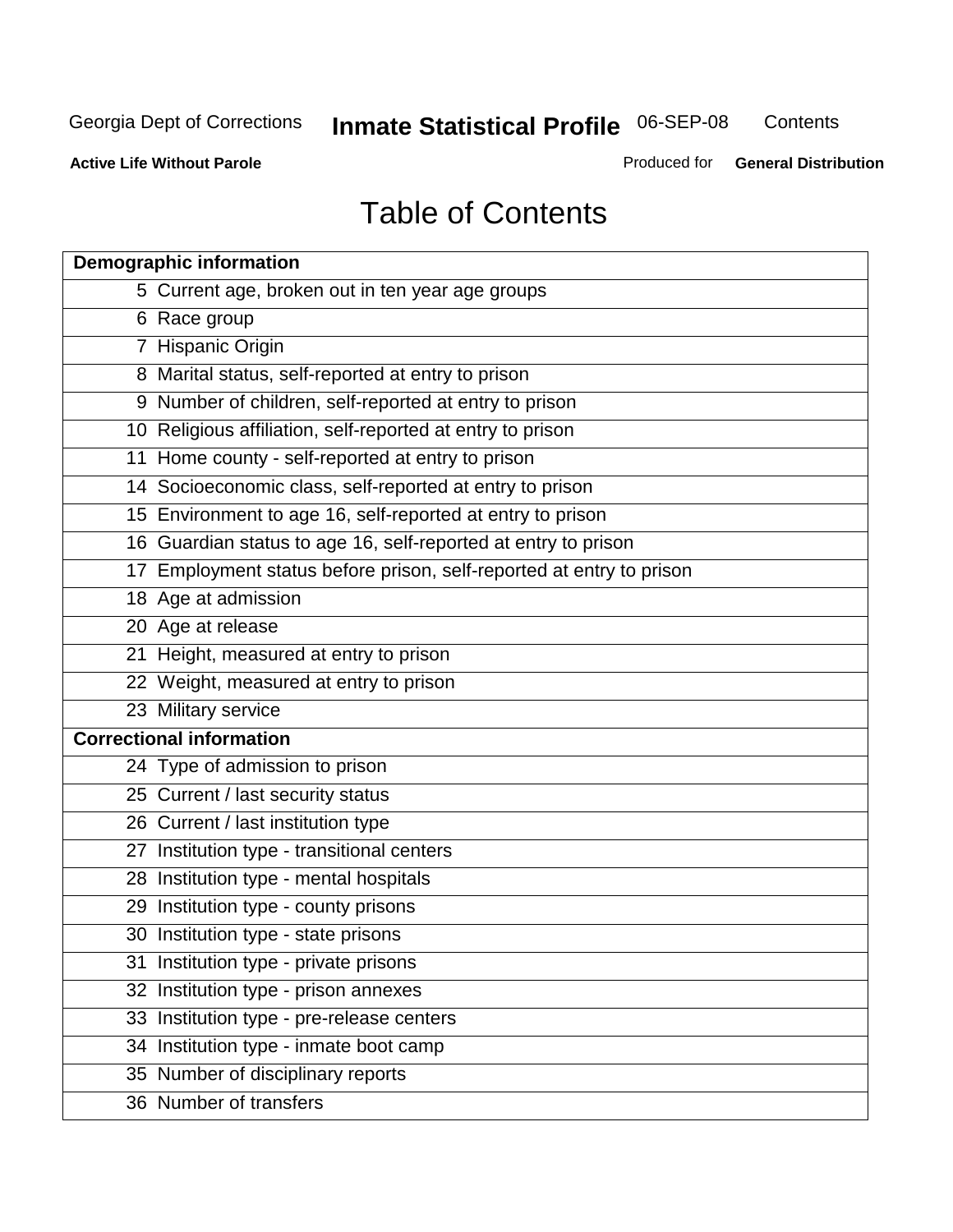**Contents** 

**Active Life Without Parole** 

Produced for **General Distribution**

## Table of Contents

| <b>Correctional information</b>                                  |
|------------------------------------------------------------------|
| 37 Number of escapes                                             |
| 38 Probable future release type                                  |
| 39 Actual release type                                           |
| 40 Time served in current (or last) institution                  |
| Educational, psychological and physical information              |
| 41 Highest grade level attained                                  |
| 42 Culture fair IQ scores                                        |
| 43 Wide Range Achievement Test (WRAT) reading score              |
| 44 Wide Range Achievement Test (WRAT) math score                 |
| 45 Wide Range Achievement Test (WRAT) spelling score             |
| 46 Scope of substance abuse - summary                            |
| 47 Scope of substance abuse - detail                             |
| 48 Current / last mental health treatment level                  |
| 49 PULHESDWIT medical scale - 'P' overall condition ('P'hysical) |
| 50 PULHESDWIT medical scale - 'U' upper body                     |
| 51 PULHESDWIT medical scale - 'L' lower body                     |
| 52 PULHESDWIT medical scale - 'H' hearing                        |
| 53 PULHESDWIT medical scale - 'E' vision                         |
| 54 PULHESDWIT medical scale -'S' psychiatric                     |
| 55 PULHESDWIT medical scale - 'D' dental                         |
| 56 PULHESDWIT medical scale - 'W' work ability                   |
| 57 PULHESDWIT medical scale - 'I' impairment                     |
| 58 PULHESDWIT medical scale - 'T' transportability               |
| 59 Criminality in family, self-reported                          |
| 60 Alcoholism in family, self-reported                           |
| Drug abuse in family, self-reported<br>61                        |
| 62 Subjected to frequent beatings, self-reported                 |
| 63 Father absent during inmate's childhood                       |
| 64 Mother absent during inmate's childhood                       |
| <b>Crimes and criminal history information</b>                   |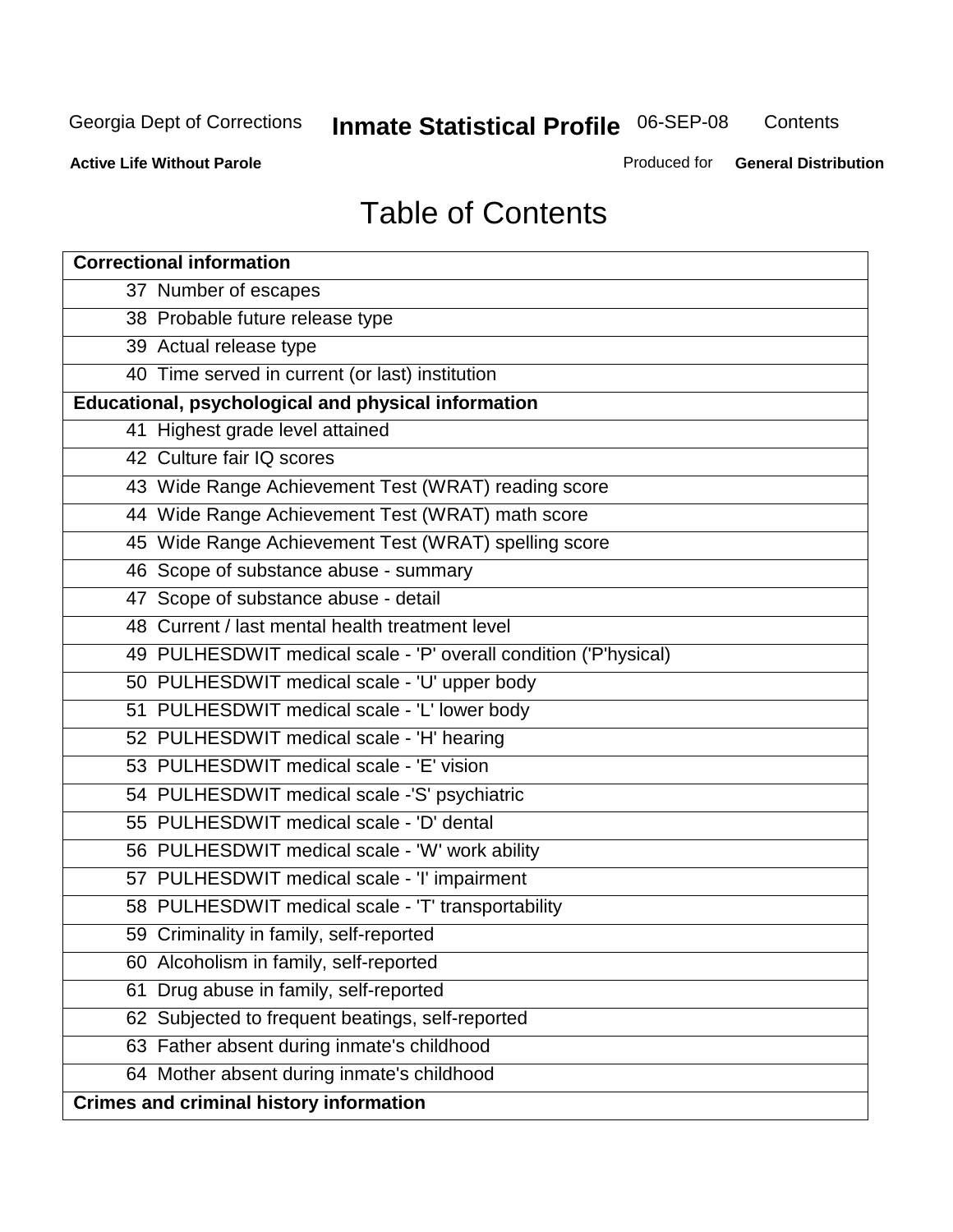**Contents** 

**Active Life Without Parole** 

Produced for **General Distribution**

## Table of Contents

| <b>Crimes and criminal history information</b>                 |
|----------------------------------------------------------------|
| 65 Number of prior Georgia incarcerations                      |
| 66 Prison sentence in years                                    |
| 67 Primary offense, broken out into felonies vs misdemeanors   |
| 68 Primary offense, broken out into six broad crime categories |
| 69 Primary offense, detailed offense code                      |
| 70 County of conviction of primary offense                     |
| 73 Circuit of conviction of primary offense                    |
| 75 Years served (jail + prison) in this incarceration          |
| <b>Medical information</b>                                     |
|                                                                |
| 76 Results of most recent HIV test                             |
| 77 Results of most recent tuberculosis test                    |
| 78 Results of most recent syphilis test                        |
| 79 Results of most recent Hepatitis-C test                     |
| 80 Results of most recent pregnancy test                       |
| 81 Results of most recent diabetes test                        |
| 82 Results of most recent hypertension test                    |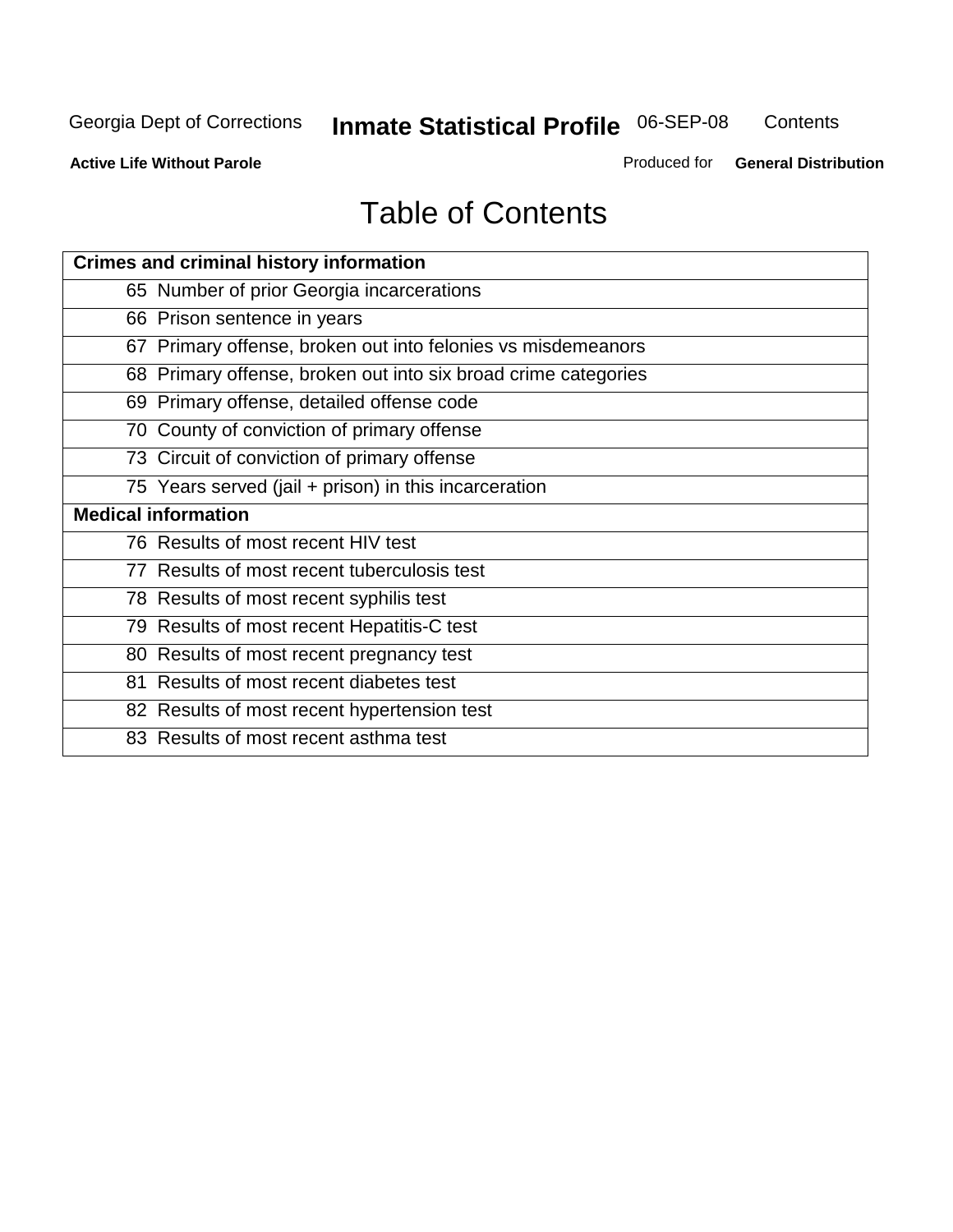#### **Active Life Without Parole**

#### Produced for **General Distribution**

#### Current age, broken out in ten-year age groups

|                          |              | <b>Male</b> |         |              | <b>Female</b> |       |              | <b>Total</b> |
|--------------------------|--------------|-------------|---------|--------------|---------------|-------|--------------|--------------|
| <b>Current Age</b>       | <b>Count</b> | Col %       | Row %   | <b>Count</b> | Col %         | Row % | <b>Total</b> | Col %        |
| <b>Twenties (20-29)</b>  | 43           | $8.87\%$    | 95.56%  |              | 22.22%        | 4.44% | 45 l         | 9.11%        |
| <b>Thirties (30-39)</b>  | 176          | 36.29%      | 99.44%  |              | 11.11%        | 0.56% | 177          | 35.83%       |
| Forties (40-49)          | 155          | 31.96%      | 97.48%  | 4            | 44.44%        | 2.52% |              | 159 32.19%   |
| <b>Fifties (50-59)</b>   | 82           | 16.91%      | 97.62%  | 2            | 22.22%        | 2.38% | 84 I         | 17.00%       |
| <b>Sixties (60-69)</b>   | 21           | 4.33%       | 100.00% |              |               |       | 21           | 4.25%        |
| Seventy + (70 and above) | 8            | 1.65%       | 100.00% |              |               |       | 8            | 1.62%        |
| <b>Total Reported</b>    | 485          | 100%        | 98.18%  | 9            | 100%          | 1.82% | 494          | 100%         |

| rtea<br>$\cdots$<br>$\sim$ |                |     |
|----------------------------|----------------|-----|
| υιαι                       | $\overline{ }$ | .   |
| _____                      | .              | TV. |

| Mean (average)                 | 42.21 | 40.11 | 42.17 |
|--------------------------------|-------|-------|-------|
| Median (middle)                |       |       |       |
| <b>Mode</b><br>(most frequent) | 39    |       | 39    |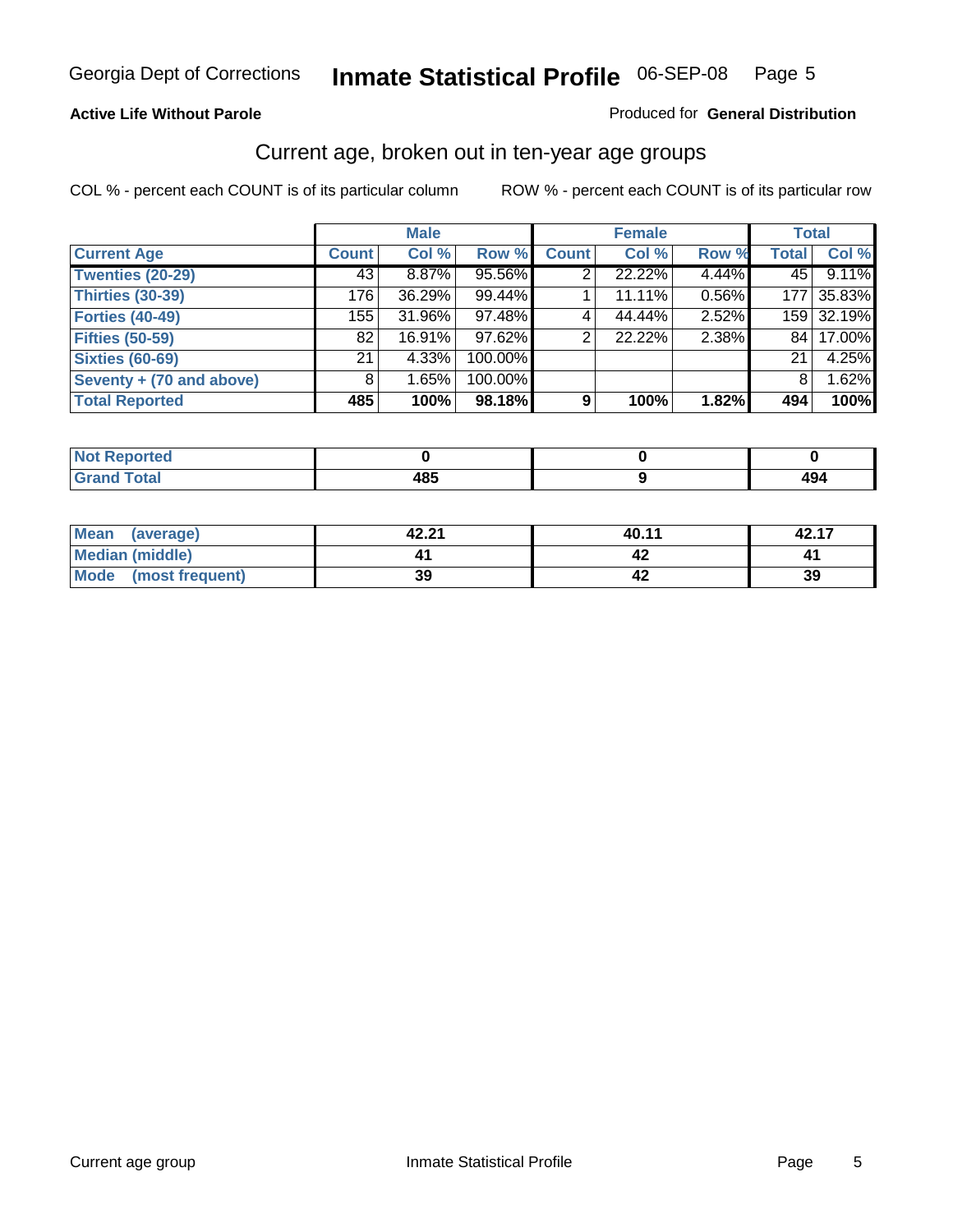**Active Life Without Parole** 

Produced for **General Distribution**

#### Race group

|                       |              | <b>Male</b> |                    |   | <b>Female</b> |          |       | <b>Total</b> |
|-----------------------|--------------|-------------|--------------------|---|---------------|----------|-------|--------------|
| <b>Race Group</b>     | <b>Count</b> | Col %       | <b>Row % Count</b> |   | Col %         | Row %    | Total | Col %        |
| <b>White</b>          | 122          | 25.21%      | 95.31%             | 6 | 66.67%        | $4.69\%$ | 128   | 25.96%       |
| <b>Black</b>          | 362          | 74.79%      | 99.18%I            | ົ | 33.33%        | .82%     | 365   | 74.04%       |
| <b>Total Reported</b> | 484          | 100%        | 98.17%             |   | 100%          | 1.83%    | 493   | 100%         |

| eported<br>.<br>$\cdots$ |      |      |
|--------------------------|------|------|
| fota'                    | 10 E | 10 / |
| _____                    | မ၀၁  | ᅮ    |

| $^1$ Mo. | Rlack | White | 3lack |
|----------|-------|-------|-------|
| .        |       |       |       |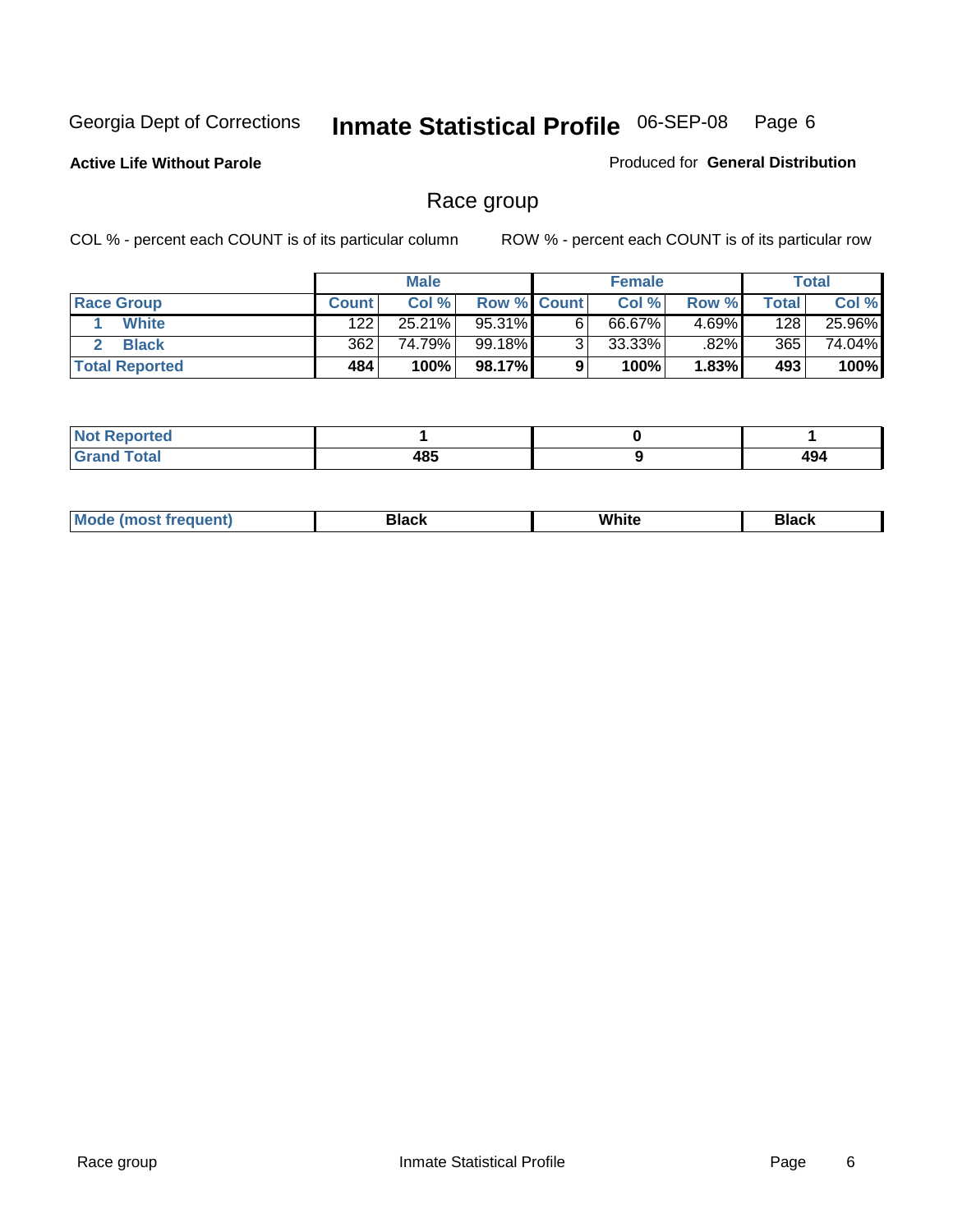**Active Life Without Parole** 

Produced for **General Distribution**

#### Hispanic Origin

COL % - percent each COUNT is of its particular column ROW % - percent each COUNT is of its particular row

|                        |              | <b>Male</b> |                    |   | <b>Female</b> |       |       | <b>Total</b> |
|------------------------|--------------|-------------|--------------------|---|---------------|-------|-------|--------------|
| <b>Hispanic Origin</b> | <b>Count</b> | Col%        | <b>Row % Count</b> |   | Col %         | Row % | Total | Col %        |
| <b>Non Hispanic</b>    | 478          | 98.56%      | 98.15%             | 9 | 100.00%       | 1.85% | 487   | 98.58%       |
| <b>Hispanic</b>        |              | $1.44\%$    | 100.00%            |   |               |       |       | 1.42%        |
| <b>Total Reported</b>  | 485          | 100%        | 98.18%             | 9 | 100%          | 1.82% | 494   | 100%         |

**An inmate is counted as Hispanic if** 

**(a) he self-reported as Hispanic during the diagnostic process, or** 

**(b) his primary language is Spanish, or** 

**(c) he claimed birth or citizenship in Spain or a Latin American country, or** 

**(d) he had a common Spanish surname such as Lopez or Garcia**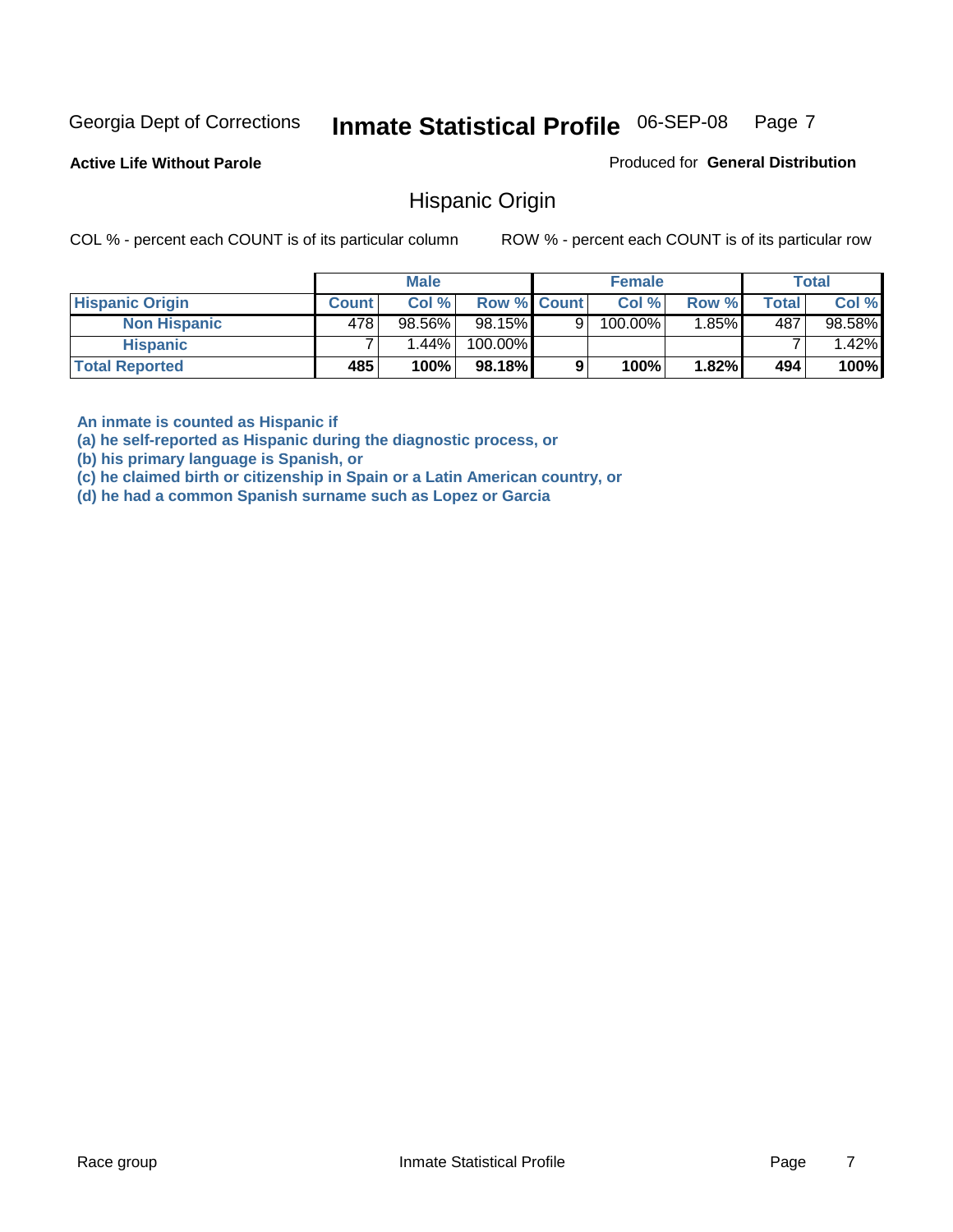#### **Active Life Without Parole**

#### Produced for **General Distribution**

#### Marital status, self-reported at entry to prison

|                        | <b>Male</b>  |          |         | <b>Female</b>  |        |        | <b>Total</b> |        |
|------------------------|--------------|----------|---------|----------------|--------|--------|--------------|--------|
| <b>Marital Status</b>  | <b>Count</b> | Col %    | Row %   | <b>Count</b>   | Col %  | Row %  | <b>Total</b> | Col %  |
| <b>Single</b>          | 274          | 58.05%   | 98.21%  | $\overline{5}$ | 55.56% | 1.79%  | 279          | 58.00% |
| <b>Married</b><br>2.   | 65           | 13.77%   | 98.48%  |                | 11.11% | 1.52%  | 66           | 13.72% |
| <b>Separated</b><br>3  | 20           | 4.24%    | 100.00% |                |        |        | 20           | 4.16%  |
| <b>Divorced</b><br>4   | 54           | 11.44%   | 98.18%  |                | 11.11% | 1.82%  | 55           | 11.43% |
| <b>Widowed</b><br>5    | 17           | $3.60\%$ | 89.47%  | $\overline{2}$ | 22.22% | 10.53% | 19           | 3.95%  |
| <b>Common Law</b><br>6 | 42           | 8.90%    | 100.00% |                |        |        | 42           | 8.73%  |
| <b>Total Reported</b>  | 472          | 100%     | 98.13%  | 9              | 100%   | 1.87%  | 481          | 100%   |

|       |                  | . .       |
|-------|------------------|-----------|
| _____ | .<br>TV.<br>$ -$ | -⊶<br>$-$ |

| <b>Mode (most frequent)</b><br>Sinale<br>™ale |
|-----------------------------------------------|
|-----------------------------------------------|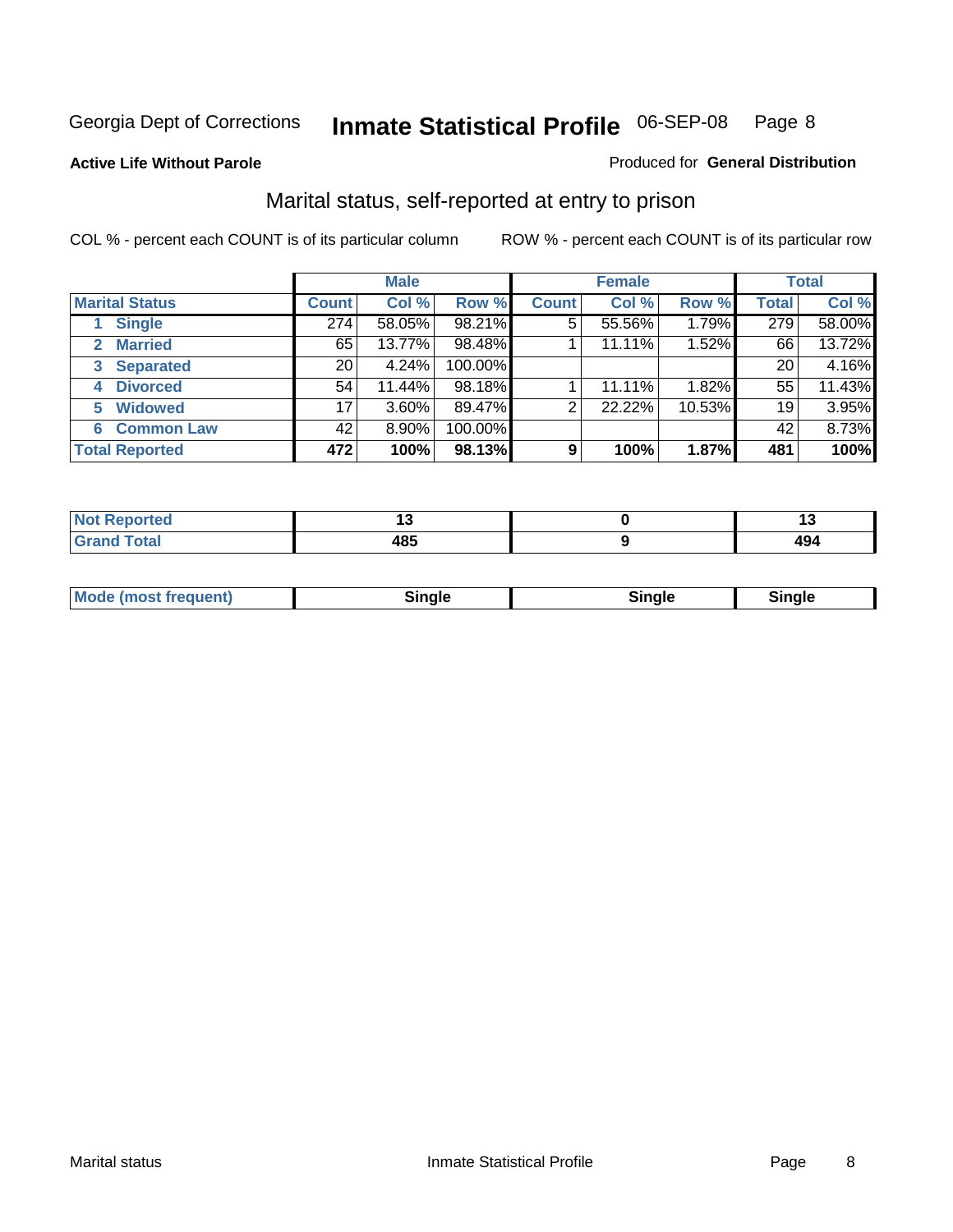#### **Active Life Without Parole**

#### Produced for **General Distribution**

## Number of children, self reported at entry to prison

|                           |              | <b>Male</b> |         |                | <b>Female</b> |       |                | <b>Total</b> |
|---------------------------|--------------|-------------|---------|----------------|---------------|-------|----------------|--------------|
| <b>Number of Children</b> | <b>Count</b> | Col %       | Row %   | <b>Count</b>   | Col %         | Row % | <b>Total</b>   | Col %        |
| $\bf{0}$                  | 178          | 36.85%      | 98.89%  | 2              | 22.22%        | 1.11% | 180            | 36.59%       |
|                           | 127          | 26.29%      | 96.95%  | 4              | 44.44%        | 3.05% | 131            | 26.63%       |
| $\overline{2}$            | 81           | 16.77%      | 97.59%  | $\overline{2}$ | 22.22%        | 2.41% | 83             | 16.87%       |
| 3                         | 49           | 10.14%      | 100.00% |                |               |       | 49             | 9.96%        |
| 4                         | 22           | 4.55%       | 95.65%  |                | 11.11%        | 4.35% | 23             | 4.67%        |
| 5                         | 14           | 2.90%       | 100.00% |                |               |       | 14             | 2.85%        |
| $6\phantom{a}$            | 2            | 0.41%       | 100.00% |                |               |       | 2              | 0.41%        |
|                           | 2            | 0.41%       | 100.00% |                |               |       | 2              | 0.41%        |
| 8                         |              | 0.21%       | 100.00% |                |               |       |                | 0.20%        |
| 9                         | 2            | 0.41%       | 100.00% |                |               |       | $\overline{2}$ | 0.41%        |
| 10                        |              | 0.21%       | 100.00% |                |               |       |                | 0.20%        |
| Over 10                   | 4            | 0.83%       | 100.00% |                |               |       | 4              | 0.81%        |
| <b>Total Reported</b>     | 483          | 100%        | 98.17%  | 9              | 100%          | 1.83% | 492            | 100.0%       |

| nrteu<br>$\sim$                 |          |     |
|---------------------------------|----------|-----|
| <b>otal</b><br>$\mathbf{v}$ and | IOE<br>. | 494 |

| <b>Mean</b><br>(average) | 45. ا | 1.33 | 1.45 |
|--------------------------|-------|------|------|
| <b>Median (middle)</b>   |       |      |      |
| Mode (most frequent)     |       |      |      |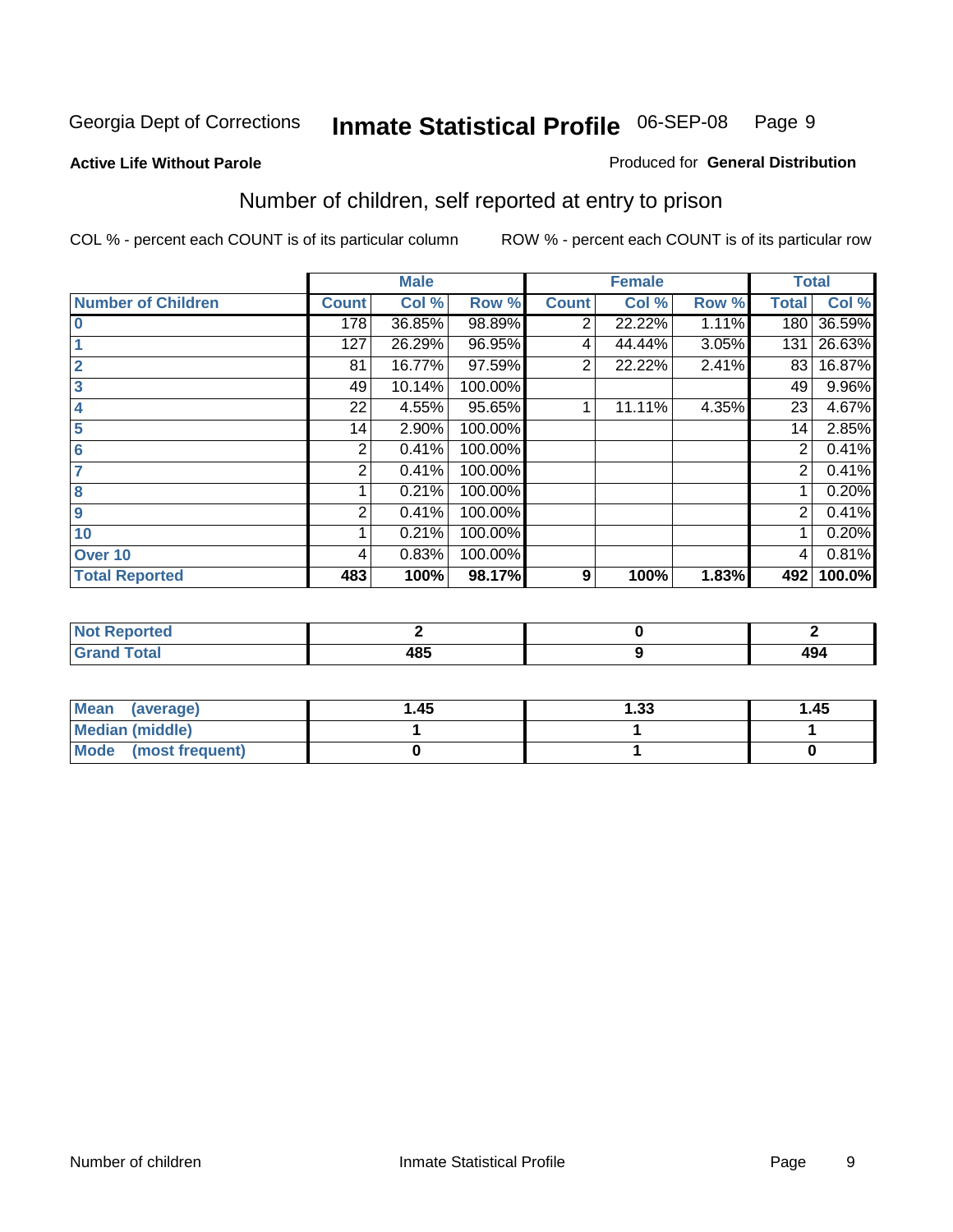#### **Active Life Without Parole**

#### Produced for **General Distribution**

## Religious affiliation, self-reported at entry to prison

|              |                              |              | <b>Male</b> |         |              | <b>Female</b> |       |              | <b>Total</b> |
|--------------|------------------------------|--------------|-------------|---------|--------------|---------------|-------|--------------|--------------|
|              | <b>Religious Affiliation</b> | <b>Count</b> | Col %       | Row %   | <b>Count</b> | Col %         | Row % | <b>Total</b> | Col %        |
|              | <b>Islam</b>                 | 28           | 6.71%       | 100.00% |              |               |       | 28           | 6.57%        |
| $\mathbf{2}$ | <b>Catholic</b>              | 13           | 3.12%       | 100.00% |              |               |       | 13           | 3.05%        |
| 3            | <b>Baptist</b>               | 187          | 44.84%      | 96.89%  | 6            | 66.67%        | 3.11% | 193          | 45.31%       |
| 4            | <b>Methodist</b>             | 6            | 1.44%       | 100.00% |              |               |       | 6            | 1.41%        |
| 7            | <b>Chc Of God</b>            |              | .24%        | 100.00% |              |               |       |              | .23%         |
| 8            | <b>Holiness</b>              | 12           | 2.88%       | 92.31%  |              | 11.11%        | 7.69% | 13           | 3.05%        |
| 9            | <b>Jewish</b>                |              | .24%        | 100.00% |              |               |       |              | .23%         |
| 12           | <b>Hindu</b>                 |              | .24%        | 100.00% |              |               |       |              | .23%         |
| 16           | <b>Seven D Ad</b>            | 4            | .96%        | 100.00% |              |               |       | 4            | .94%         |
| 17           | <b>Jehovah Wt</b>            |              | 1.68%       | 100.00% |              |               |       |              | 1.64%        |
| 18           | <b>Latr Day S</b>            |              | .24%        | 100.00% |              |               |       |              | .23%         |
| 20           | <b>Other Prot</b>            | 58           | 13.91%      | 96.67%  | 2            | 22.22%        | 3.33% | 60           | 14.08%       |
| 96           | <b>None</b>                  | 98           | 23.50%      | 100.00% |              |               |       | 98           | 23.00%       |
|              | <b>Total Reported</b>        | 417          | 100%        | 97.89%  | 9            | 100%          | 2.11% | 426          | 100%         |

| Reported<br>NOT.<br>$\sim$      | 68          | c<br>oo |
|---------------------------------|-------------|---------|
| <b>otal</b><br>$\mathbf{v}$ and | 10 C<br>4໐ບ | 494     |

| <b>Mode (most frequent)</b><br><b>Baptist</b><br>Baptist | Baptist |
|----------------------------------------------------------|---------|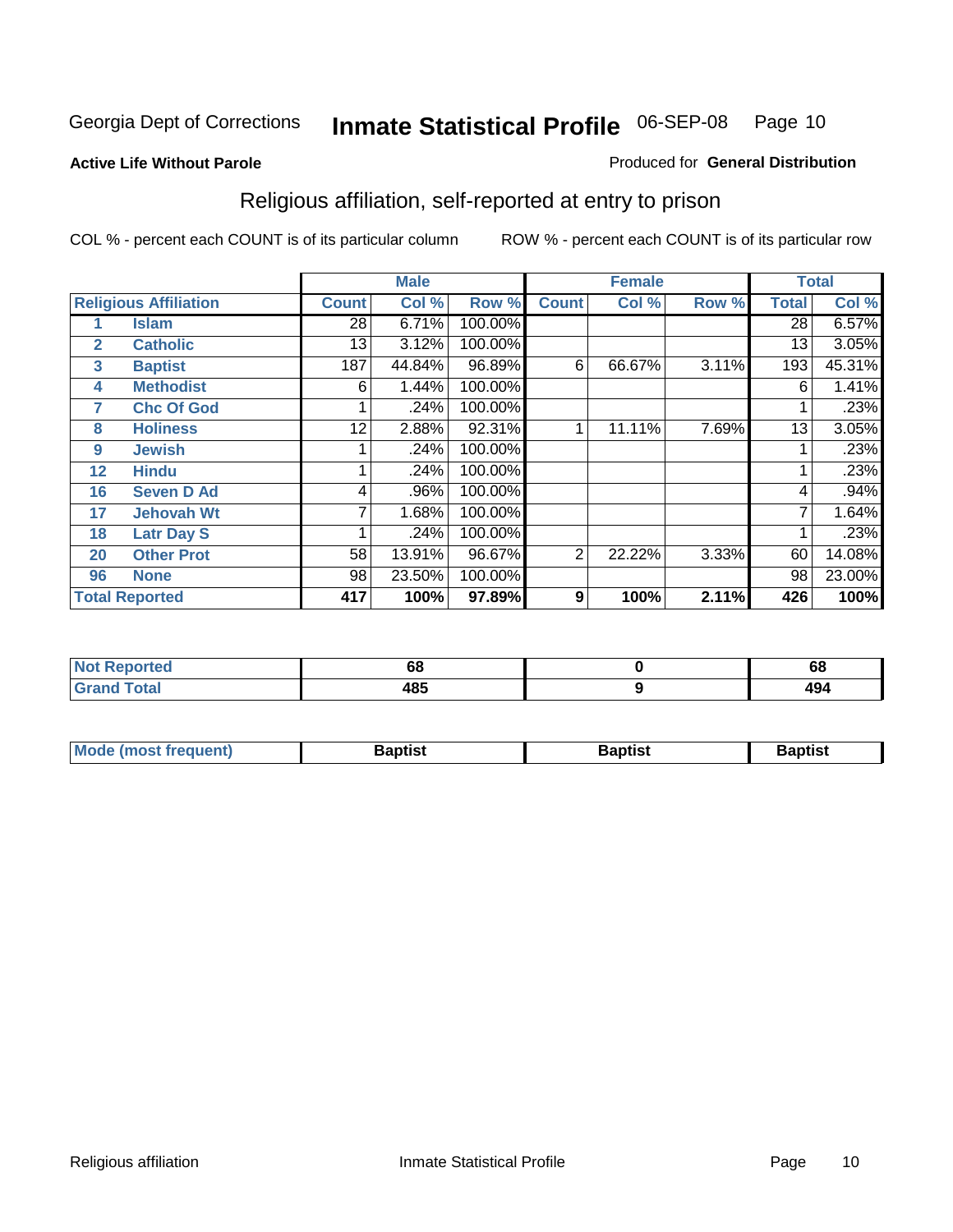Produced for **General Distribution**

#### **Active Life Without Parole**

## Home county, self-reported at entry to prison

|                |                      |                 | <b>Male</b> |         |              | <b>Female</b> |         | <b>Total</b>    |       |
|----------------|----------------------|-----------------|-------------|---------|--------------|---------------|---------|-----------------|-------|
|                | <b>Home County</b>   | <b>Count</b>    | Col %       | Row %   | <b>Count</b> | Col %         | Row %   | <b>Total</b>    | Col % |
| $\overline{1}$ | <b>Appling</b>       | $\overline{2}$  | .44%        | 100.00% |              |               |         | $\overline{2}$  | .43%  |
| $\overline{2}$ | <b>Atkinson</b>      | 1               | .22%        | 100.00% |              |               |         | 1               | .21%  |
| 5              | <b>Baldwin</b>       | 4               | .88%        | 100.00% |              |               |         | 4               | .86%  |
| $\overline{7}$ | <b>Barrow</b>        | 3               | .66%        | 100.00% |              |               |         | 3               | .64%  |
| 8              | <b>Bartow</b>        | 4               | .88%        | 100.00% |              |               |         | 4               | .86%  |
| 9              | <b>Ben Hill</b>      | 3               | .66%        | 100.00% |              |               |         | 3               | .64%  |
| 10             | <b>Berrien</b>       | 1               | .22%        | 100.00% |              |               |         | 1               | .21%  |
| 11             | <b>Bibb</b>          | 8               | 1.75%       | 100.00% |              |               |         | 8               | 1.72% |
| 12             | <b>Bleckley</b>      | 3               | .66%        | 100.00% |              |               |         | 3               | .64%  |
| 14             | <b>Brooks</b>        | 1               | .22%        | 100.00% |              |               |         | 1               | .21%  |
| 16             | <b>Bulloch</b>       | $\overline{3}$  | .66%        | 75.00%  | 1            | 11.11%        | 25.00%  | 4               | .86%  |
| 17             | <b>Burke</b>         | 4               | .88%        | 100.00% |              |               |         | 4               | .86%  |
| 18             | <b>Butts</b>         | 1               | .22%        | 100.00% |              |               |         | 1               | .21%  |
| 20             | <b>Camden</b>        | 4               | .88%        | 100.00% |              |               |         | 4               | .86%  |
| 22             | <b>Carroll</b>       | $\overline{2}$  | .44%        | 100.00% |              |               |         | 2               | .43%  |
| 25             | <b>Chatham</b>       | $\overline{27}$ | 5.91%       | 100.00% |              |               |         | $\overline{27}$ | 5.79% |
| 26             | <b>Chattahoochee</b> | 1               | .22%        | 100.00% |              |               |         | 1               | .21%  |
| 28             | <b>Cherokee</b>      | $\overline{c}$  | .44%        | 100.00% |              |               |         | 2               | .43%  |
| 29             | <b>Clarke</b>        | $\overline{10}$ | 2.19%       | 100.00% |              |               |         | 10              | 2.15% |
| 31             | <b>Clayton</b>       | $\overline{12}$ | 2.63%       | 92.31%  | 1            | 11.11%        | 7.69%   | $\overline{13}$ | 2.79% |
| 33             | <b>Cobb</b>          | $\overline{17}$ | 3.72%       | 100.00% |              |               |         | $\overline{17}$ | 3.65% |
| 34             | <b>Coffee</b>        | $\overline{3}$  | .66%        | 100.00% |              |               |         | 3               | .64%  |
| 35             | <b>Colquitt</b>      | $\overline{2}$  | .44%        | 100.00% |              |               |         | $\overline{2}$  | .43%  |
| 36             | <b>Columbia</b>      | 3               | .66%        | 100.00% |              |               |         | 3               | .64%  |
| 37             | <b>Cook</b>          | $\overline{2}$  | .44%        | 100.00% |              |               |         | $\overline{2}$  | .43%  |
| 38             | <b>Coweta</b>        | 1               | .22%        | 100.00% |              |               |         | 1               | .21%  |
| 40             | <b>Crisp</b>         | $\overline{2}$  | .44%        | 100.00% |              |               |         | $\overline{2}$  | .43%  |
| 43             | <b>Decatur</b>       | 1               | .22%        | 100.00% |              |               |         | 1               | .21%  |
| 44             | <b>Dekalb</b>        | $\overline{32}$ | 7.00%       | 100.00% |              |               |         | $\overline{32}$ | 6.87% |
| 46             | <b>Dooly</b>         | 1               | .22%        | 100.00% |              |               |         | 1               | .21%  |
| 47             | <b>Dougherty</b>     | $\overline{16}$ | 3.50%       | 100.00% |              |               |         | $\overline{16}$ | 3.43% |
| 48             | <b>Douglas</b>       | 6               | 1.31%       | 85.71%  | 1            | 11.11%        | 14.29%  | 7               | 1.50% |
| 51             | <b>Effingham</b>     | 1               | .22%        | 100.00% |              |               |         | 1               | .21%  |
| 52             | <b>Elbert</b>        | $\overline{2}$  | .44%        | 100.00% |              |               |         | $\overline{2}$  | .43%  |
| 56             | <b>Fayette</b>       | $\overline{3}$  | .66%        | 100.00% |              |               |         | 3               | .64%  |
| 57             | <b>Floyd</b>         | $\overline{3}$  | .66%        | 100.00% |              |               |         | $\overline{3}$  | .64%  |
| 58             | <b>Forsyth</b>       |                 |             |         | 1            | 11.11%        | 100.00% | 1               | .21%  |
| 59             | <b>Franklin</b>      | $\overline{2}$  | .44%        | 100.00% |              |               |         | $\overline{2}$  | .43%  |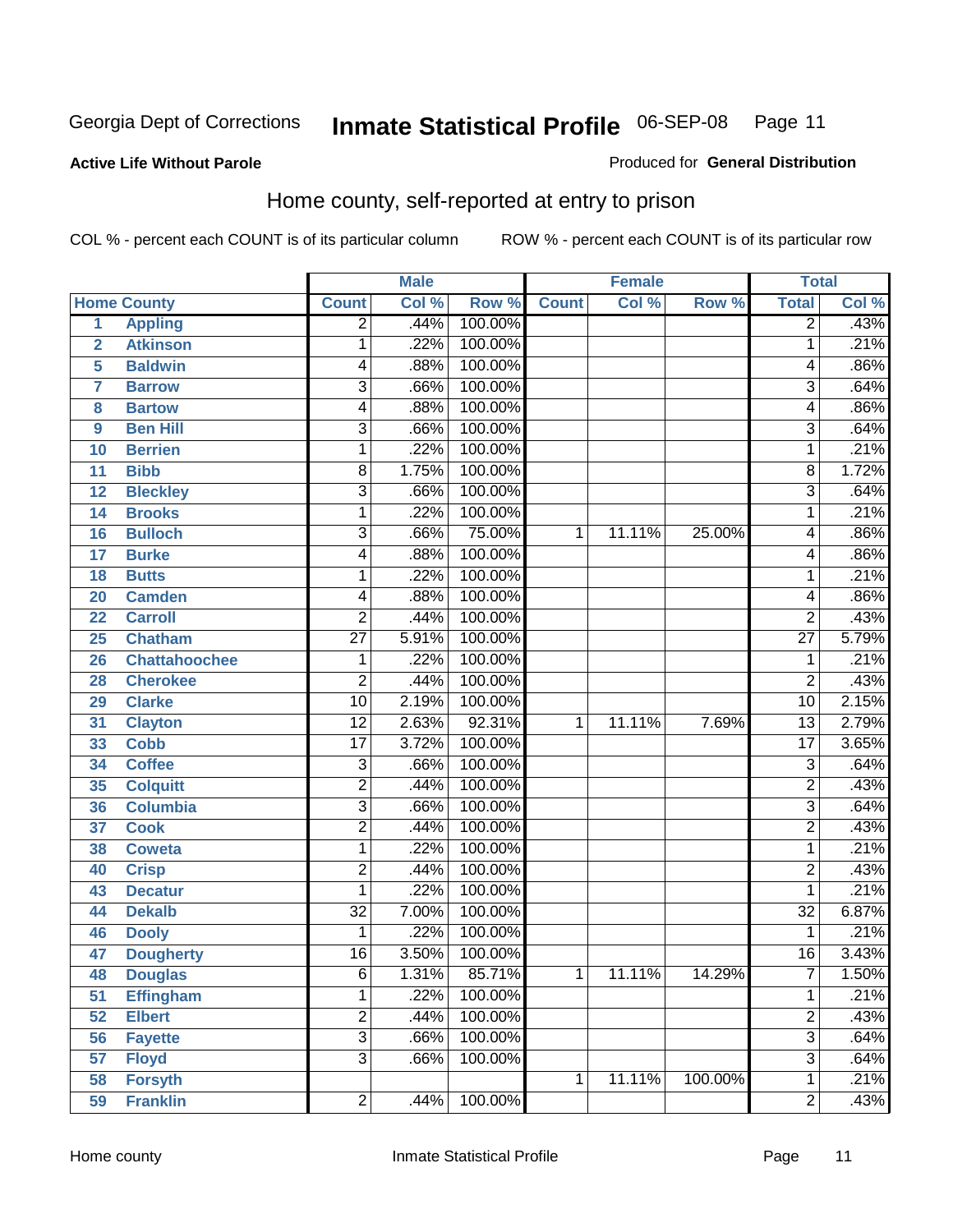Produced for **General Distribution**

#### **Active Life Without Parole**

#### Home county, self-reported at entry to prison

|     |                    |                 | <b>Male</b> |         |              | <b>Female</b> |        | <b>Total</b>    |        |
|-----|--------------------|-----------------|-------------|---------|--------------|---------------|--------|-----------------|--------|
|     | <b>Home County</b> | <b>Count</b>    | Col %       | Row %   | <b>Count</b> | Col %         | Row %  | <b>Total</b>    | Col %  |
| 60  | <b>Fulton</b>      | 56              | 12.25%      | 98.25%  | $\mathbf{1}$ | 11.11%        | 1.75%  | $\overline{57}$ | 12.23% |
| 61  | <b>Gilmer</b>      | 1               | .22%        | 100.00% |              |               |        | 1               | .21%   |
| 63  | <b>Glynn</b>       | $\overline{8}$  | 1.75%       | 100.00% |              |               |        | 8               | 1.72%  |
| 66  | <b>Greene</b>      | 1               | .22%        | 100.00% |              |               |        | 1               | .21%   |
| 67  | <b>Gwinnett</b>    | $\overline{8}$  | 1.75%       | 100.00% |              |               |        | 8               | 1.72%  |
| 68  | <b>Habersham</b>   | 1               | .22%        | 100.00% |              |               |        | 1               | .21%   |
| 69  | <b>Hall</b>        | $\overline{7}$  | 1.53%       | 100.00% |              |               |        | $\overline{7}$  | 1.50%  |
| 70  | <b>Hancock</b>     | 2               | .44%        | 100.00% |              |               |        | $\overline{2}$  | .43%   |
| 71  | <b>Haralson</b>    | 1               | .22%        | 100.00% |              |               |        | 1               | .21%   |
| 72  | <b>Harris</b>      | 1               | .22%        | 100.00% |              |               |        | 1               | .21%   |
| 73  | <b>Hart</b>        | $\overline{2}$  | .44%        | 100.00% |              |               |        | $\overline{2}$  | .43%   |
| 75  | <b>Henry</b>       | $\overline{3}$  | .66%        | 100.00% |              |               |        | $\overline{3}$  | .64%   |
| 76  | <b>Houston</b>     | $\overline{6}$  | 1.31%       | 100.00% |              |               |        | 6               | 1.29%  |
| 78  | <b>Jackson</b>     | $\overline{3}$  | .66%        | 100.00% |              |               |        | $\overline{3}$  | .64%   |
| 80  | <b>Jeff Davis</b>  | 1               | .22%        | 100.00% |              |               |        | 1               | .21%   |
| 81  | <b>Jefferson</b>   | 1               | .22%        | 100.00% |              |               |        | 1               | .21%   |
| 82  | <b>Jenkins</b>     | $\overline{2}$  | .44%        | 100.00% |              |               |        | $\overline{2}$  | .43%   |
| 87  | <b>Laurens</b>     | $\overline{2}$  | .44%        | 100.00% |              |               |        | $\overline{2}$  | .43%   |
| 89  | <b>Liberty</b>     | 4               | .88%        | 100.00% |              |               |        | 4               | .86%   |
| 90  | <b>Lincoln</b>     | 1               | .22%        | 100.00% |              |               |        | 1               | .21%   |
| 91  | Long               | $\mathbf{1}$    | .22%        | 100.00% |              |               |        | 1               | .21%   |
| 92  | <b>Lowndes</b>     | 4               | .88%        | 100.00% |              |               |        | 4               | .86%   |
| 96  | <b>Marion</b>      | 1               | .22%        | 100.00% |              |               |        | 1               | .21%   |
| 97  | <b>Mcduffie</b>    | 1               | .22%        | 100.00% |              |               |        | 1               | .21%   |
| 98  | <b>Mcintosh</b>    | $\overline{2}$  | .44%        | 100.00% |              |               |        | $\overline{2}$  | .43%   |
| 100 | <b>Miller</b>      | 1               | .22%        | 100.00% |              |               |        | 1               | .21%   |
| 101 | <b>Mitchell</b>    | 1               | .22%        | 100.00% |              |               |        | 1               | .21%   |
| 102 | <b>Monroe</b>      | 1               | .22%        | 100.00% |              |               |        | 1               | .21%   |
| 104 | <b>Morgan</b>      | 1               | .22%        | 100.00% |              |               |        | 1               | .21%   |
| 106 | <b>Muscogee</b>    | $\overline{13}$ | 2.84%       | 100.00% |              |               |        | $\overline{13}$ | 2.79%  |
| 107 | <b>Newton</b>      | $\overline{2}$  | .44%        | 66.67%  | 1            | 11.11%        | 33.33% | $\overline{3}$  | .64%   |
| 109 | <b>Oglethorpe</b>  | 2               | .44%        | 100.00% |              |               |        | 2               | .43%   |
| 110 | <b>Paulding</b>    | $\overline{1}$  | .22%        | 100.00% |              |               |        | 1               | .21%   |
| 113 | <b>Pierce</b>      | 1               | .22%        | 100.00% |              |               |        | 1               | .21%   |
| 114 | <b>Pike</b>        | $\overline{2}$  | .44%        | 66.67%  | 1            | 11.11%        | 33.33% | $\overline{3}$  | .64%   |
| 115 | <b>Polk</b>        | 1               | .22%        | 100.00% |              |               |        | 1               | .21%   |
| 117 | <b>Putnam</b>      | $\overline{2}$  | .44%        | 100.00% |              |               |        | $\overline{2}$  | .43%   |
| 119 | <b>Rabun</b>       | 1               | .22%        | 100.00% |              |               |        | 1               | .21%   |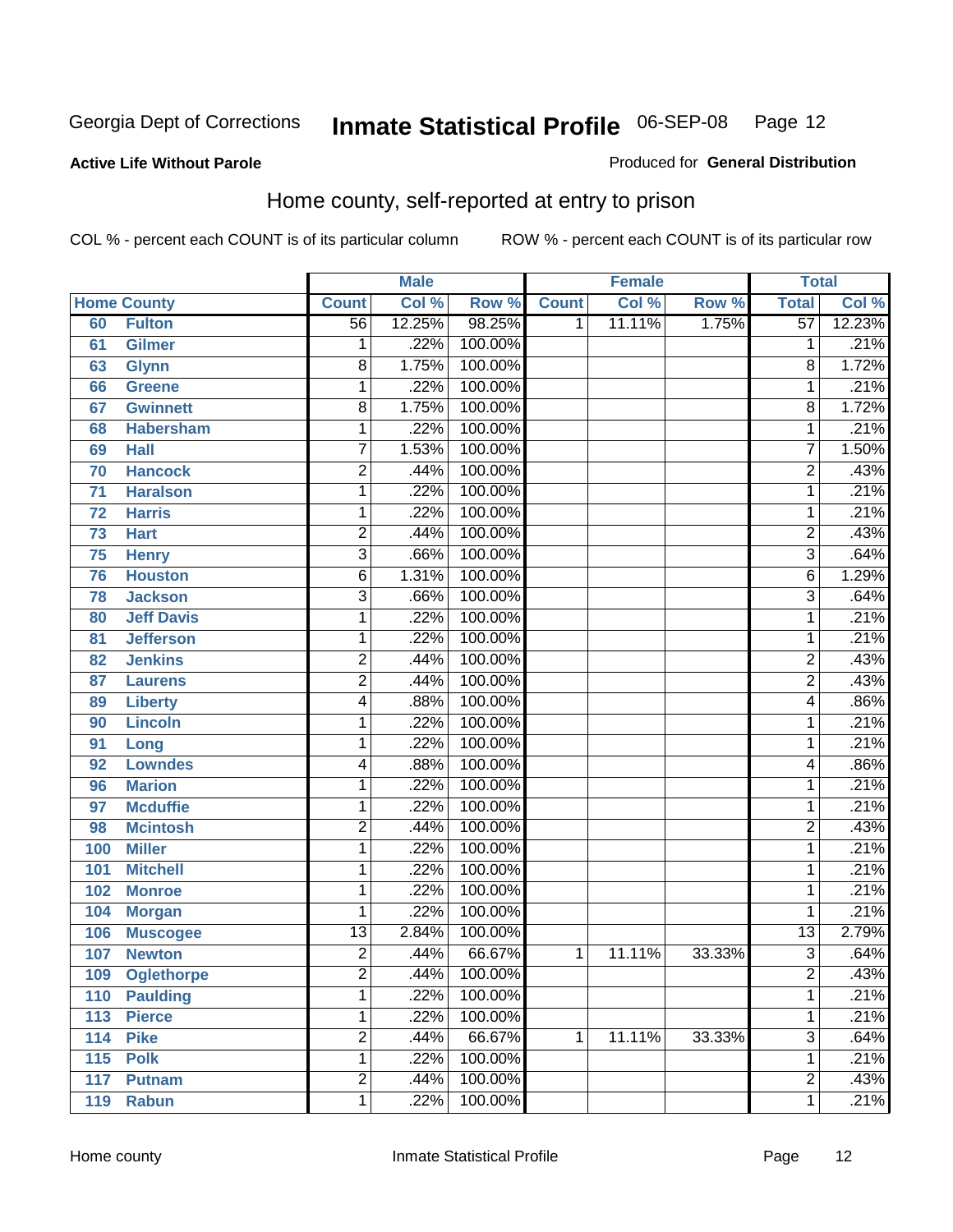#### **Active Life Without Parole**

#### Produced for **General Distribution**

#### Home county, self-reported at entry to prison

|                      |                   |                | <b>Male</b> |         |              | <b>Female</b> |        | <b>Total</b>   |        |
|----------------------|-------------------|----------------|-------------|---------|--------------|---------------|--------|----------------|--------|
| <b>Home County</b>   |                   | <b>Count</b>   | Col %       | Row %   | <b>Count</b> | Col %         | Row %  | <b>Total</b>   | Col %  |
| 120                  | <b>Randolph</b>   | 2              | .44%        | 100.00% |              |               |        | 2              | .43%   |
| 121                  | <b>Richmond</b>   | 18             | 3.94%       | 94.74%  | 1            | 11.11%        | 5.26%  | 19             | 4.08%  |
| 122                  | <b>Rockdale</b>   | 1              | .22%        | 100.00% |              |               |        | 1              | .21%   |
| 125                  | <b>Seminole</b>   | 1              | .22%        | 100.00% |              |               |        | 1              | .21%   |
| 126                  | <b>Spalding</b>   | 5              | 1.09%       | 100.00% |              |               |        | 5              | 1.07%  |
| 127                  | <b>Stephens</b>   | 2              | .44%        | 100.00% |              |               |        | $\overline{c}$ | .43%   |
| 129                  | <b>Sumter</b>     | 1              | .22%        | 100.00% |              |               |        |                | .21%   |
| 132                  | <b>Tattnall</b>   | 1              | .22%        | 100.00% |              |               |        |                | .21%   |
| 136                  | <b>Thomas</b>     | 3              | .66%        | 100.00% |              |               |        | 3              | .64%   |
| <b>Tift</b><br>137   |                   | $\overline{3}$ | .66%        | 100.00% |              |               |        | $\overline{3}$ | .64%   |
| 138                  | <b>Toombs</b>     | 4              | .88%        | 100.00% |              |               |        | 4              | .86%   |
| 141<br><b>Troup</b>  |                   | 1              | .22%        | 100.00% |              |               |        | 1              | .21%   |
| 142                  | <b>Turner</b>     | 1              | .22%        | 100.00% |              |               |        | 1              | .21%   |
| <b>Union</b><br>144  |                   | 1              | .22%        | 100.00% |              |               |        |                | .21%   |
| 145                  | <b>Upson</b>      | $\overline{2}$ | .44%        | 100.00% |              |               |        | 2              | .43%   |
| 146                  | <b>Walker</b>     | 3              | .66%        | 75.00%  | 1            | 11.11%        | 25.00% | 4              | .86%   |
| 147                  | <b>Walton</b>     | 3              | .66%        | 100.00% |              |               |        | 3              | .64%   |
| 148<br><b>Ware</b>   |                   | 6              | 1.31%       | 100.00% |              |               |        | 6              | 1.29%  |
| 150                  | <b>Washington</b> | 3              | .66%        | 100.00% |              |               |        | 3              | .64%   |
| 151                  | <b>Wayne</b>      | 3              | .66%        | 100.00% |              |               |        | 3              | .64%   |
| 155                  | <b>Whitfield</b>  | $\overline{3}$ | .66%        | 100.00% |              |               |        | 3              | .64%   |
| 158                  | <b>Wilkinson</b>  | 1              | .22%        | 100.00% |              |               |        | 1              | .21%   |
| 160                  | <b>Unknown</b>    | 47             | 10.28%      | 100.00% |              |               |        | 47             | 10.09% |
| <b>Total Rported</b> |                   | 457            | 100%        | 98.07%  | 9            | 100%          | 1.93%  | 466            | 100%   |

| тео.        | ΔU   | ົ<br>ZO |
|-------------|------|---------|
| <b>otal</b> | 10 E | ИΛ.     |
| $\sim$ .    | roj  | 17      |

| Mode<br>(most frequent) | ∙ulton | Walker | ∙ulton |
|-------------------------|--------|--------|--------|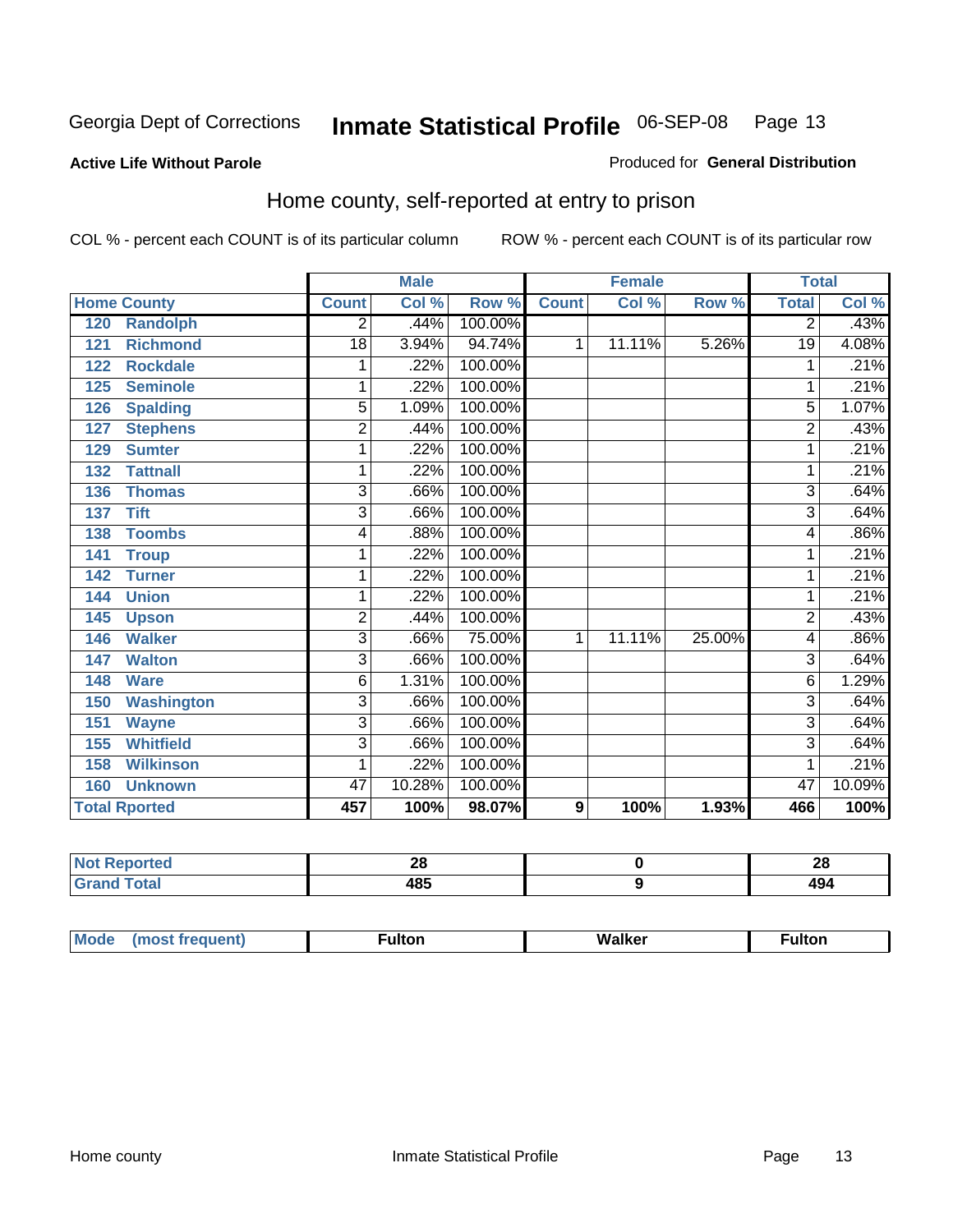#### **Active Life Without Parole**

#### Produced for **General Distribution**

#### Socioeconomic class, self-reported at entry to prison

|                                   |                  | <b>Male</b> |            |              | <b>Female</b> |       |              | <b>Total</b> |
|-----------------------------------|------------------|-------------|------------|--------------|---------------|-------|--------------|--------------|
| <b>Socioeconomic Class</b>        | <b>Count</b>     | Col %       | Row %      | <b>Count</b> | Col %         | Row % | <b>Total</b> | Col %        |
| <b>Welfare</b>                    | 28               | 6.13%       | 100.00%    |              |               |       | 28           | 6.02%        |
| <b>Occ Employ</b><br>$\mathbf{2}$ | 24               | 5.25%       | $100.00\%$ |              |               |       | 24           | 5.16%        |
| <b>Minimum Std</b>                | 240 <sub>1</sub> | 52.52%      | 99.59%     |              | 12.50%        | .41%  | 241          | 51.83%       |
| <b>Middle</b>                     | 165              | $36.11\%$   | $95.93\%$  |              | 87.50%        | 4.07% | 172          | 36.99%       |
| <b>Total Reported</b>             | 457              | 100%        | 98.28%     |              | 100%          | 1.72% | 465          | 100%         |

| بمستركب بالتوارد              | n c         | $\overline{\phantom{a}}$        |
|-------------------------------|-------------|---------------------------------|
| тео                           | ZС          | $\overline{a}$                  |
| $T = 4 - T$<br>υιαι<br>------ | 10 E<br>403 | $\overline{\phantom{a}}$<br>494 |

| .<br>___ |
|----------|
|----------|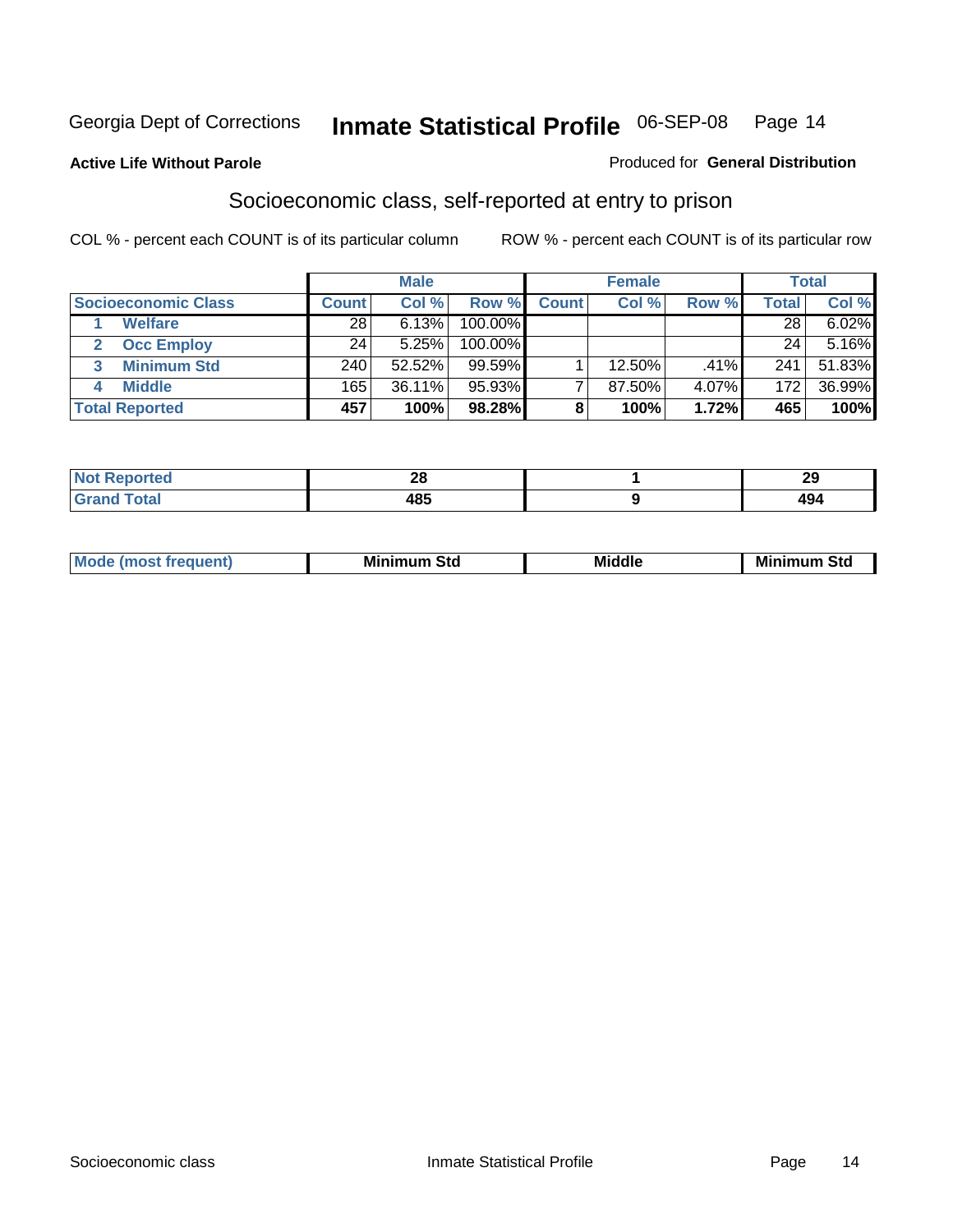Produced for **General Distribution**

#### **Active Life Without Parole**

#### Environment to age 16, self-reported at entry to prison

|                              |              | <b>Male</b> |           |              | <b>Female</b> |         |       | <b>Total</b> |
|------------------------------|--------------|-------------|-----------|--------------|---------------|---------|-------|--------------|
| <b>Environment to age 16</b> | <b>Count</b> | Col %       | Row %     | <b>Count</b> | Col %         | Row %   | Total | Col %        |
| <b>Rural/Farm</b>            | 9            | $1.93\%$    | 100.00%   |              |               |         |       | 1.89%        |
| <b>Rural/Nfarm</b><br>2      | 21           | 4.51%       | 84.00%    |              | 44.44%        | 16.00%  | 25    | 5.26%        |
| <b>S.M.S.A</b><br>3          | 194          | 41.63%      | 99.49%    |              | 11.11%        | $.51\%$ | 195   | 41.05%       |
| <b>Urban</b><br>4            | 96           | 20.60%      | $97.96\%$ |              | 22.22%        | 2.04%   | 98    | 20.63%       |
| <b>Small Town</b>            | 146          | 31.33%      | 98.65%    | ⌒            | 22.22%        | 1.35%   | 148   | 31.16%       |
| <b>Total Reported</b>        | 466          | 100%        | 98.11%    | 9            | 100%          | 1.89%   | 475   | 100%         |

| Reported<br><b>Not</b>       |     |            |
|------------------------------|-----|------------|
| <b>Total</b><br><b>Grand</b> | 485 | 10.<br>494 |

| Mo<br><b>CONTRACTOR</b><br>. M S<br>M<br>---<br>Nfarn<br>.<br>______<br>______ |  |  |
|--------------------------------------------------------------------------------|--|--|
|                                                                                |  |  |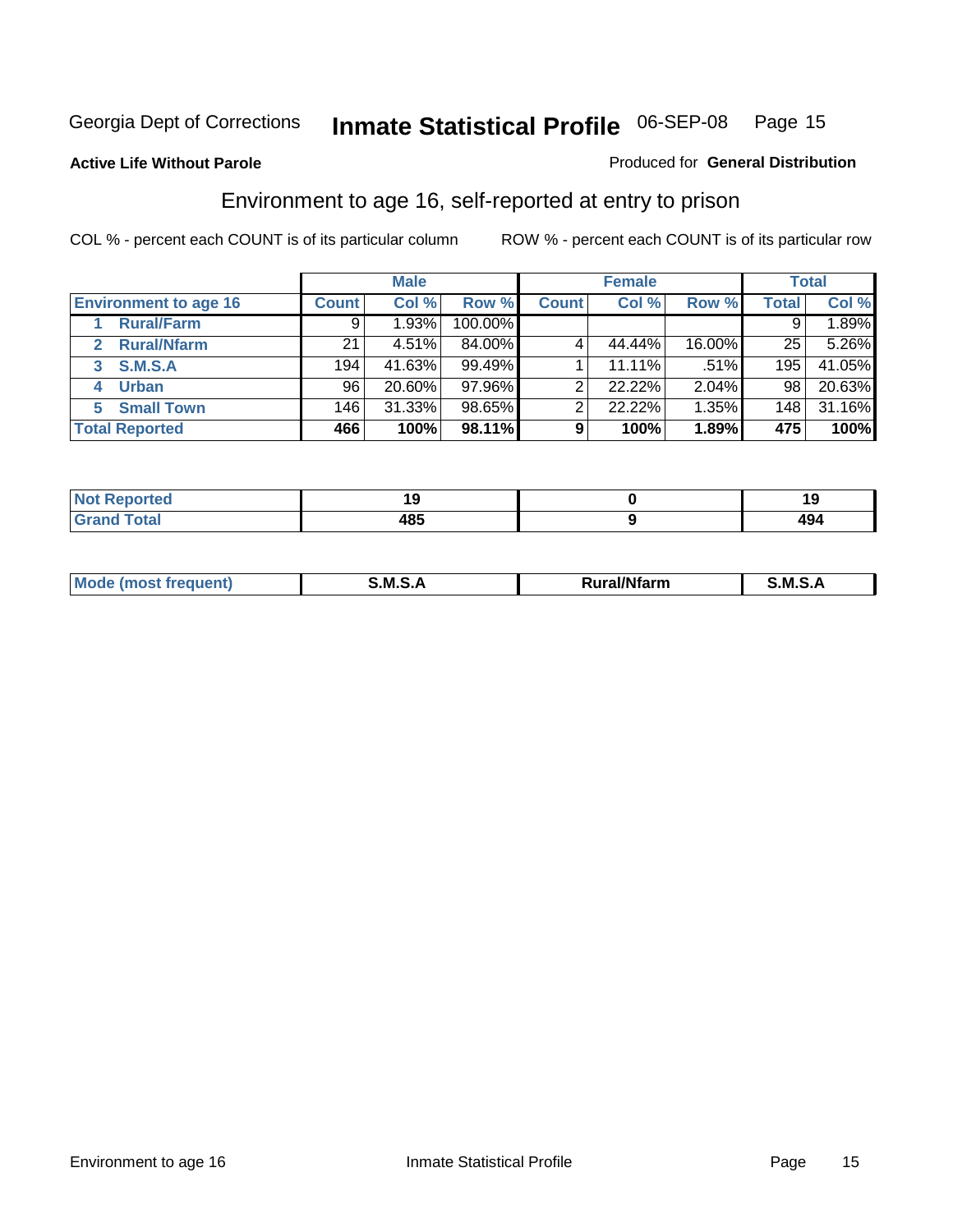Produced for **General Distribution**

#### **Active Life Without Parole**

#### Guardian status to age 16, self-reported at entry to prison

|                                  |              | <b>Male</b> |         |              | <b>Female</b> |       |              | <b>Total</b> |
|----------------------------------|--------------|-------------|---------|--------------|---------------|-------|--------------|--------------|
| <b>Guardian Status To Age 16</b> | <b>Count</b> | Col %       | Row %   | <b>Count</b> | Col %         | Row % | <b>Total</b> | Col %        |
| 2 Father Only                    | 9            | 2.24%       | 100.00% |              |               |       | 9            | 2.21%        |
| <b>3 Both Parents</b>            | 168          | 41.90%      | 97.11%  | 5            | 71.43%        | 2.89% | 173          | 42.40%       |
| <b>4 Mother Only</b>             | 161          | 40.15%      | 99.38%  |              | 14.29%        | .62%  | 162          | 39.71%       |
| <b>6 Oth Female</b>              | 13           | 3.24%       | 100.00% |              |               |       | 13           | 3.19%        |
| <b>7 Oth Male</b>                | 3            | .75%        | 100.00% |              |               |       | 3            | .74%         |
| 8 Step-Parents                   | 11           | 2.74%       | 100.00% |              |               |       | 11           | 2.70%        |
| 9 Foster Home                    | 9            | 2.24%       | 100.00% |              |               |       | 9            | 2.21%        |
| <b>10 Grand Parents</b>          | 27           | 6.73%       | 96.43%  |              | 14.29%        | 3.57% | 28           | 6.86%        |
| <b>Total Reported</b>            | 401          | 100%        | 98.28%  |              | 100%          | 1.72% | 408          | 100%         |

| ™orted and   | AD. | $\mathbf{o}$<br>oc |
|--------------|-----|--------------------|
| <b>Total</b> | 485 | 494                |

| <b>Mode (most frequent)</b> | <b>Both Parents</b> | <b>Both Parents</b> | <b>IBoth Parents</b> |
|-----------------------------|---------------------|---------------------|----------------------|
|                             |                     |                     |                      |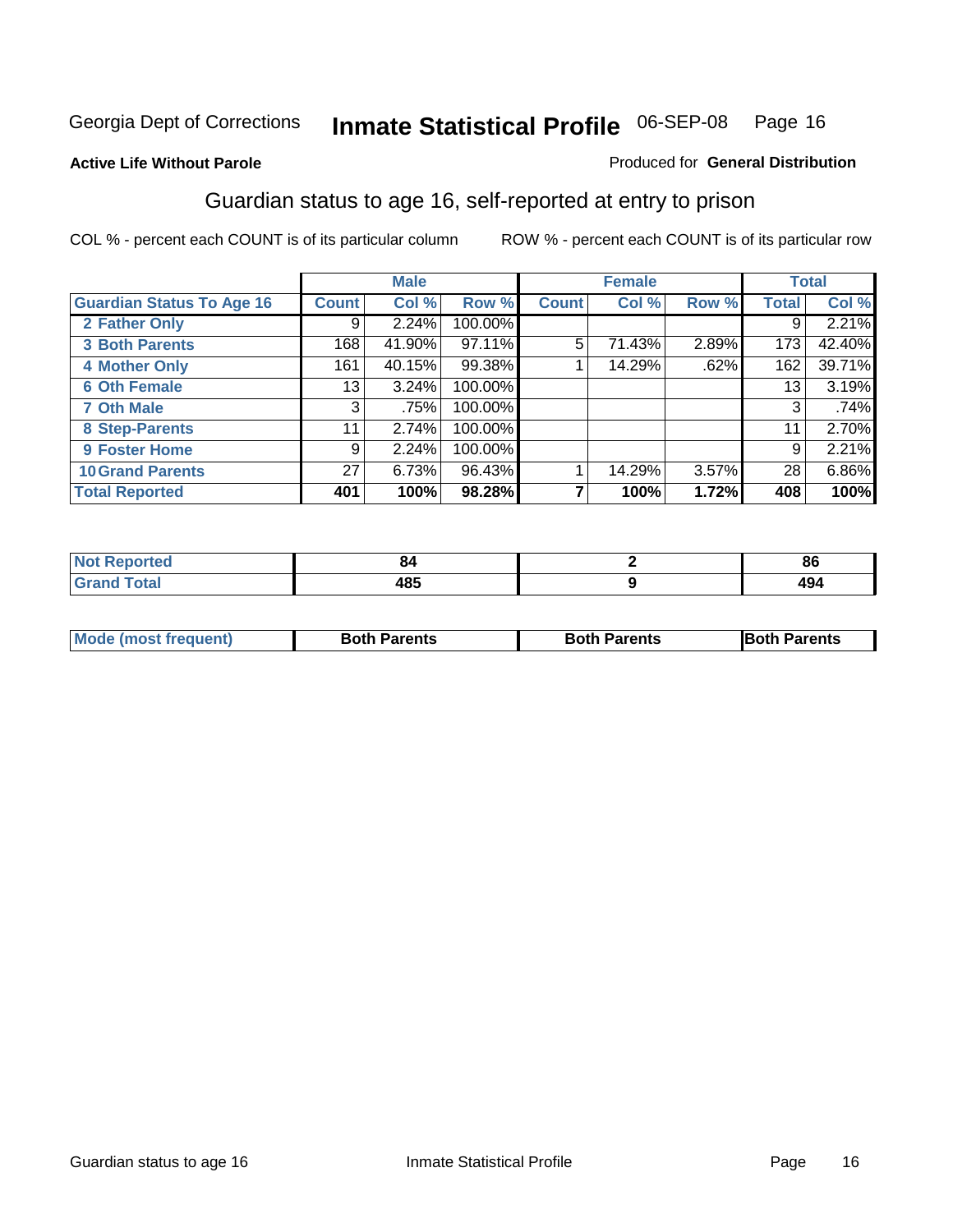#### **Active Life Without Parole**

#### Produced for **General Distribution**

#### Employment status before prison, self-reported at entry to prison

|              |                          |              | <b>Male</b> |         |              | <b>Female</b> |       |       | <b>Total</b> |
|--------------|--------------------------|--------------|-------------|---------|--------------|---------------|-------|-------|--------------|
|              | <b>Employment Status</b> | <b>Count</b> | Col %       | Row %   | <b>Count</b> | Col %         | Row % | Total | Col %        |
|              | <b>Full Time</b>         | 236          | 56.19%      | 97.93%  | 5            | 71.43%        | 2.07% | 241   | 56.44%       |
| $\mathbf{2}$ | <b>Part Time</b>         | 24           | 5.71%       | 100.00% |              |               |       | 24    | 5.62%        |
| 3            | Unempl $<$ 6m            | 43           | 10.24%      | 97.73%  |              | 14.29%        | 2.27% | 44    | 10.30%       |
| 4            | Unempl > 6m              | 70           | 16.67%      | 98.59%  |              | 14.29%        | 1.41% | 71    | 16.63%       |
| 5            | <b>Never Workd</b>       | 28           | 6.67%       | 100.00% |              |               |       | 28    | $6.56\%$     |
| 6            | <b>Student</b>           |              | .24%        | 100.00% |              |               |       |       | .23%         |
|              | <b>Incapable</b>         | 18           | 4.29%       | 100.00% |              |               |       | 18    | 4.22%        |
|              | <b>Total Reported</b>    | 420          | 100%        | 98.36%  |              | 100%          | 1.64% | 427   | 100%         |

| тес.             | - -<br>uu | $\sim$<br>v. |
|------------------|-----------|--------------|
| Coto"<br>_______ | 485       | 494          |

| Mo | 'me<br>uн<br>the contract of the contract of the contract of the contract of the contract of the contract of the contract of the contract of the contract of the contract of the contract of the contract of the contract of the contract o | ïme<br>uı.<br>the contract of the contract of the contract of the contract of the contract of the contract of the contract of the contract of the contract of the contract of the contract of the contract of the contract of the contract o |
|----|---------------------------------------------------------------------------------------------------------------------------------------------------------------------------------------------------------------------------------------------|----------------------------------------------------------------------------------------------------------------------------------------------------------------------------------------------------------------------------------------------|
|    |                                                                                                                                                                                                                                             |                                                                                                                                                                                                                                              |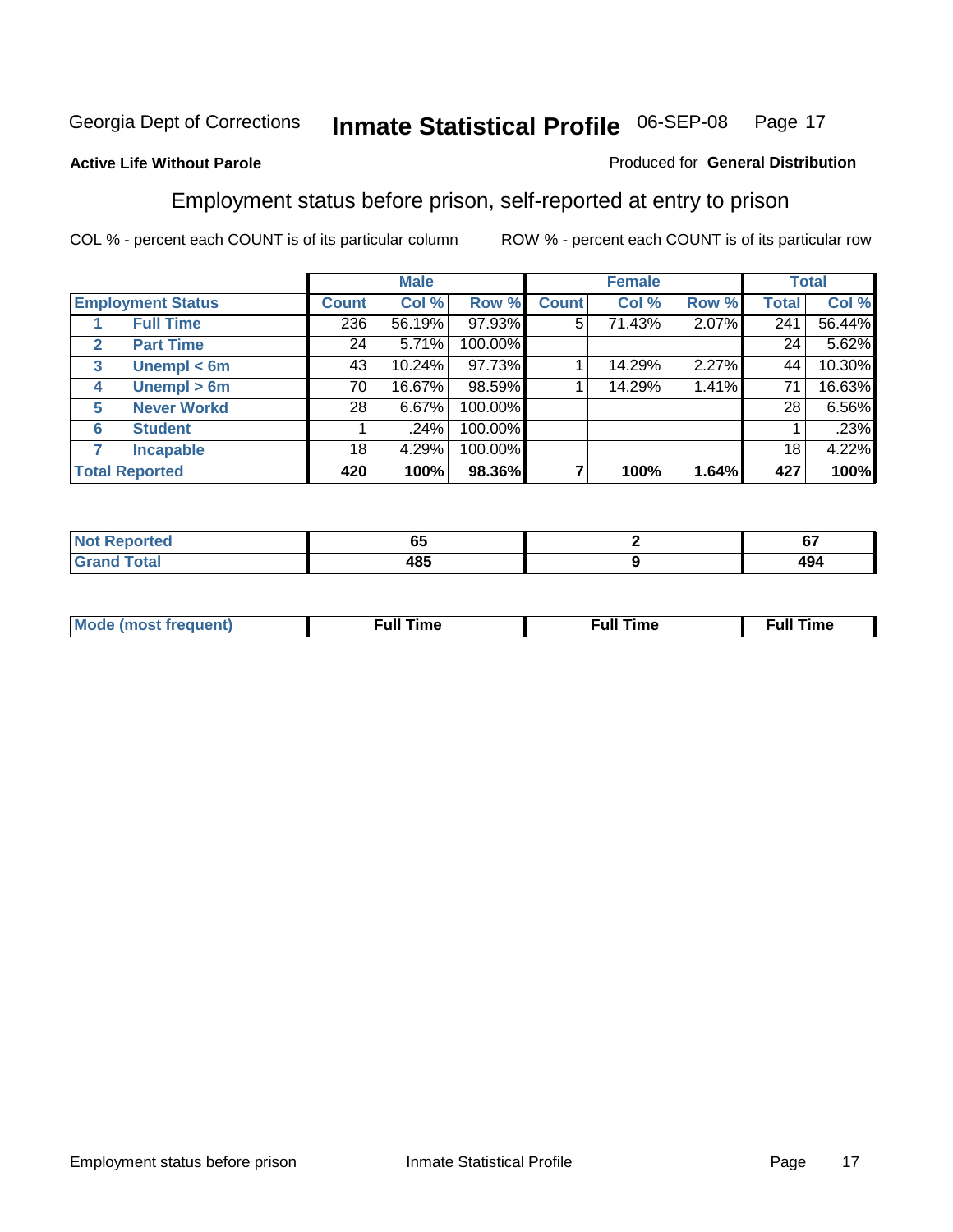#### **Active Life Without Parole**

Produced for **General Distribution**

#### Age at admission

|                         | <b>Male</b>     |       | <b>Female</b> |                |        | <b>Total</b> |                 |       |
|-------------------------|-----------------|-------|---------------|----------------|--------|--------------|-----------------|-------|
| <b>Age At Admission</b> | <b>Count</b>    | Col % | Row %         | <b>Count</b>   | Col %  | Row %        | <b>Total</b>    | Col % |
| 17                      | $\overline{2}$  | 0.41% | 100.00%       |                |        |              | $\overline{2}$  | 0.40% |
| 18                      | 3               | 0.62% | 100.00%       |                |        |              | $\overline{3}$  | 0.61% |
| 19                      | $\overline{11}$ | 2.27% | 100.00%       |                |        |              | $\overline{11}$ | 2.23% |
| 20                      | 6               | 1.24% | 85.71%        | 1              | 11.11% | 14.29%       | 7               | 1.42% |
| 21                      | $\overline{16}$ | 3.30% | 100.00%       |                |        |              | 16              | 3.24% |
| 22                      | $\overline{25}$ | 5.15% | 100.00%       |                |        |              | $\overline{25}$ | 5.06% |
| 23                      | $\overline{17}$ | 3.51% | 94.44%        | 1              | 11.11% | 5.56%        | $\overline{18}$ | 3.64% |
| 24                      | $\overline{15}$ | 3.09% | 100.00%       |                |        |              | 15              | 3.04% |
| $\overline{25}$         | $\overline{17}$ | 3.51% | 94.44%        | 1              | 11.11% | 5.56%        | 18              | 3.64% |
| 26                      | 20              | 4.12% | 100.00%       |                |        |              | 20              | 4.05% |
| 27                      | $\overline{15}$ | 3.09% | 100.00%       |                |        |              | $\overline{15}$ | 3.04% |
| 28                      | 19              | 3.92% | 100.00%       |                |        |              | 19              | 3.85% |
| 29                      | $\overline{18}$ | 3.71% | 100.00%       |                |        |              | $\overline{18}$ | 3.64% |
| 30                      | 14              | 2.89% | 100.00%       |                |        |              | 14              | 2.83% |
| 31                      | $\overline{14}$ | 2.89% | 100.00%       |                |        |              | $\overline{14}$ | 2.83% |
| 32                      | 18              | 3.71% | 94.74%        | 1              | 11.11% | 5.26%        | 19              | 3.85% |
| 33                      | $\overline{13}$ | 2.68% | 100.00%       |                |        |              | 13              | 2.63% |
| 34                      | 11              | 2.27% | 100.00%       |                |        |              | 11              | 2.23% |
| 35                      | $\overline{15}$ | 3.09% | 93.75%        | 1              | 11.11% | 6.25%        | 16              | 3.24% |
| 36                      | $\overline{23}$ | 4.74% | 100.00%       |                |        |              | $\overline{23}$ | 4.66% |
| 37                      | $\overline{19}$ | 3.92% | 100.00%       |                |        |              | $\overline{19}$ | 3.85% |
| 38                      | $\overline{14}$ | 2.89% | 100.00%       |                |        |              | 14              | 2.83% |
| 39                      | $\overline{15}$ | 3.09% | 100.00%       |                |        |              | $\overline{15}$ | 3.04% |
| 40                      | 9               | 1.86% | 100.00%       |                |        |              | 9               | 1.82% |
| 41                      | 16              | 3.30% | 100.00%       |                |        |              | 16              | 3.24% |
| 42                      | 14              | 2.89% | 100.00%       |                |        |              | 14              | 2.83% |
| 43                      | $\overline{12}$ | 2.47% | 100.00%       |                |        |              | $\overline{12}$ | 2.43% |
| 44                      | 9               | 1.86% | 90.00%        | 1              | 11.11% | 10.00%       | 10              | 2.02% |
| 45                      | $\overline{14}$ | 2.89% | 100.00%       |                |        |              | 14              | 2.83% |
| 46                      | $\overline{11}$ | 2.27% | 84.62%        | $\overline{2}$ | 22.22% | 15.38%       | $\overline{13}$ | 2.63% |
| 47                      | $\overline{7}$  | 1.44% | 100.00%       |                |        |              | 7               | 1.42% |
| 48                      | 9               | 1.86% | $90.00\%$     | 1              | 11.11% | 10.00%       | 10              | 2.02% |
| 49                      | $\overline{9}$  | 1.86% | 100.00%       |                |        |              | $\overline{9}$  | 1.82% |
| 50                      | 4               | 0.82% | 100.00%       |                |        |              | 4               | 0.81% |
| 51                      | 4               | 0.82% | 100.00%       |                |        |              | $\overline{4}$  | 0.81% |
| 52                      | 6               | 1.24% | 100.00%       |                |        |              | 6               | 1.21% |
| 54                      | 1               | 0.21% | 100.00%       |                |        |              | 1               | 0.20% |
| 56                      | 3               | 0.62% | 100.00%       |                |        |              | $\overline{3}$  | 0.61% |
| 57                      | 4               | 0.82% | 100.00%       |                |        |              | $\overline{4}$  | 0.81% |
| 58                      | $\overline{2}$  | 0.41% | 100.00%       |                |        |              | $\overline{2}$  | 0.40% |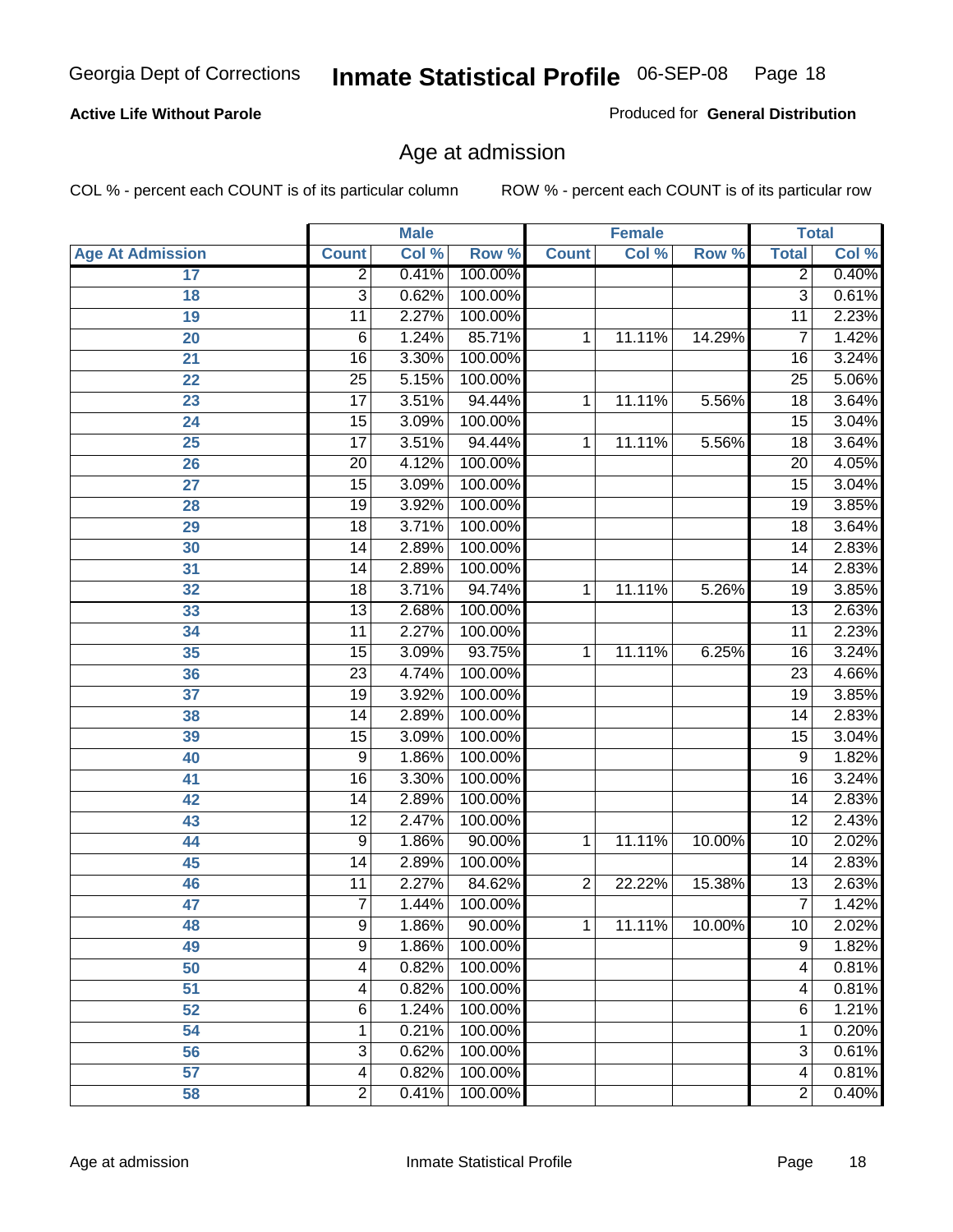#### **Active Life Without Parole**

Produced for **General Distribution**

#### Age at admission

|                         |              | <b>Male</b> |         |              | <b>Female</b> |       |              | <b>Total</b> |
|-------------------------|--------------|-------------|---------|--------------|---------------|-------|--------------|--------------|
| <b>Age At Admission</b> | <b>Count</b> | Col %       | Row %   | <b>Count</b> | Col %         | Row % | <b>Total</b> | Col %        |
| 60                      |              | 0.21%       | 100.00% |              |               |       |              | 0.20%        |
| 62                      |              | 0.21%       | 100.00% |              |               |       |              | 0.20%        |
| 63                      |              | 0.21%       | 100.00% |              |               |       |              | 0.20%        |
| 64                      | 3            | 0.62%       | 100.00% |              |               |       | 3            | 0.61%        |
| 65                      |              | 0.21%       | 100.00% |              |               |       |              | 0.20%        |
| 66                      |              | 0.21%       | 100.00% |              |               |       |              | 0.20%        |
| 67                      |              | 0.21%       | 100.00% |              |               |       |              | 0.20%        |
| 69                      |              | 0.21%       | 100.00% |              |               |       |              | 0.20%        |
| 71                      |              | 0.21%       | 100.00% |              |               |       |              | 0.20%        |
| <b>Total Reported</b>   | 485          | 100%        | 98.18%  | 9            | 100%          | 1.82% | 494          | 100%         |

| <b>Reported</b><br>' NOT<br>$\sim$ |     |     |
|------------------------------------|-----|-----|
| <b>Total</b><br>$\mathbf{v}$ and   | 485 | 494 |

| Mean (average)         | 34.46    | 35.44 | 34.48   |
|------------------------|----------|-------|---------|
| <b>Median (middle)</b> | აა       | 35    | 33.5    |
| Mode (most frequent)   | ^^<br>LL | 46    | ົ<br>44 |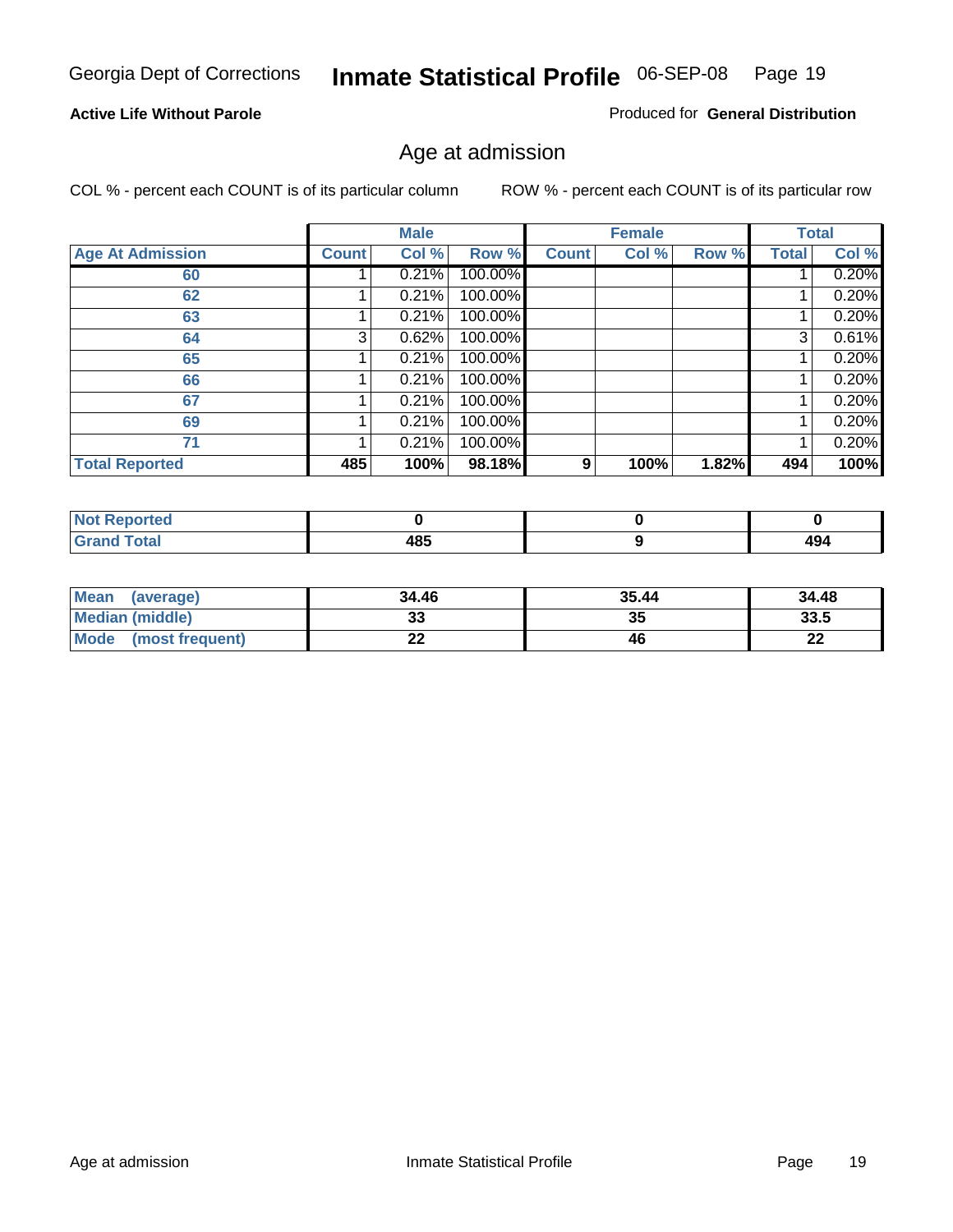**Age At Release Count Col % Row % Count Col % Row % Total Col %** 

 **Total Reported**

**Active Life Without Parole** 

| <b>Still Active</b> | 485 | 494 |
|---------------------|-----|-----|
| <b>Not Reported</b> |     |     |
| <b>Grand Total</b>  | 485 | 494 |

| <b>Mean</b><br>(average)       | N/A | N/A | N/A |
|--------------------------------|-----|-----|-----|
| <b>Median (middle)</b>         | N/A | N/A | N/A |
| <b>Mode</b><br>(most frequent) | N/A | N/A | N/A |

#### Age at release

**Male**

COL % - percent each COUNT is of its particular column ROW % - percent each COUNT is of its particular row

**Female Total**

Produced for **General Distribution**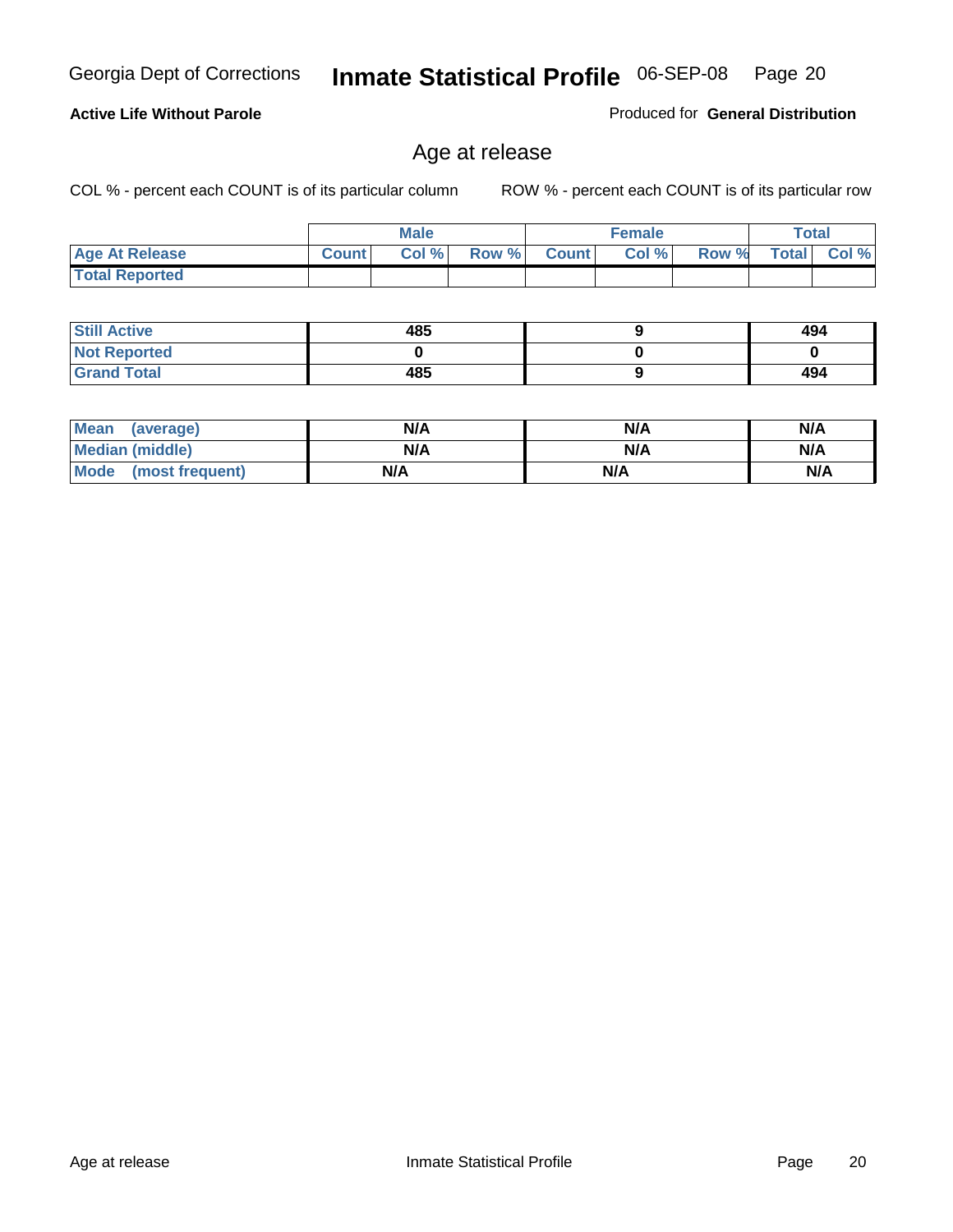#### **Active Life Without Parole**

#### Produced for **General Distribution**

#### Height, measured at entry to prison

|                       |                | <b>Male</b> |         |                | <b>Female</b> |        |                 | <b>Total</b> |
|-----------------------|----------------|-------------|---------|----------------|---------------|--------|-----------------|--------------|
| <b>Height</b>         | <b>Count</b>   | Col %       | Row %   | <b>Count</b>   | Col %         | Row %  | <b>Total</b>    | Col %        |
| 5'01''                | 2              | 0.41%       | 100.00% |                |               |        | 2 <sup>1</sup>  | 0.40%        |
| 5'02"                 | 1              | 0.21%       | 100.00% |                |               |        | 1               | 0.20%        |
| 5'03"                 | 2              | 0.41%       | 50.00%  | $\overline{c}$ | 22.22%        | 50.00% | 4               | 0.81%        |
| 5'04"                 | 3              | 0.62%       | 60.00%  | 2              | 22.22%        | 40.00% | $\overline{5}$  | 1.01%        |
| 5'05"                 | 17             | 3.51%       | 89.47%  | 2              | 22.22%        | 10.53% | 19              | 3.85%        |
| 5'06"                 | 36             | 7.42%       | 100.00% |                |               |        | $\overline{36}$ | 7.29%        |
| 5'07''                | 32             | 6.60%       | 94.12%  | $\overline{2}$ | 22.22%        | 5.88%  | 34              | 6.88%        |
| 5'08"                 | 46             | 9.48%       | 97.87%  | 1              | 11.11%        | 2.13%  | 47              | 9.51%        |
| 5'09"                 | 63             | 12.99%      | 100.00% |                |               |        | 63              | 12.75%       |
| 5'10''                | 68             | 14.02%      | 100.00% |                |               |        | 68              | 13.77%       |
| 5'11''                | 65             | 13.40%      | 100.00% |                |               |        | 65              | 13.16%       |
| 6'00''                | 55             | 11.34%      | 100.00% |                |               |        | 55              | 11.13%       |
| 6'01"                 | 35             | 7.22%       | 100.00% |                |               |        | 35              | 7.09%        |
| 6'02"                 | 24             | 4.95%       | 100.00% |                |               |        | 24              | 4.86%        |
| 6'03"                 | 17             | 3.51%       | 100.00% |                |               |        | 17              | 3.44%        |
| 6'04"                 | 12             | 2.47%       | 100.00% |                |               |        | 12              | 2.43%        |
| 6'05"                 | 5              | 1.03%       | 100.00% |                |               |        | 5               | 1.01%        |
| 6'06"                 | $\overline{2}$ | 0.41%       | 100.00% |                |               |        | $\overline{2}$  | 0.40%        |
| <b>Total Reported</b> | 485            | 100%        | 98.18%  | 9              | 100%          | 1.82%  | 494             | 100%         |

| τeα<br>. |                   |                      |
|----------|-------------------|----------------------|
| _____    | 10 E<br>40J<br>__ | 134<br>$\sim$ $\sim$ |

| <b>Mean</b><br>(average) | 5'10" | 5'05" | 5'10"  |
|--------------------------|-------|-------|--------|
| Median (middle)          | 5'10" | 5'05" | 5'10"  |
| Mode<br>(most frequent)  | 5'10" | 5'04" | 5'10'' |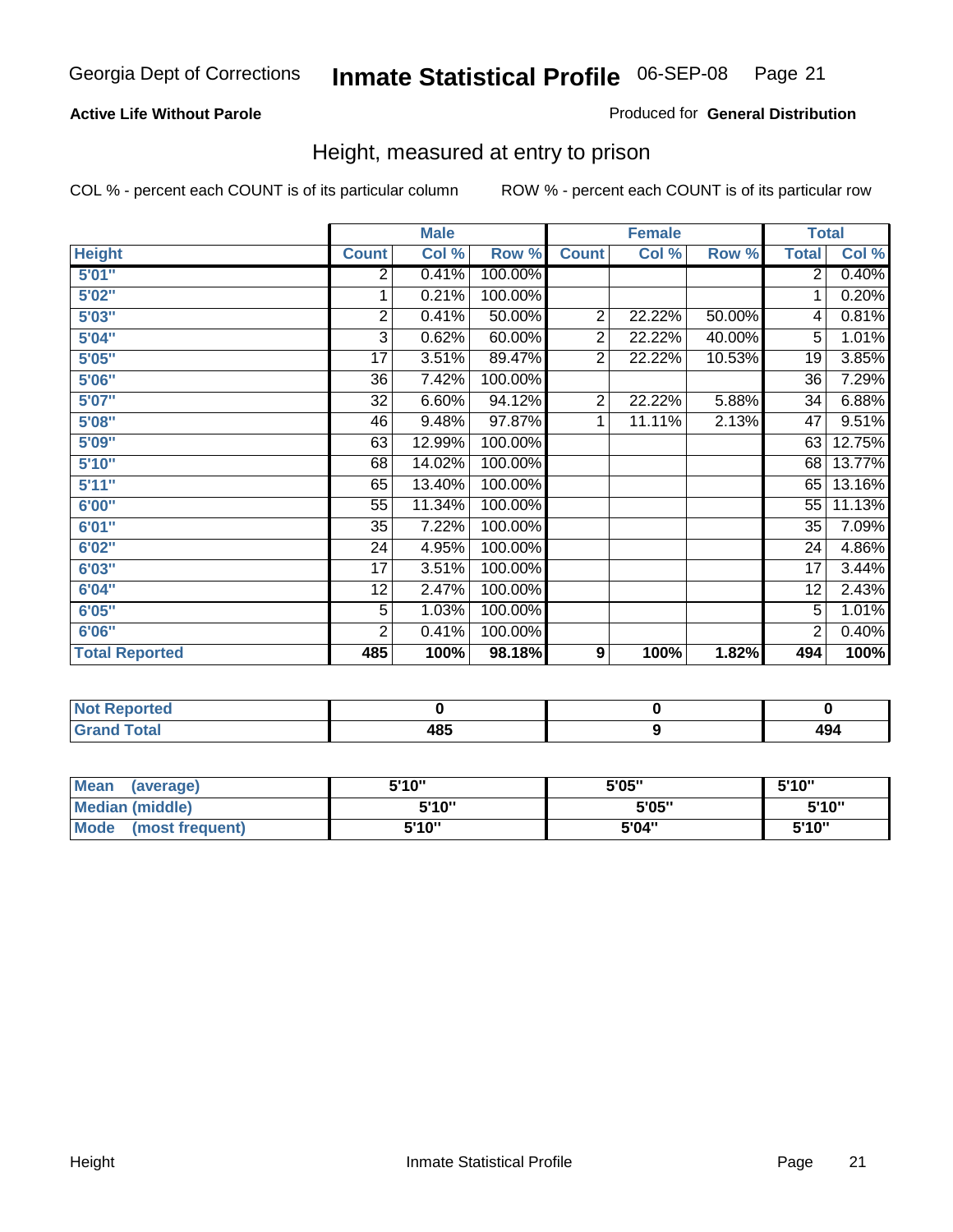#### **Active Life Without Parole**

#### Produced for **General Distribution**

#### Weight, measured at entry to prison

|                       |                 | <b>Male</b> |         |                | <b>Female</b> |         | <b>Total</b>    |        |
|-----------------------|-----------------|-------------|---------|----------------|---------------|---------|-----------------|--------|
| <b>Weight</b>         | <b>Count</b>    | Col %       | Row %   | <b>Count</b>   | Col %         | Row %   | <b>Total</b>    | Col %  |
| 110 - 119 pounds      |                 |             |         | 1.             | 11.11%        | 100.00% | 1 <sup>1</sup>  | 0.20%  |
| 120 - 129 pounds      | 4               | 0.82%       | 100.00% |                |               |         | 4               | 0.81%  |
| 130 - 139 pounds      | 12              | 2.47%       | 92.31%  | 1              | 11.11%        | 7.69%   | 13              | 2.63%  |
| 140 - 149 pounds      | 28              | 5.77%       | 96.55%  | 1              | 11.11%        | 3.45%   | 29              | 5.87%  |
| 150 - 159 pounds      | 37              | 7.63%       | 97.37%  | 1              | 11.11%        | 2.63%   | 38              | 7.69%  |
| 160 - 169 pounds      | 71              | 14.64%      | 98.61%  | 1              | 11.11%        | 1.39%   | 72              | 14.57% |
| 170 - 179 pounds      | 66              | 13.61%      | 97.06%  | $\overline{2}$ | 22.22%        | 2.94%   | 68              | 13.77% |
| 180 - 189 pounds      | $\overline{73}$ | 15.05%      | 100.00% |                |               |         | 73              | 14.78% |
| 190 - 199 pounds      | 40              | 8.25%       | 100.00% |                |               |         | 40              | 8.10%  |
| 200 - 209 pounds      | 33              | 6.80%       | 97.06%  | 1              | 11.11%        | 2.94%   | 34              | 6.88%  |
| 210 - 219 pounds      | 32              | 6.60%       | 100.00% |                |               |         | 32              | 6.48%  |
| 220 - 229 pounds      | 27              | 5.57%       | 100.00% |                |               |         | $\overline{27}$ | 5.47%  |
| 230 - 239 pounds      | 26              | 5.36%       | 100.00% |                |               |         | 26              | 5.26%  |
| 240 - 249 pounds      | 10              | 2.06%       | 100.00% |                |               |         | 10              | 2.02%  |
| 250 - 259 pounds      | 10              | 2.06%       | 100.00% |                |               |         | 10              | 2.02%  |
| 260 - 269 pounds      | $\overline{5}$  | 1.03%       | 83.33%  | 1              | 11.11%        | 16.67%  | 6               | 1.21%  |
| 270 - 279 pounds      | $\overline{2}$  | 0.41%       | 100.00% |                |               |         | $\overline{2}$  | 0.40%  |
| 280 - 289 pounds      | $\overline{6}$  | 1.24%       | 100.00% |                |               |         | $\overline{6}$  | 1.21%  |
| 290 - 299 pounds      | 1               | 0.21%       | 100.00% |                |               |         | 1               | 0.20%  |
| 330 - 339 pounds      | 1               | 0.21%       | 100.00% |                |               |         | 1               | 0.20%  |
| 400 pounds and over   | 1               | 0.21%       | 100.00% |                |               |         | 1               | 0.20%  |
| <b>Total Reported</b> | 485             | 100%        | 98.18%  | 9              | 100%          | 1.82%   | 494             | 100%   |

| .<br><b>NO</b><br>' Teo |                   |             |
|-------------------------|-------------------|-------------|
| <b>Total</b>            | 10 E<br>70J<br>__ | 10 I<br>TJT |

| Mean<br>(average)    | 189 | 169 | 189   |
|----------------------|-----|-----|-------|
| Median (middle)      | 183 | 164 | 182.5 |
| Mode (most frequent) | 170 | 260 | 170   |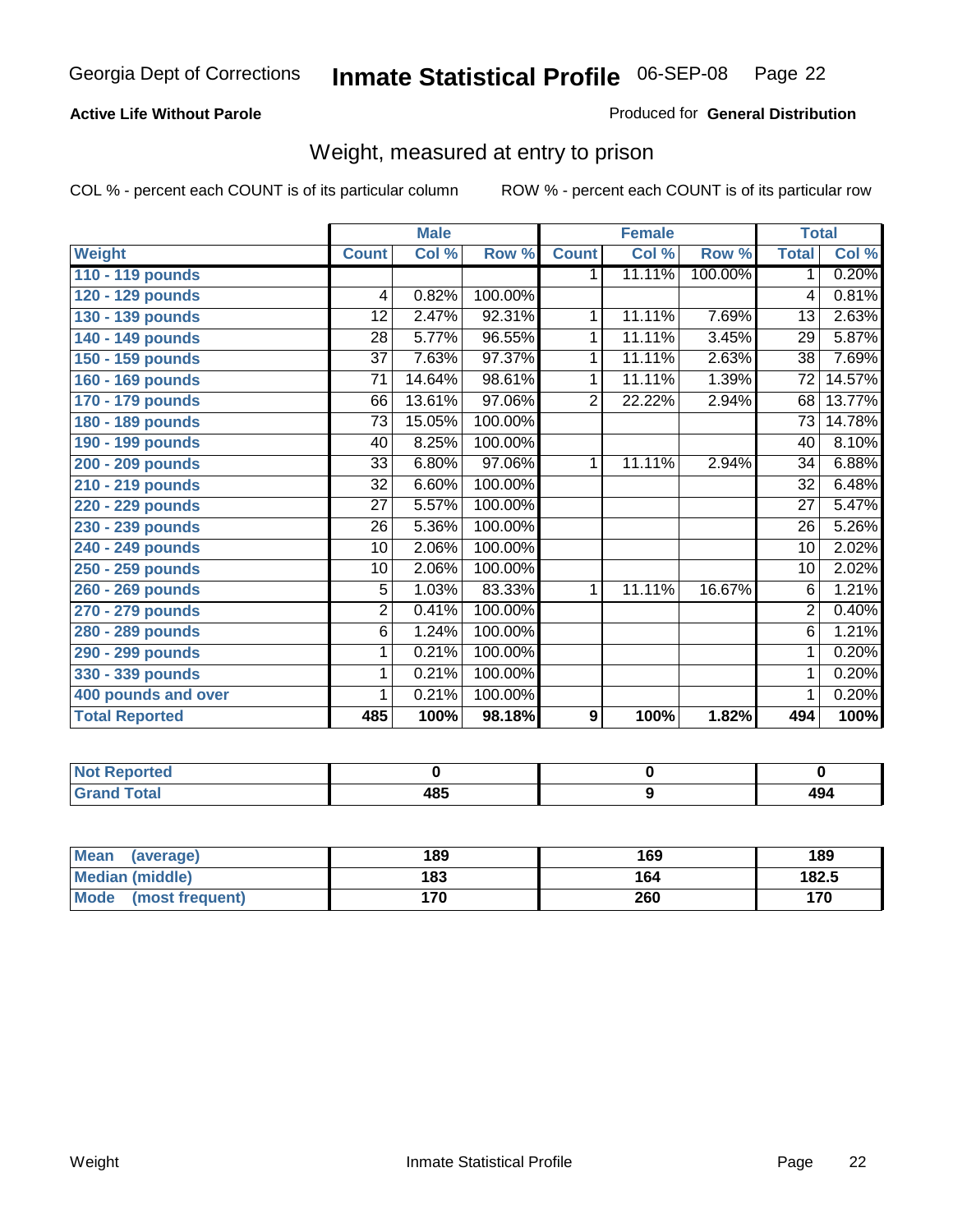**Active Life Without Parole** 

Produced for **General Distribution**

## Military service

|                         |              | <b>Male</b> |             |   | <b>Female</b> |          |       | <b>Total</b> |
|-------------------------|--------------|-------------|-------------|---|---------------|----------|-------|--------------|
| <b>Military service</b> | <b>Count</b> | Col %       | Row % Count |   | Col %         | Row %    | Total | Col %        |
| <b>Air Force</b>        | 6.           | 1.85%       | 100.00%     |   |               |          |       | 1.80%        |
| <b>Army</b>             | 32           | $9.88\%$    | 100.00%     |   |               |          | 32    | 9.61%        |
| <b>Navy</b><br>3        |              | .93%        | 100.00%     |   |               |          |       | $.90\%$      |
| <b>Marines</b><br>4     | 3            | .93%        | 100.00%     |   |               |          |       | $.90\%$      |
| 96 None                 | 280          | 86.42%      | 96.89%      | 9 | 100.00%       | $3.11\%$ | 289   | 86.79%       |
| <b>Total Reported</b>   | 324          | 100%        | 97.30%      | 9 | 100%          | 2.70%    | 333   | 100%         |

| <b>\rted</b> | .<br>. .<br>__    | 4 C 4<br>ιv<br>$\sim$ |
|--------------|-------------------|-----------------------|
| Coto!        | <b>AOE</b><br>10J | 494                   |

| M<br><b>IVUII</b><br>.<br>. |
|-----------------------------|
|-----------------------------|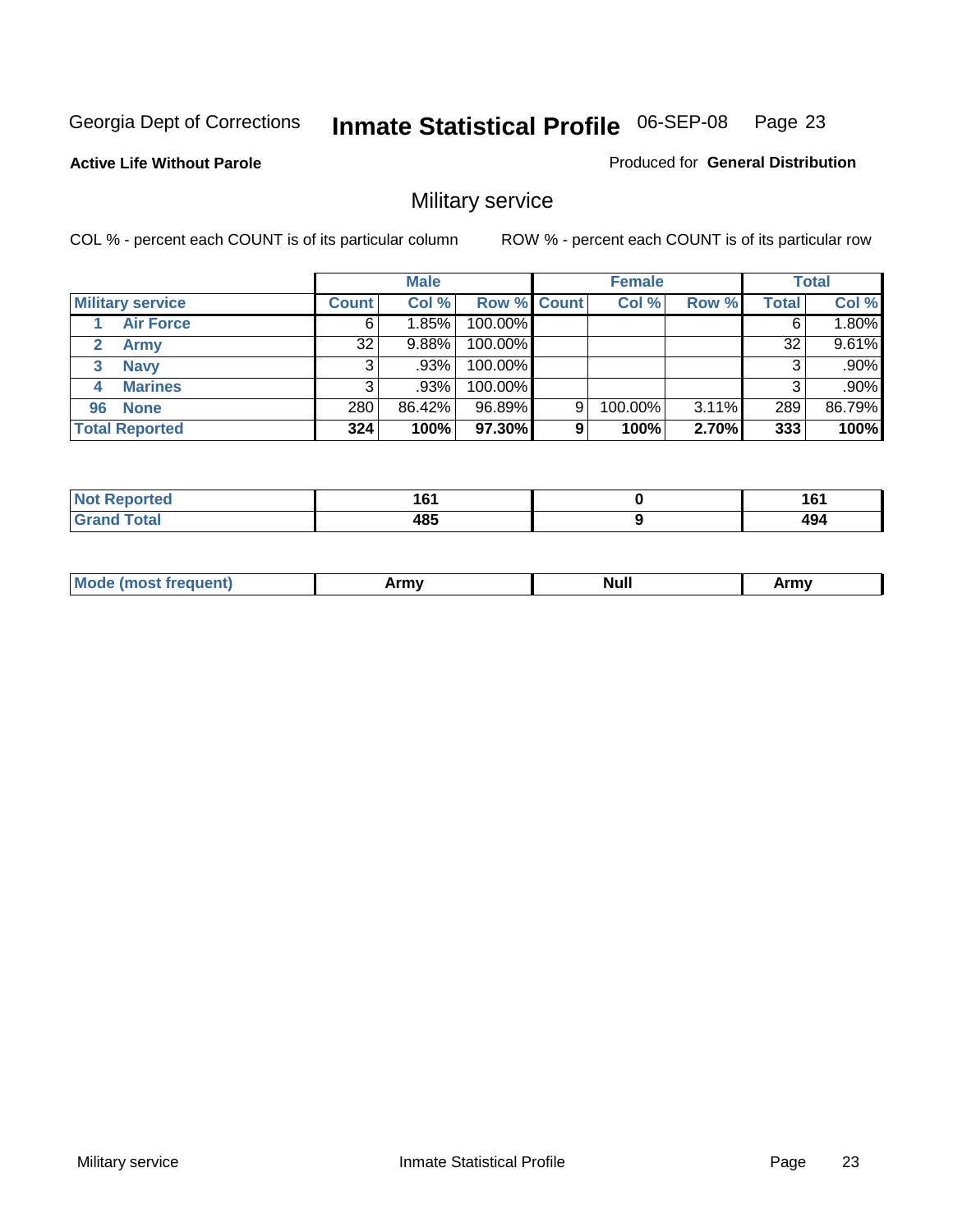#### **Active Life Without Parole**

#### Produced for **General Distribution**

#### Type of admission to prison

|    |                             |              | <b>Male</b> |                    |   | <b>Female</b> |       |              | <b>Total</b> |
|----|-----------------------------|--------------|-------------|--------------------|---|---------------|-------|--------------|--------------|
|    | <b>Type of Admission</b>    | <b>Count</b> | Col %       | <b>Row % Count</b> |   | Col %         | Row % | <b>Total</b> | Col %        |
|    | <b>Committed From Court</b> | 137          | 28.25%      | 97.16%             | 4 | 44.44%        | 2.84% | 141          | 28.54%       |
| 3  | <b>Parole Rev/New Sent</b>  | 35           | 7.22%       | 100.00%            |   |               |       | 35           | 7.09%        |
| 4  | <b>Par Rev/No New Sent</b>  | 8            | 1.65%       | 100.00%            |   |               |       | 8            | 1.62%        |
| 6  | <b>Prob Viol/Partial</b>    | 6            | 1.24%       | 100.00%            |   |               |       | 6            | 1.21%        |
| 9  | <b>Prob Rev/Remainder</b>   | 11           | 2.27%       | 100.00%            |   |               |       | 11           | 2.23%        |
| 10 | <b>New Sent/Par Rev Pnd</b> |              | .21%        | 100.00%            |   |               |       |              | .20%         |
| 11 | <b>Life W/O Parole</b>      | 286          | 58.97%      | 98.28%             | 5 | 55.56%        | 1.72% | 291          | 58.91%       |
| 30 | <b>Par Rev/Rsn Unknown</b>  |              | .21%        | 100.00%            |   |               |       |              | .20%         |
|    | <b>Total Reported</b>       | 485          | 100%        | 98.18%             | 9 | 100%          | 1.82% | 494          | 100%         |

| eported                           |              |                  |
|-----------------------------------|--------------|------------------|
| <b>Total</b><br><b></b><br>$\sim$ | 10 E<br>"ເວະ | $A\Omega$<br>434 |

| <b>Mode (most frequent)</b> | f W/O Par | f W/O Par | W/O Par |
|-----------------------------|-----------|-----------|---------|
|                             |           |           |         |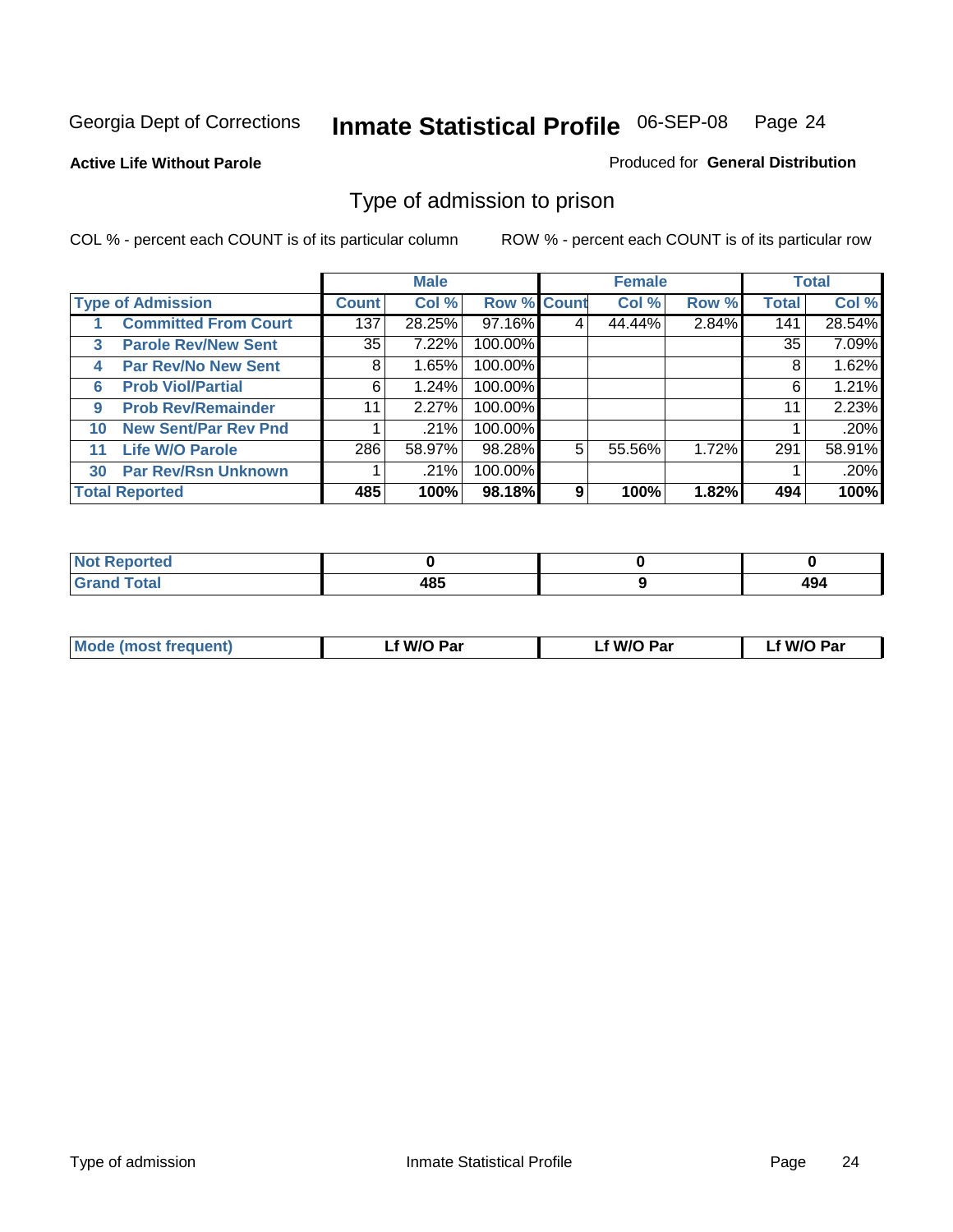**Active Life Without Parole** 

Produced for **General Distribution**

#### Current / last security status

|                        |              | <b>Male</b> |                    |   | <b>Female</b> |       |       | <b>Total</b> |
|------------------------|--------------|-------------|--------------------|---|---------------|-------|-------|--------------|
| <b>Security Status</b> | <b>Count</b> | Col %       | <b>Row % Count</b> |   | Col %         | Row % | Total | Col %        |
| 3 Minimum              |              | 1.45%       | $100.00\%$         |   | .00%          |       |       | 1.42%        |
| 4 Medium               | 66           | 13.64%      | $100.00\%$         |   | $.00\%$       |       | 66    | 13.39%       |
| 5 Close                | 400          | $82.64\%$   | $97.80\%$          | 9 | 100.00%       | 2.20% | 409   | 82.96%       |
| 6 Maximum              | 11           | 2.27%       | $100.00\%$         |   | .00%          |       | 11    | 2.23%        |
| <b>Total Reported</b>  | 484          | 100%        | 98.17%             | 9 | 100%          | 1.83% | 493   | 100%         |

| <b>Still being diagnosed</b> |     |     |
|------------------------------|-----|-----|
| <b>Not Reported</b>          |     |     |
| <b>Grand Total</b>           | 485 | 494 |

|  | Mo<br>frequent)<br>ww | Close<br>. | ∵lose<br>. | <b>OSE</b><br>. |
|--|-----------------------|------------|------------|-----------------|
|--|-----------------------|------------|------------|-----------------|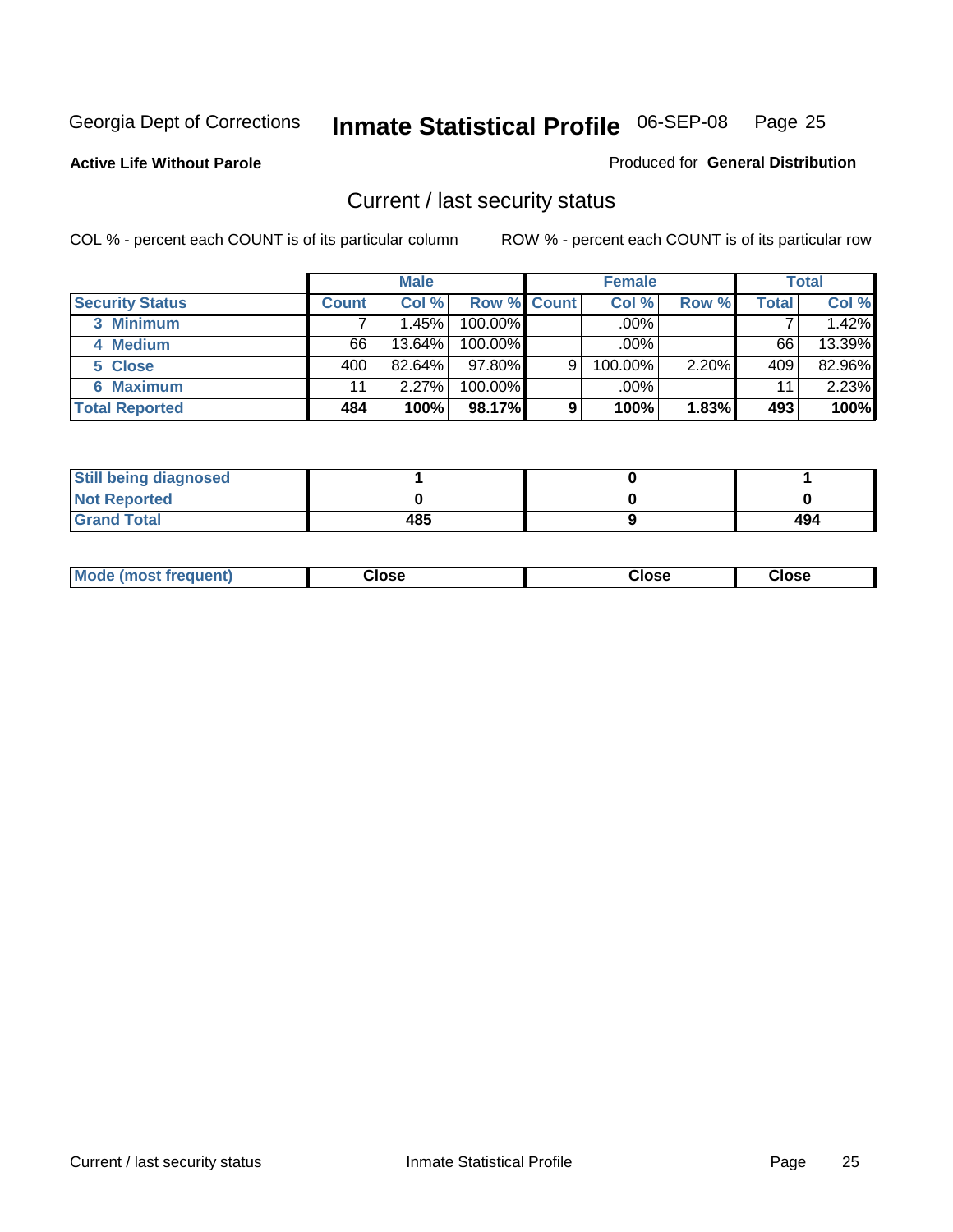**Active Life Without Parole** 

Produced for **General Distribution**

## Current / last type of institution

|                            |       | <b>Male</b> |                    | <b>Female</b> |       |       | <b>Total</b> |
|----------------------------|-------|-------------|--------------------|---------------|-------|-------|--------------|
| <b>Type of Institution</b> | Count | Col %       | <b>Row % Count</b> | Col%          | Row % | Total | Col %        |
| <b>State Prison</b>        | 484   | 99.79%      | 98.17%             | 100.00%       | .83%  | 493   | 99.80%       |
| <b>Private Prison</b>      |       | .21% '      | 100.00%            |               |       |       | .20%         |
| <b>Total Reported</b>      | 485   | 100%        | 98.18%             | 100%          | 1.82% | 494   | 100%         |

| τeα |      |     |
|-----|------|-----|
| int | 10 E | "   |
| --  | 40J  | - 3 |

| <b>Mode (most frequent)</b> | State Prison | <b>State Prison</b> | <b>State Prison</b> |
|-----------------------------|--------------|---------------------|---------------------|
|                             |              |                     |                     |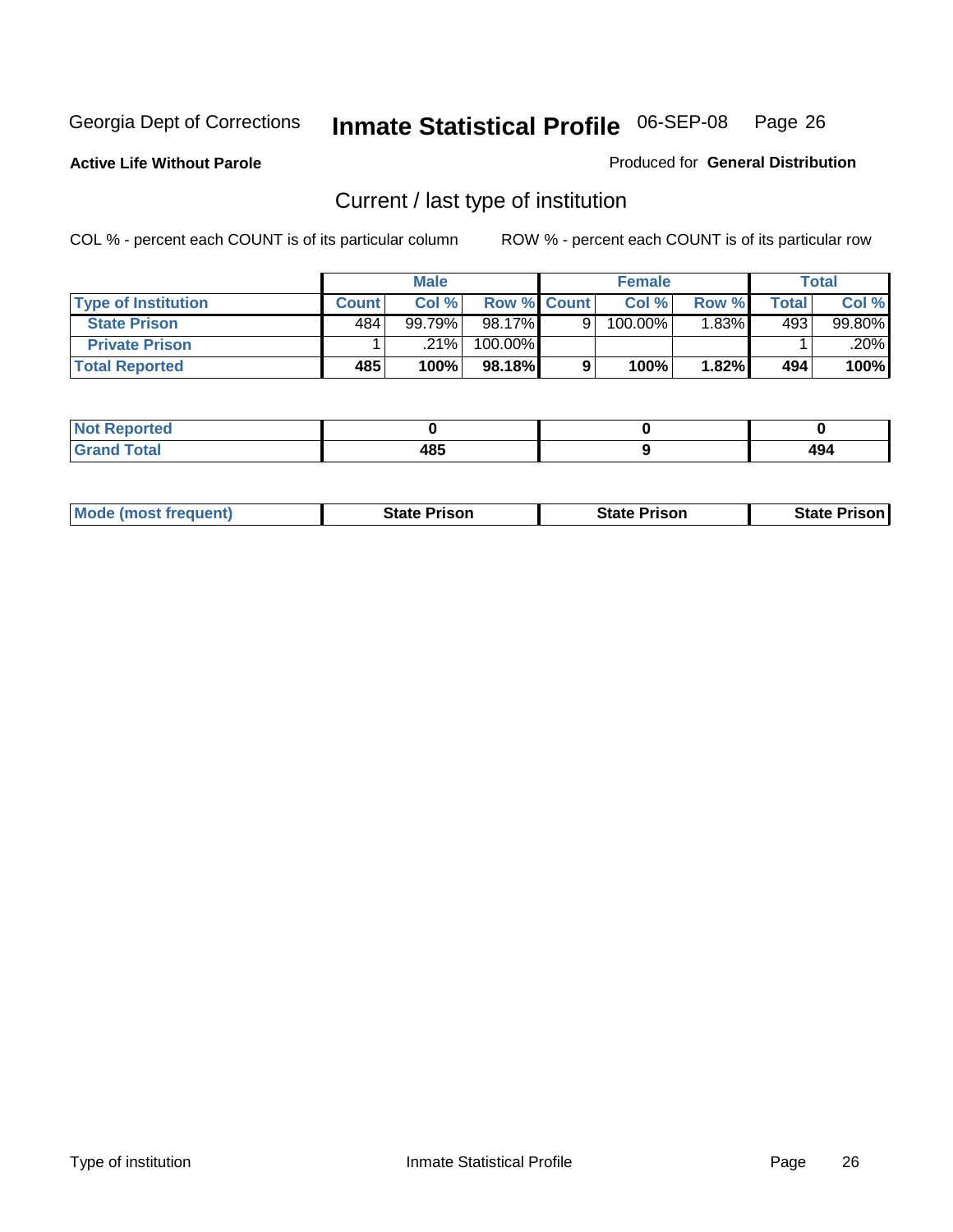**Active Life Without Parole** 

Produced for **General Distribution**

#### Institution type - transitional centers

|                                          |              | <b>Male</b> |                    | <b>Female</b> |             | Total |
|------------------------------------------|--------------|-------------|--------------------|---------------|-------------|-------|
| <b>Institution Type - Trans. Centers</b> | <b>Count</b> | Col%        | <b>Row % Count</b> | Col %         | Row % Total | Col % |
| <b>Total Reported</b>                    |              |             |                    |               |             |       |

| <b>Reported</b><br>$\sim$  |  |  |
|----------------------------|--|--|
| ota<br>C.v.<br>-<br>______ |  |  |

| Mode (most frequent) | <b>Null</b> | <b>Null</b> | <b>Null</b> |
|----------------------|-------------|-------------|-------------|
|                      |             |             |             |
|                      |             |             |             |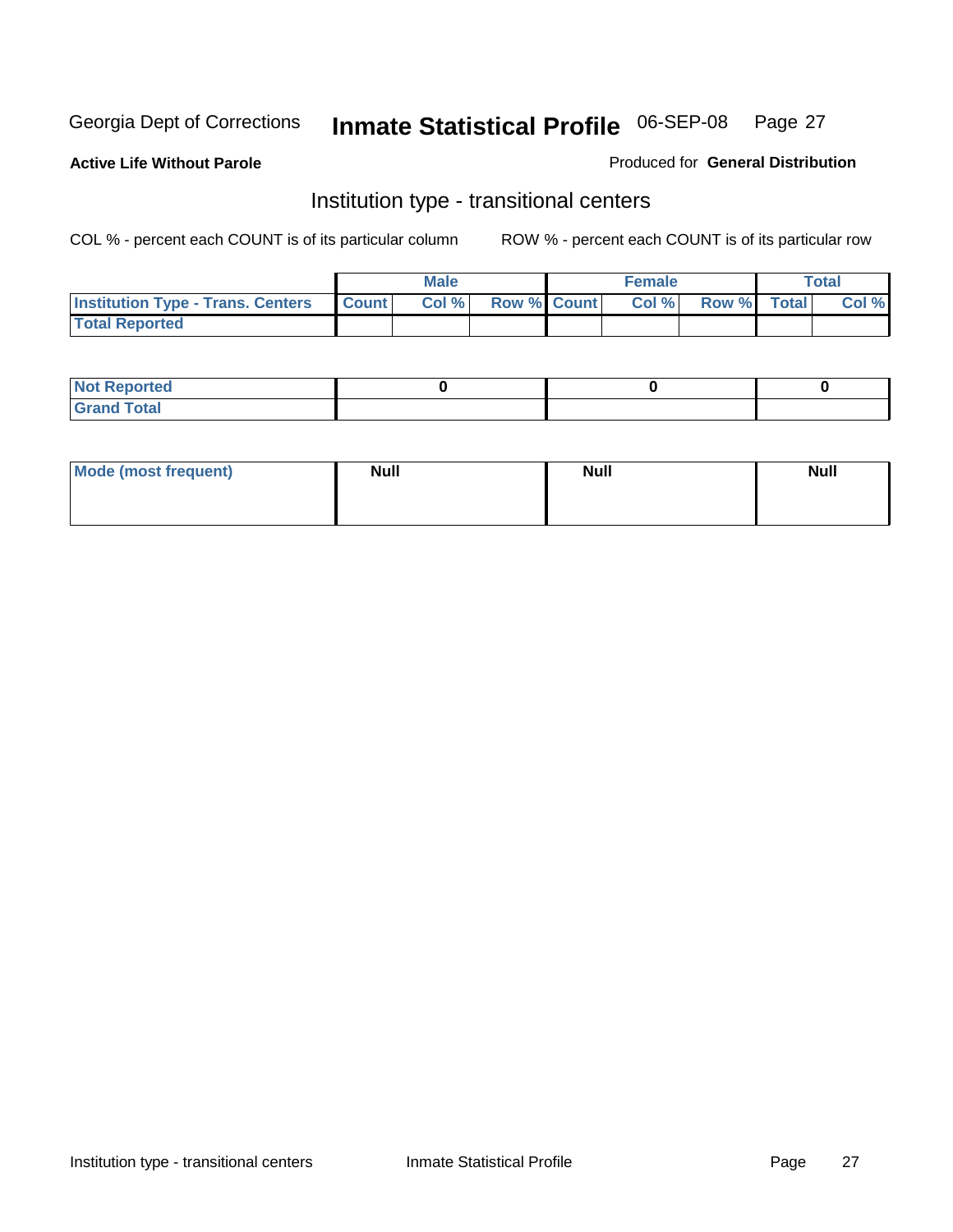**Active Life Without Parole** 

Produced for **General Distribution**

#### Institution type - mental hospitals

|                                                  | <b>Male</b> |                    | <b>Female</b> |                   | <b>Total</b> |
|--------------------------------------------------|-------------|--------------------|---------------|-------------------|--------------|
| <b>Institution Type - Mental Hospitals Count</b> | Col%        | <b>Row % Count</b> |               | Col % Row % Total | Col %        |
| <b>Total Reported</b>                            |             |                    |               |                   |              |

| <b>Not Reported</b> |  |  |
|---------------------|--|--|
| <b>Total</b><br>Cro |  |  |

| Mode (most frequent) | <b>Null</b> | <b>Null</b> | <b>Null</b> |
|----------------------|-------------|-------------|-------------|
|                      |             |             |             |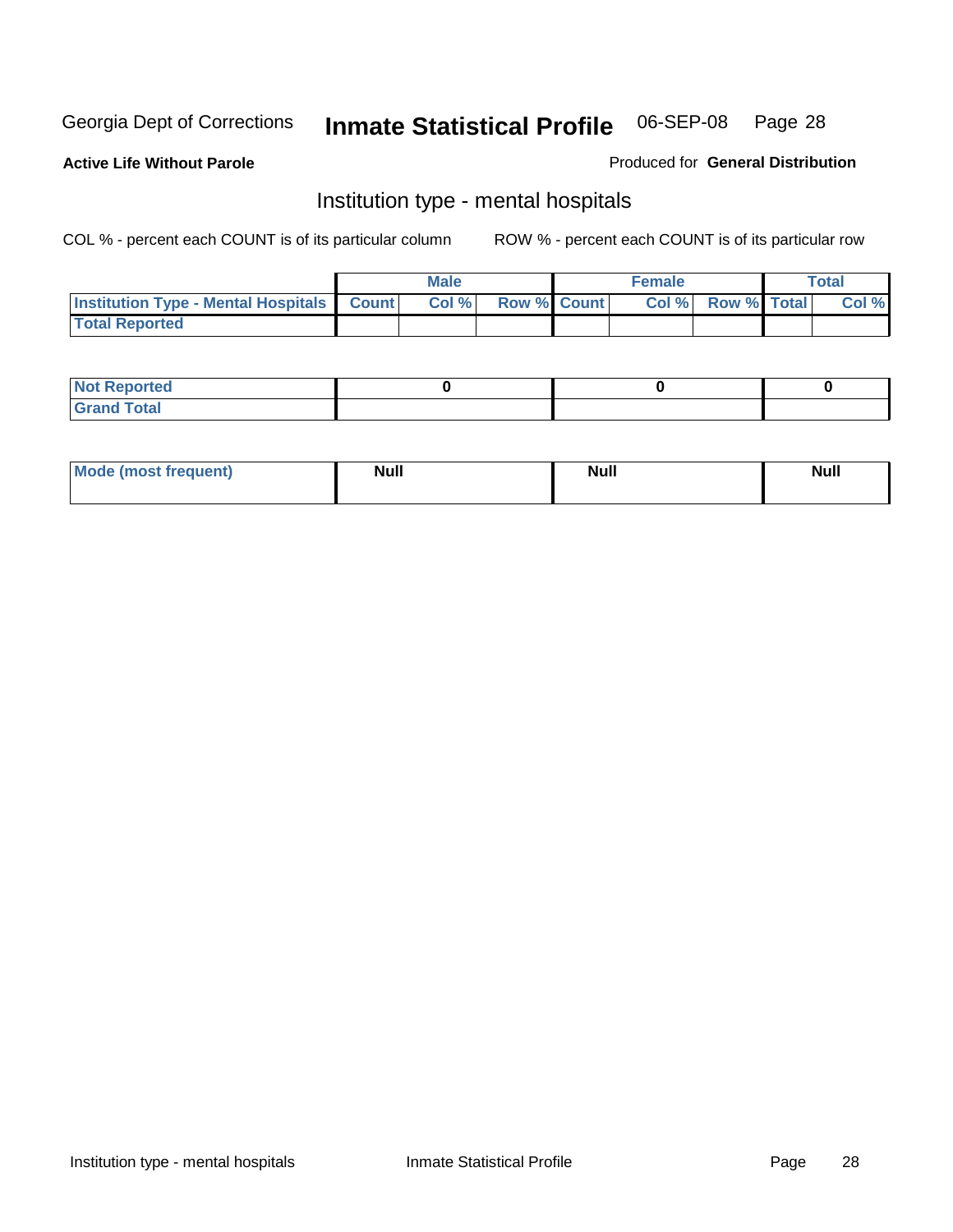**Active Life Without Parole** 

Produced for **General Distribution**

#### Institution type - county prisons

|                                                    | <b>Male</b> |  | <b>Female</b>            |              |       | Total |
|----------------------------------------------------|-------------|--|--------------------------|--------------|-------|-------|
| <b>Institution Type - County Prisons   Count  </b> | Col %       |  | <b>Row % Count Col %</b> | <b>Row %</b> | Total | Col % |
| <b>Total Reported</b>                              |             |  |                          |              |       |       |

| <b>Not</b><br><b>Reported</b> |  |  |
|-------------------------------|--|--|
| <b>Grand Total</b>            |  |  |

| Mode (m<br>frequent):<br>nnst | Moll<br>чин.<br>_____ | <b>Moll</b> | <b>Null</b> |
|-------------------------------|-----------------------|-------------|-------------|
|                               |                       |             |             |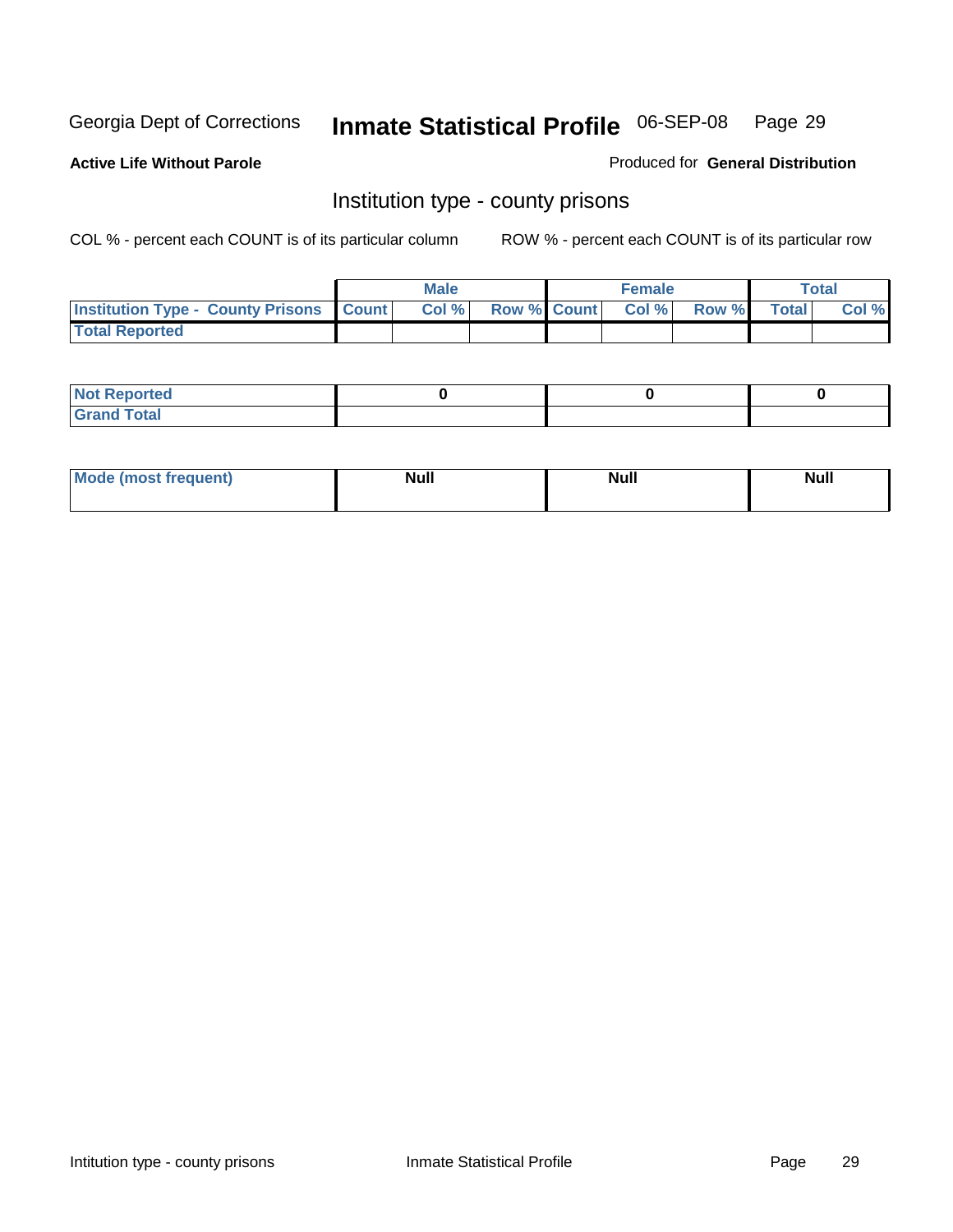#### **Active Life Without Parole**

#### Produced for **General Distribution**

#### Institution type - state prisons

|                       |                                         |                 | <b>Male</b> |         |                | <b>Female</b> |         | <b>Total</b>    |          |
|-----------------------|-----------------------------------------|-----------------|-------------|---------|----------------|---------------|---------|-----------------|----------|
|                       | <b>Institution Type - State Prisons</b> | <b>Count</b>    | Col %       | Row %   | <b>Count</b>   | Col %         | Row %   | <b>Total</b>    | Col %    |
| 532                   | <b>Augusta State Med.</b>               | $\overline{25}$ | 5.17%       | 100.00% |                |               |         | $\overline{25}$ | 5.07%    |
| <b>Prison</b>         |                                         |                 |             |         |                |               |         |                 |          |
| 553                   | <b>Baldwin State Prison</b>             | 1               | .21%        | 100.00% |                |               |         |                 | .20%     |
| 547                   | <b>Calhoun State Prison</b>             | 6               | 1.24%       | 100.00% |                |               |         | 6               | 1.22%    |
| 523                   | <b>Coastal State Prison</b>             | 6               | 1.24%       | 100.00% |                |               |         | 6               | 1.22%    |
| 503                   | <b>Dodge State Prison</b>               | 1               | .21%        | 100.00% |                |               |         | 1               | .20%     |
| 521                   | <b>Ga Diag &amp; Class Pris</b>         | 3               | .62%        | 100.00% |                |               |         | 3               | .61%     |
| 522                   | <b>Ga Diag &amp; Class Pris-</b>        | $\overline{13}$ | 2.69%       | 100.00% |                |               |         | $\overline{13}$ | 2.64%    |
| <b>Perm</b>           |                                         |                 |             |         |                |               |         |                 |          |
| 517                   | <b>Ga State Prison</b>                  | 36              | 7.44%       | 100.00% |                |               |         | 36              | 7.30%    |
| 541                   | <b>Hancock State Prison</b>             | 52              | 10.74%      | 100.00% |                |               |         | 52              | 10.55%   |
| 540                   | <b>Hays State Prison</b>                | 52              | 10.74%      | 100.00% |                |               |         | 52              | 10.55%   |
| 549                   | <b>Macon State Prison</b>               | $\overline{70}$ | 14.46%      | 100.00% |                |               |         | $\overline{70}$ | 14.20%   |
| 519                   | <b>Men'S State Prison</b>               | 1               | .21%        | 100.00% |                |               |         | 1               | .20%     |
| 554                   | <b>Metro State Prison (W)</b>           |                 |             |         | $\overline{7}$ | 77.78%        | 100.00% | 7               | 1.42%    |
| 505                   | <b>Phillips State Prison</b>            | $\overline{24}$ | 4.96%       | 100.00% |                |               |         | 24              | 4.87%    |
| 557                   | <b>Pulaski State Prison (W)</b>         |                 |             |         | $\overline{2}$ | 22.22%        | 100.00% | 2               | .41%     |
| 525                   | <b>Scott State Prison</b>               | 1               | .21%        | 100.00% |                |               |         | 1               | .20%     |
| 550                   | <b>Smith State Prison</b>               | $\overline{35}$ | 7.23%       | 100.00% |                |               |         | $\overline{35}$ | 7.10%    |
| 542                   | <b>Telfair State Prison</b>             | 64              | 13.22%      | 100.00% |                |               |         | 64              | 12.98%   |
| 537                   | <b>Valdosta State Prison</b>            | 49              | 10.12%      | 100.00% |                |               |         | 49              | $9.94\%$ |
| 501                   | <b>Ware State Prison</b>                | $\overline{37}$ | 7.64%       | 100.00% |                |               |         | $\overline{37}$ | 7.51%    |
| 552                   | <b>Washington Sp</b>                    | 7               | 1.45%       | 100.00% |                |               |         | 7               | 1.42%    |
| 546                   | <b>Wilcox State Prison</b>              | 1               | .21%        | 100.00% |                |               |         | 1               | .20%     |
| <b>Total Reported</b> |                                         | 484             | 100%        | 98.17%  | 9              | 100%          | 1.83%   | 493             | 100%     |

| <b>Not Reported</b> |     |            |
|---------------------|-----|------------|
| <b>Grand Total</b>  | 484 | れへつ<br>493 |

| <b>Mode (most frequent)</b> | <b>1549 Macon State Prison</b> | 554 Metro State Prison (W)   549 Macon State | Prison |
|-----------------------------|--------------------------------|----------------------------------------------|--------|
|                             |                                |                                              |        |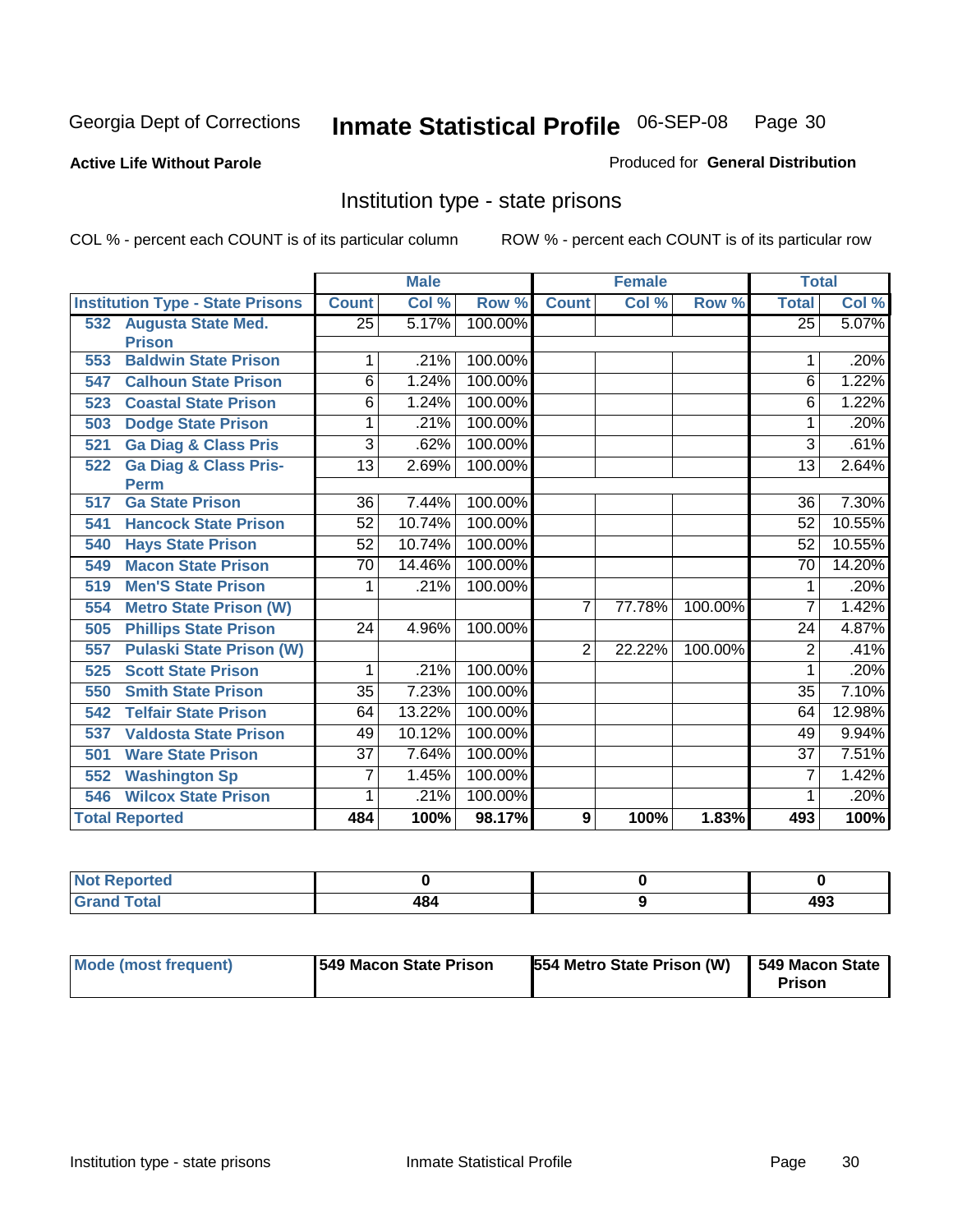**Active Life Without Parole** 

Produced for **General Distribution**

#### Institution type - private prisons

|                                           |              | <b>Male</b> |               | <b>Female</b> |       |       | Total   |
|-------------------------------------------|--------------|-------------|---------------|---------------|-------|-------|---------|
| <b>Institution Type - Private Prisons</b> | <b>Count</b> | Col %       | Row % Count   | Col %         | Row % | Total | Col %   |
| 567 D Ray James Corr Fac                  |              | $100.00\%$  | 100.00%       |               |       |       | 100.00% |
| <b>Total Reported</b>                     |              | 100%        | 100% <b>I</b> |               | %     |       | 100%    |

| Not Reported         |  |  |
|----------------------|--|--|
| <b>Total</b><br>re e |  |  |

| Mode (most frequent) | 567 D Ray James Corr Fac | <b>Null</b> | <b>567 D Ray James</b><br><b>Corr Fac</b> |
|----------------------|--------------------------|-------------|-------------------------------------------|
|----------------------|--------------------------|-------------|-------------------------------------------|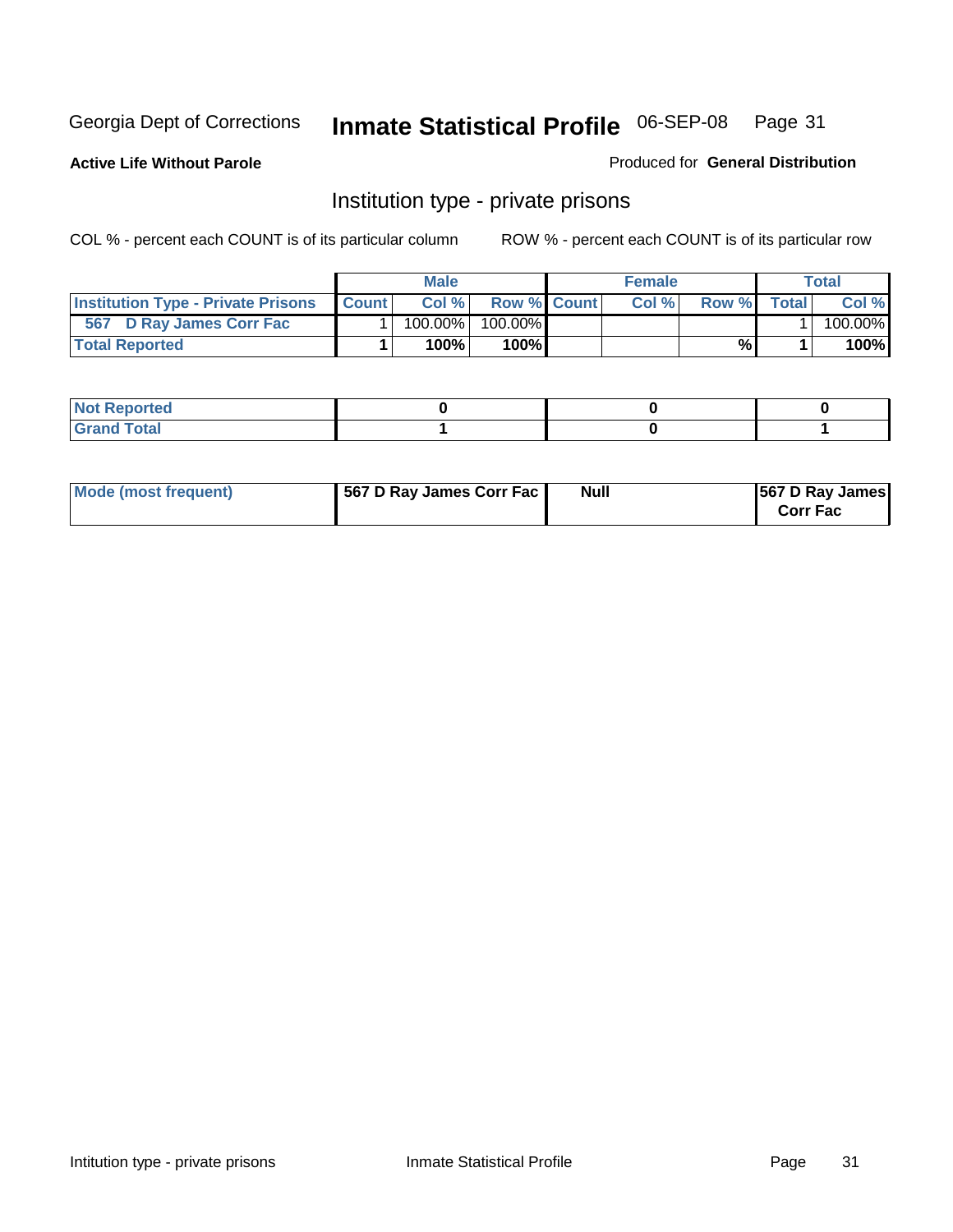**Active Life Without Parole** 

Produced for **General Distribution**

#### Institution type - prison annexes

|                                                | <b>Male</b> |              |                | <b>Female</b> |             | <b>Total</b> |
|------------------------------------------------|-------------|--------------|----------------|---------------|-------------|--------------|
| <b>Institution Type - Prison Annexes Count</b> | Col %       | <b>Row %</b> | <b>Count</b> Ⅰ | Col%          | Row % Total | Col %        |
| <b>Total Reported</b>                          |             |              |                |               |             |              |

| <b>Not Reported</b>            |  |  |
|--------------------------------|--|--|
| <b>Total</b><br>Croi<br>$\sim$ |  |  |

| Mode (most frequent) | <b>Null</b> | <b>Null</b> | <b>Null</b> |
|----------------------|-------------|-------------|-------------|
|                      |             |             |             |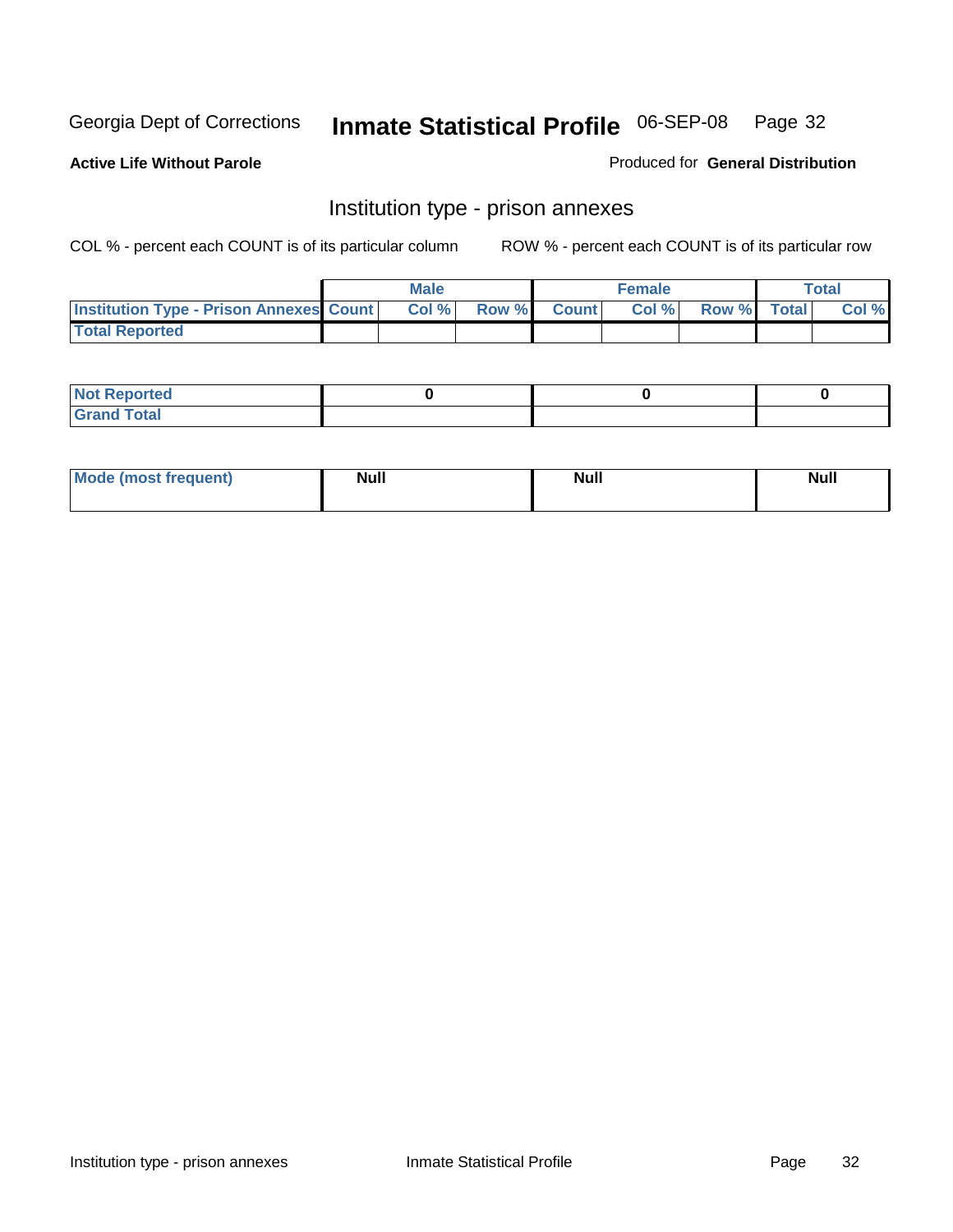**Active Life Without Parole** 

Produced for **General Distribution**

#### Institution type - pre-release centers

|                                                | <b>Male</b> |       |              | <b>Female</b> |             | <b>Total</b> |
|------------------------------------------------|-------------|-------|--------------|---------------|-------------|--------------|
| <b>Institution Type - Prison Annexes Count</b> | Col%        | Row % | <b>Count</b> | Col%          | Row % Total | Col %        |
| <b>Total Reported</b>                          |             |       |              |               |             |              |

| <b>Not</b><br><b>Reported</b>    |  |  |
|----------------------------------|--|--|
| <b>Total</b><br>Gran<br>$\sim$ . |  |  |

| Mode (most frequent) | <b>Null</b> | <b>Null</b> | <b>Null</b> |
|----------------------|-------------|-------------|-------------|
|                      |             |             |             |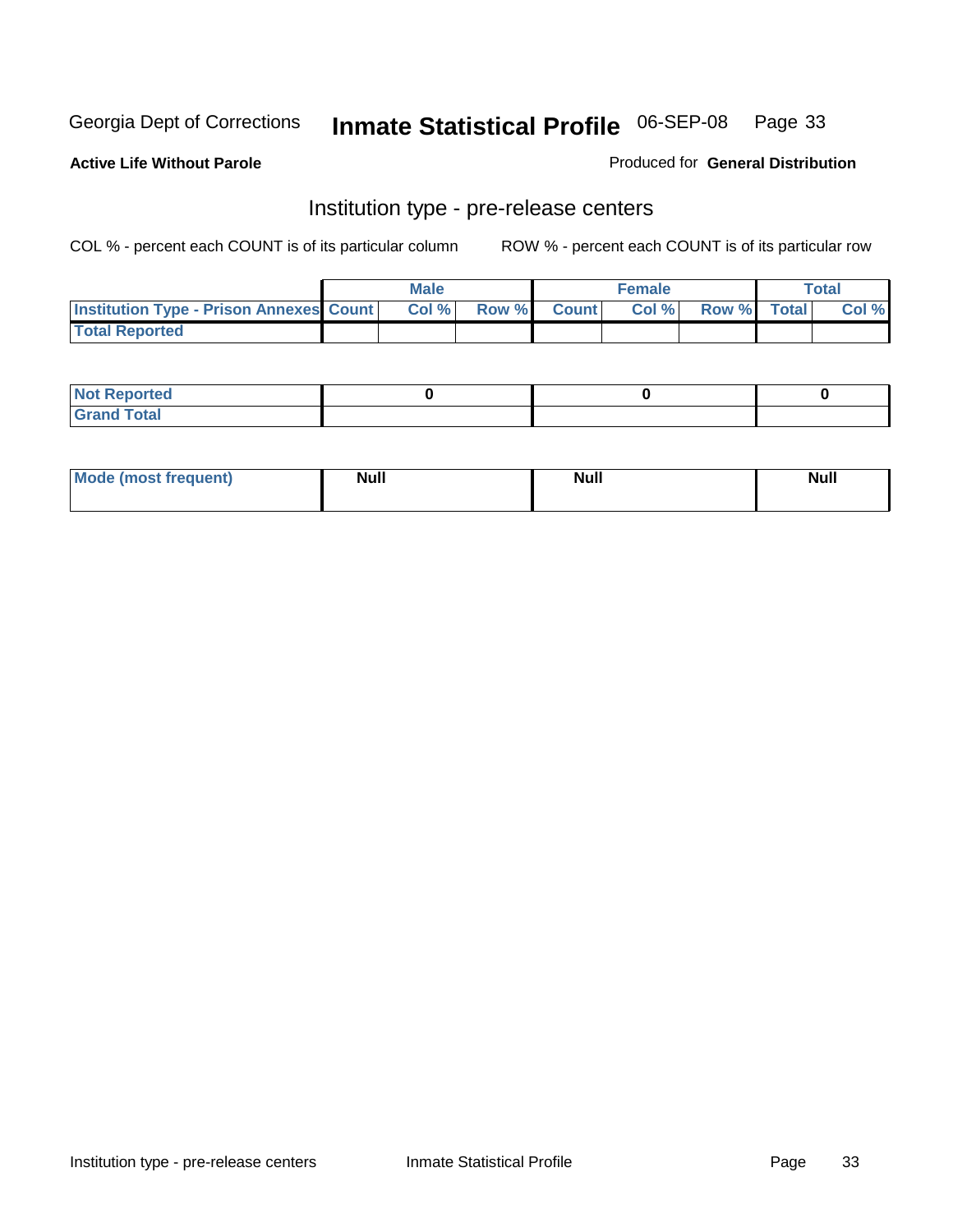**Active Life Without Parole** 

Produced for **General Distribution**

#### Institution type - inmate boot camp

|                                      |              | <b>Male</b> |                    | <b>Female</b> |             | <b>Total</b> |
|--------------------------------------|--------------|-------------|--------------------|---------------|-------------|--------------|
| <b>Institution Type - Boot Camps</b> | <b>Count</b> | Col%        | <b>Row % Count</b> | Col%          | Row % Total | Col %        |
| <b>Total Rported</b>                 |              |             |                    |               |             |              |

| <b>Not Reported</b>  |  |  |
|----------------------|--|--|
| <b>Total</b><br>Croy |  |  |

| Mode (most frequent) | <b>Null</b> | <b>Null</b> | <b>Null</b> |
|----------------------|-------------|-------------|-------------|
|                      |             |             |             |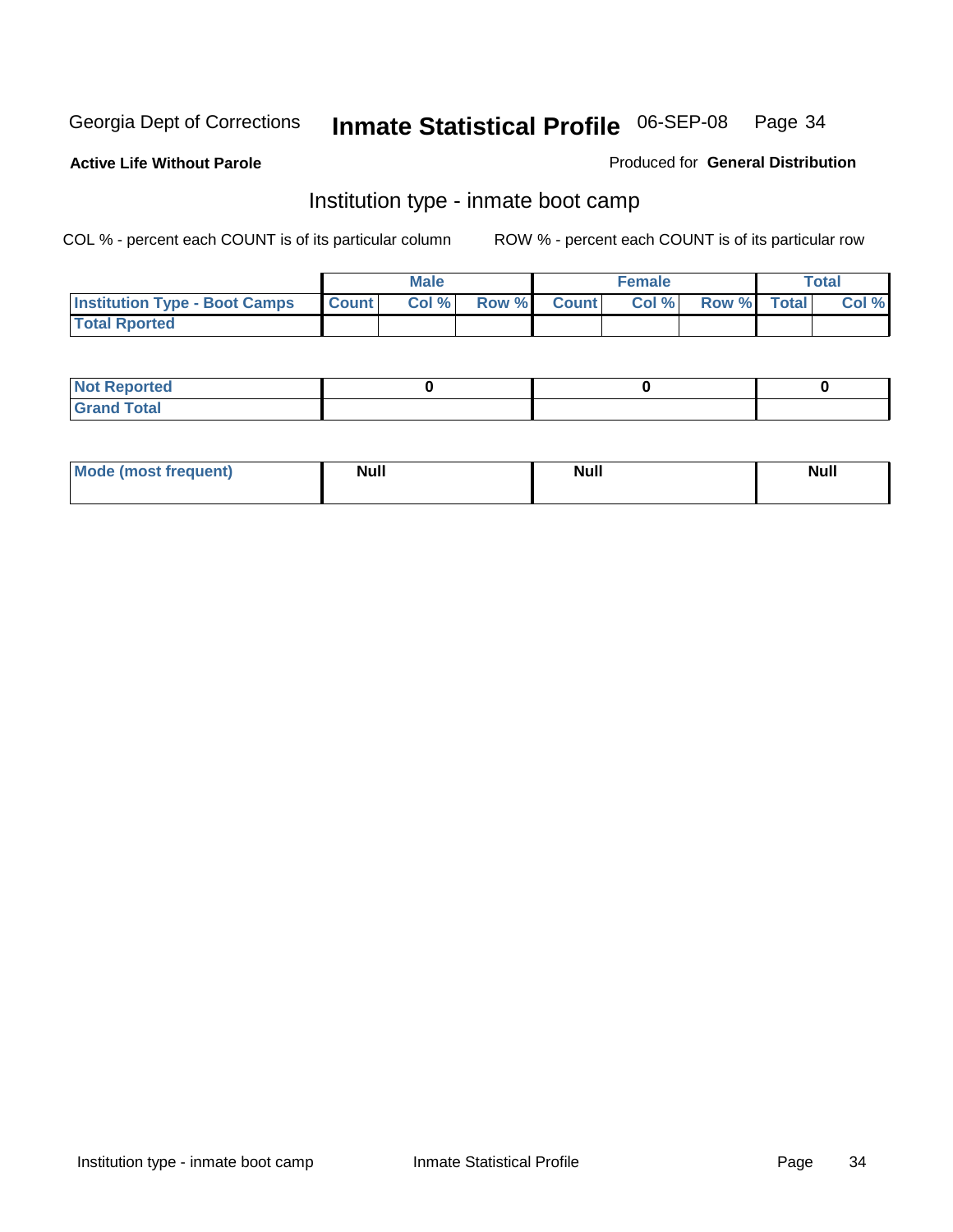**Active Life Without Parole** 

Produced for **General Distribution**

## Number of disciplinary reports

|                                       |              | <b>Male</b> |             |   | <b>Female</b> |          |              | <b>Total</b> |
|---------------------------------------|--------------|-------------|-------------|---|---------------|----------|--------------|--------------|
| <b>Number of Disciplinary Reports</b> | <b>Count</b> | Col %       | Row % Count |   | Col %         | Row %    | <b>Total</b> | Col %        |
|                                       | 104          | 21.44%      | 95.41%      | 5 | 55.56%        | 4.59%    | 109          | 22.06%       |
|                                       | 65           | 13.40%      | 100.00%     |   |               |          | 65           | 13.16%       |
|                                       | 37           | 7.63%       | 97.37%      |   | 11.11%        | $2.63\%$ | 38           | 7.69%        |
| 3                                     | 42           | $8.66\%$    | 97.67%      |   | 11.11%        | 2.33%    | 43           | 8.70%        |
|                                       | 27           | 5.57%       | 100.00%     |   |               |          | 27           | 5.47%        |
|                                       | 28           | 5.77%       | 100.00%     |   |               |          | 28           | 5.67%        |
| <b>More Than 5</b>                    | 182          | 37.53%      | 98.91%      | 2 | 22.22%        | 1.09%    | 184          | 37.25%       |
| <b>Total Reported</b>                 | 485          | 100%        | 98.18%      | 9 | 100%          | 1.82%    | 494          | 100%         |

| .<br>w<br>veu. |           |                 |
|----------------|-----------|-----------------|
| $\sim$         | .<br>$ -$ | c<br>194<br>$-$ |

| Mean (average)       | 7.69 | 6.44 | 7c7<br>0، / |
|----------------------|------|------|-------------|
| Median (middle)      |      |      |             |
| Mode (most frequent) |      |      |             |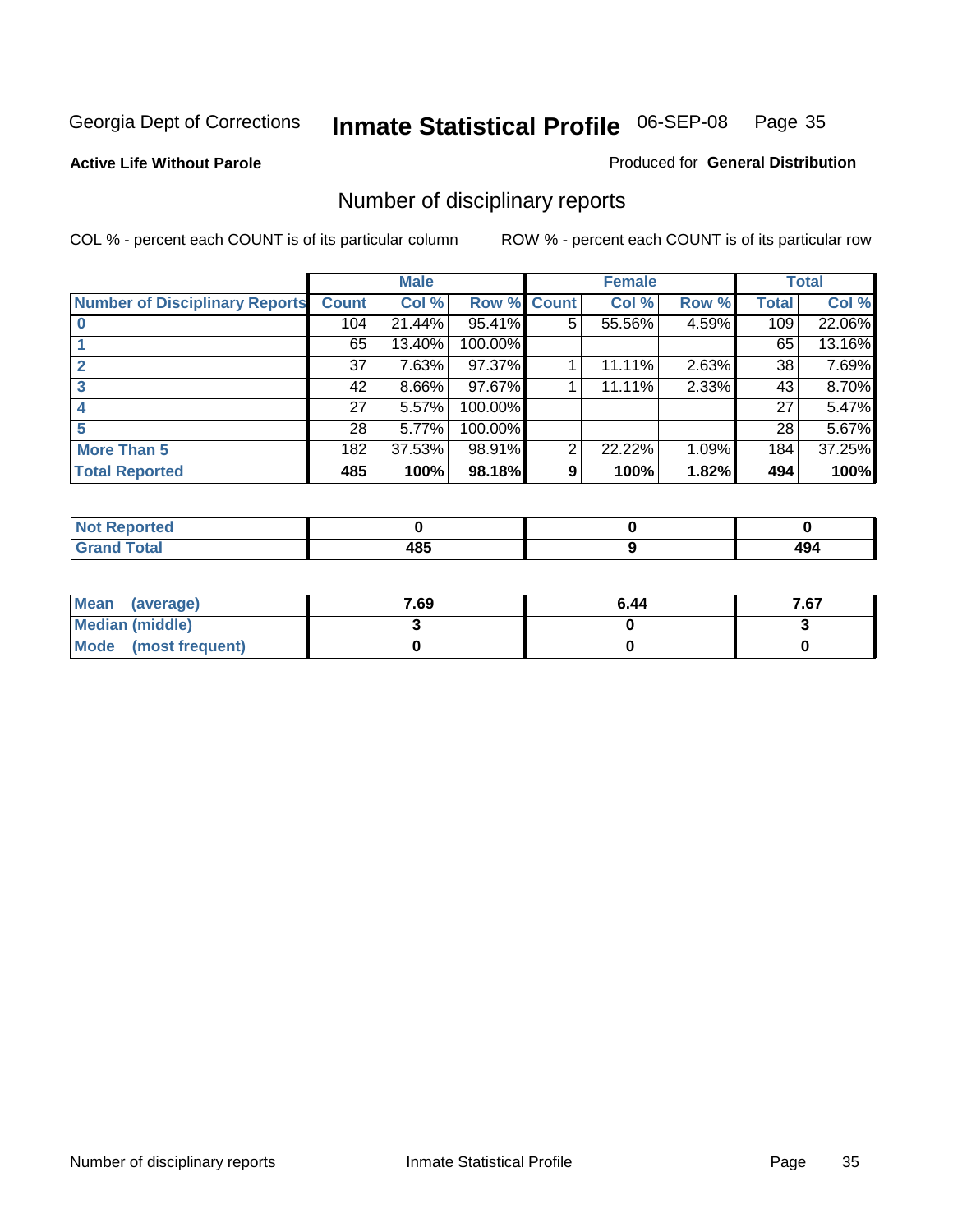**Active Life Without Parole** 

Produced for **General Distribution**

#### Number of transfers

|                            |         | <b>Male</b> |         |              | <b>Female</b> |        |              | <b>Total</b> |
|----------------------------|---------|-------------|---------|--------------|---------------|--------|--------------|--------------|
| <b>Number of Transfers</b> | Count l | Col %       | Row %   | <b>Count</b> | Col %         | Row %  | <b>Total</b> | Col %        |
|                            | 4       | 0.82%       | 66.67%  | 2            | 22.22%        | 33.33% | 6            | 1.21%        |
|                            | 112     | 23.09%      | 98.25%  | 2            | 22.22%        | 1.75%  | 114          | 23.08%       |
| $\mathbf{2}$               | 124     | 25.57%      | 98.41%  | 2            | 22.22%        | 1.59%  | 126          | 25.51%       |
|                            | 91      | 18.76%      | 96.81%  | 3            | 33.33%        | 3.19%  | 94           | 19.03%       |
|                            | 52      | 10.72%      | 100.00% |              |               |        | 52           | 10.53%       |
|                            | 39      | 8.04%       | 100.00% |              |               |        | 39           | 7.89%        |
| <b>More Than 5</b>         | 63      | 12.99%      | 100.00% |              |               |        | 63           | 12.75%       |
| <b>Total Reported</b>      | 485     | 100%        | 98.18%  | 9            | 100%          | 1.82%  | 494          | 100%         |

| NO<br>rer |                  |             |
|-----------|------------------|-------------|
| ______    | .<br>40.<br>$ -$ | - 3<br>$ -$ |

| Mean (average)         | 3.16 | 1.67 | 3.14 |
|------------------------|------|------|------|
| <b>Median (middle)</b> |      |      |      |
| Mode (most frequent)   |      |      |      |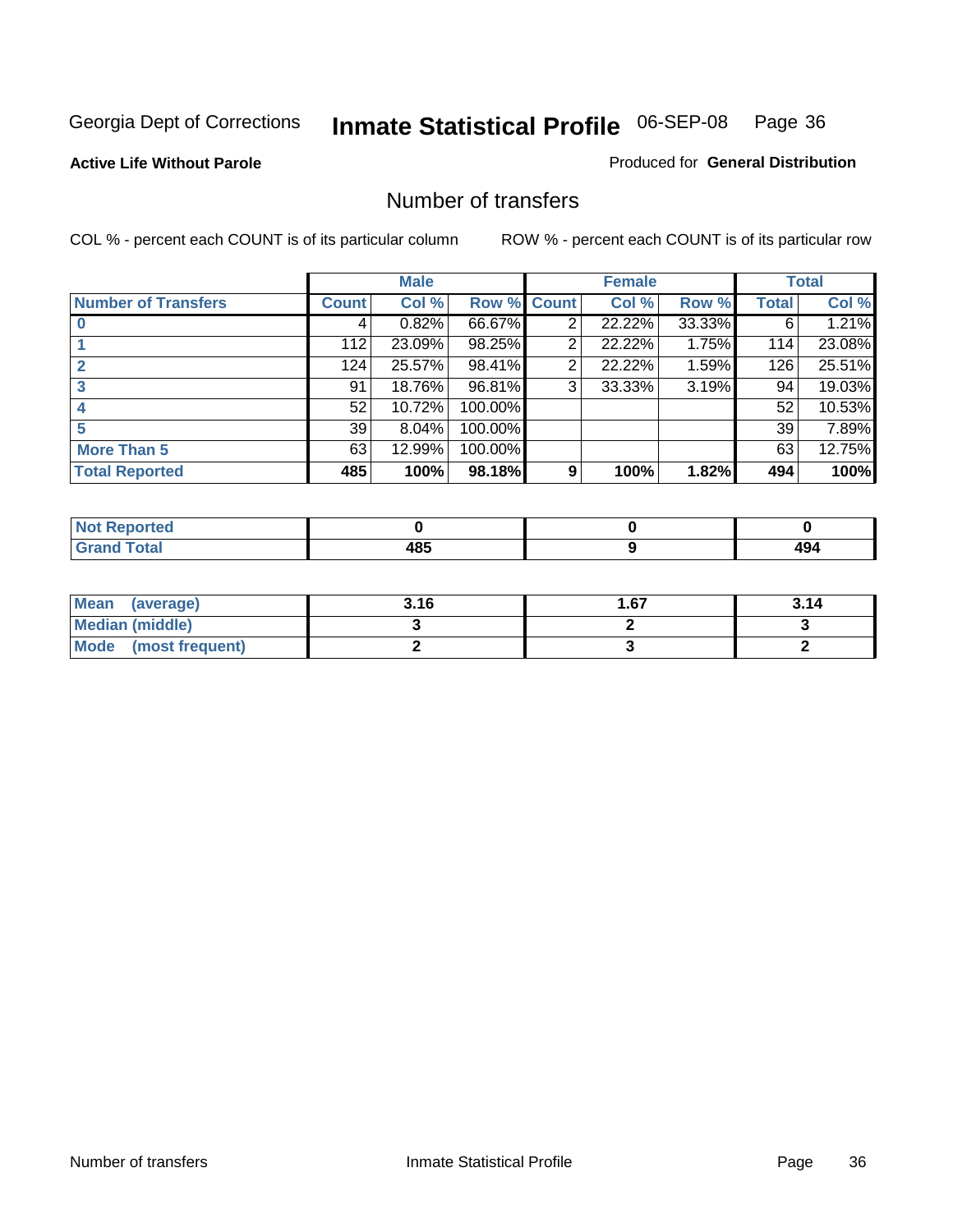**Active Life Without Parole** 

Produced for **General Distribution**

# Number of escapes

|                       |         | <b>Male</b> |                    |   | <b>Female</b> |          |       | <b>Total</b> |
|-----------------------|---------|-------------|--------------------|---|---------------|----------|-------|--------------|
| Number of Escapes     | Count l | Col %       | <b>Row % Count</b> |   | Col%          | Row %    | Total | Col %        |
|                       | 484     | 99.79%      | $98.17\%$          | 9 | 100.00%       | $1.83\%$ | 493   | 99.80%       |
|                       |         | 0.21%       | 100.00%            |   |               |          |       | 0.20%        |
| <b>Total Reported</b> | 485     | 100%        | $98.18\%$          |   | 100%          | 1.82%    | 494   | 100%         |

| rreo                            |                   |           |
|---------------------------------|-------------------|-----------|
| <b>otal</b><br>$\mathbf{v}$ and | AOC<br>-42<br>rv. | ໍ່<br>494 |

| Mean (average)       |  |  |
|----------------------|--|--|
| Median (middle)      |  |  |
| Mode (most frequent) |  |  |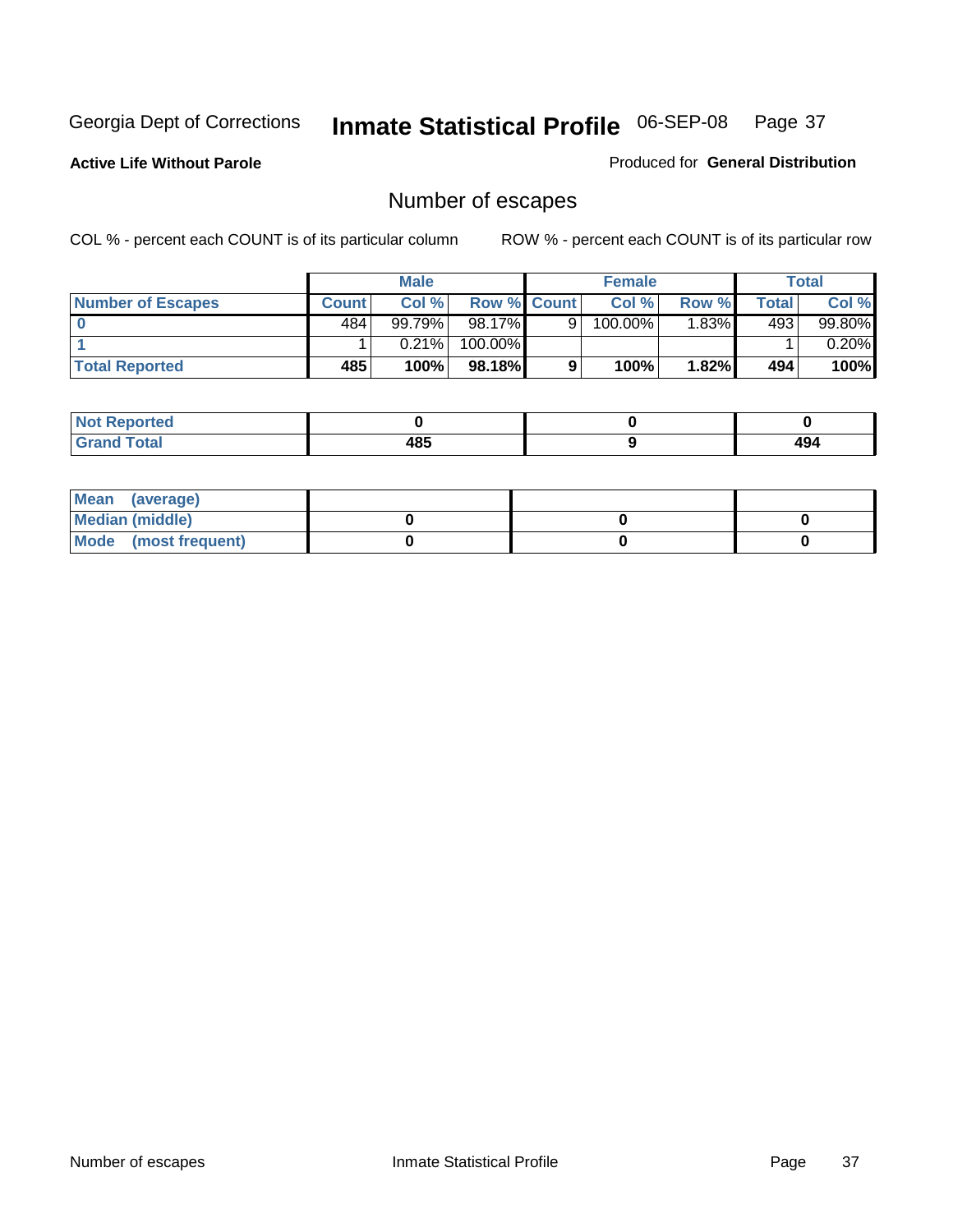**Active Life Without Parole** 

Produced for **General Distribution**

# Probable future release type

|                                        |              | <b>Male</b> |                    |   | <b>Female</b> |          |              | Total  |
|----------------------------------------|--------------|-------------|--------------------|---|---------------|----------|--------------|--------|
| <b>Probable Future Release Type</b>    | <b>Count</b> | Col%        | <b>Row % Count</b> |   | Col %         | Row %    | <b>Total</b> | Col %  |
| <b>Paroled w/o probation to follow</b> |              | .82%        | 100.00%            |   | .00%          | $.00\%$  |              | .81%l  |
| Life, LWOP or death sentence           | 481          | $99.18\%$   | 98.16%             | 9 | 100.00%       | $1.84\%$ | 490          | 99.19% |
| <b>Total Reported</b>                  | 485          | 100%        | 98.18%             | 9 | 100%          | 1.82%I   | 494          | 100%   |

| ted <sup>-</sup> |             |     |     |
|------------------|-------------|-----|-----|
| 'otal            | 10 E<br>4໐ະ | 485 | 494 |

| Mode (most frequent) | Life, LWOP or death | Life, LWOP or death | Life, LWOP or death |
|----------------------|---------------------|---------------------|---------------------|
|                      |                     |                     |                     |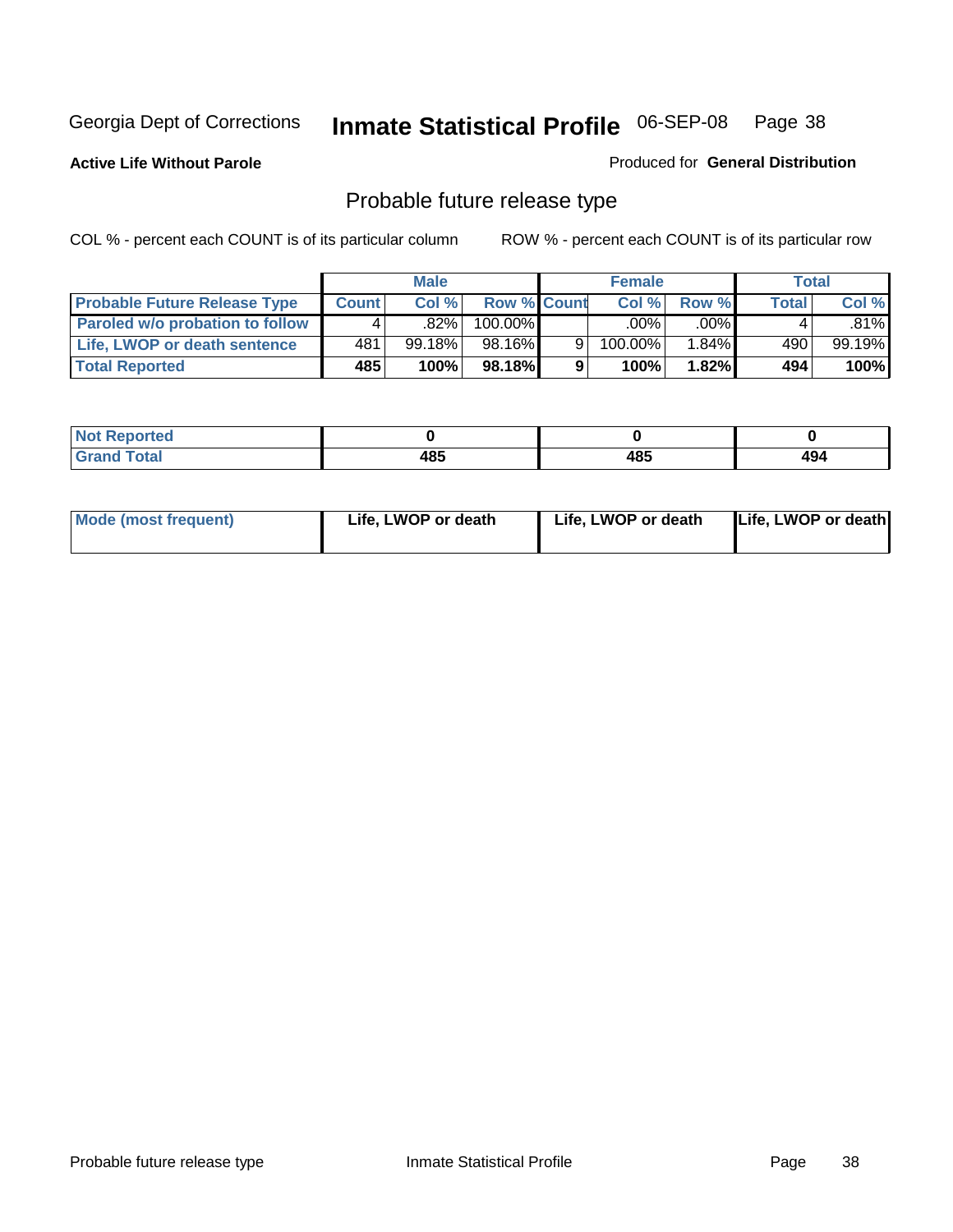**Active Life Without Parole** 

Produced for **General Distribution**

### Actual release type

|                            |              | <b>Male</b> |                    | <b>Female</b> |       |              | Total |
|----------------------------|--------------|-------------|--------------------|---------------|-------|--------------|-------|
| <b>Actual Release Type</b> | <b>Count</b> | Col %       | <b>Row % Count</b> | Col %         | Row % | <b>Total</b> | Col % |
| <b>Total Reported</b>      |              | $\%$        | %                  | %             | %     |              | %     |

| <b>Still Active</b> | 485 | 494 |
|---------------------|-----|-----|
| <b>Not Reported</b> |     |     |
| <b>Grand Total</b>  | 485 | 494 |

| īМ | м.<br>$-$ - $-$ - $-$ | Null | $\cdots$ |
|----|-----------------------|------|----------|
|    |                       |      |          |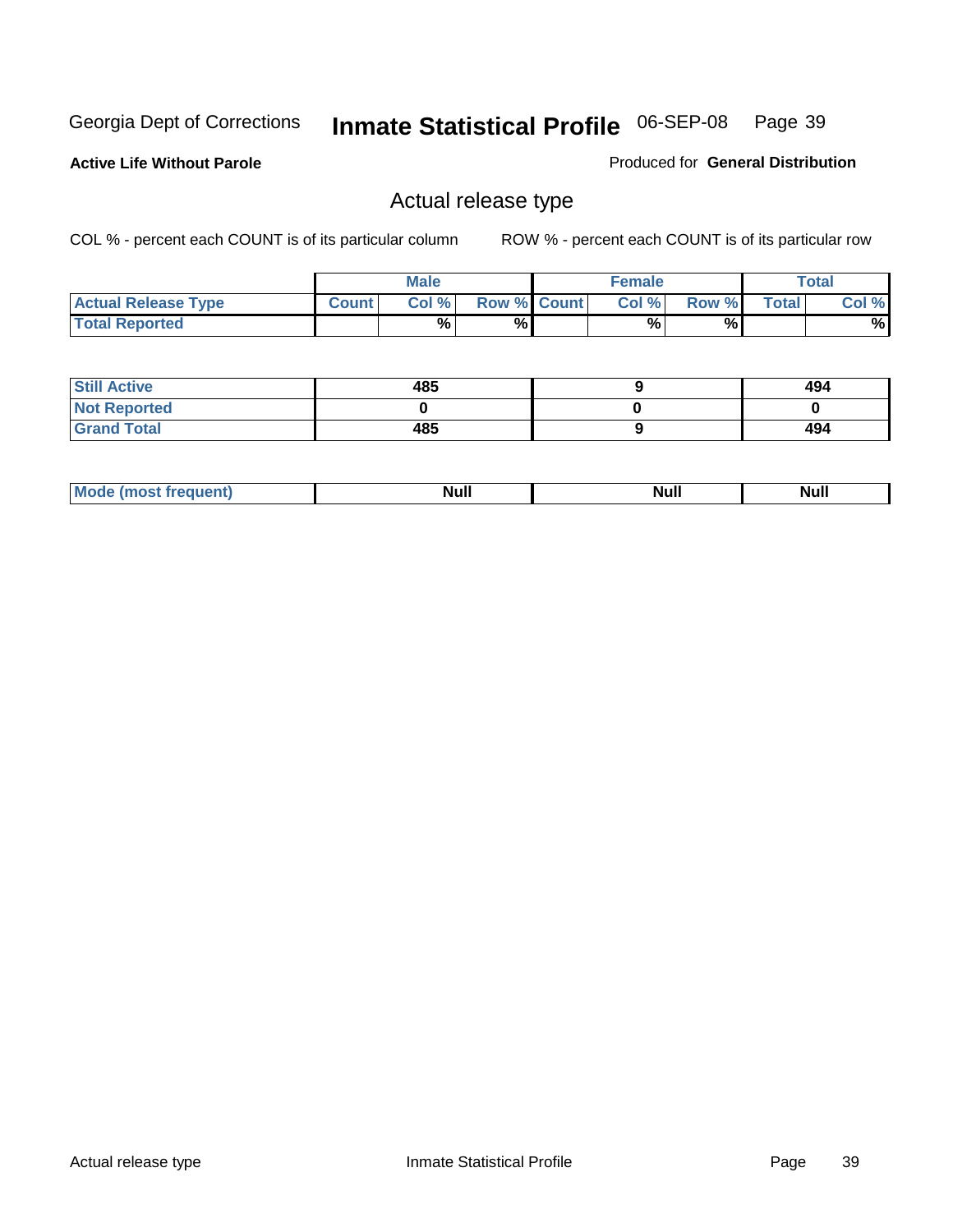#### **Active Life Without Parole**

#### Produced for **General Distribution**

### Time served in current (or last) institution

|                            |              | <b>Male</b> |         |              | <b>Female</b> |        |              | <b>Total</b> |
|----------------------------|--------------|-------------|---------|--------------|---------------|--------|--------------|--------------|
| <b>Time In Institution</b> | <b>Count</b> | Col %       | Row %   | <b>Count</b> | Col %         | Row %  | <b>Total</b> | Col %        |
| 0 to 3 months              | 34           | 7.01%       | 82.93%  |              | 77.78%        | 17.07% | 41           | 8.30%        |
| 3.01 to 6 months           | 54           | 11.13%      | 100.00% |              |               |        | 54           | 10.93%       |
| 6.01 to 9 months           | 37           | 7.63%       | 100.00% |              |               |        | 37           | 7.49%        |
| 9.01 to 12 months          | 34           | 7.01%       | 100.00% |              |               |        | 34           | 6.88%        |
| 12.01 to 18 months         | 45           | 9.28%       | 100.00% |              |               |        | 45           | 9.11%        |
| 18.01 to 24 months         | 40           | 8.25%       | 100.00% |              |               |        | 40           | 8.10%        |
| 2.01 to 3 years            | 69           | 14.23%      | 100.00% |              |               |        | 69           | 13.97%       |
| $3.01$ to 4 years          | 52           | 10.72%      | 96.30%  | 2            | 22.22%        | 3.70%  | 54           | 10.93%       |
| 4.01 to 5 years            | 19           | 3.92%       | 100.00% |              |               |        | 19           | 3.85%        |
| 5.01 to 6 years            | 28           | 5.77%       | 100.00% |              |               |        | 28           | 5.67%        |
| 6.01 to 7 years            | 28           | 5.77%       | 100.00% |              |               |        | 28           | 5.67%        |
| $7.01$ to 8 years          | 16           | 3.30%       | 100.00% |              |               |        | 16           | 3.24%        |
| 8.01 to 9 years            | 13           | 2.68%       | 100.00% |              |               |        | 13           | 2.63%        |
| 9.01 to 10 years           | 5            | 1.03%       | 100.00% |              |               |        | 5            | 1.01%        |
| Over 10 years              | 11           | 2.27%       | 100.00% |              |               |        | 11           | 2.23%        |
| <b>Total Reported</b>      | 485          | 100%        | 98.18%  | 9            | 100%          | 1.82%  | 494          | 100.0%       |

| <b>Reported</b><br><b>NOT</b> |            |      |
|-------------------------------|------------|------|
| <b>Total</b>                  | 10E<br>103 | - 77 |

| <b>Mean</b><br>(average) | 34 months | 11 months | 34 months |  |
|--------------------------|-----------|-----------|-----------|--|
| Median (middle)          | 24 months | 2 months  | 24 months |  |
| Mode (most frequent)     | 5 months  | ' months  | months    |  |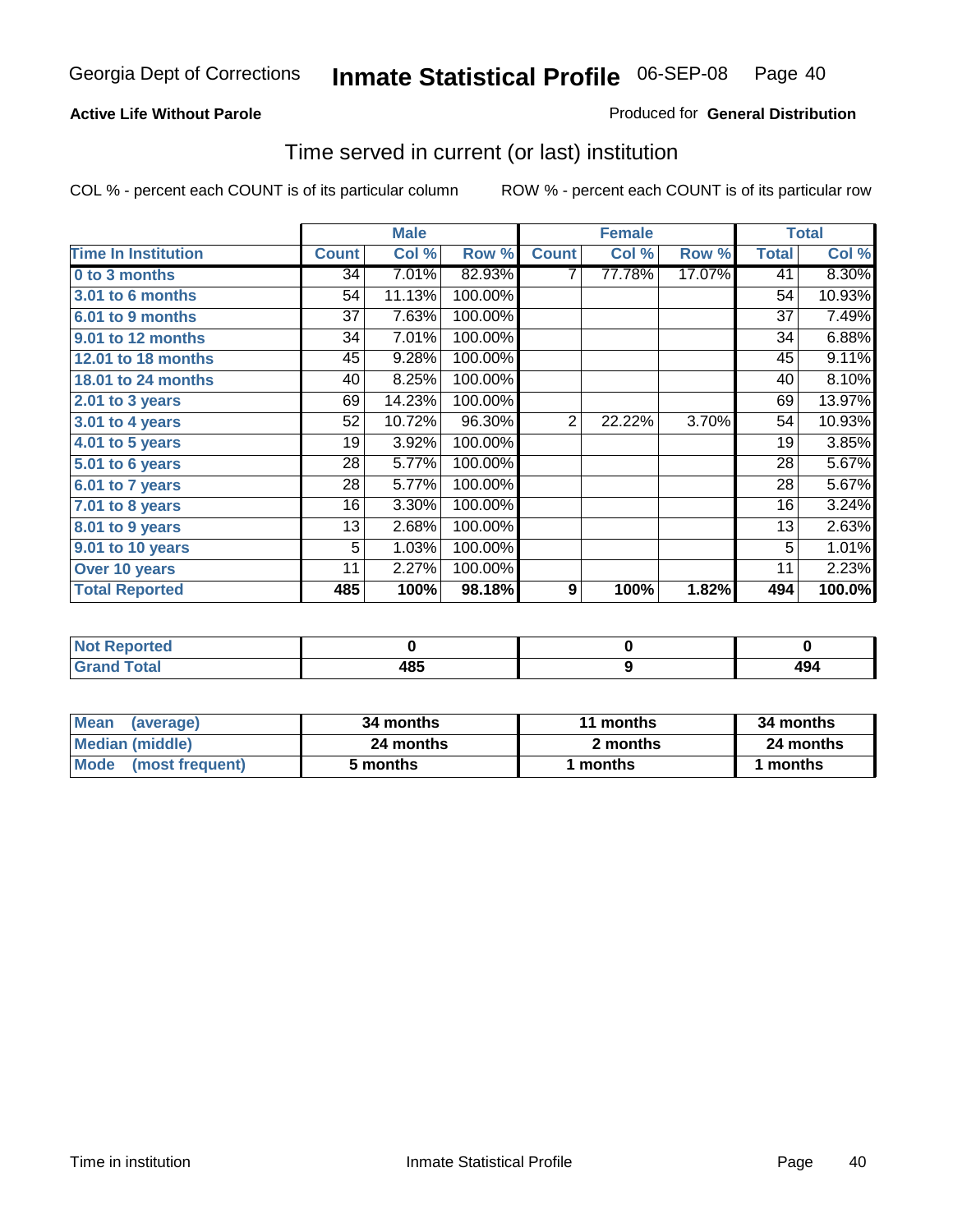#### **Active Life Without Parole**

#### Produced for **General Distribution**

### Highest grade level attained

|                              |                 | <b>Male</b> |         |                | <b>Female</b> |        |                 | <b>Total</b> |
|------------------------------|-----------------|-------------|---------|----------------|---------------|--------|-----------------|--------------|
| <b>Grade Level</b>           | <b>Count</b>    | Col %       | Row %   | <b>Count</b>   | Col %         | Row %  | <b>Total</b>    | Col %        |
| <b>Grade 1</b>               | 1               | 0.21%       | 100.00% |                |               |        | 1               | 0.21%        |
| <b>Grade 4</b>               | 3               | 0.64%       | 100.00% |                |               |        | 3               | 0.63%        |
| <b>Grade 5</b>               | 4               | 0.85%       | 100.00% |                |               |        | 4               | 0.83%        |
| Grade 6                      | 7               | 1.49%       | 100.00% |                |               |        | 7               | 1.46%        |
| <b>Grade 7</b>               | 18              | 3.82%       | 100.00% |                |               |        | 18              | 3.75%        |
| <b>Grade 8</b>               | $\overline{47}$ | 9.98%       | 100.00% |                |               |        | 47              | 9.79%        |
| Grade 9                      | 63              | 13.38%      | 98.44%  | 1              | 11.11%        | 1.56%  | 64              | 13.33%       |
| Grade 10                     | $\overline{97}$ | 20.59%      | 97.98%  | $\overline{2}$ | 22.22%        | 2.02%  | 99              | 20.63%       |
| Grade 11                     | 68              | 14.44%      | 97.14%  | $\overline{2}$ | 22.22%        | 2.86%  | 70              | 14.58%       |
| <b>Grade 12 or GED</b>       | 79              | 16.77%      | 97.53%  | 2              | 22.22%        | 2.47%  | 81              | 16.88%       |
| <b>Some tech school</b>      | $\overline{12}$ | 2.55%       | 100.00% |                |               |        | $\overline{12}$ | 2.50%        |
| <b>Completed tech school</b> | 13              | 2.76%       | 100.00% |                |               |        | 13              | 2.71%        |
| College, 1 year              | 16              | 3.40%       | 100.00% |                |               |        | 16              | 3.33%        |
| College, 2 year              | 18              | 3.82%       | 90.00%  | 2              | 22.22%        | 10.00% | 20              | 4.17%        |
| College, 3 year              | 8               | 1.70%       | 100.00% |                |               |        | 8               | 1.67%        |
| <b>Bachelor's degree</b>     | 10              | 2.12%       | 100.00% |                |               |        | 10              | 2.08%        |
| <b>Master's degree</b>       | 4               | 0.85%       | 100.00% |                |               |        | 4               | 0.83%        |
| Ph.D. degree                 | 1               | 0.21%       | 100.00% |                |               |        | 1               | 0.21%        |
| Law degree                   | $\overline{2}$  | 0.42%       | 100.00% |                |               |        | $\overline{2}$  | 0.42%        |
| <b>Total Reported</b>        | 471             | 100%        | 98.13%  | 9              | 100%          | 1.88%  | 480             | 100.0%       |

| A (CIO) |             |          |
|---------|-------------|----------|
| $\sim$  | 10 E<br>40. | 40<br>᠇৺ |

| <b>Mean</b><br>(average) | 10.66    | 11.44           | 10.67    |
|--------------------------|----------|-----------------|----------|
| Median (middle)          | Grade 10 | Grade 11        | Grade 10 |
| Mode (most frequent)     | Grade 10 | Grade 12 or GED | Grade 10 |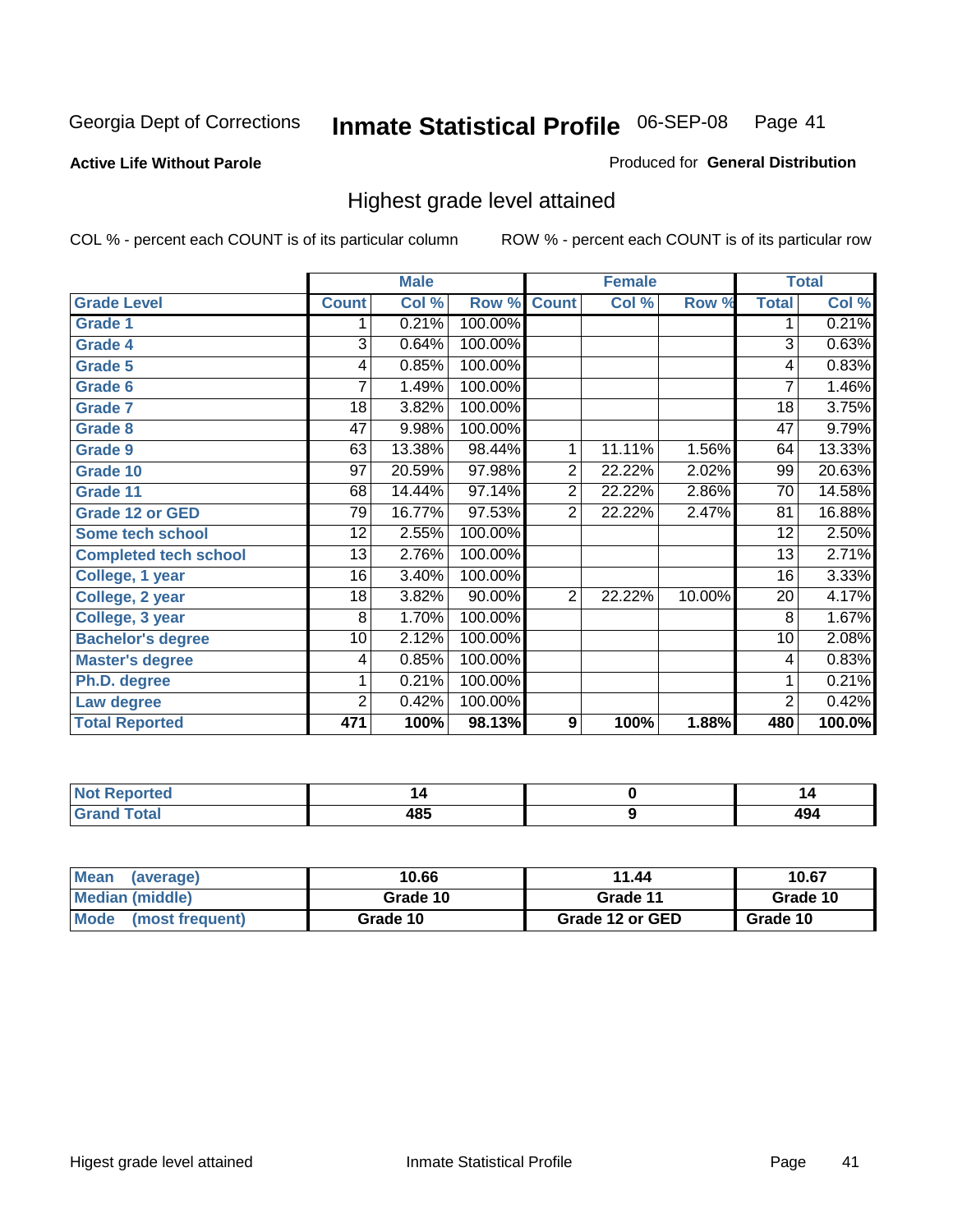#### **Active Life Without Parole**

#### Produced for **General Distribution**

### Culture fair IQ scores

|                       |              | <b>Male</b> |             |                | <b>Female</b> |         |              | <b>Total</b> |
|-----------------------|--------------|-------------|-------------|----------------|---------------|---------|--------------|--------------|
| <b>IQ Scores</b>      | <b>Count</b> | Col %       | Row % Count |                | Col %         | Row %   | <b>Total</b> | Col %        |
| $60 - 69$             | 19           | 4.44%       | 100.00%     |                |               |         | 19           | 4.35%        |
| $70 - 79$             | 31           | 7.24%       | 100.00%     |                |               |         | 31           | 7.09%        |
| $80 - 89$             | 69           | 16.12%      | 97.18%      | $\overline{2}$ | 22.22%        | 2.82%   | 71           | 16.25%       |
| $90 - 99$             | 71           | 16.59%      | 97.26%      | 2              | 22.22%        | 2.74%   | 73           | 16.70%       |
| $100 - 109$           | 120          | 28.04%      | 99.17%      |                | 11.11%        | 0.83%   | 121          | 27.69%       |
| $110 - 119$           | 97           | 22.66%      | 97.98%      | 2              | 22.22%        | 2.02%   | 99           | 22.65%       |
| $120 - 129$           | 21           | 4.91%       | 95.45%      | 1              | 11.11%        | 4.55%   | 22           | 5.03%        |
| $130 - 139$           |              |             |             |                | 11.11%        | 100.00% |              | 0.23%        |
| <b>Total Reported</b> | 428          | 100%        | 97.94%      | 9              | 100%          | 2.06%   | 437          | 100%         |

| <b>Not Reported</b>  | 54  | 54  |
|----------------------|-----|-----|
| Not Valid (under 60) |     |     |
| <b>Grand Total</b>   | 485 | 494 |

| <b>Mean</b><br>(average) | 99  | 108 | 99  |
|--------------------------|-----|-----|-----|
| <b>Median (middle)</b>   | 101 | 102 | 101 |
| Mode<br>(most frequent)  | 110 | 96  | 110 |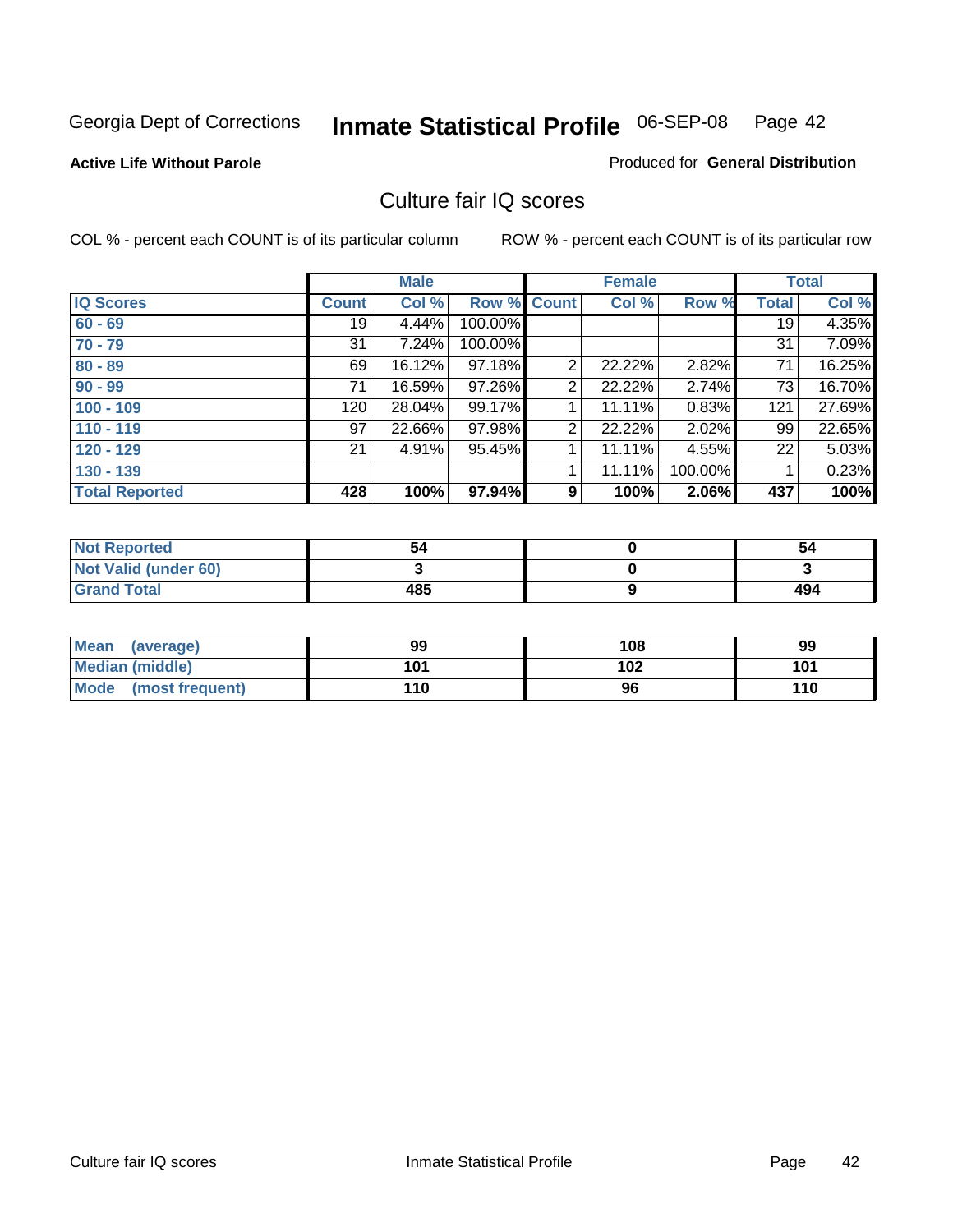#### **Active Life Without Parole**

#### Produced for **General Distribution**

# Wide Range Achievement Test (WRAT) reading score

COL % - percent each COUNT is of its particular column ROW % - percent each COUNT is of its particular row

 **9**

|                           |                 | <b>Male</b> |         |              | <b>Female</b> |       |                 | <b>Total</b> |
|---------------------------|-----------------|-------------|---------|--------------|---------------|-------|-----------------|--------------|
| <b>WRAT Reading Score</b> | <b>Count</b>    | Col %       | Row %   | <b>Count</b> | Col %         | Row % | <b>Total</b>    | Col %        |
| $0.1$ to $0.9$            | 8               | 1.83%       | 100.00% |              |               |       | 8               | 1.80%        |
| 1.0 to 1.9                | 13              | 2.98%       | 100.00% |              |               |       | 13              | 2.92%        |
| 2.0 to 2.9                | 26              | 5.96%       | 96.30%  | 1            | 11.11%        | 3.70% | 27              | 6.07%        |
| 3.0 to 3.9                | 22              | 5.05%       | 100.00% |              |               |       | 22              | 4.94%        |
| 4.0 to 4.9                | 36              | 8.26%       | 100.00% |              |               |       | 36              | 8.09%        |
| 5.0 to 5.9                | 46              | 10.55%      | 97.87%  | 1            | 11.11%        | 2.13% | 47              | 10.56%       |
| 6.0 to 6.9                | 36              | 8.26%       | 100.00% |              |               |       | 36              | 8.09%        |
| 7.0 to 7.9                | 17              | 3.90%       | 100.00% |              |               |       | 17              | 3.82%        |
| 8.0 to 8.9                | $\overline{31}$ | 7.11%       | 100.00% |              |               |       | $\overline{31}$ | 6.97%        |
| 9.0 to 9.9                | 39              | 8.94%       | 97.50%  | 1            | 11.11%        | 2.50% | 40              | 8.99%        |
| 10.0 to 10.9              | 11              | 2.52%       | 91.67%  | 1            | 11.11%        | 8.33% | 12              | 2.70%        |
| 11.0 to 11.9              | 26              | 5.96%       | 100.00% |              |               |       | 26              | 5.84%        |
| 12.0 to 12.9              | 74              | 16.97%      | 98.67%  | 1            | 11.11%        | 1.33% | 75              | 16.85%       |
| 13                        | 51              | 11.70%      | 92.73%  | 4            | 44.44%        | 7.27% | 55              | 12.36%       |
| <b>Total Reported</b>     | 436             | 100%        | 97.98%  | 9            | 100%          | 2.02% | 445             | 100%         |
|                           |                 |             |         |              |               |       |                 |              |
| <b>Not Reported</b>       |                 | 49          |         |              | $\mathbf 0$   |       |                 | 49           |

| Mean<br>(average)       | 8.22       | 10.31 | 8.26 |
|-------------------------|------------|-------|------|
| <b>Median (middle)</b>  | י ה<br>0.Z | 12.9  | ช.อ  |
| Mode<br>(most frequent) | 12.8       | 1 J   |      |

 **485**

 **Grand Total**

 **494**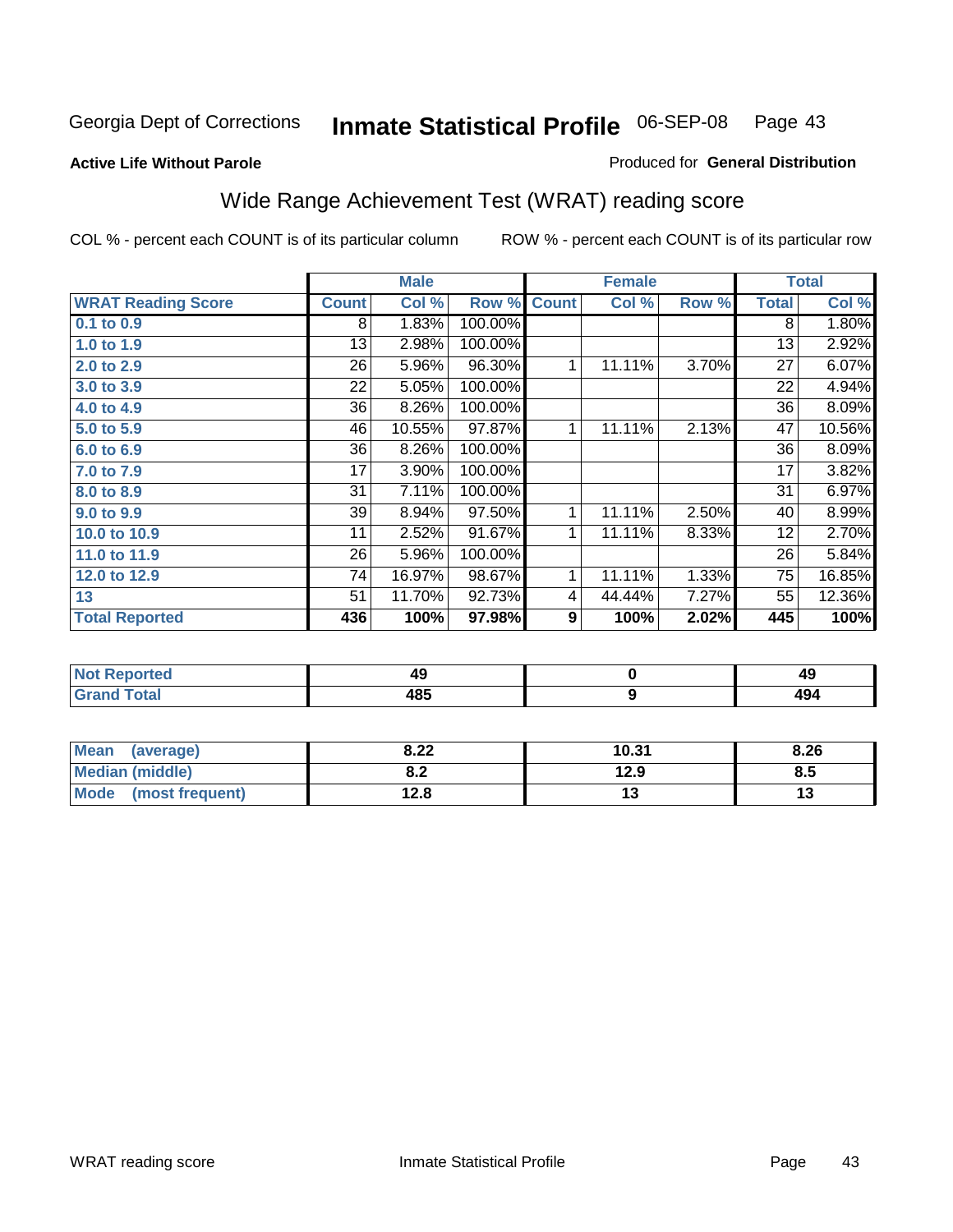Produced for **General Distribution**

#### **Active Life Without Parole**

# Wide Range Achievement Test (WRAT) math score

|                              |              | <b>Male</b> |         |                  | <b>Female</b> |        |              | <b>Total</b> |
|------------------------------|--------------|-------------|---------|------------------|---------------|--------|--------------|--------------|
| <b>WRAT Mathematic Score</b> | <b>Count</b> | Col %       | Row %   | <b>Count</b>     | Col %         | Row %  | <b>Total</b> | Col %        |
| $0.1$ to $0.9$               | 2            | 0.46%       | 100.00% |                  |               |        | 2            | 0.45%        |
| 1.0 to 1.9                   | 4            | 0.92%       | 100.00% |                  |               |        | 4            | 0.90%        |
| 2.0 to 2.9                   | 16           | 3.67%       | 100.00% |                  |               |        | 16           | 3.60%        |
| 3.0 to 3.9                   | 30           | 6.88%       | 100.00% |                  |               |        | 30           | 6.74%        |
| 4.0 to 4.9                   | 44           | 10.09%      | 97.78%  | 1                | 11.11%        | 2.22%  | 45           | 10.11%       |
| 5.0 to 5.9                   | 55           | 12.61%      | 100.00% |                  |               |        | 55           | 12.36%       |
| 6.0 to 6.9                   | 97           | 22.25%      | 98.98%  | 1                | 11.11%        | 1.02%  | 98           | 22.02%       |
| 7.0 to 7.9                   | 59           | 13.53%      | 98.33%  | 1                | 11.11%        | 1.67%  | 60           | 13.48%       |
| 8.0 to 8.9                   | 27           | 6.19%       | 96.43%  | 1                | 11.11%        | 3.57%  | 28           | 6.29%        |
| 9.0 to 9.9                   | 44           | 10.09%      | 95.65%  | $\overline{2}$   | 22.22%        | 4.35%  | 46           | 10.34%       |
| 10.0 to 10.9                 | 26           | 5.96%       | 96.30%  | 1                | 11.11%        | 3.70%  | 27           | 6.07%        |
| 11.0 to 11.9                 | 14           | 3.21%       | 100.00% |                  |               |        | 14           | 3.15%        |
| 12.0 to 12.9                 | 10           | 2.29%       | 90.91%  | 1                | 11.11%        | 9.09%  | 11           | 2.47%        |
| 13                           | 8            | 1.83%       | 88.89%  | 1                | 11.11%        | 11.11% | 9            | 2.02%        |
| <b>Total Reported</b>        | 436          | 100%        | 97.98%  | $\boldsymbol{9}$ | 100%          | 2.02%  | 445          | 100%         |
|                              |              |             |         |                  |               |        |              |              |
| <b>Not Reported</b>          |              | 49          |         |                  | $\pmb{0}$     |        |              | 49           |

| - | 10 E<br>40- | . |
|---|-------------|---|
|   |             |   |

| <b>Mean</b><br>(average) | 6.99 | 9.16 | 7.04 |
|--------------------------|------|------|------|
| Median (middle)          | 6.9  | J.Z  | 6.9  |
| Mode (most frequent)     | 6.9  |      | 6.9  |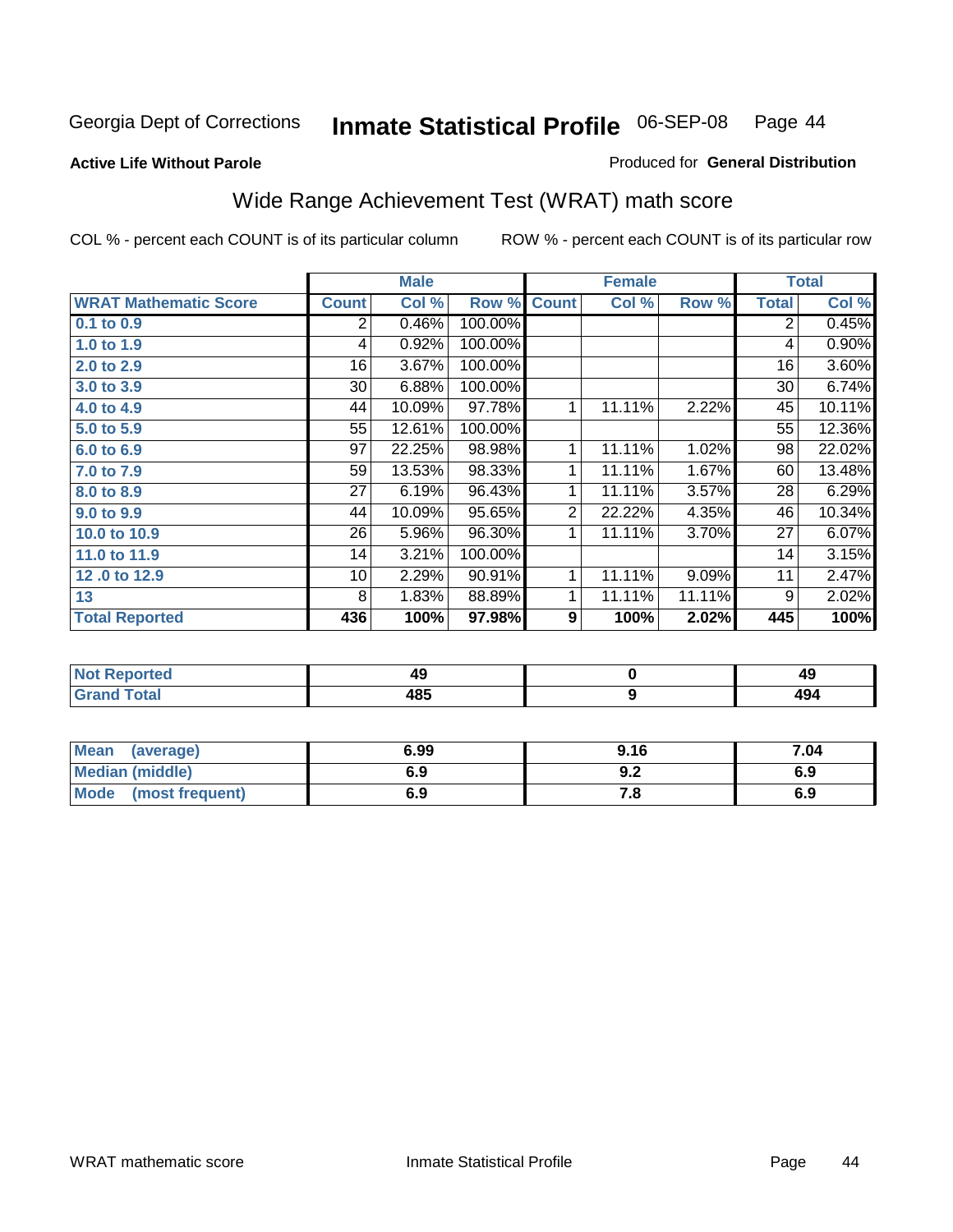Page 45

#### **Active Life Without Parole**

#### Produced for **General Distribution**

# Wide Range Achievement Test (WRAT) spelling score

|                            |              | <b>Male</b> |         |                | <b>Female</b> |       |              | <b>Total</b> |
|----------------------------|--------------|-------------|---------|----------------|---------------|-------|--------------|--------------|
| <b>WRAT Spelling Score</b> | <b>Count</b> | Col %       | Row %   | <b>Count</b>   | Col %         | Row % | <b>Total</b> | Col %        |
| 0.1 to 0.9                 | 4            | 0.92%       | 100.00% |                |               |       | 4            | 0.90%        |
| 1.0 to 1.9                 | 17           | 3.91%       | 100.00% |                |               |       | 17           | 3.83%        |
| 2.0 to 2.9                 | 36           | 8.28%       | 100.00% |                |               |       | 36           | 8.11%        |
| 3.0 to 3.9                 | 25           | 5.75%       | 100.00% |                |               |       | 25           | 5.63%        |
| 4.0 to 4.9                 | 40           | 9.20%       | 97.56%  | 1              | 11.11%        | 2.44% | 41           | 9.23%        |
| 5.0 to 5.9                 | 41           | 9.43%       | 100.00% |                |               |       | 41           | 9.23%        |
| 6.0 to 6.9                 | 50           | 11.49%      | 98.04%  | 1              | 11.11%        | 1.96% | 51           | 11.49%       |
| 7.0 to 7.9                 | 36           | 8.28%       | 100.00% |                |               |       | 36           | 8.11%        |
| 8.0 to 8.9                 | 35           | 8.05%       | 100.00% |                |               |       | 35           | 7.88%        |
| 9.0 to 9.9                 | 38           | 8.74%       | 100.00% |                |               |       | 38           | 8.56%        |
| 10.0 to 10.9               | 27           | 6.21%       | 96.43%  | 1              | 11.11%        | 3.57% | 28           | 6.31%        |
| 11.0 to 11.9               | 25           | 5.75%       | 92.59%  | $\overline{2}$ | 22.22%        | 7.41% | 27           | 6.08%        |
| 12.0 to 12.9               | 36           | 8.28%       | 92.31%  | 3              | 33.33%        | 7.69% | 39           | 8.78%        |
| 13                         | 25           | 5.75%       | 96.15%  | 1              | 11.11%        | 3.85% | 26           | 5.86%        |
| <b>Total Reported</b>      | 435          | 100%        | 97.97%  | 9              | 100%          | 2.03% | 444          | 100%         |
|                            |              |             |         |                |               |       |              |              |
| <b>Not Reported</b>        |              | 50          |         |                | $\mathbf 0$   |       |              | 50           |

| . <i>.</i> | $-$  | --             |
|------------|------|----------------|
| O(1)       | 10 L | $\overline{ }$ |
|            |      |                |
|            |      |                |

| <b>Mean</b><br>(average)       | 7.36 | 10.42         | 42: |
|--------------------------------|------|---------------|-----|
| <b>Median (middle)</b>         | ⊶י   | 11.3          |     |
| <b>Mode</b><br>(most frequent) | 8.5  | 1つ ?<br>1 Z.J | 8.5 |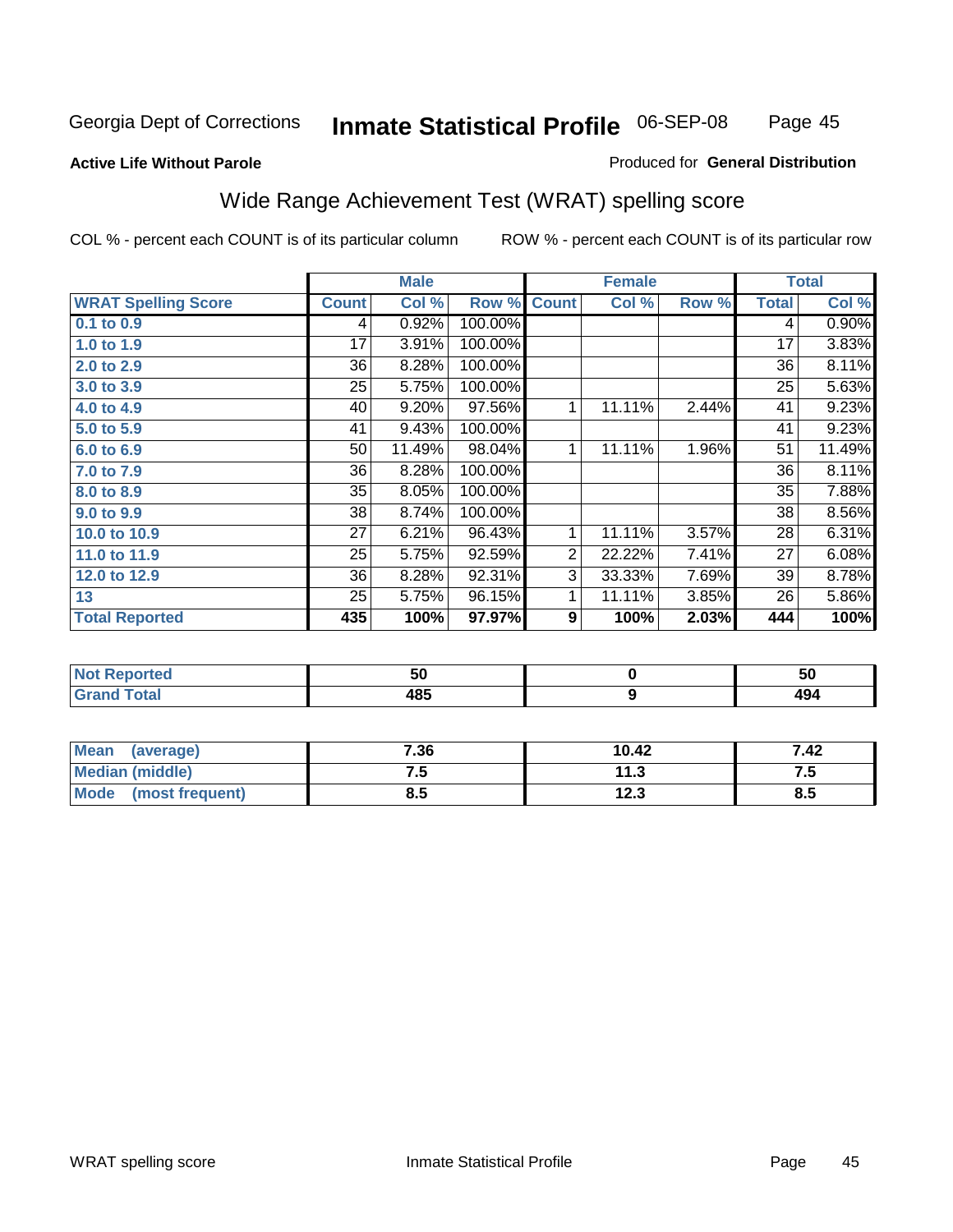#### **Active Life Without Parole**

#### Produced for **General Distribution**

### Scope of substance abuse - summary

|                        | <b>Male</b>  |          | <b>Female</b> |              |        | <b>Total</b> |              |        |
|------------------------|--------------|----------|---------------|--------------|--------|--------------|--------------|--------|
| <b>Substance Abuse</b> | <b>Count</b> | Col %    | Row %         | <b>Count</b> | Col %  | Row %        | <b>Total</b> | Col %  |
| <b>None</b>            | 158          | 32.58%   | 97.53%        |              | 44.44% | 2.47%        | 162          | 32.79% |
| Drugs only             | 187          | 38.56%   | $98.42\%$     | 3            | 33.33% | $1.58\%$     | 190          | 38.46% |
| <b>Alcohol only</b>    | 34           | $7.01\%$ | 100.00%       |              |        |              | 34           | 6.88%  |
| Drugs and alcohol      | 106          | 21.86%   | 98.15%        | ົ            | 22.22% | 1.85%        | 108          | 21.86% |
| <b>Total Reported</b>  | 485          | 100%     | 98.18%        | 9            | 100%   | 1.82%        | 494          | 100%   |

| <b>Reported</b><br>$\sim$ |      |                  |
|---------------------------|------|------------------|
| <b>Total</b><br>$\sim$    | 10 E | 10.<br>+J<br>$-$ |

|  | Mode<br>ונוצוווי | Druas onlv | None | only<br>Pruas . |
|--|------------------|------------|------|-----------------|
|--|------------------|------------|------|-----------------|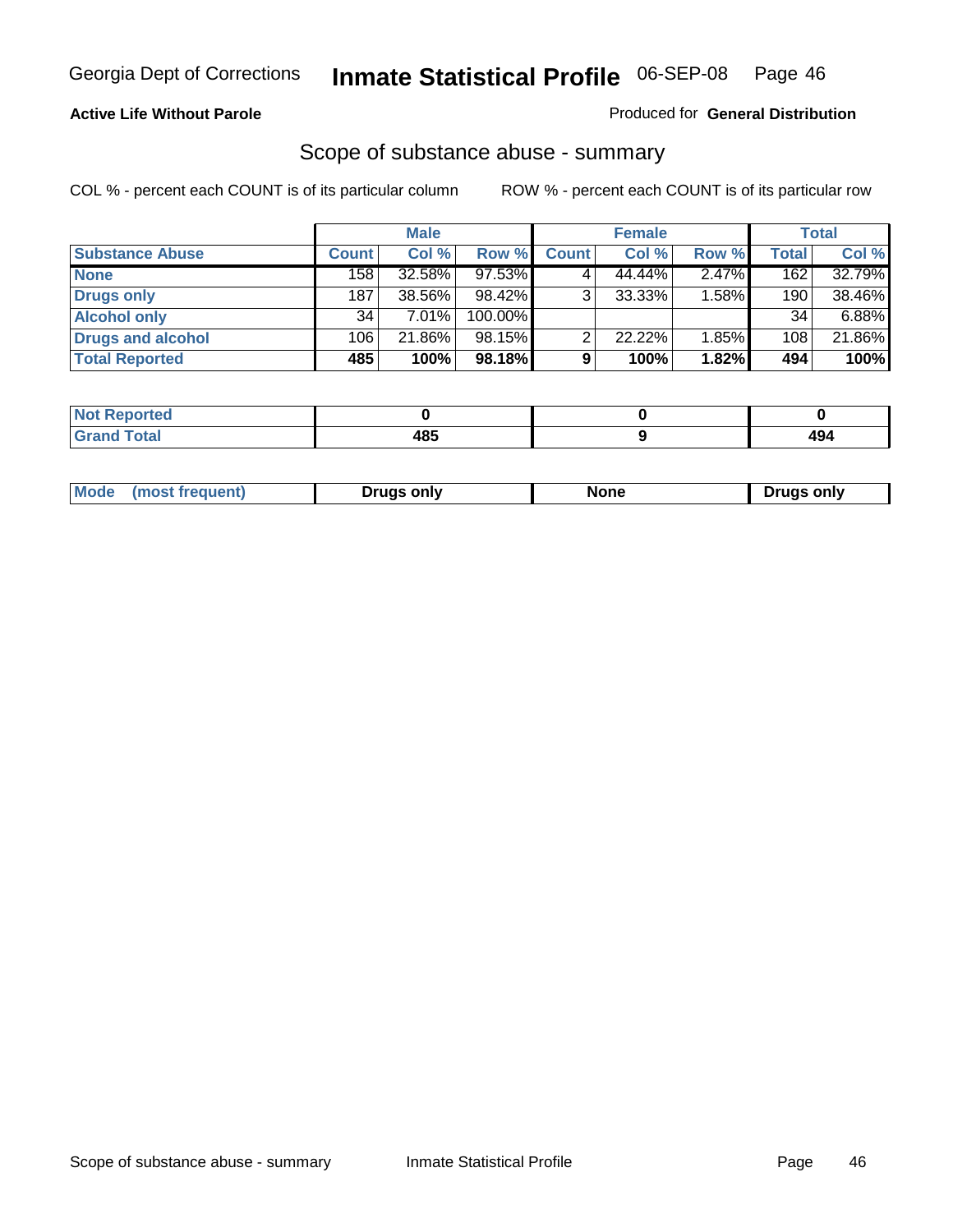#### **Active Life Without Parole**

#### Produced for **General Distribution**

### Scope of substance abuse - detail

|                                      |              | <b>Male</b> |         |              | <b>Female</b> |       |              | <b>Total</b> |
|--------------------------------------|--------------|-------------|---------|--------------|---------------|-------|--------------|--------------|
| <b>Substance Abuse</b>               | <b>Count</b> | Col %       | Row %   | <b>Count</b> | Col %         | Row % | <b>Total</b> | Col %        |
| No drug or alcohol problems          | 158          | 32.58%      | 97.53%  | 4            | 44.44%        | 2.47% | 162          | 32.79%       |
| Drug addiction but no alcohol        | 3            | 0.62%       | 100.00% |              |               |       | 3            | 0.61%        |
| <b>Drug addiction and alcohol</b>    | 3            | 0.62%       | 100.00% |              |               |       | 3            | 0.61%        |
| abuse                                |              |             |         |              |               |       |              |              |
| <b>Drug addiction and alcoholism</b> | 2            | 0.41%       | 100.00% |              |               |       | 2            | 0.40%        |
| No drug problem but alcohol          | 28           | 5.77%       | 100.00% |              |               |       | 28           | 5.67%        |
| abuse                                |              |             |         |              |               |       |              |              |
| No drug problem but alcoholism       | 6            | 1.24%       | 100.00% |              |               |       | 6            | 1.21%        |
| Drug experiment but no alcohol       | 111          | 22.89%      | 99.11%  | 1            | 11.11%        | 0.89% | 112          | 22.67%       |
| <b>Drug experiment &amp; alcohol</b> | 14           | 2.89%       | 100.00% |              |               |       | 14           | 2.83%        |
| abuse                                |              |             |         |              |               |       |              |              |
| Drug experiment & alcoholism         | 9            | 1.86%       | 100.00% |              |               |       | 9            | 1.82%        |
| Drug abuse but no alcohol            | 73           | 15.05%      | 97.33%  | 2            | 22.22%        | 2.67% | 75           | 15.18%       |
| Drug abuse and alcohol abuse         | 64           | 13.20%      | 98.46%  |              | 11.11%        | 1.54% | 65           | 13.16%       |
| Drug abuse and alcoholism            | 14           | 2.89%       | 93.33%  |              | 11.11%        | 6.67% | 15           | 3.04%        |
| <b>Total Reported</b>                | 485          | 100%        | 98.18%  | 9            | 100%          | 1.82% | 494          | 100%         |

| ∣Not Reported            |     |             |
|--------------------------|-----|-------------|
| <b>Total</b><br>$\sim$ . | 485 | ، ∩،<br>+34 |

| Mode (most frequent) | No drug or alcohol problems No drug or alcohol problems No drug or alcohol |          |
|----------------------|----------------------------------------------------------------------------|----------|
|                      |                                                                            | problems |
|                      |                                                                            |          |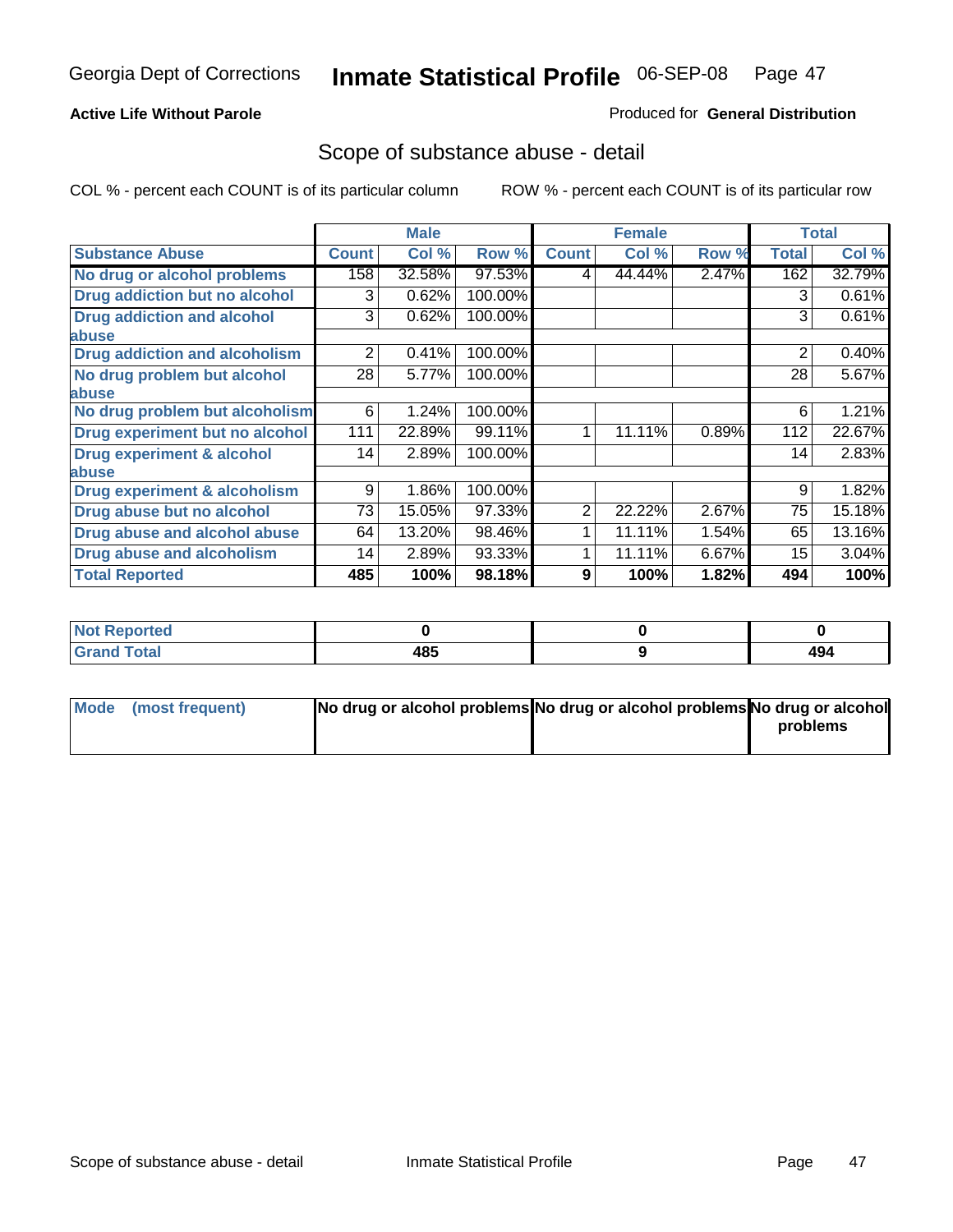#### **Active Life Without Parole**

#### Produced for **General Distribution**

### Current / last mental health treatment level

|                                    |              | <b>Male</b> |         |              | <b>Female</b> |          |              | <b>Total</b> |
|------------------------------------|--------------|-------------|---------|--------------|---------------|----------|--------------|--------------|
| <b>Mental Health Treatment Lev</b> | <b>Count</b> | Col %       | Row %   | <b>Count</b> | Col %         | Row %    | <b>Total</b> | Col %        |
| 1 No problem at current time       | 70           | 38.67%      | 98.59%  |              | 16.67%        | $1.41\%$ | 71           | 37.97%       |
| 2 Receiving outpatient             | 79           | 43.65%      | 94.05%  | 5            | 83.33%        | 5.95%    | 84           | 44.92%       |
| treatment                          |              |             |         |              |               |          |              |              |
| 3 Inpatient, moderate              | 28           | 15.47%      | 100.00% |              |               |          | 28           | 14.97%       |
| treatment                          |              |             |         |              |               |          |              |              |
| 4 Inpatient, intensive             | 4            | 2.21%       | 100.00% |              |               |          | 4            | 2.14%        |
| treatment                          |              |             |         |              |               |          |              |              |
| <b>Total Evaluated</b>             | 181          | 100%        | 96.79%  | 6            | 100%          | 3.21%    | 187          | 100%         |

| Never had MH evaluation | 304 | 307 |
|-------------------------|-----|-----|
| $T0+0$                  | 485 |     |

| <b>Median (middle)</b>         | <b>Receiving outpatient</b><br>treatment | <b>Receiving outpatient</b><br>treatment | <b>Receiving</b><br>outpatient<br>treatment |  |
|--------------------------------|------------------------------------------|------------------------------------------|---------------------------------------------|--|
| <b>Mode</b><br>(most frequent) | <b>Receiving outpatient</b><br>treatment | <b>Receiving outpatient</b><br>treatment | Receiving<br>outpatient<br>treatment        |  |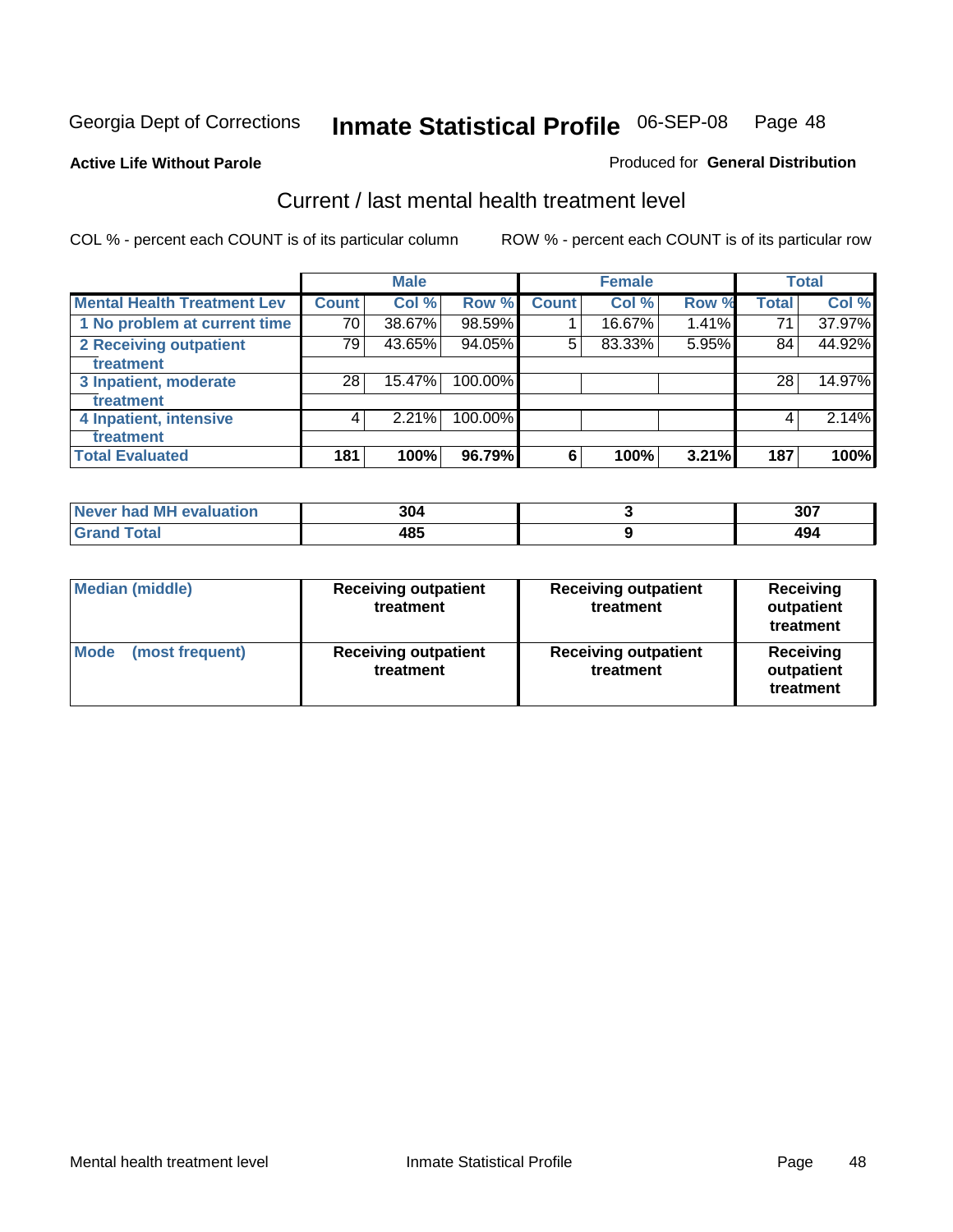### **Active Life Without Parole**

Produced for **General Distribution**

# PULHESDWIT medical scale - 'P' overall condition ('P'hysical)

|                                   |              | <b>Male</b> |                    |    | <b>Female</b> |          |              | <b>Total</b> |
|-----------------------------------|--------------|-------------|--------------------|----|---------------|----------|--------------|--------------|
| <b>P' Overall Condition</b>       | <b>Count</b> | Col%        | <b>Row % Count</b> |    | Col %         | Row %    | <b>Total</b> | Col %        |
| 1 No medical illness              | 323          | 66.74%      | 98.78%             |    | 44.44%        | $1.22\%$ | 327          | 66.33%       |
| 2 Well-controlled chronic illness | 101          | 20.87%      | 95.28%             | 5. | 55.56%        | 4.72%    | 106          | 21.50%       |
| 3 Poorly-controlled chronic       | 60           | $12.40\%$   | 100.00%            |    |               |          | 60           | 12.17%       |
| <b>illness</b>                    |              |             |                    |    |               |          |              |              |
| <b>Total Reported</b>             | 484          | 100%        | 98.17%             | 9  | 100%          | $1.83\%$ | 493          | 100%         |

| N<br>ויזי זי<br>$\cdots$ |                                     |     |
|--------------------------|-------------------------------------|-----|
|                          | .<br>-0-<br>$\cdot$ $\cdot$ $\cdot$ | 494 |

| 'No medical illness<br><b>Mode</b><br>(most frequent) | 2 Well-controlled chronic<br>illness | 1 No medical<br>illness |
|-------------------------------------------------------|--------------------------------------|-------------------------|
|-------------------------------------------------------|--------------------------------------|-------------------------|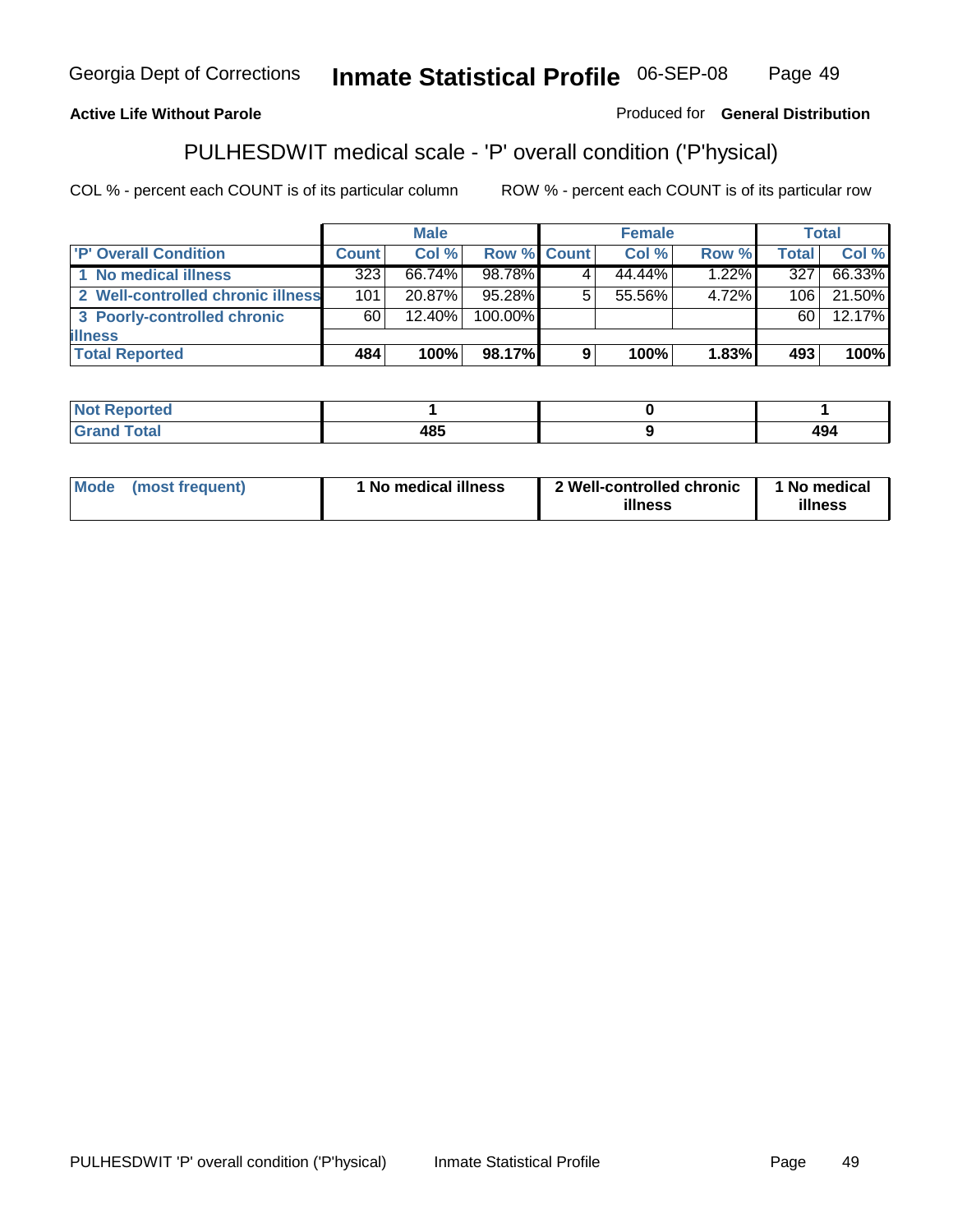#### **Active Life Without Parole**

Produced for **General Distribution**

### PULHESDWIT medical scale - 'U' upper body

|                              |                    | <b>Male</b> |         |              | <b>Female</b> |       |                 | <b>Total</b> |
|------------------------------|--------------------|-------------|---------|--------------|---------------|-------|-----------------|--------------|
| <b>U' Upper Body</b>         | Count <sup>1</sup> | Col %       | Row %   | <b>Count</b> | Col %         | Row % | <b>Total</b>    | Col %        |
| 1 Upper bones, joints,       | 467                | 96.49%      | 98.11%  | 9            | 100.00%       | 1.89% | 476             | 96.55%       |
| muscles all OK               |                    |             |         |              |               |       |                 |              |
| 2 One or both arms minimally | 10                 | 2.07%       | 100.00% |              |               |       | 10 <sub>1</sub> | 2.03%        |
| limited                      |                    |             |         |              |               |       |                 |              |
| 3 One or both arms           | 6                  | 1.24%       | 100.00% |              |               |       | 6               | 1.22%        |
| moderately limited           |                    |             |         |              |               |       |                 |              |
| 4 One arm disabled,          |                    | 0.21%       | 100.00% |              |               |       |                 | 0.20%        |
| paralyzed, or amputated      |                    |             |         |              |               |       |                 |              |
| <b>Total Reported</b>        | 484                | 100%        | 98.17%  | 9            | 100%          | 1.83% | 493             | 100%         |

| <b>Alax</b><br>norted<br>NOT |             |     |
|------------------------------|-------------|-----|
| <b>Total</b><br>------       | 10 E<br>48J | 494 |

|  | Mode (most frequent) | 1 Upper bones, joints,<br>muscles all OK | 1 Upper bones, joints,<br>muscles all OK | 1 Upper bones,<br>joints, muscles all<br>OK |
|--|----------------------|------------------------------------------|------------------------------------------|---------------------------------------------|
|--|----------------------|------------------------------------------|------------------------------------------|---------------------------------------------|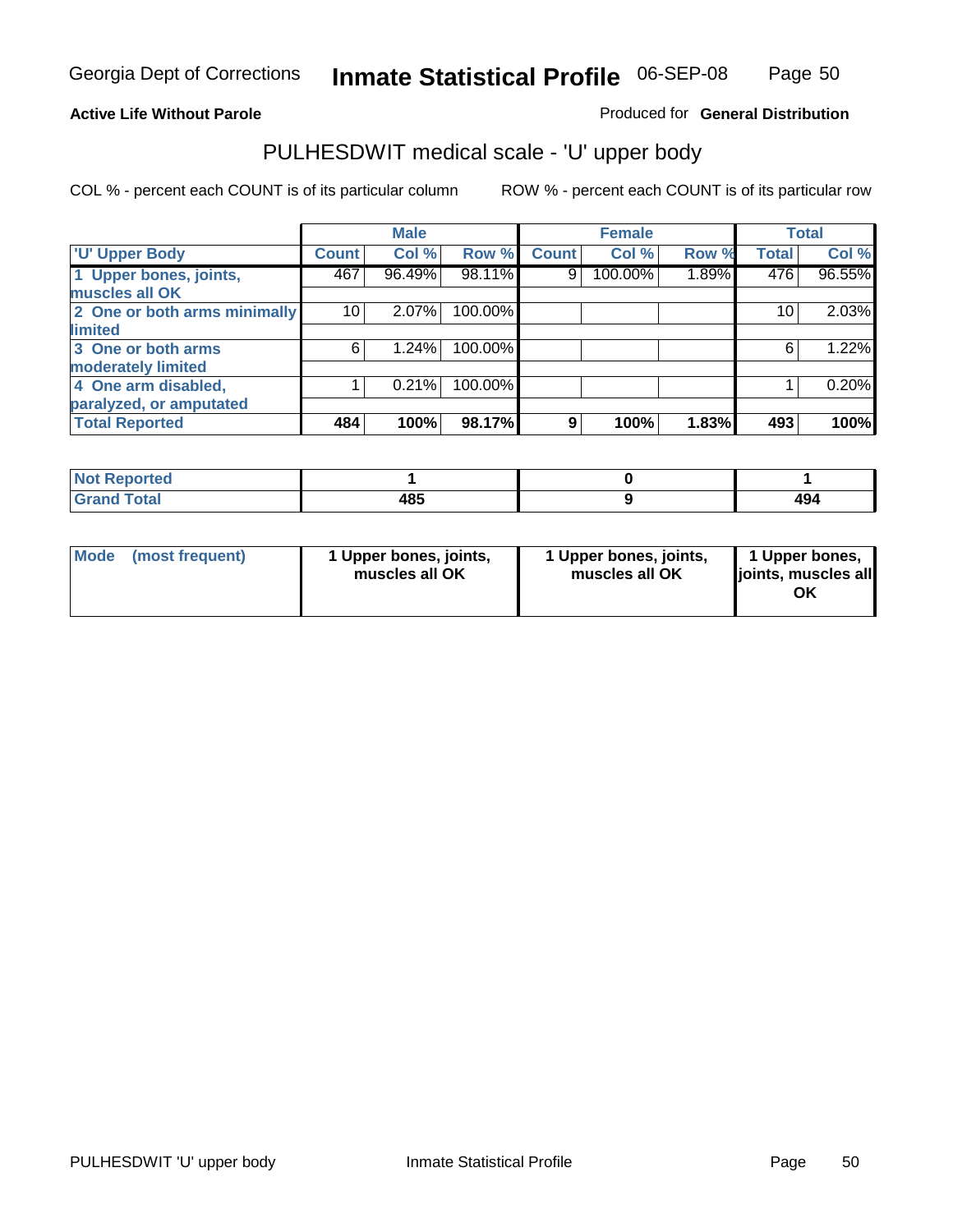#### **Active Life Without Parole**

#### Produced for **General Distribution**

### PULHESDWIT medical scale - 'L' lower body

|                                |       | <b>Male</b> |         |                | <b>Female</b> |       |              | <b>Total</b> |
|--------------------------------|-------|-------------|---------|----------------|---------------|-------|--------------|--------------|
| 'L' Lower Body                 | Count | Col %       | Row %   | <b>Count</b>   | Col %         | Row % | <b>Total</b> | Col %        |
| 1 Lower bones, joints,         | 435   | 89.88%      | 98.42%  |                | 77.78%        | 1.58% | 442          | 89.66%       |
| muscles all OK                 |       |             |         |                |               |       |              |              |
| 2 One or both legs minimally   | 39    | $8.06\%$    | 95.12%  | $\overline{2}$ | 22.22%        | 4.88% | 41           | 8.32%        |
| limited                        |       |             |         |                |               |       |              |              |
| 3 One or both legs             | 9     | 1.86%       | 100.00% |                |               |       | 9            | 1.83%        |
| moderately limited             |       |             |         |                |               |       |              |              |
| 4 One leg disabled, paralyzed, |       | 0.21%       | 100.00% |                |               |       |              | 0.20%        |
| or amputated                   |       |             |         |                |               |       |              |              |
| <b>Total Reported</b>          | 484   | 100%        | 98.17%  | 9              | 100%          | 1.83% | 493          | 100.0%       |

| <b>rted</b><br>N                     |             |  |
|--------------------------------------|-------------|--|
| $f \wedge f \wedge f'$<br>TOldi<br>. | 10 E<br>483 |  |

|  | Mode (most frequent) | 1 Lower bones, joints,<br>muscles all OK | 1 Lower bones, joints,<br>muscles all OK | 1 Lower bones,<br>joints, muscles all<br>OK |
|--|----------------------|------------------------------------------|------------------------------------------|---------------------------------------------|
|--|----------------------|------------------------------------------|------------------------------------------|---------------------------------------------|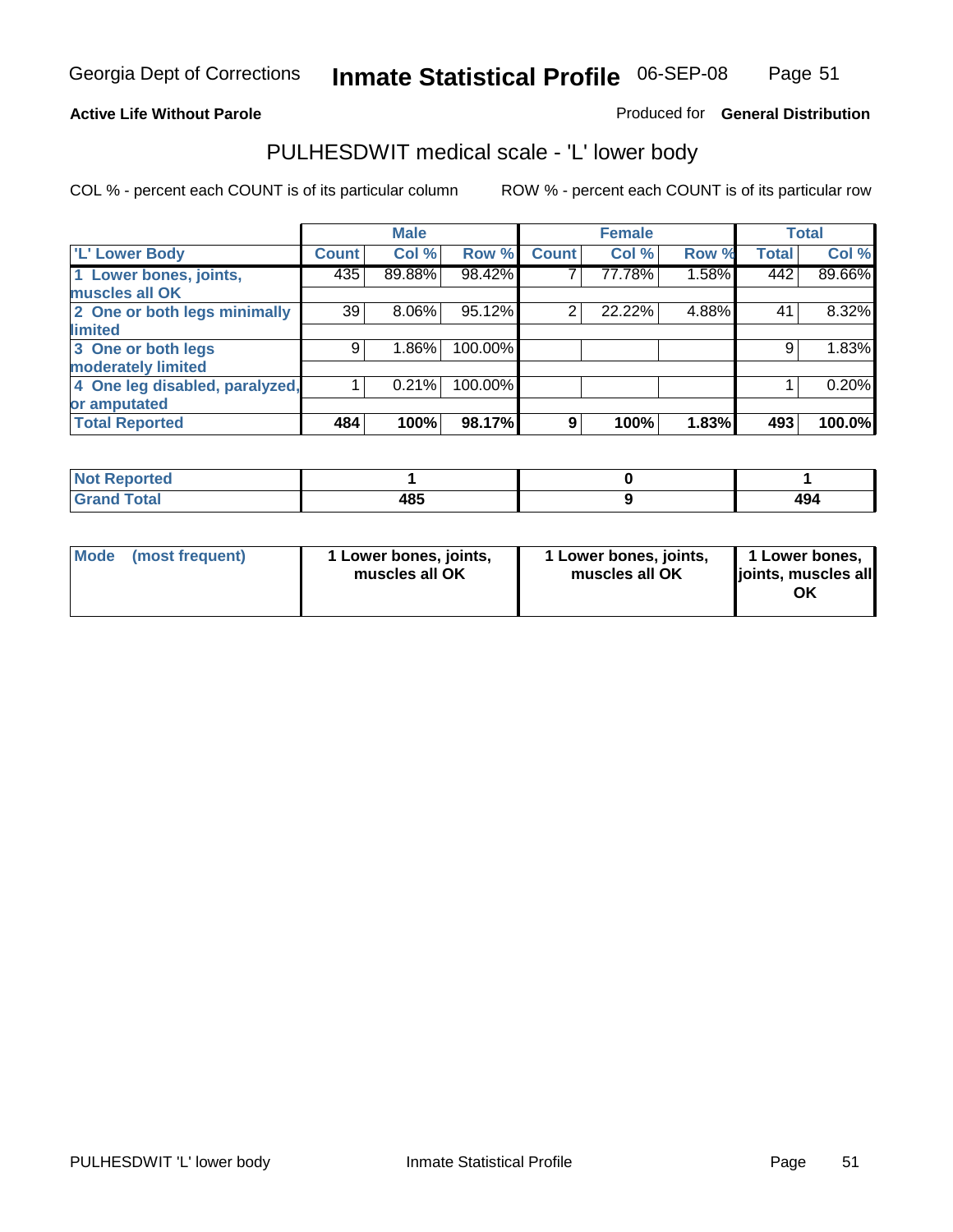Page 52

#### **Active Life Without Parole**

Produced for **General Distribution**

### PULHESDWIT medical scale - 'H' hearing

|                                | <b>Male</b>  |           |             | <b>Female</b> |            |                     | Total        |         |
|--------------------------------|--------------|-----------|-------------|---------------|------------|---------------------|--------------|---------|
| <b>H' Hearing</b>              | <b>Count</b> | Col%      | Row % Count |               | Col%       | Row %               | <b>Total</b> | Col %   |
| 1 Normal hearing both ears     | 483          | $99.79\%$ | 98.17%      | 9             | $100.00\%$ | $1.\overline{83\%}$ | 492          | 99.80%  |
| 2 Some loss in one ear with    |              | $0.21\%$  | 100.00%     |               |            |                     |              | 0.20%   |
| other OK, or mild loss in both |              |           |             |               |            |                     |              |         |
| <b>Total Reported</b>          | 484 !        | 100%      | 98.17%I     | 9             | 100%       | 1.83%               | 493          | $100\%$ |

| N<br>тео    |                         |      |
|-------------|-------------------------|------|
| ------      | .                       | 10 A |
| ----- ----- | $\cdot$ $\cdot$ $\cdot$ | 474  |

| Mode (most frequent) | 1 Normal hearing both ears 1 Normal hearing both ears 1 Normal hearing | both ears |
|----------------------|------------------------------------------------------------------------|-----------|
|                      |                                                                        |           |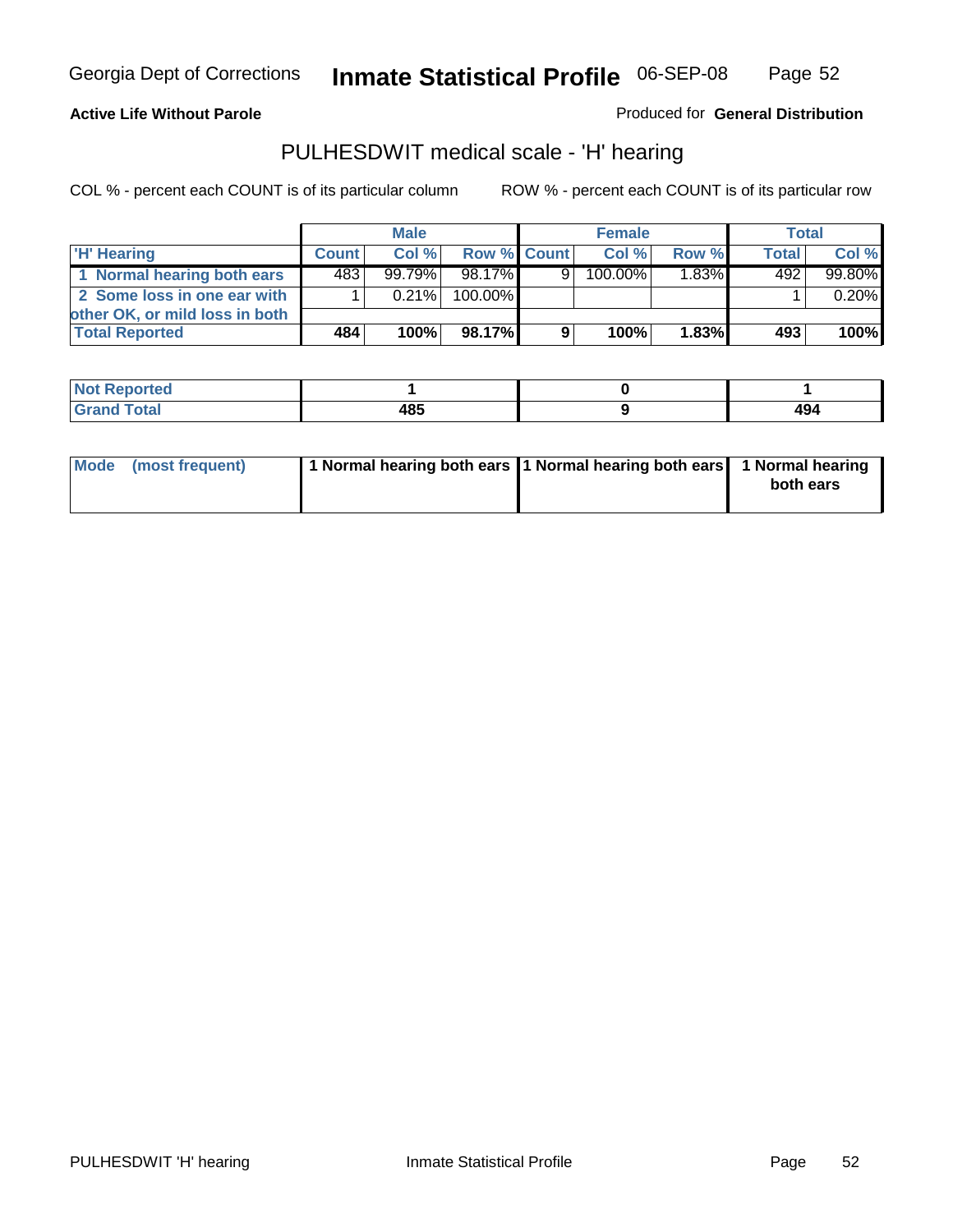Page 53

#### **Active Life Without Parole**

#### Produced for **General Distribution**

### PULHESDWIT medical scale - 'E' vision

|                                |              | <b>Male</b> |                    |   | <b>Female</b> |       |              | <b>Total</b> |
|--------------------------------|--------------|-------------|--------------------|---|---------------|-------|--------------|--------------|
| 'E' Vision                     | <b>Count</b> | Col %       | <b>Row % Count</b> |   | Col %         | Row % | <b>Total</b> | Col %        |
| 1 Correctable to 20/40 in both | 404          | 83.47%      | 98.30%             |   | 77.78%        | 1.70% | 411          | 83.37%       |
| eyes                           |              |             |                    |   |               |       |              |              |
| 2 Correctable to 20/70 in one  | 73           | 15.08%      | 97.33%             | 2 | 22.22%        | 2.67% | 75           | 15.21%       |
| eye, may be blind in other     |              |             |                    |   |               |       |              |              |
| 3 Correctable to 20/200 in one | 5            | 1.03%       | 100.00%            |   |               |       | 5            | 1.01%        |
| eye, may be blind in other     |              |             |                    |   |               |       |              |              |
| 4 One eye not correctable to   |              | 0.41%       | 100.00%            |   |               |       |              | 0.41%        |
| 20/200, other may be blind     |              |             |                    |   |               |       |              |              |
| <b>Total Reported</b>          | 484          | 100%        | 98.17%             | 9 | 100%          | 1.83% | 493          | 100%         |

| <b>Not Reported</b>  |     |     |
|----------------------|-----|-----|
| <b>Total</b><br>Cron | 485 | 494 |

| Mode (most frequent) | 1 Correctable to 20/40 in<br>both eves | 1 Correctable to 20/40 in   1 Correctable to  <br>both eves | 20/40 in both eyes |
|----------------------|----------------------------------------|-------------------------------------------------------------|--------------------|
|----------------------|----------------------------------------|-------------------------------------------------------------|--------------------|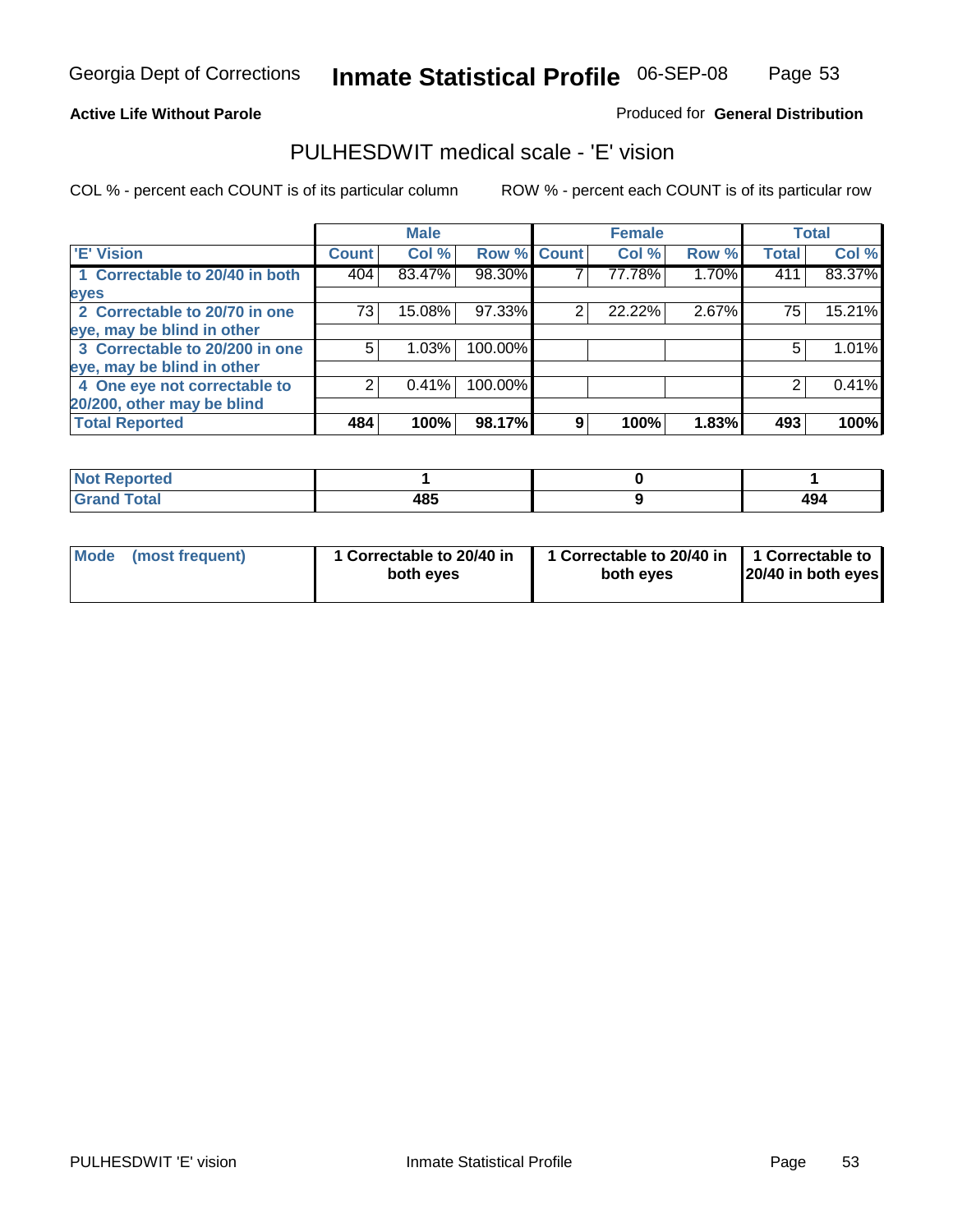#### **Active Life Without Parole**

### Produced for **General Distribution**

### PULHESDWIT medical scale - 'S' pSychiatric

|                                |              | <b>Male</b> |             |   | <b>Female</b> |       |                  | <b>Total</b> |
|--------------------------------|--------------|-------------|-------------|---|---------------|-------|------------------|--------------|
| 'S' pSychiatric                | <b>Count</b> | Col %       | Row % Count |   | Col %         | Row % | <b>Total</b>     | Col %        |
| 1 No impairment or disorders   | 372          | 78.65%      | 98.94%      |   | 44.44%        | 1.06% | $\overline{376}$ | 78.01%       |
| 2 Stable, or in remission, or  | 85           | 17.97%      | 94.44%      | 5 | 55.56%        | 5.56% | 90               | 18.67%       |
| mild impairment or retardation |              |             |             |   |               |       |                  |              |
| 3 Requires moderate inpatient  | 14           | $2.96\%$    | 100.00%     |   |               |       | 14               | $2.90\%$     |
| treatment                      |              |             |             |   |               |       |                  |              |
| 4 Requires intensive inpatient |              | $0.42\%$    | 100.00%     |   |               |       |                  | 0.41%        |
| treatment                      |              |             |             |   |               |       |                  |              |
| <b>Total Reported</b>          | 473          | 100%        | 98.13%      | 9 | 100%          | 1.87% | 482              | 100%         |

| orted        | . .         | $\cdot$ $\sim$ |
|--------------|-------------|----------------|
| <b>Total</b> | 40 E<br>40J | ، Λ<br>т.      |

| Mode (most frequent) | 1 No impairment or disorders 2 Stable, or in remission, 11 No impairment or |                       |           |
|----------------------|-----------------------------------------------------------------------------|-----------------------|-----------|
|                      |                                                                             | or mild impairment or | disorders |
|                      |                                                                             | retardation           |           |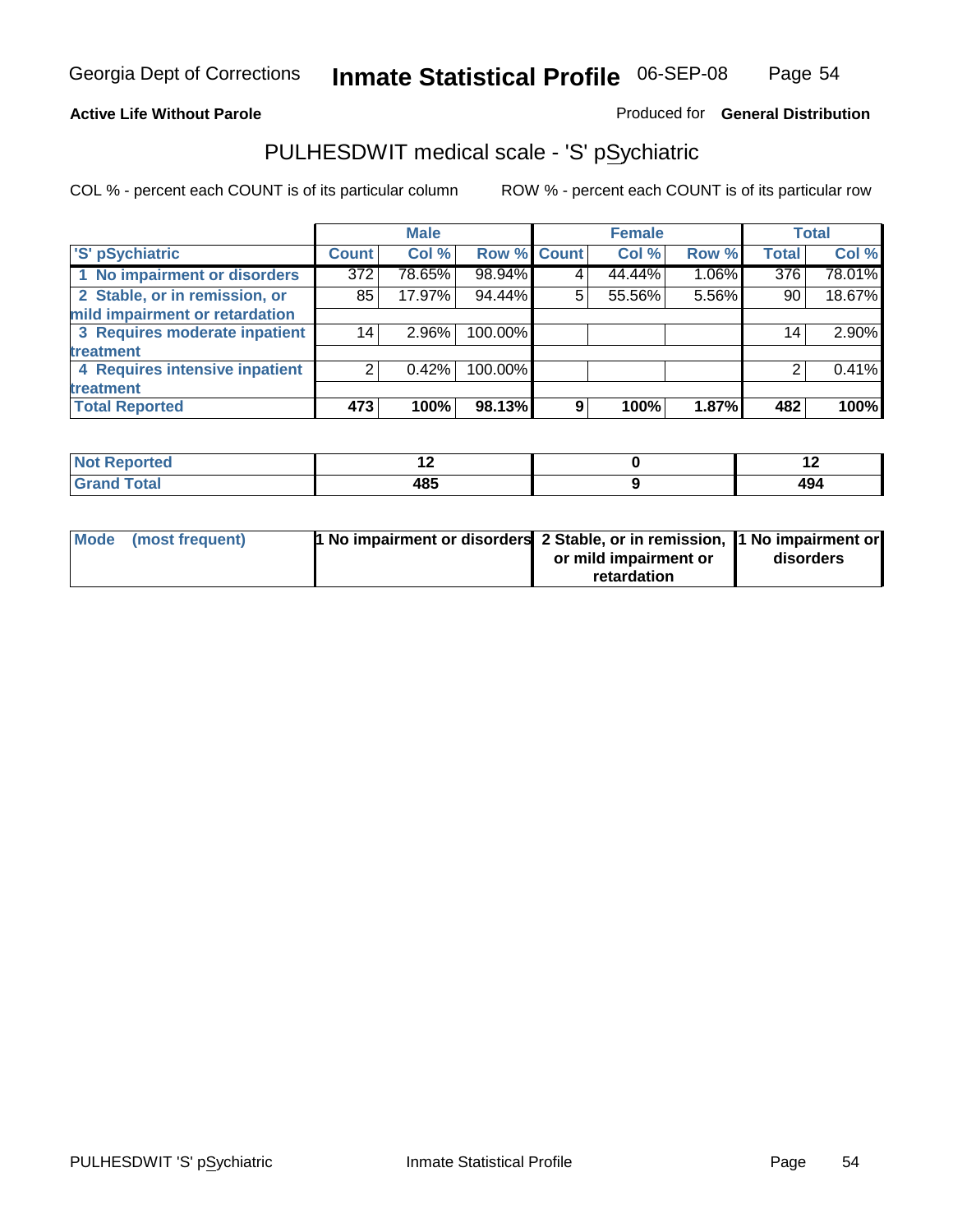Page 55

#### **Active Life Without Parole**

Produced for **General Distribution**

### PULHESDWIT medical scale - 'D' dental

|                                 |       | <b>Male</b> |             |   | <b>Female</b> |       |              | <b>Total</b> |
|---------------------------------|-------|-------------|-------------|---|---------------|-------|--------------|--------------|
| <b>D'</b> Dental                | Count | Col %       | Row % Count |   | Col %         | Row % | <b>Total</b> | Col %        |
| 1 Minimal routine dental health | 219   | 46.60%      | 97.33%      |   | 66.67%        | 2.67% | 225          | 46.97%       |
| <b>needs</b>                    |       |             |             |   |               |       |              |              |
| 2 Moderate cavities and/or      | 211   | 44.89%      | 98.60%      |   | 33.33%        | 1.40% | 214          | 44.68%       |
| gum disease                     |       |             |             |   |               |       |              |              |
| 3 Extensive gum disease         | 40    | $8.51\%$    | 100.00%     |   |               |       | 40           | 8.35%        |
| and/or widespread decay         |       |             |             |   |               |       |              |              |
| <b>Total Reported</b>           | 470   | 100%        | 98.12%      | 9 | 100%          | 1.88% | 479          | 100%         |

| <b><i>Charles College College College College</i></b><br>тео<br>N | . .<br>$-$       |           |
|-------------------------------------------------------------------|------------------|-----------|
|                                                                   | 10 C<br>טד<br>__ | 40<br>474 |

| Mode (most frequent) | <b>Minimal routine dental</b><br>health needs | 1 Minimal routine dental<br>health needs | 1 Minimal routine<br>dental health<br>needs |
|----------------------|-----------------------------------------------|------------------------------------------|---------------------------------------------|
|----------------------|-----------------------------------------------|------------------------------------------|---------------------------------------------|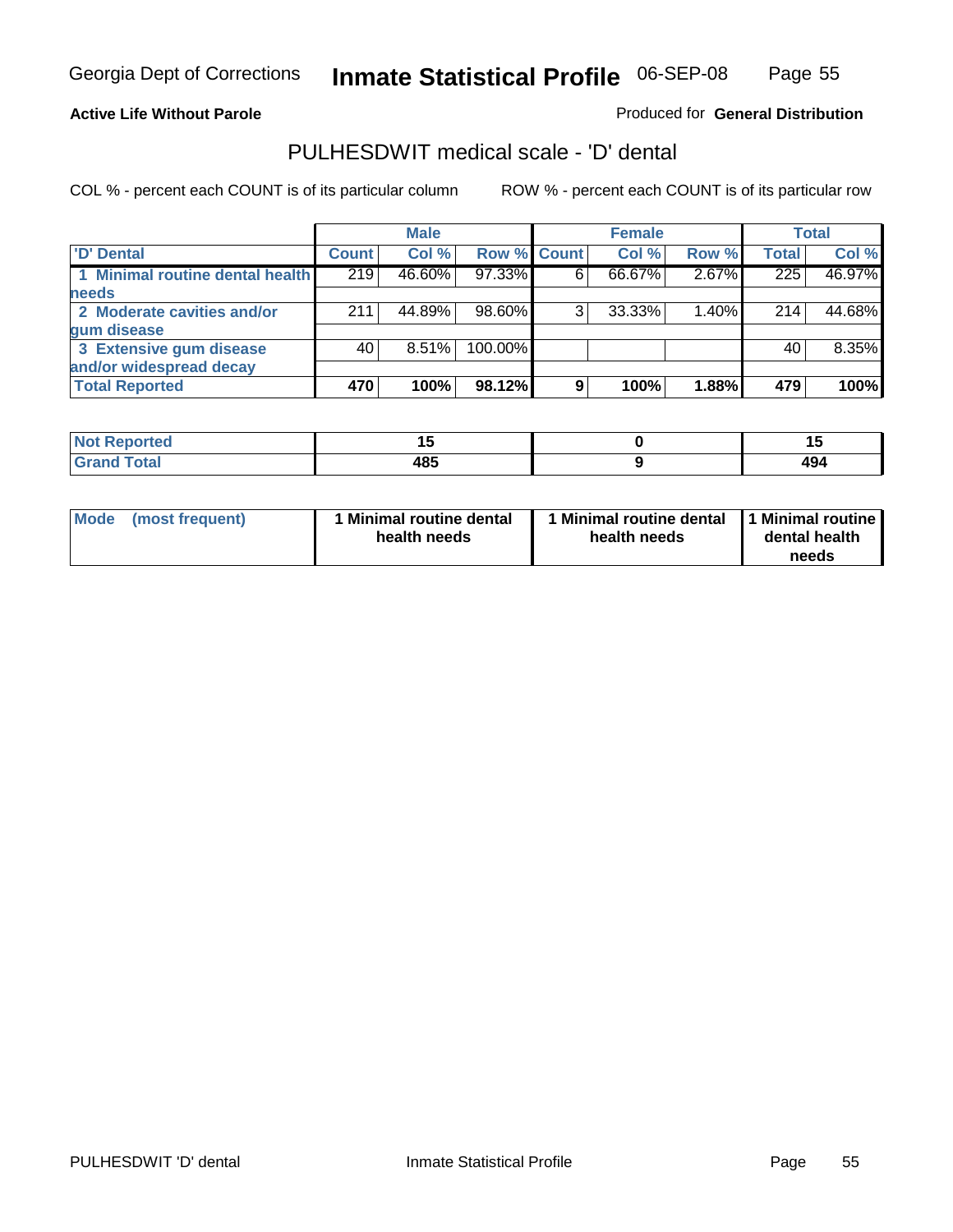#### **Active Life Without Parole**

#### Produced for **General Distribution**

### PULHESDWIT medical scale - 'W' work ability

|                                 |                 | <b>Male</b> |             |   | <b>Female</b> |       |              | <b>Total</b> |
|---------------------------------|-----------------|-------------|-------------|---|---------------|-------|--------------|--------------|
| <b>W' work ability</b>          | <b>Count</b>    | Col %       | Row % Count |   | Col %         | Row % | <b>Total</b> | Col %        |
| 1 Unrestricted work or activity | 382             | 78.93%      | 97.95%      | 8 | 88.89%        | 2.05% | 390          | 79.11%       |
| 2 Minor restrictions on type of | 77              | 15.91%      | 98.72%      |   | 11.11%        | 1.28% | 78           | 15.82%       |
| work                            |                 |             |             |   |               |       |              |              |
| 3 Moderate restrictions on type | 15 <sup>1</sup> | $3.10\%$    | 100.00%     |   |               |       | 15           | 3.04%        |
| of work                         |                 |             |             |   |               |       |              |              |
| 4 Major restrictions on type of | 10              | $2.07\%$    | 100.00%     |   |               |       | 10           | 2.03%        |
| <b>work</b>                     |                 |             |             |   |               |       |              |              |
| <b>Total Reported</b>           | 484             | 100%        | 98.17%      | 9 | 100%          | 1.83% | 493          | 100%         |

| $^{\circ}$ Not $\mathbf{F}$<br><b>Reported</b> |      |     |
|------------------------------------------------|------|-----|
| Total                                          | 10 C | ٬۸  |
| C-rs                                           | 403  | 434 |

| Mode | (most frequent) | 1 Unrestricted work or<br>activity | 1 Unrestricted work or<br>activity | 1 Unrestricted<br>work or activity |
|------|-----------------|------------------------------------|------------------------------------|------------------------------------|
|      |                 |                                    |                                    |                                    |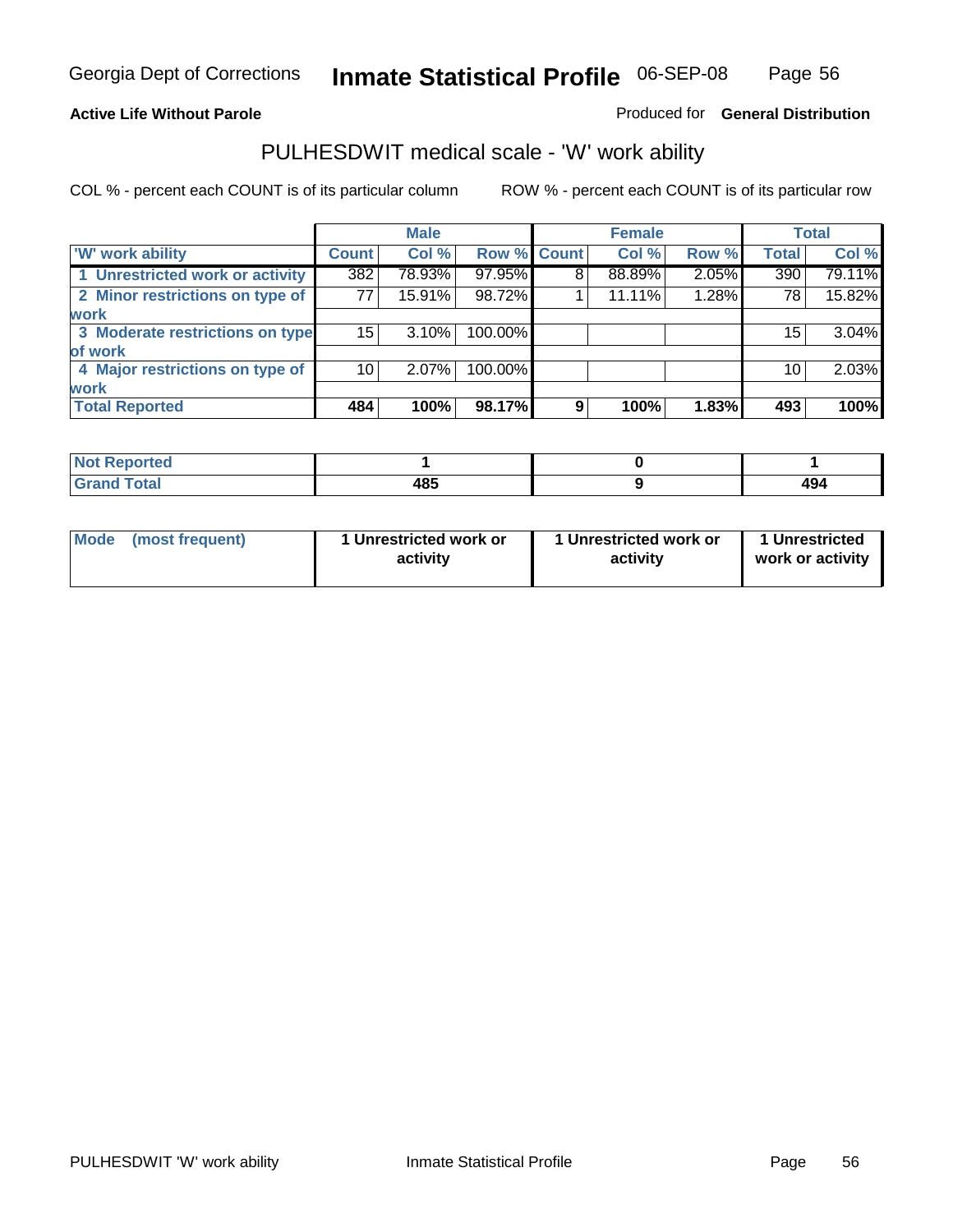Page 57

#### **Active Life Without Parole**

#### Produced for **General Distribution**

### PULHESDWIT medical scale - 'I' impairment

|                                 |              | <b>Male</b> |                    |   | <b>Female</b> |       |              | <b>Total</b> |
|---------------------------------|--------------|-------------|--------------------|---|---------------|-------|--------------|--------------|
| <b>T' Impairment</b>            | <b>Count</b> | Col %       | <b>Row % Count</b> |   | Col%          | Row % | <b>Total</b> | Col %        |
| 1 No impairments or             | 480          | 99.17%      | 98.16%             | 9 | 100.00%       | 1.84% | 489          | 99.19%       |
| disabilities                    |              |             |                    |   |               |       |              |              |
| 2 Wheelchair-bound but          |              | 0.41%       | 100.00%            |   |               |       |              | 0.41%        |
| otherwise OK                    |              |             |                    |   |               |       |              |              |
| <b>5 Needs maximal Assisted</b> | 2            | 0.41%       | 100.00%            |   |               |       |              | 0.41%        |
| <b>Living (level III)</b>       |              |             |                    |   |               |       |              |              |
| <b>Total Reported</b>           | 484          | 100%        | 98.17%             | 9 | 100%          | 1.83% | 493          | 100.0%       |

| ported<br><b>NOT</b><br>$\sim$                   |     |            |
|--------------------------------------------------|-----|------------|
| hat<br>$\sim$ $\sim$ $\sim$ $\sim$ $\sim$ $\sim$ | 485 | 43<br>$ -$ |

| Mode            | 1 No impairments or | 1 No impairments or | 1 No impairments |
|-----------------|---------------------|---------------------|------------------|
| (most frequent) | disabilities        | disabilities        | or disabilities  |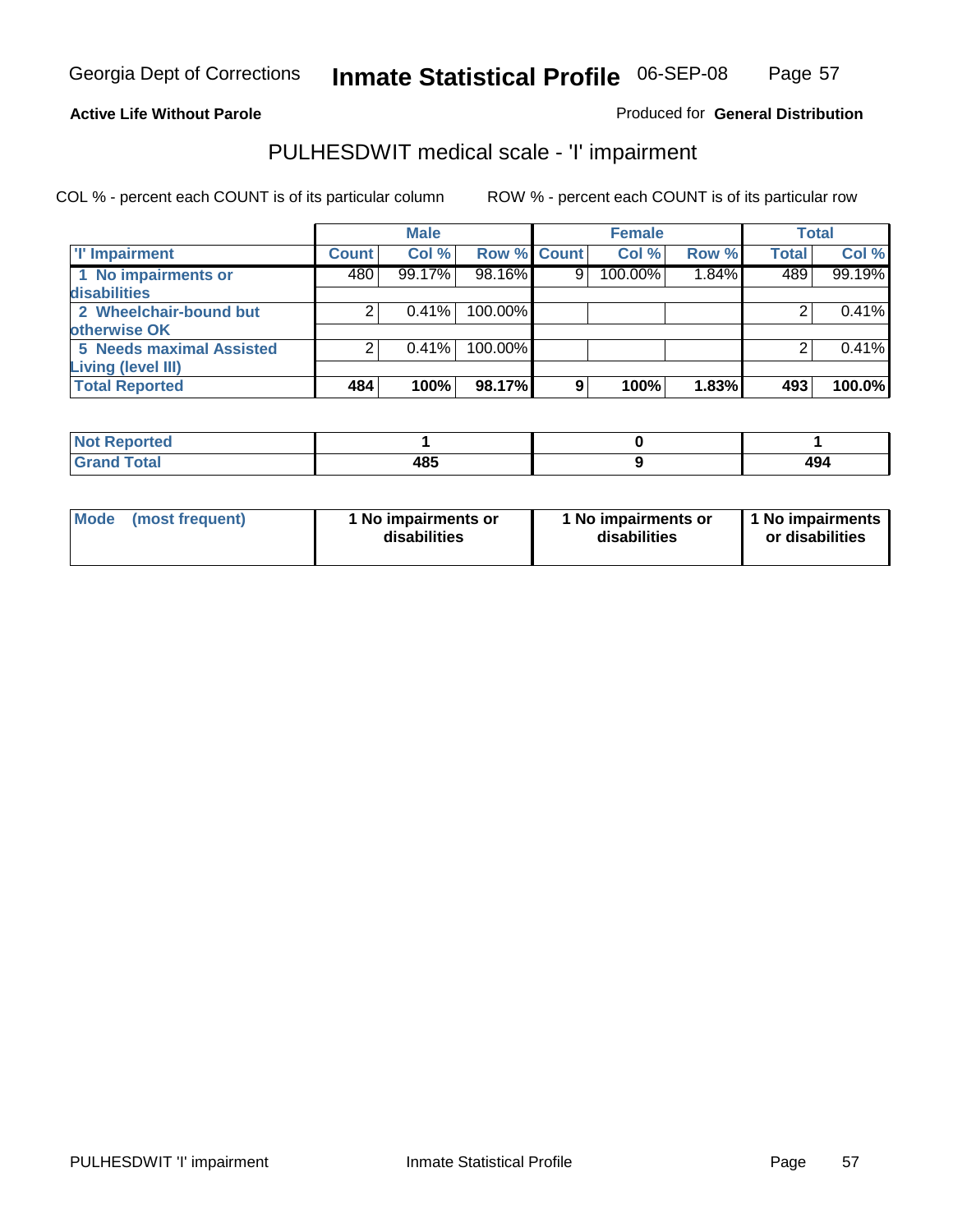#### **Inmate Statistical Profile** 06-SEP-08 Page Page 58

### **Active Life Without Parole Produced fo Seneral Distribution**

### PULHESDWIT medical scale - 'T' transportability

|                              |              | <b>Male</b> |             |                | <b>Female</b> |       |              | <b>Total</b> |
|------------------------------|--------------|-------------|-------------|----------------|---------------|-------|--------------|--------------|
| <b>T' Transportability</b>   | <b>Count</b> | Col %       | Row % Count |                | Col %         | Row % | <b>Total</b> | Col %        |
| 1 Can be transported in any  | 482          | 99.59%      | 98.17%      | 9 <sub>1</sub> | 100.00%       | 1.83% | 491          | 99.59%       |
| ordinary approved vehicle    |              |             |             |                |               |       |              |              |
| 2 Wheelchair-bound, not      |              | 0.21%       | 100.00%     |                |               |       |              | 0.20%        |
| needing special vehicle      |              |             |             |                |               |       |              |              |
| 3 Wheelchair-bound, requires |              | 0.21%       | 100.00%     |                |               |       |              | 0.20%        |
| special vehicle              |              |             |             |                |               |       |              |              |
| <b>Total Reported</b>        | 484          | 100%        | 98.17%      | 9              | 100%          | 1.83% | 493          | 100%         |

| <b>Not</b><br><b>Reported</b> |     |     |
|-------------------------------|-----|-----|
| <b>Total</b>                  | 485 | 494 |

| Mode (most frequent) | 1 Can be transported in any 1 Can be transported in any | ordinary approved vehicle   ordinary approved vehicle   transported in any | 1 Can be<br>  ordinary approved  <br>vehicle |
|----------------------|---------------------------------------------------------|----------------------------------------------------------------------------|----------------------------------------------|
|----------------------|---------------------------------------------------------|----------------------------------------------------------------------------|----------------------------------------------|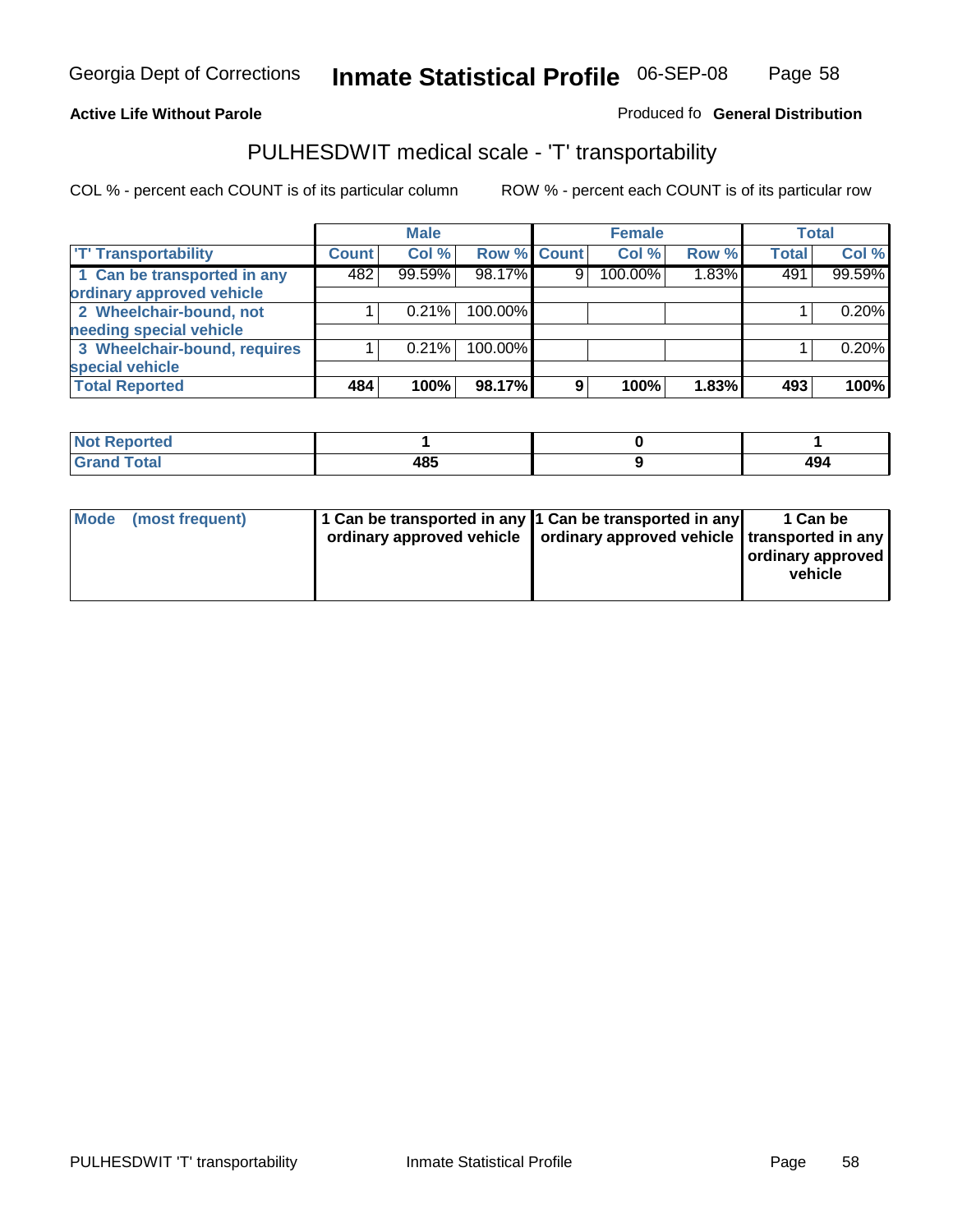#### **Active Life Without Parole**

#### Produced for **General Distribution**

### Criminality in family, self-reported

|                              | <b>Male</b>  |           | <b>Female</b> |              |        | Total    |       |        |
|------------------------------|--------------|-----------|---------------|--------------|--------|----------|-------|--------|
| <b>Criminality In Family</b> | <b>Count</b> | Col %     | Row %         | <b>Count</b> | Col %  | Row %    | Total | Col %  |
| Yes, criminality in family   | 146          | $30.42\%$ | 96.69%        |              | 55.56% | $3.31\%$ | 151   | 30.88% |
| No criminality in family     | 334          | 69.58%    | 98.82%        | 4            | 44.44% | $1.18\%$ | 3381  | 69.12% |
| <b>Total Reported</b>        | 480          | 100%      | 98.16%        | 9            | 100%   | $1.84\%$ | 489   | 100%   |

| oorted<br><b>NOT</b><br><b>IJCI</b> |     |     |
|-------------------------------------|-----|-----|
| $\sim$<br>Grar<br>---               | 185 | 494 |

|  | Mode (most frequent) | No criminality in family | Yes, criminality in family | No criminality in<br>family |
|--|----------------------|--------------------------|----------------------------|-----------------------------|
|--|----------------------|--------------------------|----------------------------|-----------------------------|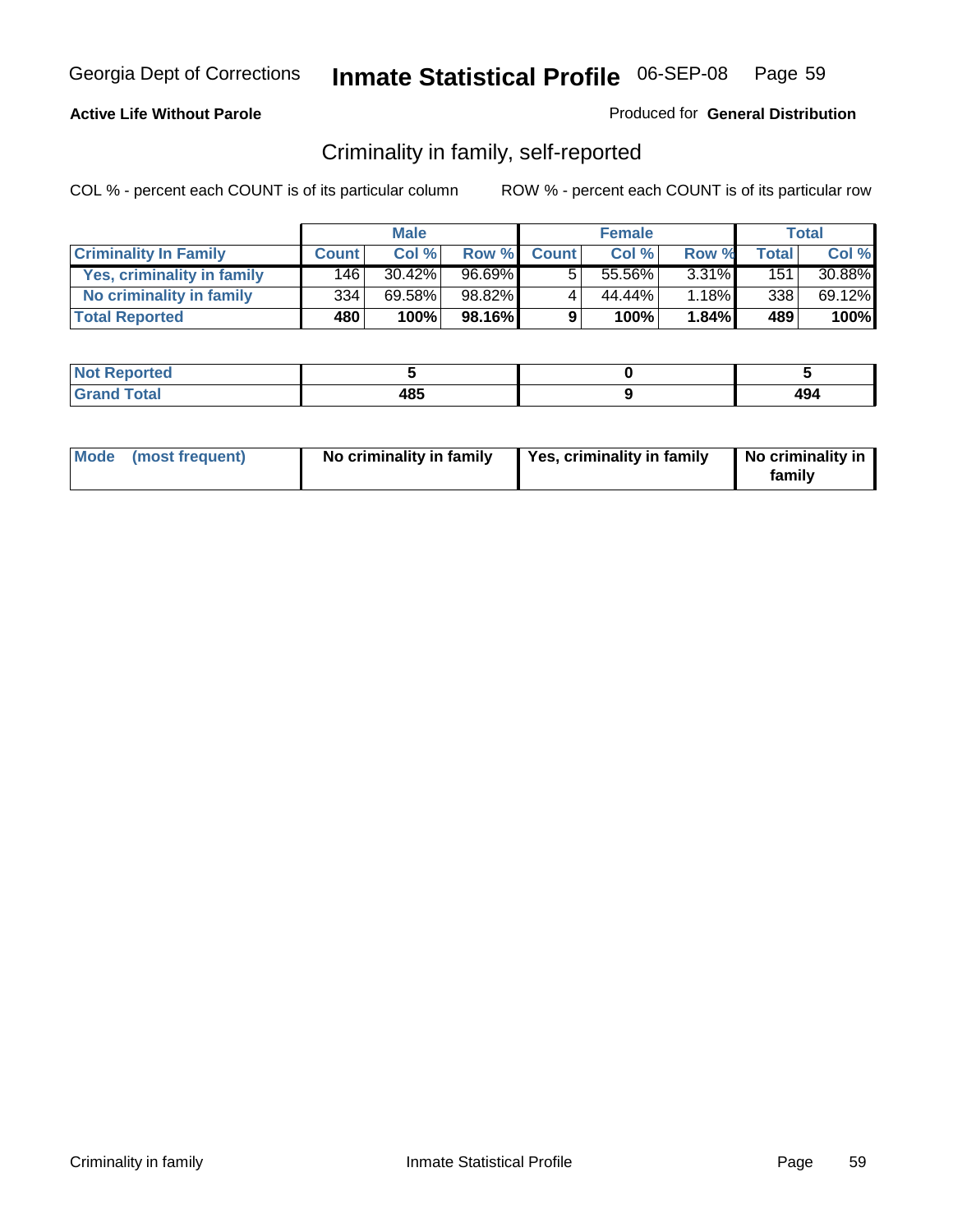#### **Active Life Without Parole**

#### Produced for **General Distribution**

### Alcoholism in family, self-reported

|                             | <b>Male</b>  |           | <b>Female</b> |              |        | Total    |       |        |
|-----------------------------|--------------|-----------|---------------|--------------|--------|----------|-------|--------|
| <b>Alcoholism In Family</b> | <b>Count</b> | Col %     | Row %         | <b>Count</b> | Col %  | Row %    | Total | Col %  |
| Yes, alcoholism in family   | 96           | $20.00\%$ | $97.96\%$     |              | 22.22% | $2.04\%$ | 98    | 20.04% |
| No alcoholism in family     | 384          | 80.00%    | 98.21%        |              | 77.78% | $1.79\%$ | 391   | 79.96% |
| <b>Total Reported</b>       | 480          | 100%      | 98.16%        | 9            | 100%   | $1.84\%$ | 489   | 100%   |

| oorted<br><b>NOT</b><br><b>IVGI</b> |             |                       |
|-------------------------------------|-------------|-----------------------|
| Total<br>Grar<br>---                | 10 C<br>4໐ພ | $\overline{ }$<br>- 3 |

|  | Mode (most frequent) | No alcoholism in family | No alcoholism in family | No alcoholism in<br>family |
|--|----------------------|-------------------------|-------------------------|----------------------------|
|--|----------------------|-------------------------|-------------------------|----------------------------|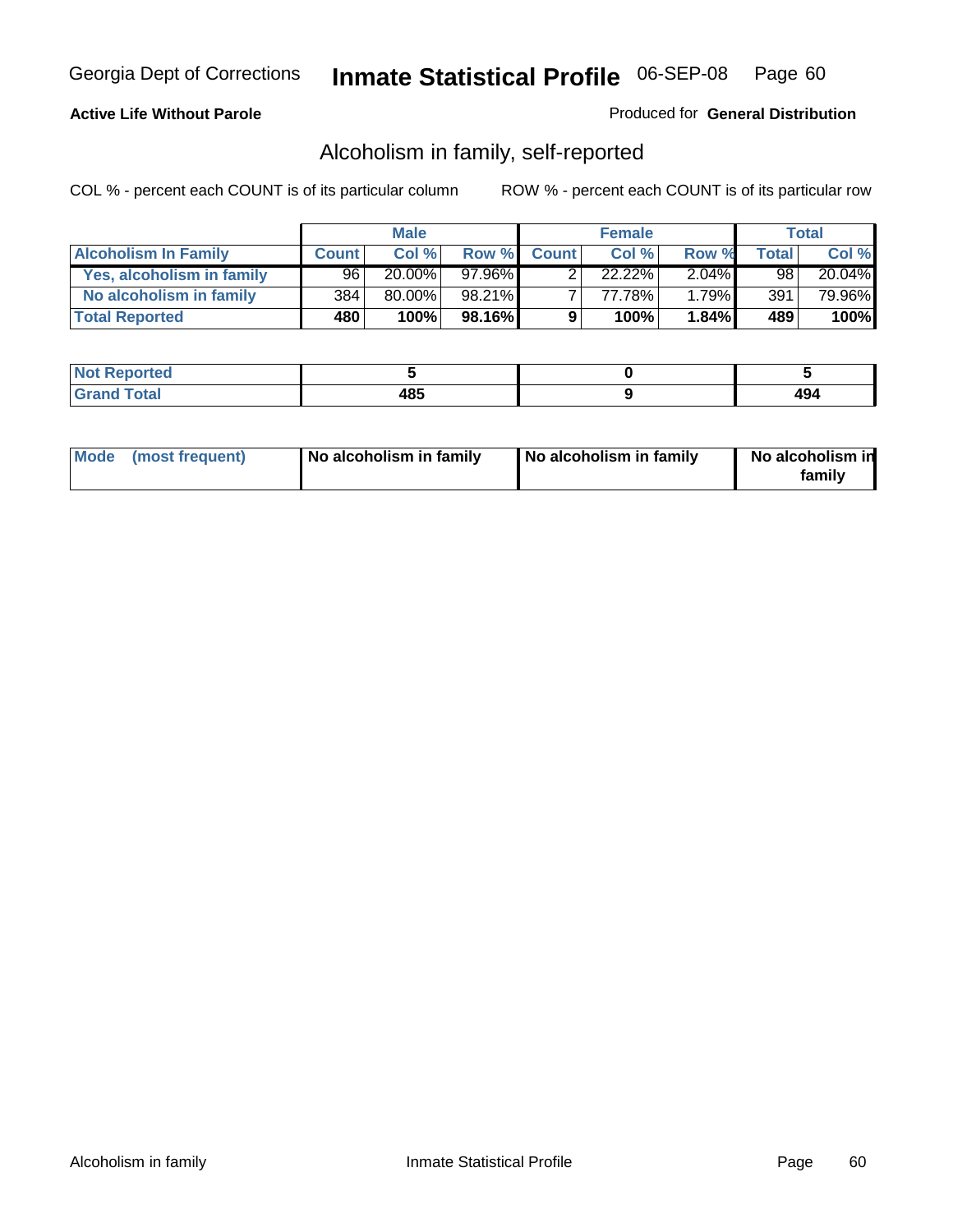#### **Active Life Without Parole**

Produced for **General Distribution**

### Drug abuse in family, self-reported

|                           | <b>Male</b>  |           | <b>Female</b> |              |           | <b>Total</b> |       |        |
|---------------------------|--------------|-----------|---------------|--------------|-----------|--------------|-------|--------|
| Drug Abuse In Family      | <b>Count</b> | Col %     | Row %         | <b>Count</b> | Col %     | Row %        | Total | Col %  |
| Yes, drug abuse in family | 56           | $11.67\%$ | $96.55\%$     | ົ            | $22.22\%$ | $3.45\%$     | 58    | 11.86% |
| No drug abuse in family   | 424          | 88.33%    | 98.38%        |              | 77.78%    | 1.62%        | 431   | 88.14% |
| <b>Total Reported</b>     | 480          | 100%      | 98.16%        | 9            | 100%      | $1.84\%$     | 489   | 100%   |

| <b>Not Reported</b> |             |  |
|---------------------|-------------|--|
| Гоtal<br>Grane      | 485<br>$ -$ |  |

|  | Mode (most frequent) | No drug abuse in family | No drug abuse in family | No drug abuse in<br>family |
|--|----------------------|-------------------------|-------------------------|----------------------------|
|--|----------------------|-------------------------|-------------------------|----------------------------|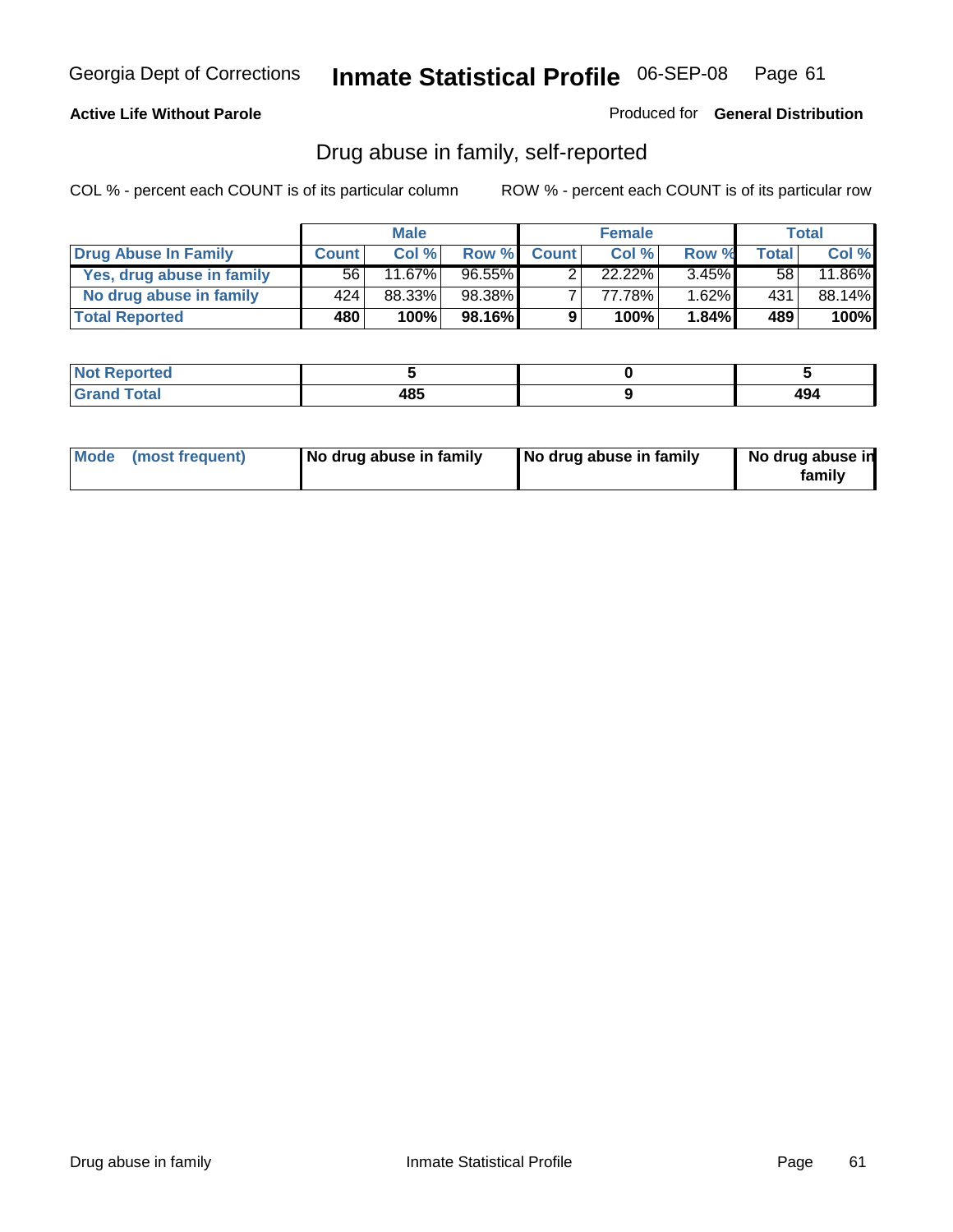#### **Active Life Without Parole**

#### Produced for **General Distribution**

### Subjected to frequent beatings, self-reported

|                            | <b>Male</b>  |          | <b>Female</b> |              |           | <b>Total</b> |       |        |
|----------------------------|--------------|----------|---------------|--------------|-----------|--------------|-------|--------|
| <b>Frequent beatings</b>   | <b>Count</b> | Col%     | Row %         | <b>Count</b> | Col%      | Row %        | Total | Col %  |
| Yes, subjected to frequent | 29           | $6.04\%$ | 96.67%        |              | $11.11\%$ | $3.33\%$     | 30    | 6.13%  |
| <b>beatings</b>            |              |          |               |              |           |              |       |        |
| Not subjected to frequent  | 451          | 93.96%   | 98.26%        | 8            | 88.89%    | 1.74%        | 459   | 93.87% |
| <b>beatings</b>            |              |          |               |              |           |              |       |        |
| <b>Total Reported</b>      | 480          | 100%     | 98.16%        | 9            | 100%      | 1.84%        | 489   | 100%   |

| Not Reported                  |     |                  |
|-------------------------------|-----|------------------|
| T <sub>ofol</sub><br>$C$ rons | 485 | $A\Omega$<br>474 |

| Mode<br>(most frequent) | beatings | Not subjected to frequent | Not subjected to frequent<br>beatings | Not subjected to<br><b>frequent beatings</b> |
|-------------------------|----------|---------------------------|---------------------------------------|----------------------------------------------|
|                         |          |                           |                                       |                                              |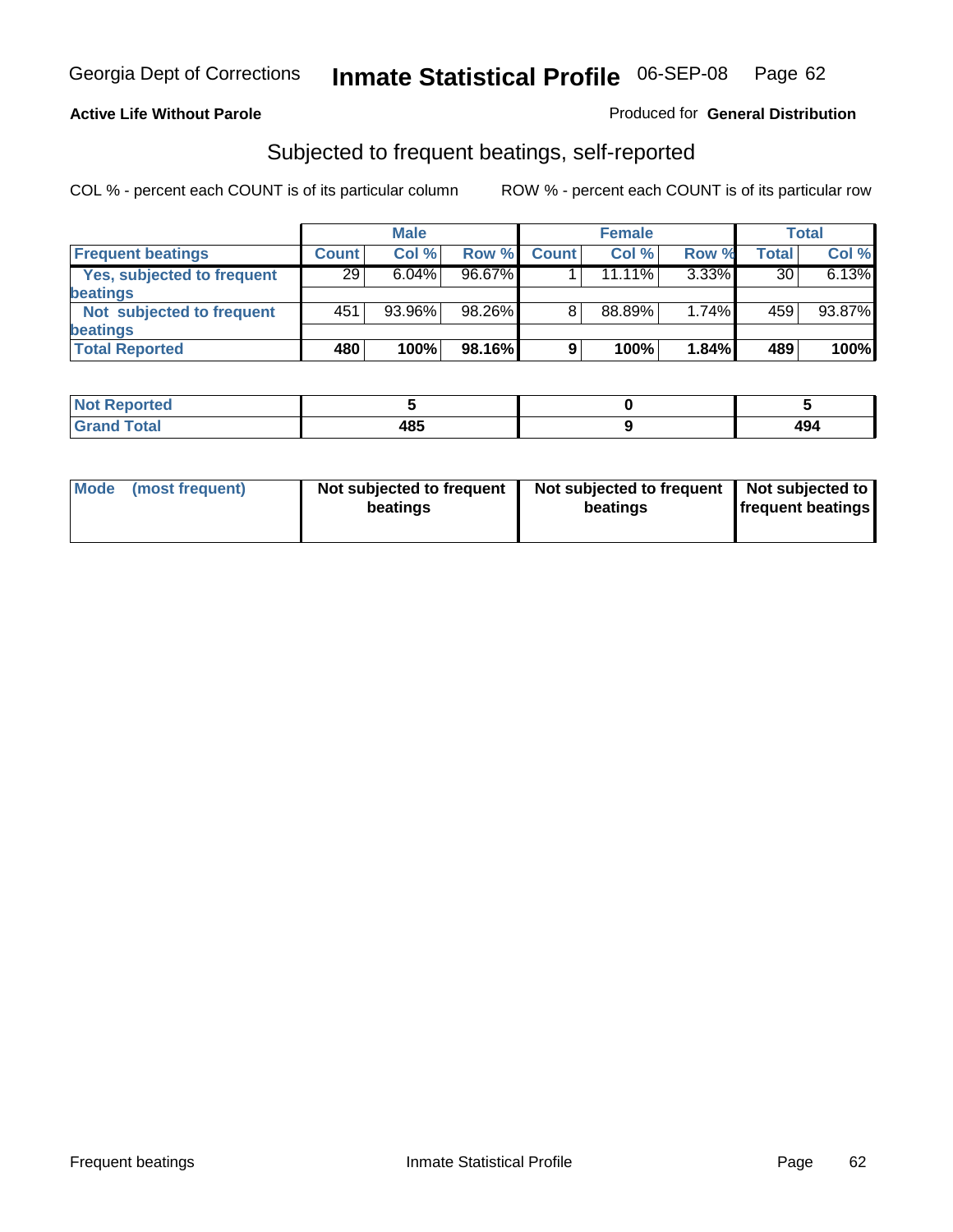#### **Active Life Without Parole**

#### Produced for **General Distribution**

### Father absent during inmate's childhood

|                           | <b>Male</b>  |           | <b>Female</b> |              |        | Total    |       |        |
|---------------------------|--------------|-----------|---------------|--------------|--------|----------|-------|--------|
| <b>Father Absent</b>      | <b>Count</b> | Col %     | Row %         | <b>Count</b> | Col %  | Row %    | Total | Col %  |
| Yes, father was absent    | 242          | $50.42\%$ | 98.78%        | 3.           | 33.33% | $1.22\%$ | 245   | 50.10% |
| No, father was not absent | 238          | 49.58%    | $97.54\%$     | 6            | 66.67% | $2.46\%$ | 244   | 49.90% |
| <b>Total Reported</b>     | 480          | 100%      | 98.16%        | 9            | 100%   | $1.84\%$ | 489   | 100%   |

| <b>Not Reported</b>   |     |            |
|-----------------------|-----|------------|
| <b>Total</b><br>Grano | 485 | 40.<br>434 |

|  | Mode (most frequent) | Yes, father was absent | No, father was not absent | Yes, father was<br>absent |
|--|----------------------|------------------------|---------------------------|---------------------------|
|--|----------------------|------------------------|---------------------------|---------------------------|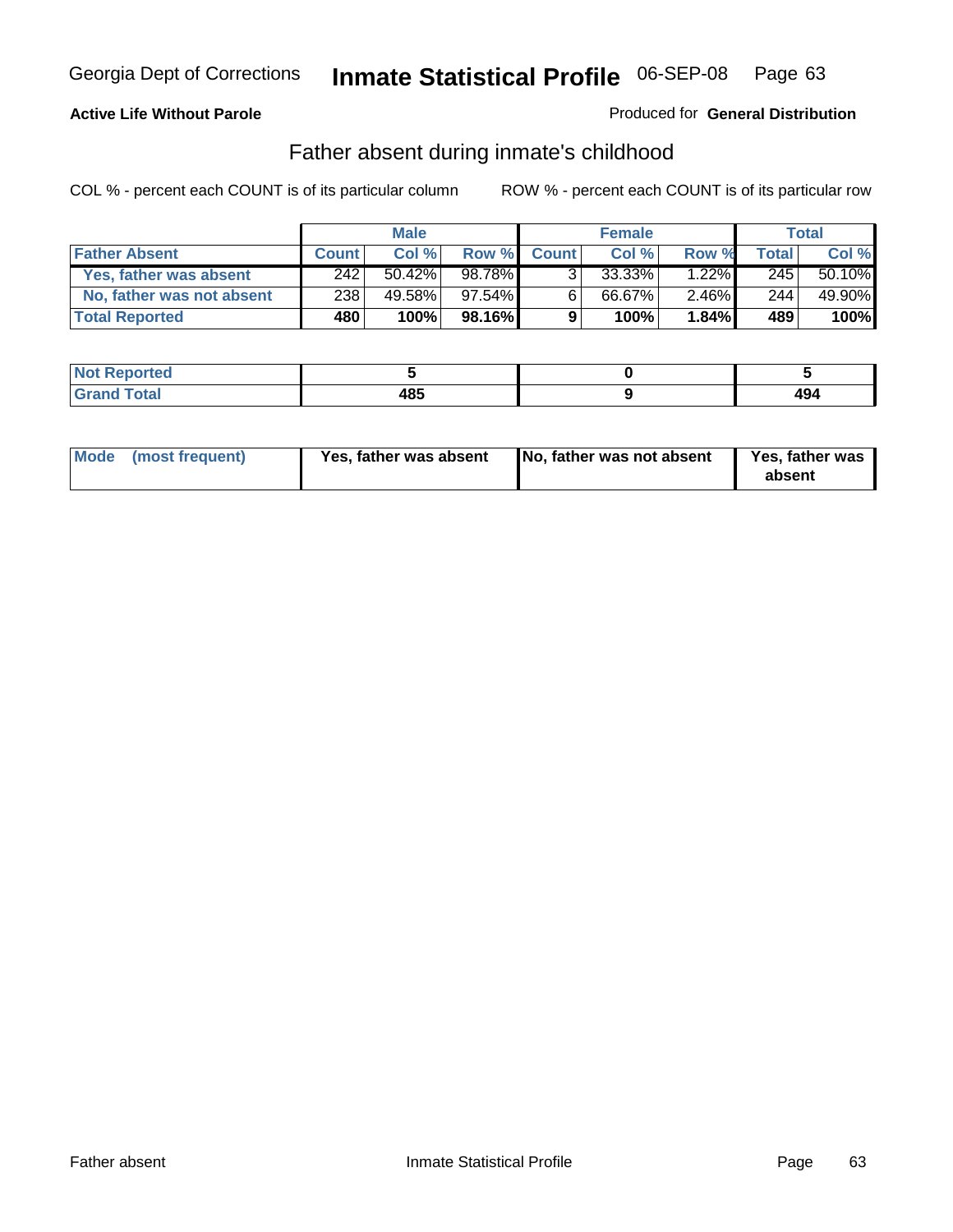#### **Active Life Without Parole**

#### Produced for **General Distribution**

# Mother absent during inmate's childhood

|                           | <b>Male</b>  |           | <b>Female</b> |              |           | Total    |       |        |
|---------------------------|--------------|-----------|---------------|--------------|-----------|----------|-------|--------|
| <b>Mother Absent</b>      | <b>Count</b> | Col %     | Row %         | <b>Count</b> | Col %     | Row %    | Total | Col %  |
| Yes, mother was absent    |              | 14.79%    | $97.26\%$     | ົ            | $22.22\%$ | 2.74%    | 73    | 14.93% |
| No, mother was not absent | 409          | $85.21\%$ | 98.32%        |              | 77.78%    | $1.68\%$ | 416   | 85.07% |
| <b>Total Reported</b>     | 480          | 100%      | 98.16%        | 9            | 100%      | 1.84%    | 489   | 100%   |

| <b>Not Reported</b> |      |                 |
|---------------------|------|-----------------|
| <b>Total</b>        | 10 E | $\overline{10}$ |
| Grano               | 4໐ພ  | - 7             |

| Mode (most frequent) | No, mother was not absent $\vert$ No, mother was not absent $\vert$ No, mother was | not absent |
|----------------------|------------------------------------------------------------------------------------|------------|
|                      |                                                                                    |            |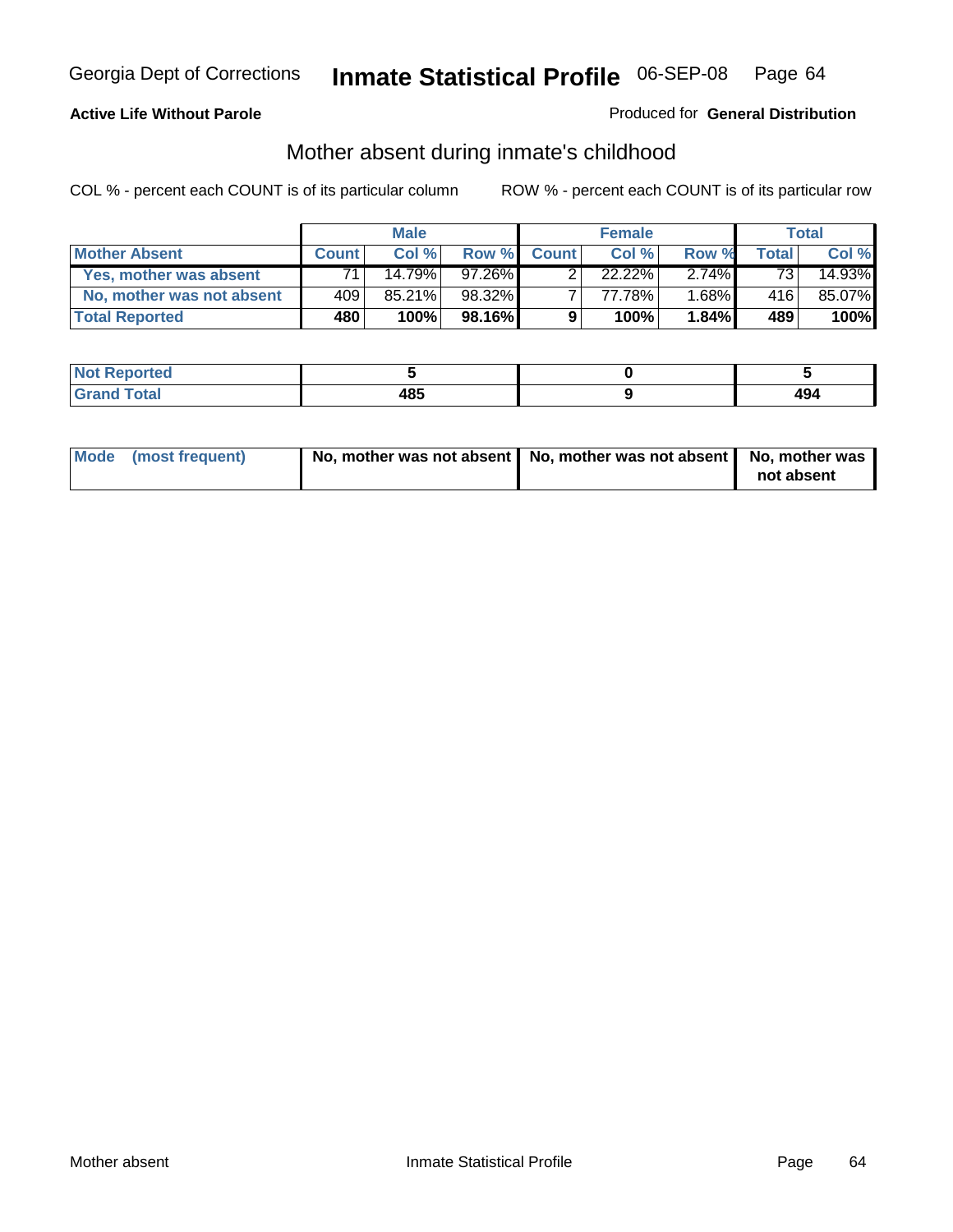**Active Life Without Parole** 

#### Produced for **General Distribution**

# Number of prior Georgia incarcerations

|                                       |                 | <b>Male</b> |                    |   | <b>Female</b> |          |       | <b>Total</b> |
|---------------------------------------|-----------------|-------------|--------------------|---|---------------|----------|-------|--------------|
| <b>Num of Prior GA Incarcerations</b> | <b>Count</b>    | Col %       | <b>Row % Count</b> |   | Col %         | Row %    | Total | Col %        |
|                                       | 227             | 46.80%      | 96.60%             | 8 | 88.89%        | 3.40%    | 235   | 47.57%       |
|                                       | 99              | 20.41%      | 100.00%            |   |               |          | 99    | 20.04%       |
|                                       | 60              | 12.37%      | 100.00%            |   |               |          | 60    | 12.15%       |
|                                       | 49              | 10.10%      | 98.00%             |   | 11.11%        | $2.00\%$ | 50    | 10.12%       |
|                                       | 25              | 5.15%       | 100.00%            |   |               |          | 25    | 5.06%        |
|                                       | 12 <sup>°</sup> | 2.47%       | 100.00%            |   |               |          | 12    | 2.43%        |
| <b>More Than 5</b>                    | 13 <sub>1</sub> | 2.68%       | 100.00%            |   |               |          | 13    | 2.63%        |
| <b>Total Reported</b>                 | 485             | 100%        | 98.18%             | 9 | 100%          | 1.82%    | 494   | 100%         |

| ا د د ک<br>≺eported⊦<br>NOT |         |     |
|-----------------------------|---------|-----|
| <b>otal</b><br>$\sim$ .     | <br>ıo. | 494 |

| Mean (average)       | - 27<br>. . <i>.</i> . | . JJ | 1.25 |
|----------------------|------------------------|------|------|
| Median (middle)      |                        |      |      |
| Mode (most frequent) |                        |      |      |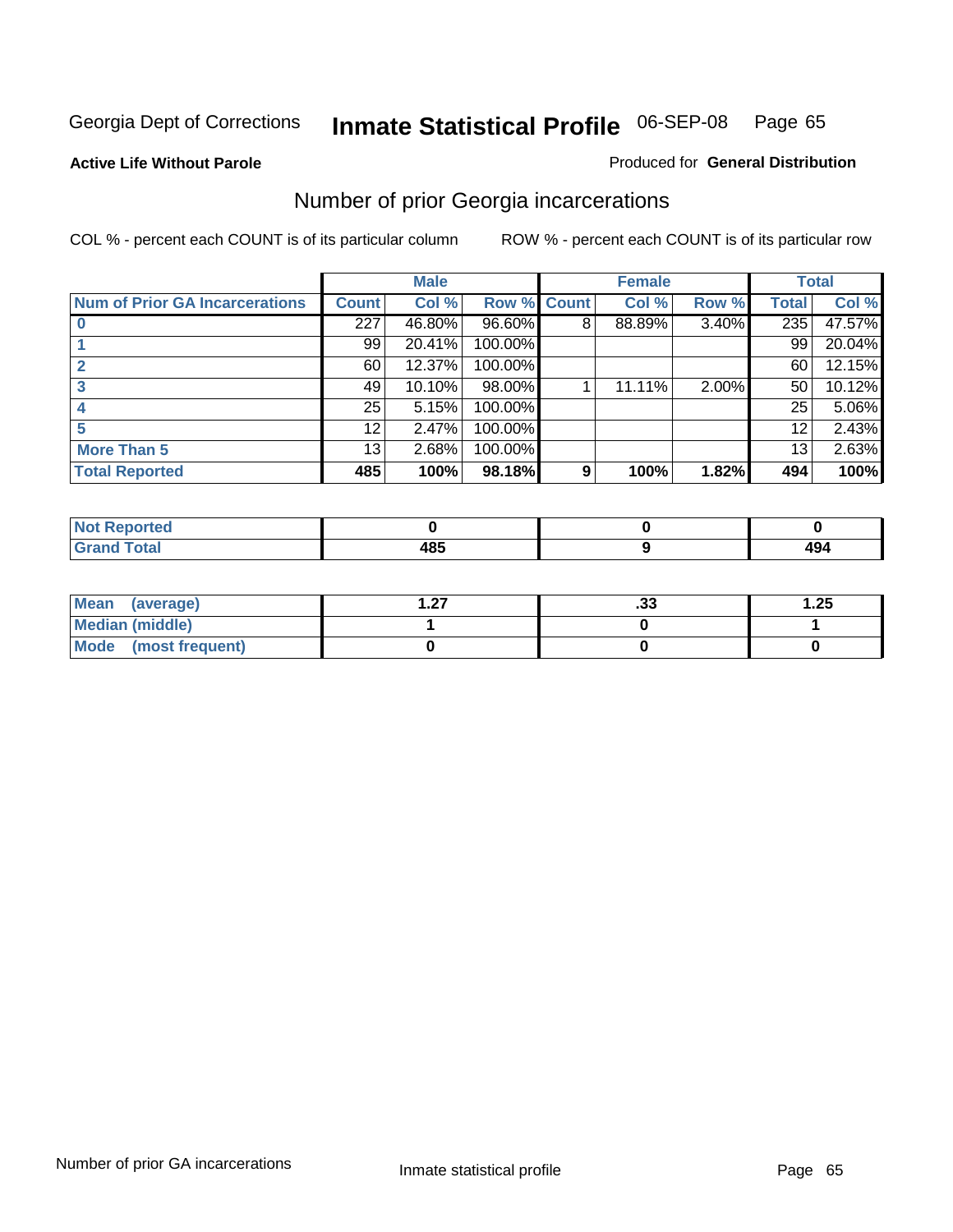**Active Life Without Parole** 

Produced for **General Distribution**

### Prison sentence in years

COL % - percent each COUNT is of its particular column ROW % - percent each COUNT is of its particular row

|                                 |        | Male       |                    | <b>Female</b> |       |             | Total   |
|---------------------------------|--------|------------|--------------------|---------------|-------|-------------|---------|
| <b>Prison Sentence In Years</b> | Count⊺ | Col %      | <b>Row % Count</b> | Col %         | Row % | $\tau$ otal | Col %   |
| <b>Life Without Parole</b>      | 485    | $100.00\%$ | 98.18%             | 100.00%       | ا%82. | 494         | 100.00% |
| <b>Total Reported</b>           | 485    | 100%       | 98.18%             | 100%          | 1.82% | 494         | 100%    |

| Reported                                |             |                             |
|-----------------------------------------|-------------|-----------------------------|
| <b>Total</b><br>Gra<br>$\mathbf{v}$ and | 10 E<br>403 | $\overline{A}$<br>--<br>Tv- |

#### **Determinate (numeric) sentences only**

| <b>Mean</b> | (average) |  |  |
|-------------|-----------|--|--|

**All sentences (including determinate), with life, life without parole, and death sentences figured at 45 years**

| Me:<br>апет<br>.<br>᠇<br>$\sim$ | -- | т.<br>$\sim$ |
|---------------------------------|----|--------------|
|---------------------------------|----|--------------|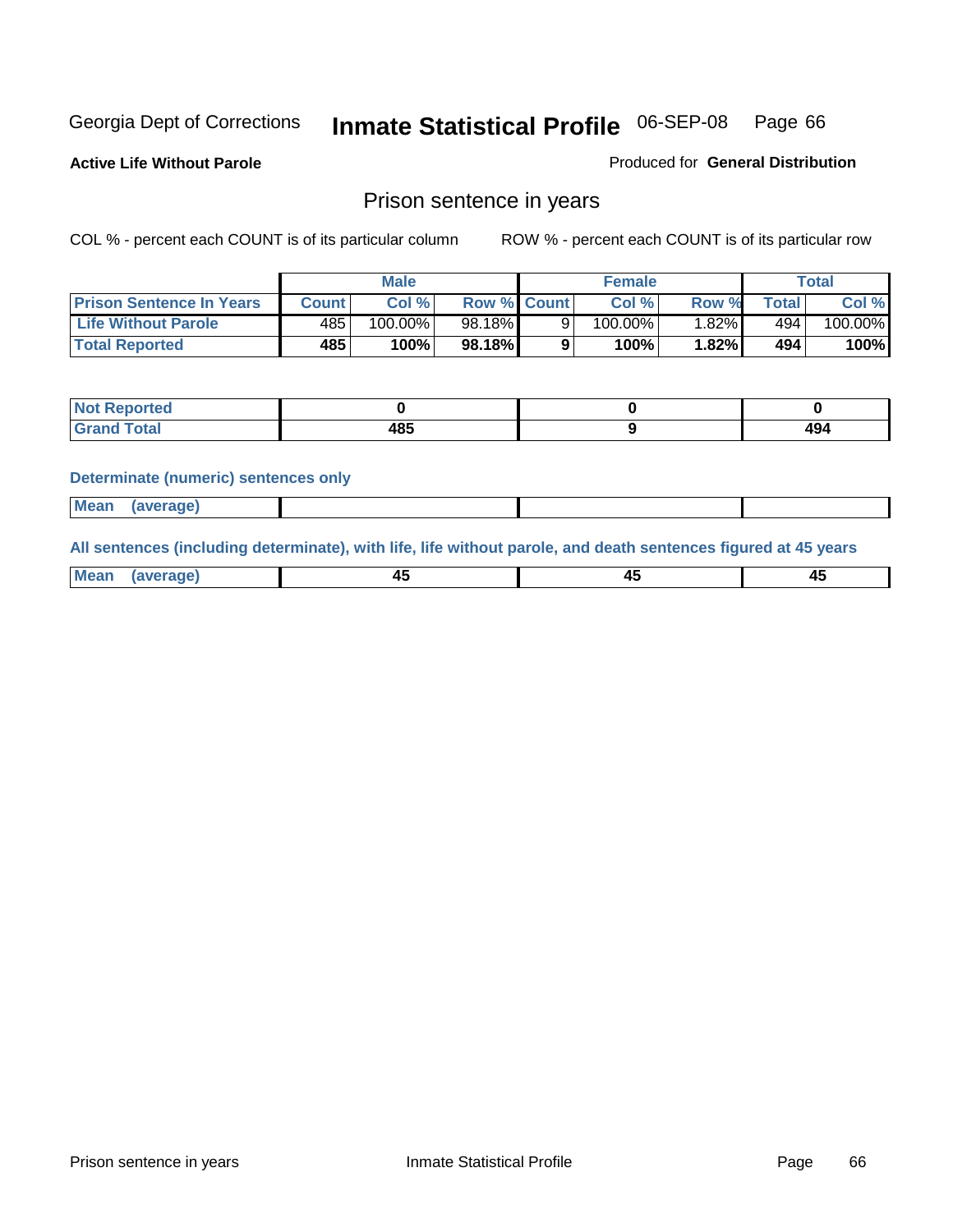#### **Active Life Without Parole**

#### Produced for **General Distribution**

# Primary offense, broken out into felonies vs misdemeanors

|                                  |         | <b>Male</b> |                    | <b>Female</b> |          | Total |         |
|----------------------------------|---------|-------------|--------------------|---------------|----------|-------|---------|
| <b>Felonies and Misdemeanors</b> | Count l | Col%        | <b>Row % Count</b> | Col%          | Row %    | Total | Col %   |
| <b>Felonies</b>                  | 485     | 100.00%     | 98.18%             | $100.00\%$    | $1.82\%$ | 494   | 100.00% |
| <b>Total Reported</b>            | 485     | 100%        | 98.18%I            | 100%          | .82%     | 494   | 100%    |

| <b>Not Reported</b> |     |      |     |
|---------------------|-----|------|-----|
| <b>Total</b>        | .   | 40 E | 494 |
| Grano               | .uJ | 10J  |     |

| M<br>$\cdots$<br>пю.<br>. | nies<br>. | . |
|---------------------------|-----------|---|
|---------------------------|-----------|---|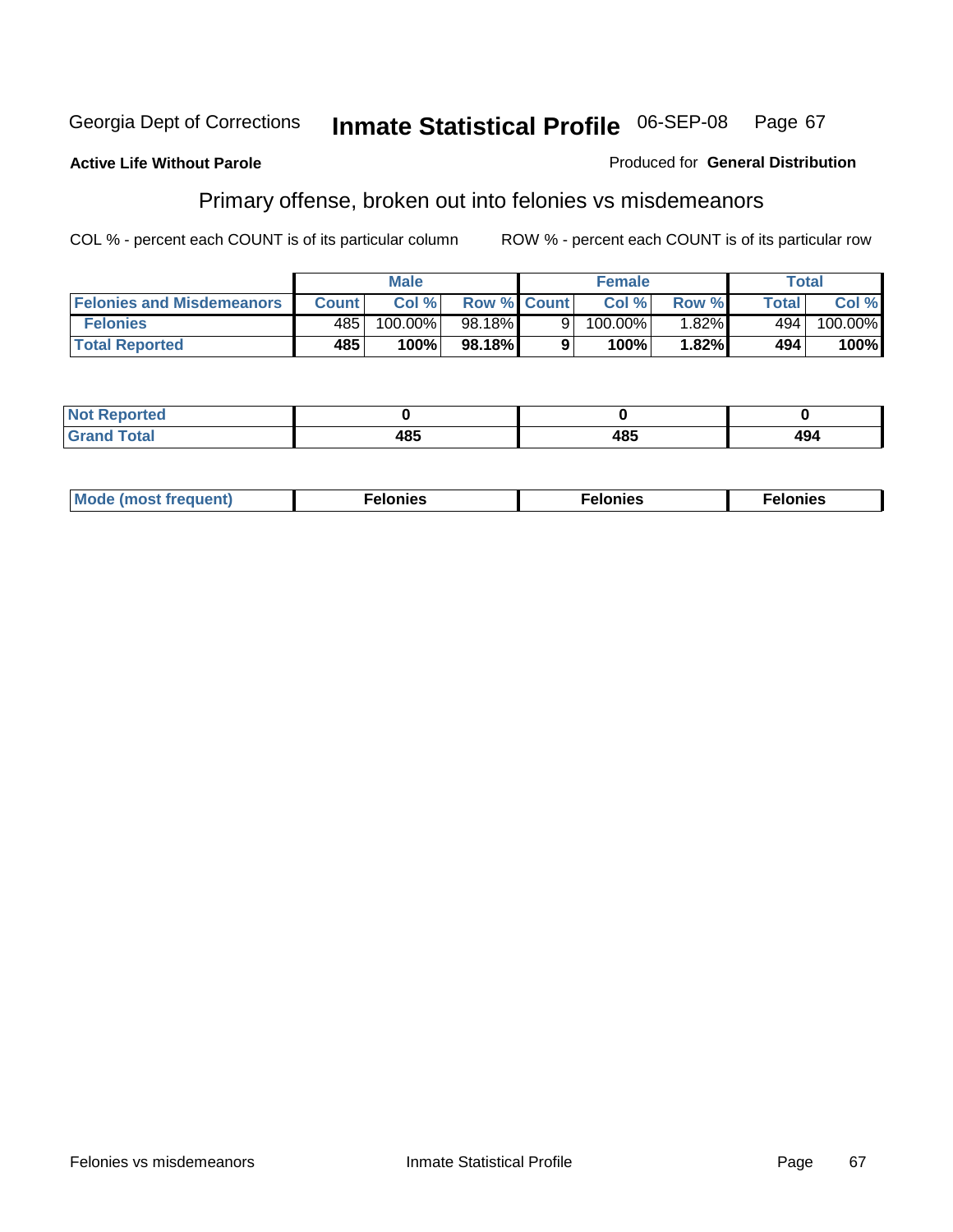**Active Life Without Parole** 

#### Produced for **General Distribution**

### Primary offense, broken out into six broad crime categories

|                         |              | <b>Male</b> |                    |   | <b>Female</b> |       |              | <b>Total</b> |
|-------------------------|--------------|-------------|--------------------|---|---------------|-------|--------------|--------------|
| <b>Crime Categories</b> | <b>Count</b> | Col %       | <b>Row % Count</b> |   | Col %         | Row % | <b>Total</b> | Col %        |
| <b>Violent</b>          | 402          | 82.89%      | 97.81%             | 9 | 100.00%       | 2.19% | 411          | 83.20%       |
| <b>Sex Crime</b>        | 70           | 14.43%      | 100.00%            |   | .00%          |       | 70           | 14.17%       |
| 3<br><b>Property</b>    | 2            | .41%        | 100.00%            |   | .00%          |       |              | $.40\%$      |
| <b>Drug</b><br>4        | 10           | $2.06\%$    | 100.00%            |   | .00%          |       | 10           | 2.02%        |
| <b>Other</b><br>6       |              | .21%        | 100.00%            |   | .00%          |       |              | .20%         |
| <b>Total Reported</b>   | 485          | 100%        | 98.18%             | 9 | 100%          | 1.82% | 494          | 100%         |

| <b>Reported</b><br><b>NOT</b><br>. |     |     |
|------------------------------------|-----|-----|
| <b>Total</b><br><b>C</b> Ho H      | 485 | 494 |

| Mo | n n | winlor" | ılen' |
|----|-----|---------|-------|
|    |     |         |       |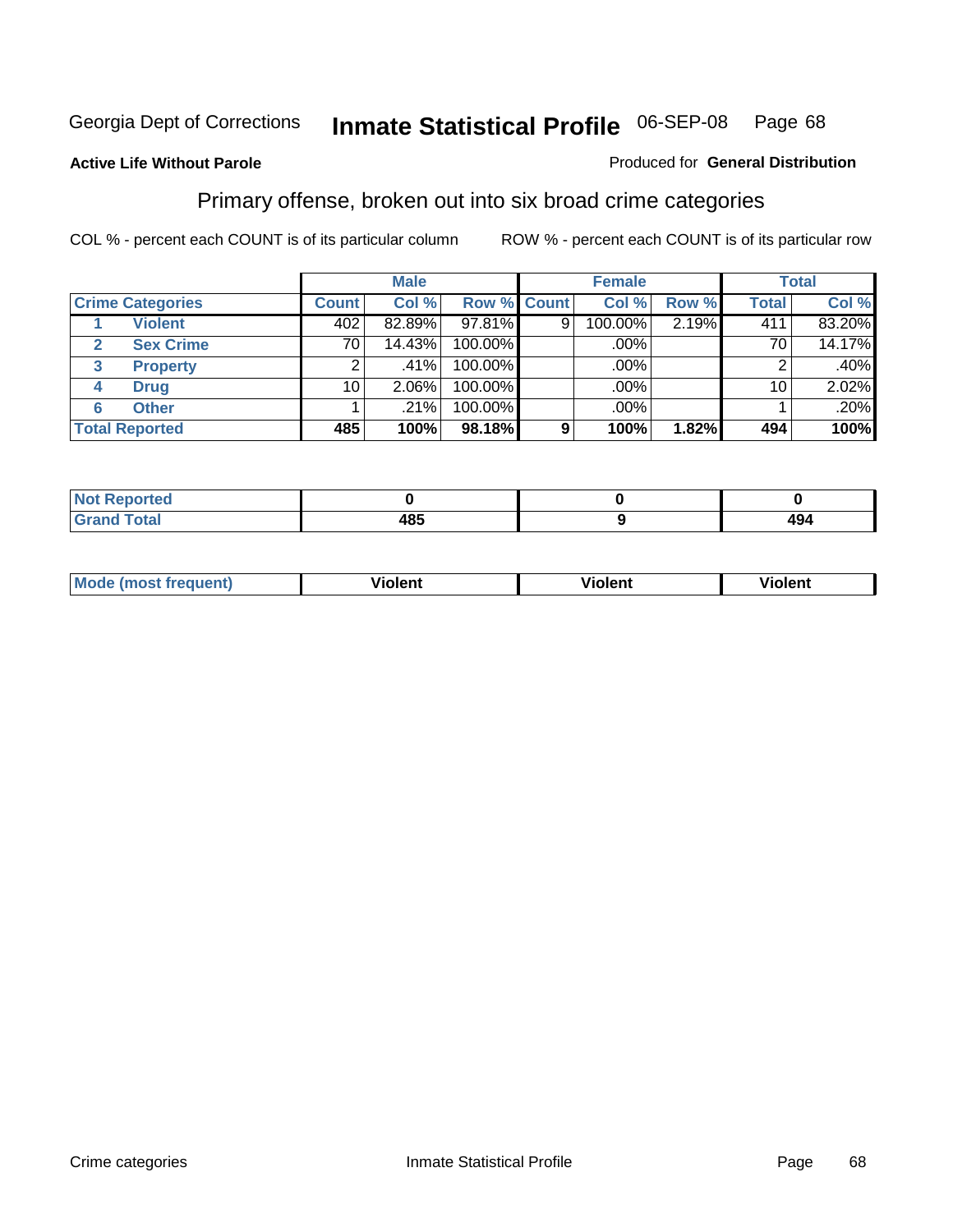#### **Active Life Without Parole**

#### Produced for **General Distribution**

# Primary offense, detailed offense code

|      |                                 |              | <b>Male</b> |         |              | <b>Female</b> |       |              | <b>Total</b> |
|------|---------------------------------|--------------|-------------|---------|--------------|---------------|-------|--------------|--------------|
|      | <b>Primary Offense</b>          | <b>Count</b> | Col %       | Row %   | <b>Count</b> | Col %         | Row % | <b>Total</b> | Col %        |
| 1101 | <b>Murder</b>                   | 278          | 57.32%      | 97.20%  | 8            | 88.89%        | 2.80% | 286          | 57.89%       |
| 1311 | <b>Kidnapping</b>               | 57           | 11.75%      | 100.00% |              |               |       | 57           | 11.54%       |
| 1601 | <b>Burglary</b>                 | 2            | .41%        | 100.00% |              |               |       | 2            | .40%         |
| 1902 | <b>Armed Robbery</b>            | 66           | 13.61%      | 98.51%  | 1            | 11.11%        | 1.49% | 67           | 13.56%       |
| 1911 | <b>Hijacking Motor Vehicle</b>  |              | .21%        | 100.00% |              |               |       |              | .20%         |
| 2001 | Rape                            | 50           | 10.31%      | 100.00% |              |               |       | 50           | 10.12%       |
| 2003 | <b>Aggrav Sodomy</b>            | 3            | .62%        | 100.00% |              |               |       | 3            | .61%         |
| 2009 | <b>Aggrav Sexual Battery</b>    | 5            | 1.03%       | 100.00% |              |               |       | 5            | 1.01%        |
| 2019 | <b>Child Molestation</b>        | 3            | .62%        | 100.00% |              |               |       | 3            | .61%         |
| 2021 | <b>Aggrav Child Molestation</b> | 9            | 1.86%       | 100.00% |              |               |       | 9            | 1.82%        |
| 2912 | <b>Poss Of Certain</b>          |              | .21%        | 100.00% |              |               |       |              | .20%         |
|      | <b>Weapons</b>                  |              |             |         |              |               |       |              |              |
| 4012 | <b>Viol Ga Cntrl Sbst Act</b>   |              | .21%        | 100.00% |              |               |       |              | .20%         |
| 4018 | <b>S/D Cont Sub School</b>      | 1            | .21%        | 100.00% |              |               |       |              | .20%         |
| 4021 | <b>S/D Cocaine</b>              | 3            | .62%        | 100.00% |              |               |       | 3            | .61%         |
| 4022 | <b>Poss Of Cocaine</b>          | 4            | .82%        | 100.00% |              |               |       | 4            | .81%         |
| 4134 | <b>Att/Consprcy Commt</b>       | 1            | .21%        | 100.00% |              |               |       | 1            | .20%         |
|      | C/S/Of                          |              |             |         |              |               |       |              |              |
|      | <b>Total Rported</b>            | 485          | 100%        | 98.18%  | 9            | 100%          | 1.82% | 494          | 100%         |

| <b>Not Reported</b> |              |               |
|---------------------|--------------|---------------|
| <b>Total</b>        | 1 O E<br>403 | 494<br>$\sim$ |

| Mode (most frequent) | 1101 Murder | 1101 Murder | 1101 Murder |
|----------------------|-------------|-------------|-------------|
|----------------------|-------------|-------------|-------------|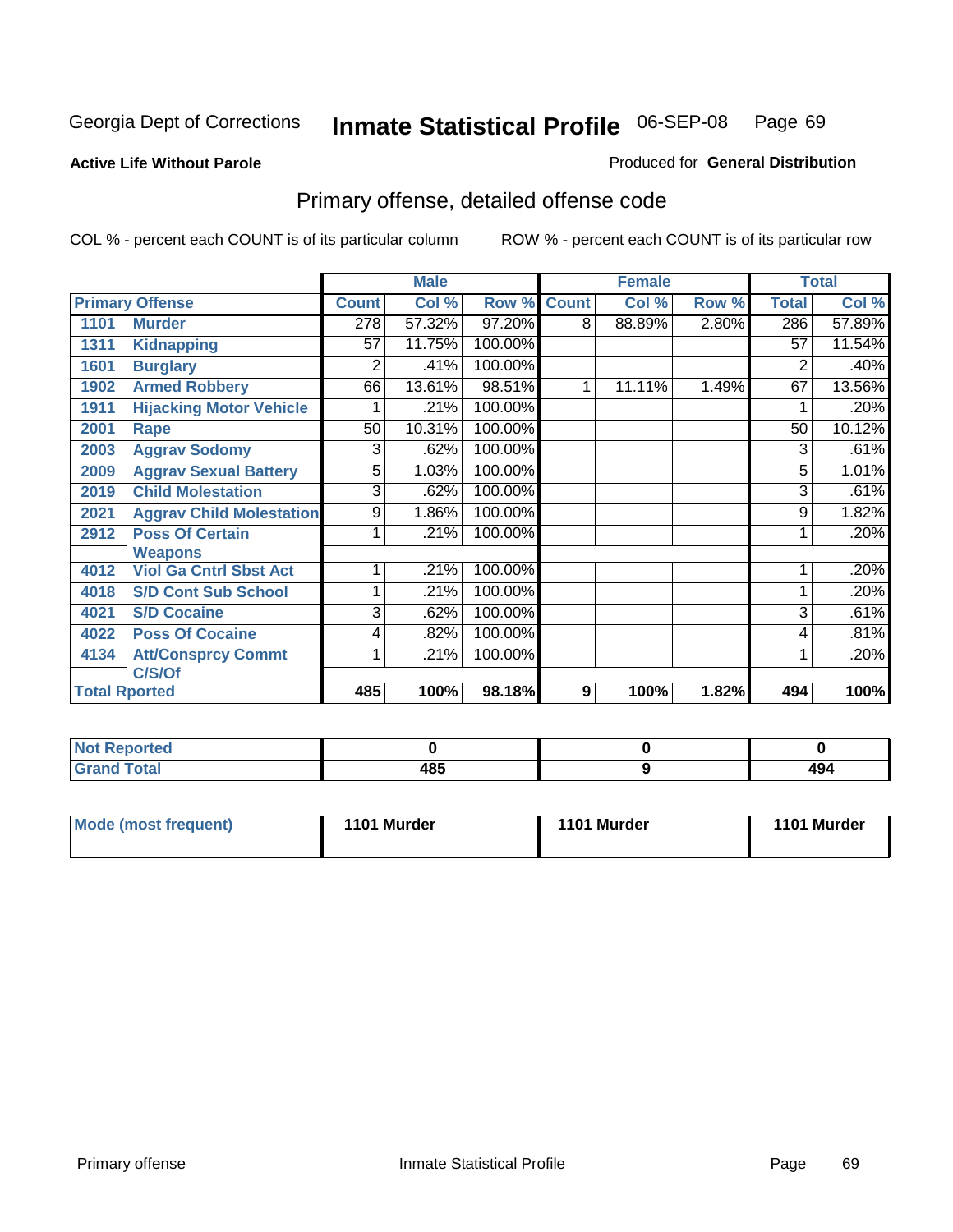#### **Active Life Without Parole**

### Produced for **General Distribution**

# County of conviction of primary offense

|                         |                             |                 | <b>Male</b> |             |              | <b>Female</b> |        |                 | <b>Total</b> |
|-------------------------|-----------------------------|-----------------|-------------|-------------|--------------|---------------|--------|-----------------|--------------|
|                         | <b>County of Conviction</b> | <b>Count</b>    | Col %       | Row % Count |              | Col %         | Row %  | <b>Total</b>    | Col %        |
| 1                       | <b>Appling</b>              | $\overline{2}$  | .41%        | 100.00%     |              |               |        | $\overline{2}$  | .40%         |
| $\overline{2}$          | <b>Atkinson</b>             | 1               | .21%        | 100.00%     |              |               |        | 1               | .20%         |
| $\overline{\mathbf{3}}$ | <b>Bacon</b>                | 1               | .21%        | 100.00%     |              |               |        | 1               | .20%         |
| 5                       | <b>Baldwin</b>              | $\overline{5}$  | 1.03%       | 100.00%     |              |               |        | 5               | 1.01%        |
| 6                       | <b>Banks</b>                | 1               | .21%        | 100.00%     |              |               |        | $\mathbf{1}$    | .20%         |
| $\overline{7}$          | <b>Barrow</b>               | $\overline{3}$  | .62%        | 100.00%     |              |               |        | $\overline{3}$  | .61%         |
| 8                       | <b>Bartow</b>               | $\overline{2}$  | .41%        | 100.00%     |              |               |        | $\overline{2}$  | .40%         |
| 9                       | <b>Ben Hill</b>             | 4               | .82%        | 100.00%     |              |               |        | 4               | .81%         |
| 10                      | <b>Berrien</b>              | 1               | .21%        | 100.00%     |              |               |        | 1               | .20%         |
| 11                      | <b>Bibb</b>                 | $\overline{14}$ | 2.89%       | 100.00%     |              |               |        | 14              | 2.83%        |
| 12                      | <b>Bleckley</b>             | 1               | .21%        | 100.00%     |              |               |        | 1               | .20%         |
| 13                      | <b>Brantley</b>             | 1               | .21%        | 100.00%     |              |               |        | 1               | .20%         |
| $\overline{14}$         | <b>Brooks</b>               | 1               | .21%        | 100.00%     |              |               |        | $\mathbf{1}$    | .20%         |
| 16                      | <b>Bulloch</b>              | 4               | .82%        | 80.00%      | 1            | 11.11%        | 20.00% | $\overline{5}$  | 1.01%        |
| 17                      | <b>Burke</b>                | $\overline{5}$  | 1.03%       | 100.00%     |              |               |        | $\overline{5}$  | 1.01%        |
| 18                      | <b>Butts</b>                | $\overline{3}$  | .62%        | 100.00%     |              |               |        | $\overline{3}$  | .61%         |
| 20                      | <b>Camden</b>               | $\overline{2}$  | .41%        | 100.00%     |              |               |        | $\overline{2}$  | .40%         |
| 22                      | <b>Carroll</b>              | $\overline{2}$  | .41%        | 100.00%     |              |               |        | $\overline{2}$  | .40%         |
| 23                      | <b>Catoosa</b>              | 1               | .21%        | 100.00%     |              |               |        | $\mathbf{1}$    | .20%         |
| 24                      | <b>Charlton</b>             | 1               | .21%        | 100.00%     |              |               |        | 1               | .20%         |
| 25                      | <b>Chatham</b>              | $\overline{23}$ | 4.74%       | 100.00%     |              |               |        | $\overline{23}$ | 4.66%        |
| 28                      | <b>Cherokee</b>             | $\overline{2}$  | .41%        | 100.00%     |              |               |        | $\overline{2}$  | .40%         |
| 29                      | <b>Clarke</b>               | $\overline{11}$ | 2.27%       | 100.00%     |              |               |        | $\overline{11}$ | 2.23%        |
| 31                      | <b>Clayton</b>              | $\overline{16}$ | 3.30%       | 100.00%     |              |               |        | $\overline{16}$ | 3.24%        |
| 33                      | <b>Cobb</b>                 | $\overline{16}$ | 3.30%       | 94.12%      | 1            | 11.11%        | 5.88%  | $\overline{17}$ | 3.44%        |
| 34                      | <b>Coffee</b>               | 4               | .82%        | 100.00%     |              |               |        | 4               | .81%         |
| 35                      | <b>Colquitt</b>             | $\overline{3}$  | .62%        | 100.00%     |              |               |        | $\overline{3}$  | .61%         |
| 36                      | <b>Columbia</b>             | $\overline{5}$  | 1.03%       | 100.00%     |              |               |        | $\overline{5}$  | 1.01%        |
| 37                      | <b>Cook</b>                 | $\overline{3}$  | .62%        | 100.00%     |              |               |        | $\overline{3}$  | .61%         |
| 38                      | <b>Coweta</b>               | $\overline{2}$  | .41%        | 100.00%     |              |               |        | $\overline{2}$  | .40%         |
| 40                      | <b>Crisp</b>                | 1               | .21%        | 100.00%     |              |               |        | 1               | .20%         |
| 41                      | <b>Dade</b>                 | 1               | .21%        | 100.00%     |              |               |        | 1               | .20%         |
| 43                      | <b>Decatur</b>              | $\overline{2}$  | .41%        | 100.00%     |              |               |        | $\overline{2}$  | .40%         |
| 44                      | <b>Dekalb</b>               | 40              | 8.25%       | 97.56%      | $\mathbf{1}$ | 11.11%        | 2.44%  | $\overline{41}$ | 8.30%        |
| 45                      | <b>Dodge</b>                | 1               | .21%        | 100.00%     |              |               |        | 1               | .20%         |
| 46                      | <b>Dooly</b>                | $\overline{2}$  | .41%        | 100.00%     |              |               |        | $\overline{2}$  | .40%         |
| 47                      | <b>Dougherty</b>            | $\overline{18}$ | 3.71%       | 100.00%     |              |               |        | $\overline{18}$ | 3.64%        |
| 48                      | <b>Douglas</b>              | 14              | 2.89%       | 93.33%      | $\mathbf{1}$ | 11.11%        | 6.67%  | $\overline{15}$ | 3.04%        |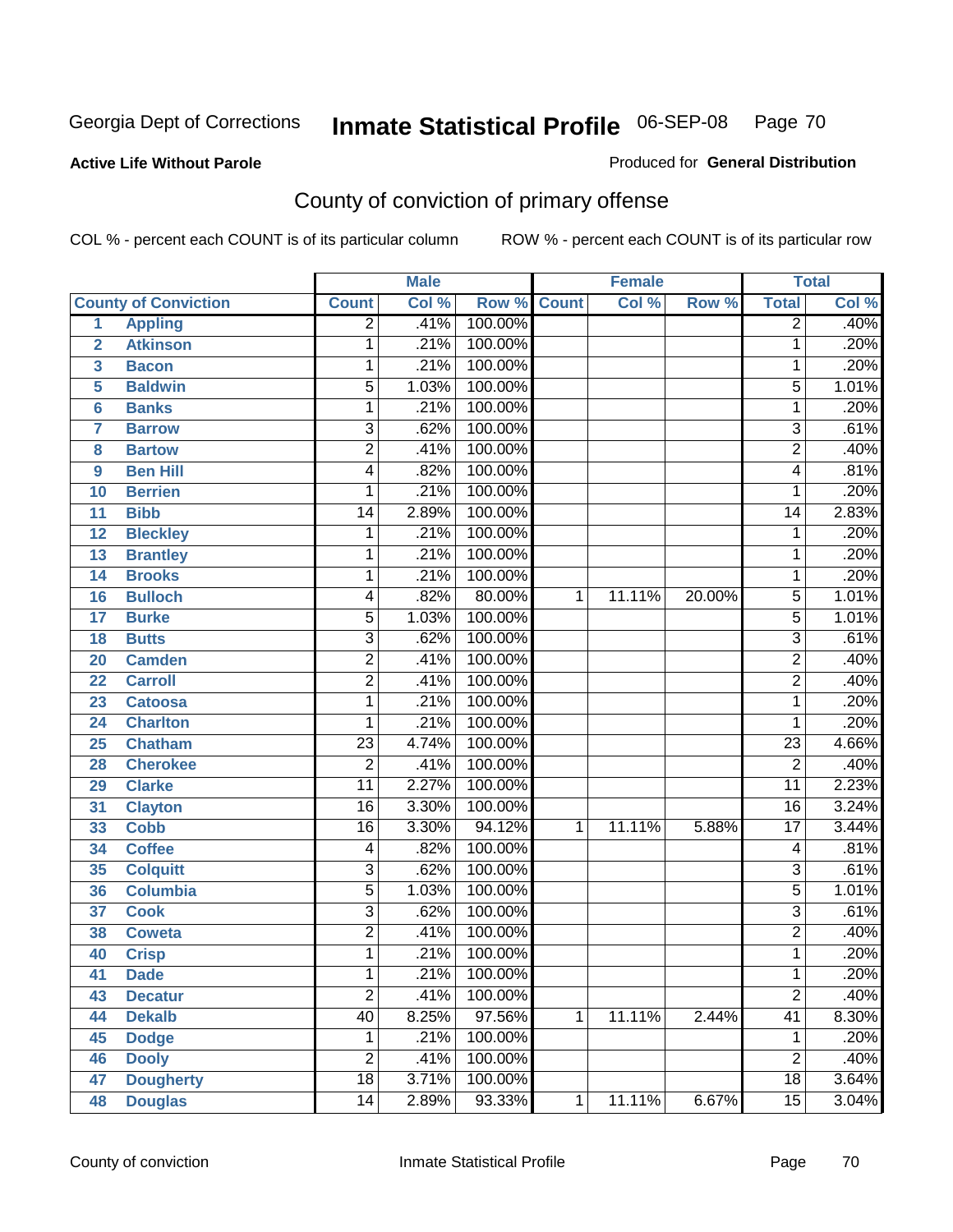**Active Life Without Parole** 

Produced for **General Distribution**

# County of conviction of primary offense

|                 |                             |                         | <b>Male</b> |                    |   | <b>Female</b> |        |                 | <b>Total</b> |
|-----------------|-----------------------------|-------------------------|-------------|--------------------|---|---------------|--------|-----------------|--------------|
|                 | <b>County of Conviction</b> | <b>Count</b>            | Col %       | <b>Row % Count</b> |   | Col %         | Row %  | <b>Total</b>    | Col %        |
| 49              | <b>Early</b>                | 1                       | .21%        | 100.00%            |   |               |        | 1               | .20%         |
| 51              | <b>Effingham</b>            | $\overline{2}$          | .41%        | 100.00%            |   |               |        | $\overline{2}$  | .40%         |
| 52              | <b>Elbert</b>               | $\overline{2}$          | .41%        | 100.00%            |   |               |        | $\overline{2}$  | .40%         |
| 53              | <b>Emanuel</b>              | 1                       | .21%        | 100.00%            |   |               |        | 1               | .20%         |
| 56              | <b>Fayette</b>              | 3                       | .62%        | 100.00%            |   |               |        | $\overline{3}$  | .61%         |
| $\overline{57}$ | <b>Floyd</b>                | 4                       | .82%        | 100.00%            |   |               |        | 4               | .81%         |
| 58              | <b>Forsyth</b>              | 1                       | .21%        | 100.00%            |   |               |        | 1               | .20%         |
| 59              | <b>Franklin</b>             | 1                       | .21%        | 100.00%            |   |               |        | 1               | .20%         |
| 60              | <b>Fulton</b>               | 50                      | 10.31%      | 100.00%            |   |               |        | $\overline{50}$ | 10.12%       |
| 61              | Gilmer                      | 1                       | .21%        | 100.00%            |   |               |        | 1               | .20%         |
| 63              | <b>Glynn</b>                | $\overline{12}$         | 2.47%       | 100.00%            |   |               |        | $\overline{12}$ | 2.43%        |
| 66              | <b>Greene</b>               | 1                       | .21%        | 100.00%            |   |               |        | 1               | .20%         |
| 67              | <b>Gwinnett</b>             | 6                       | 1.24%       | 85.71%             | 1 | 11.11%        | 14.29% | $\overline{7}$  | 1.42%        |
| 68              | <b>Habersham</b>            | 1                       | .21%        | 100.00%            |   |               |        | 1               | .20%         |
| 69              | <b>Hall</b>                 | 7                       | 1.44%       | 100.00%            |   |               |        | 7               | 1.42%        |
| 71              | <b>Haralson</b>             | 1                       | .21%        | 100.00%            |   |               |        | 1               | .20%         |
| 72              | <b>Harris</b>               | 1                       | .21%        | 100.00%            |   |               |        | 1               | .20%         |
| 73              | <b>Hart</b>                 | 4                       | .82%        | 100.00%            |   |               |        | 4               | .81%         |
| 75              | <b>Henry</b>                | $\overline{10}$         | 2.06%       | 100.00%            |   |               |        | 10              | 2.02%        |
| 76              | <b>Houston</b>              | 6                       | 1.24%       | 100.00%            |   |               |        | 6               | 1.21%        |
| 78              | <b>Jackson</b>              | 8                       | 1.65%       | 100.00%            |   |               |        | 8               | 1.62%        |
| 79              | <b>Jasper</b>               | 1                       | .21%        | 100.00%            |   |               |        | 1               | .20%         |
| 80              | <b>Jeff Davis</b>           | 1                       | .21%        | 100.00%            |   |               |        | 1               | .20%         |
| 81              | <b>Jefferson</b>            | 1                       | .21%        | 100.00%            |   |               |        | 1               | .20%         |
| 84              | <b>Jones</b>                | 1                       | .21%        | 100.00%            |   |               |        | 1               | .20%         |
| 87              | <b>Laurens</b>              | $\overline{2}$          | .41%        | 100.00%            |   |               |        | $\overline{2}$  | .40%         |
| 88              | Lee                         | 1                       | .21%        | 100.00%            |   |               |        | 1               | .20%         |
| 89              | <b>Liberty</b>              | 5                       | 1.03%       | 100.00%            |   |               |        | 5               | 1.01%        |
| 91              | Long                        | 3                       | .62%        | 100.00%            |   |               |        | 3               | .61%         |
| 92              | <b>Lowndes</b>              | 4                       | .82%        | 100.00%            |   |               |        | 4               | .81%         |
| 95              | <b>Madison</b>              | 1                       | .21%        | 100.00%            |   |               |        | 1               | .20%         |
| 96              | <b>Marion</b>               | 1                       | .21%        | 100.00%            |   |               |        | 1               | .20%         |
| 98              | <b>Mcintosh</b>             | 1                       | .21%        | 100.00%            |   |               |        | 1               | .20%         |
| 100             | <b>Miller</b>               | 1                       | .21%        | 100.00%            |   |               |        | 1               | .20%         |
| 102             | <b>Monroe</b>               | $\overline{2}$          | .41%        | 100.00%            |   |               |        | $\overline{2}$  | .40%         |
| 106             | <b>Muscogee</b>             | $\overline{17}$         | 3.51%       | 100.00%            |   |               |        | $\overline{17}$ | 3.44%        |
| 107             | <b>Newton</b>               | $\overline{\mathbf{4}}$ | .82%        | 80.00%             | 1 | 11.11%        | 20.00% | $\overline{5}$  | 1.01%        |
| 109             | <b>Oglethorpe</b>           | 1                       | .21%        | 100.00%            |   |               |        | 1               | .20%         |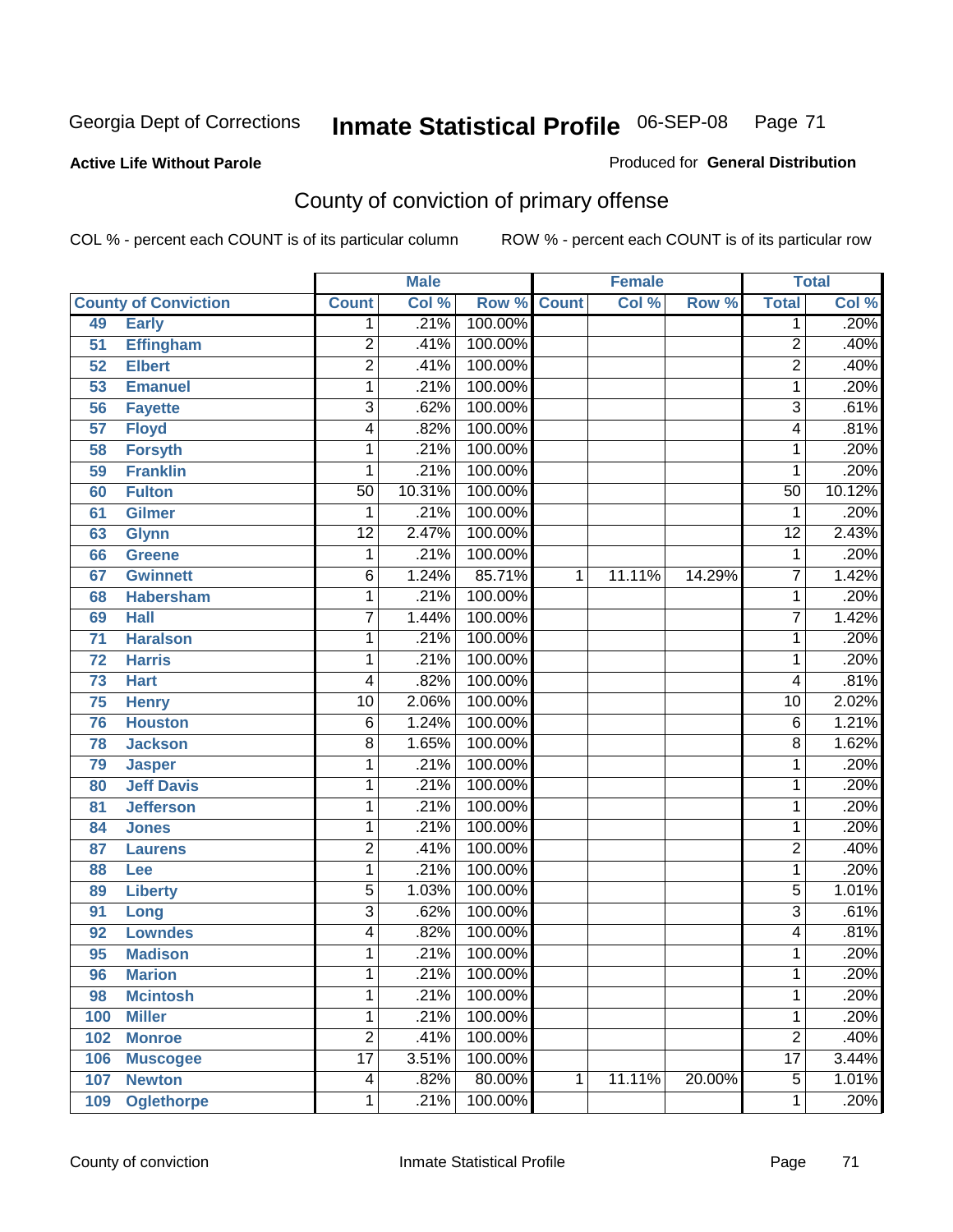#### **Active Life Without Parole**

#### Produced for **General Distribution**

# County of conviction of primary offense

|                                     |                 | <b>Male</b> |                    |   | <b>Female</b> |        |                 | <b>Total</b>       |
|-------------------------------------|-----------------|-------------|--------------------|---|---------------|--------|-----------------|--------------------|
| <b>County of Conviction</b>         | <b>Count</b>    | Col %       | <b>Row % Count</b> |   | Col %         | Row %  | <b>Total</b>    | Col %              |
| 110<br><b>Paulding</b>              | 1               | .21%        | 100.00%            |   |               |        | $\overline{1}$  | .20%               |
| $\overline{113}$<br><b>Pierce</b>   | $\overline{3}$  | .62%        | 100.00%            |   |               |        | $\overline{3}$  | .61%               |
| <b>Pike</b><br>114                  | $\overline{3}$  | .62%        | 75.00%             | 1 | 11.11%        | 25.00% | 4               | .81%               |
| 115<br><b>Polk</b>                  | 1               | .21%        | 100.00%            |   |               |        | 1               | .20%               |
| <b>Pulaski</b><br>116               | 1               | .21%        | 100.00%            |   |               |        | $\mathbf{1}$    | .20%               |
| 117<br><b>Putnam</b>                | 4               | .82%        | 100.00%            |   |               |        | 4               | .81%               |
| 119<br><b>Rabun</b>                 | 1               | .21%        | 100.00%            |   |               |        | $\mathbf{1}$    | .20%               |
| <b>Randolph</b><br>120              | 1               | .21%        | 100.00%            |   |               |        | 1               | .20%               |
| $\overline{121}$<br><b>Richmond</b> | $\overline{23}$ | 4.74%       | 95.83%             | 1 | 11.11%        | 4.17%  | $\overline{24}$ | 4.86%              |
| <b>Rockdale</b><br>122              | 4               | .82%        | 100.00%            |   |               |        | 4               | .81%               |
| <b>Spalding</b><br>126              | $\overline{5}$  | 1.03%       | 100.00%            |   |               |        | $\overline{5}$  | 1.01%              |
| <b>Stephens</b><br>127              | $\overline{2}$  | .41%        | 100.00%            |   |               |        | $\overline{2}$  | .40%               |
| 129<br><b>Sumter</b>                | 1               | .21%        | 100.00%            |   |               |        | 1               | .20%               |
| 132<br><b>Tattnall</b>              | 1               | .21%        | 100.00%            |   |               |        | 1               | .20%               |
| <b>Terrell</b><br>135               | 1               | .21%        | 100.00%            |   |               |        | 1               | .20%               |
| 136<br><b>Thomas</b>                | $\overline{3}$  | .62%        | 100.00%            |   |               |        | $\overline{3}$  | .61%               |
| 137<br><b>Tift</b>                  | 4               | .82%        | 100.00%            |   |               |        | 4               | .81%               |
| <b>Toombs</b><br>138                | 4               | .82%        | 100.00%            |   |               |        | 4               | .81%               |
| 139<br><b>Towns</b>                 | 1               | .21%        | 100.00%            |   |               |        | $\mathbf{1}$    | .20%               |
| 141<br><b>Troup</b>                 | 1               | .21%        | 100.00%            |   |               |        | $\mathbf{1}$    | .20%               |
| 142<br><b>Turner</b>                | $\overline{1}$  | .21%        | 100.00%            |   |               |        | $\overline{1}$  | .20%               |
| <b>Union</b><br>144                 | 1               | .21%        | 100.00%            |   |               |        | $\mathbf{1}$    | .20%               |
| 145<br><b>Upson</b>                 | $\overline{2}$  | .41%        | 100.00%            |   |               |        | $\overline{2}$  | .40%               |
| 146<br><b>Walker</b>                | $\overline{3}$  | .62%        | 75.00%             | 1 | 11.11%        | 25.00% | 4               | .81%               |
| 147<br><b>Walton</b>                | $\overline{3}$  | .62%        | 100.00%            |   |               |        | 3               | .61%               |
| <b>Ware</b><br>148                  | $\overline{9}$  | 1.86%       | 100.00%            |   |               |        | 9               | 1.82%              |
| <b>Washington</b><br>150            | $\overline{3}$  | .62%        | 100.00%            |   |               |        | $\overline{3}$  | .61%               |
| 151<br><b>Wayne</b>                 | $\overline{2}$  | .41%        | 100.00%            |   |               |        | $\overline{2}$  | .40%               |
| <b>Whitfield</b><br>155             | 6               | 1.24%       | 100.00%            |   |               |        | 6               | 1.21%              |
| <b>Wilkes</b><br>157                | 1               | .21%        | 100.00%            |   |               |        | 1               | .20%               |
| <b>Total Rported</b>                | 485             | 100%        | 98.18%             | 9 | 100%          | 1.82%  | 494             | $\overline{100\%}$ |

| Reported<br>NOT F<br>. |     |            |
|------------------------|-----|------------|
| <b>Total</b>           | 485 | ،۵۸<br>474 |

| _____ |  | Мe | τοη<br>ur. | <b>Walker</b> | ultor |
|-------|--|----|------------|---------------|-------|
|-------|--|----|------------|---------------|-------|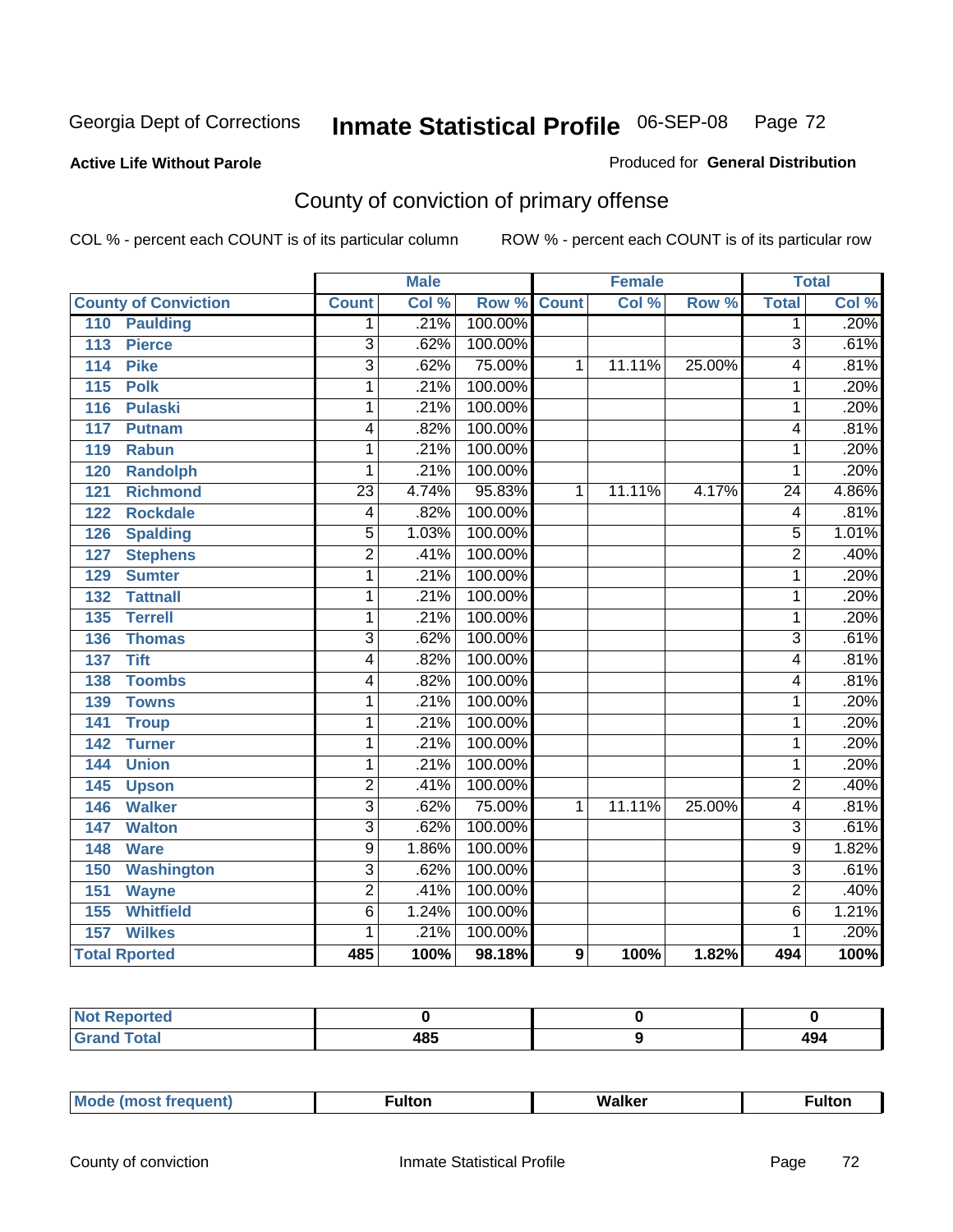### **Active Life Without Parole**

## Produced for **General Distribution**

# Circuit of conviction of primary offense

|                |                                 |                 | <b>Male</b> |         |              | <b>Female</b> |        |                 | <b>Total</b>               |
|----------------|---------------------------------|-----------------|-------------|---------|--------------|---------------|--------|-----------------|----------------------------|
|                | <b>Circuit of Conviction</b>    | <b>Count</b>    | Col %       | Row %   | <b>Count</b> | Col %         | Row %  | <b>Total</b>    | $\overline{\text{Col }^9}$ |
| 1              | <b>Alapaha Circuit</b>          | $\overline{5}$  | 1.03%       | 100.00% |              |               |        | 5               | 1.01%                      |
| $\overline{2}$ | <b>Alcovy Circuit</b>           | 7               | 1.44%       | 87.50%  | 1            | 11.11%        | 12.50% | $\overline{8}$  | 1.62%                      |
| 3              | <b>Atlanta Circuit</b>          | 50              | 10.31%      | 100.00% |              |               |        | 50              | 10.12%                     |
| 4              | <b>Atlantic Circuit</b>         | 10              | 2.06%       | 100.00% |              |               |        | $\overline{10}$ | 2.02%                      |
| 5              | <b>Augusta Circuit</b>          | 33              | 6.80%       | 97.06%  | 1            | 11.11%        | 2.94%  | 34              | 6.88%                      |
| $6\phantom{a}$ | <b>Blue Ridge Circuit</b>       | $\overline{2}$  | .41%        | 100.00% |              |               |        | $\overline{2}$  | .40%                       |
| $\overline{7}$ | <b>Brunswick Circuit</b>        | $\overline{19}$ | 3.92%       | 100.00% |              |               |        | $\overline{19}$ | 3.85%                      |
| 8              | <b>Chattahoochee Circuit</b>    | $\overline{19}$ | 3.92%       | 100.00% |              |               |        | $\overline{19}$ | 3.85%                      |
| 9              | <b>Cherokee Circuit</b>         | $\overline{2}$  | .41%        | 100.00% |              |               |        | $\overline{2}$  | .40%                       |
| 10             | <b>Clayton Circuit</b>          | $\overline{16}$ | 3.30%       | 100.00% |              |               |        | $\overline{16}$ | 3.24%                      |
| 11             | <b>Cobb Circuit</b>             | 16              | 3.30%       | 94.12%  | 1            | 11.11%        | 5.88%  | 17              | 3.44%                      |
| 12             | <b>Conasauga Circuit</b>        | 6               | 1.24%       | 100.00% |              |               |        | 6               | 1.21%                      |
| 13             | <b>Cordele Circuit</b>          | 7               | 1.44%       | 100.00% |              |               |        | 7               | 1.42%                      |
| 14             | <b>Coweta Circuit</b>           | $\overline{5}$  | 1.03%       | 100.00% |              |               |        | $\overline{5}$  | 1.01%                      |
| 15             | <b>Dougherty Circuit</b>        | $\overline{18}$ | 3.71%       | 100.00% |              |               |        | $\overline{18}$ | 3.64%                      |
| 16             | <b>Dublin Circuit</b>           | $\overline{2}$  | .41%        | 100.00% |              |               |        | $\overline{2}$  | .40%                       |
| 17             | <b>Eastern Circuit</b>          | $\overline{23}$ | 4.74%       | 100.00% |              |               |        | $\overline{23}$ | 4.66%                      |
| 18             | <b>Flint Circuit</b>            | $\overline{10}$ | 2.06%       | 100.00% |              |               |        | 10              | 2.02%                      |
| 19             | <b>Griffin Circuit</b>          | 13              | 2.68%       | 92.86%  | 1            | 11.11%        | 7.14%  | 14              | 2.83%                      |
| 20             | <b>Gwinnett Circuit</b>         | $\overline{6}$  | 1.24%       | 85.71%  | 1            | 11.11%        | 14.29% | $\overline{7}$  | 1.42%                      |
| 21             | <b>Houston Circuit</b>          | 6               | 1.24%       | 100.00% |              |               |        | 6               | 1.21%                      |
| 22             | <b>Lookout Mountain Circuit</b> | $\overline{5}$  | 1.03%       | 83.33%  | 1            | 11.11%        | 16.67% | 6               | 1.21%                      |
| 23             | <b>Macon Circuit</b>            | $\overline{14}$ | 2.89%       | 100.00% |              |               |        | $\overline{14}$ | 2.83%                      |
| 24             | <b>Middle Circuit</b>           | 9               | 1.86%       | 100.00% |              |               |        | $\overline{9}$  | 1.82%                      |
| 25             | <b>Mountain Circuit</b>         | 4               | .82%        | 100.00% |              |               |        | 4               | .81%                       |
| 26             | <b>Northeastern Circuit</b>     | 7               | 1.44%       | 100.00% |              |               |        | $\overline{7}$  | 1.42%                      |
| 27             | <b>Northern Circuit</b>         | 9               | 1.86%       | 100.00% |              |               |        | 9               | 1.82%                      |
| 28             | <b>Ocmulgee Circuit</b>         | $\overline{12}$ | 2.47%       | 100.00% |              |               |        | $\overline{12}$ | 2.43%                      |
| 29             | <b>Oconee Circuit</b>           | 3               | .62%        | 100.00% |              |               |        | $\overline{3}$  | .61%                       |
| 30             | <b>Ogeechee Circuit</b>         | $\overline{6}$  | 1.24%       | 85.71%  | 1            | 11.11%        | 14.29% | $\overline{7}$  | 1.42%                      |
| 31             | <b>Pataula Circuit</b>          | 4               | .82%        | 100.00% |              |               |        | 4               | .81%                       |
| 32             | <b>Piedmont Circuit</b>         | 12              | 2.47%       | 100.00% |              |               |        | $\overline{12}$ | 2.43%                      |
| 33             | <b>Rome Circuit</b>             | 4               | .82%        | 100.00% |              |               |        | 4               | .81%                       |
| 34             | <b>South Georgia Circuit</b>    | $\overline{2}$  | .41%        | 100.00% |              |               |        | $\overline{2}$  | .40%                       |
| 35             | <b>Southern Circuit</b>         | 11              | 2.27%       | 100.00% |              |               |        | $\overline{11}$ | 2.23%                      |
| 36             | <b>Southwestern Circuit</b>     | $\overline{2}$  | .41%        | 100.00% |              |               |        | $\overline{2}$  | .40%                       |
| 37             | <b>Stone Mountain Circuit</b>   | 40              | 8.25%       | 97.56%  | $\mathbf{1}$ | 11.11%        | 2.44%  | 41              | 8.30%                      |
| 38             | <b>Tallapoosa Circuit</b>       | $\overline{2}$  | .41%        | 100.00% |              |               |        | $\overline{2}$  | .40%                       |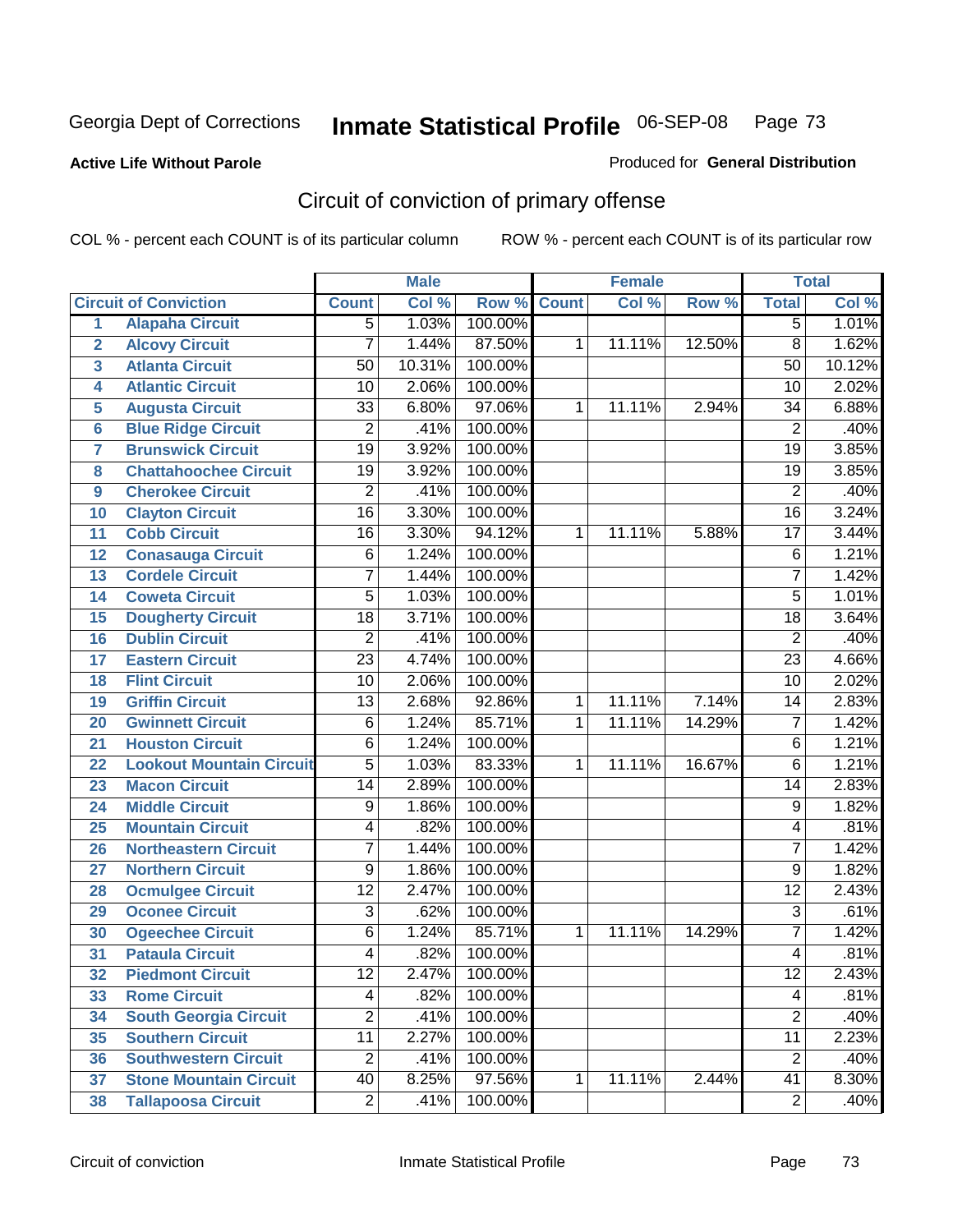#### **Active Life Without Parole**

#### Produced for **General Distribution**

# Circuit of conviction of primary offense

|                      |                              |              | <b>Male</b> |         |              | <b>Female</b> |       |              | <b>Total</b> |
|----------------------|------------------------------|--------------|-------------|---------|--------------|---------------|-------|--------------|--------------|
|                      | <b>Circuit of Conviction</b> | <b>Count</b> | Col %       | Row %   | <b>Count</b> | Col %         | Row % | <b>Total</b> | Col %        |
| 39                   | <b>Tifton Circuit</b>        | 5            | 1.03%       | 100.00% |              |               |       | 5            | 1.01%        |
| 40                   | <b>Toombs Circuit</b>        |              | .21%        | 100.00% |              |               |       |              | .20%         |
| 41                   | <b>Waycross Circuit</b>      | 19           | 3.92%       | 100.00% |              |               |       | 19           | 3.85%        |
| 42                   | <b>Western Circuit</b>       | 11           | 2.27%       | 100.00% |              |               |       | 11           | 2.23%        |
| 43                   | <b>Rockdale Circuit</b>      | 4            | .82%        | 100.00% |              |               |       | 4            | .81%         |
| 44                   | <b>Douglas Circuit</b>       | 14           | 2.89%       | 93.33%  |              | 11.11%        | 6.67% | 15           | 3.04%        |
| 45                   | <b>Appalachian Circuit</b>   |              | .21%        | 100.00% |              |               |       |              | .20%         |
| 46                   | <b>Enotah Circuit</b>        | ◠            | .41%        | 100.00% |              |               |       | 2            | .40%         |
| 47                   | <b>Bell-Forsyth Circuit</b>  |              | .21%        | 100.00% |              |               |       |              | .20%         |
| 48                   | <b>Towaliga Circuit</b>      | 5            | 1.03%       | 100.00% |              |               |       | 5            | 1.01%        |
| 49                   | <b>Paulding Circuit</b>      |              | .21%        | 100.00% |              |               |       |              | .20%         |
| <b>Total Rported</b> |                              | 485          | 100%        | 98.18%  | 9            | 100%          | 1.82% | 494          | 100%         |

| <b>eported</b><br>w |     |     |
|---------------------|-----|-----|
| <b>otal</b>         | 10E | 40. |
| $\sim$ .            | 403 | 4J  |

|  | M | *****<br>⊡alilu | chee | .<br>''ILC |
|--|---|-----------------|------|------------|
|--|---|-----------------|------|------------|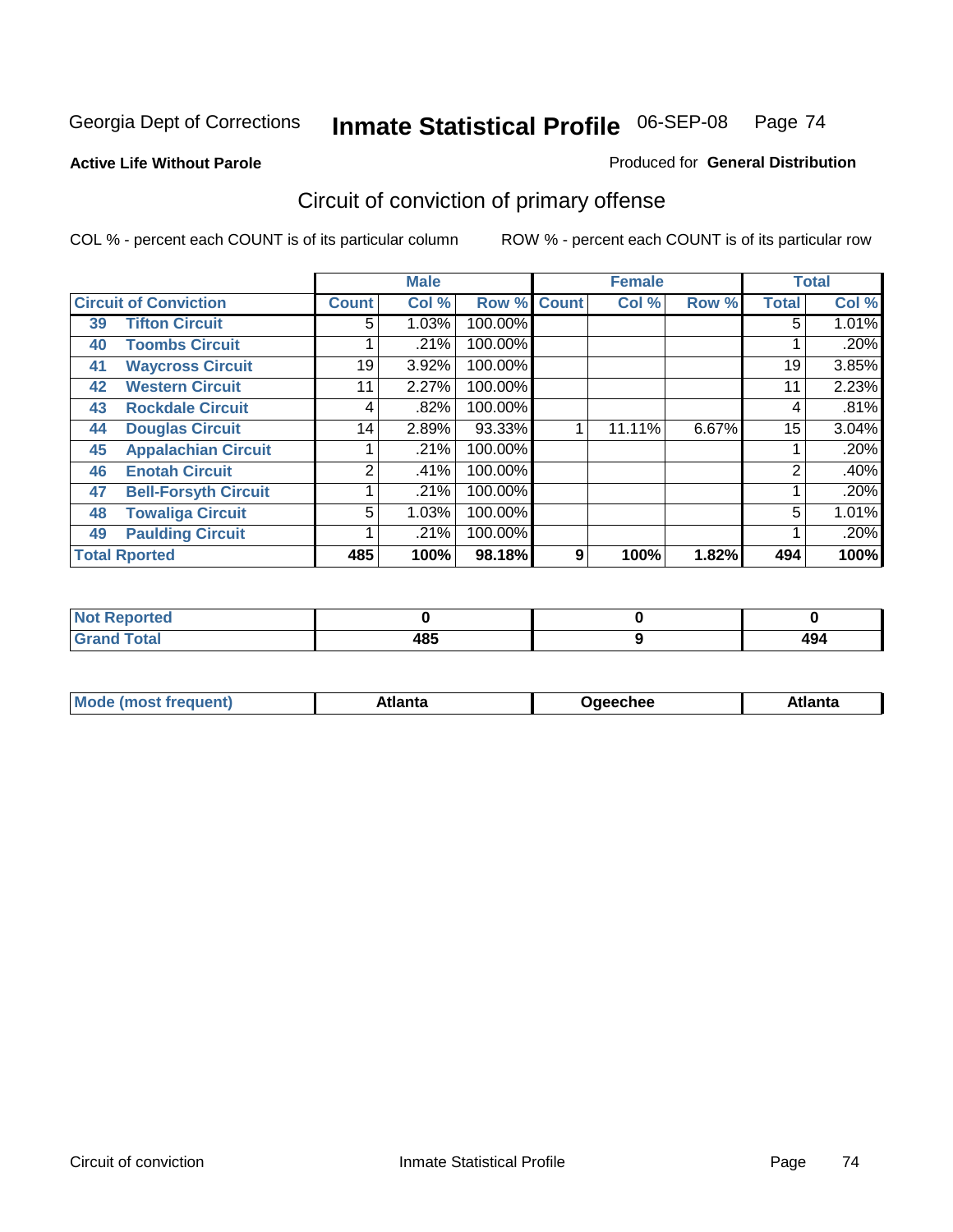### **Active Life Without Parole**

#### Produced for **General Distribution**

### Years served (jail + prison) in this incarceration

|                       |                 | <b>Male</b> |         |                | <b>Female</b> |       | <b>Total</b>    |        |
|-----------------------|-----------------|-------------|---------|----------------|---------------|-------|-----------------|--------|
| <b>Years Served</b>   | <b>Count</b>    | Col %       | Row %   | <b>Count</b>   | Col %         | Row % | <b>Total</b>    | Col %  |
| Less than one year    | 7               | 1.45%       | 100.00% |                |               |       | 7               | 1.43%  |
| 1 to 1.99 years       | 16              | 3.32%       | 94.12%  | 1              | 11.11%        | 5.88% | $\overline{17}$ | 3.46%  |
| 2 to 2.99 years       | $\overline{16}$ | 3.32%       | 94.12%  | $\mathbf{1}$   | 11.11%        | 5.88% | 17              | 3.46%  |
| 3 to 3.99 years       | $\overline{23}$ | 4.77%       | 100.00% |                |               |       | $\overline{23}$ | 4.68%  |
| 4 to 4.99 years       | $\overline{29}$ | 6.02%       | 96.67%  | 1              | 11.11%        | 3.33% | $\overline{30}$ | 6.11%  |
| 5 to 5.99 years       | 33              | 6.85%       | 94.29%  | $\overline{2}$ | 22.22%        | 5.71% | 35              | 7.13%  |
| 6 to 6.99 years       | $\overline{36}$ | 7.47%       | 94.74%  | $\overline{2}$ | 22.22%        | 5.26% | $\overline{38}$ | 7.74%  |
| 7 to 7.99 years       | $\overline{38}$ | 7.88%       | 100.00% |                |               |       | $\overline{38}$ | 7.74%  |
| 8 to 8.99 years       | 52              | 10.79%      | 100.00% |                |               |       | 52              | 10.59% |
| 9 to 9.99 years       | $\overline{29}$ | 6.02%       | 96.67%  | $\overline{1}$ | 11.11%        | 3.33% | $\overline{30}$ | 6.11%  |
| 10 to 10.99 years     | 44              | 9.13%       | 100.00% |                |               |       | 44              | 8.96%  |
| 11 to 11.99 years     | 46              | 9.54%       | 97.87%  | 1              | 11.11%        | 2.13% | 47              | 9.57%  |
| 12 to 12.99 years     | $\overline{32}$ | 6.64%       | 100.00% |                |               |       | $\overline{32}$ | 6.52%  |
| 13 to 13.99 years     | 24              | 4.98%       | 100.00% |                |               |       | 24              | 4.89%  |
| 14 to 14.99 years     | $\overline{21}$ | 4.36%       | 100.00% |                |               |       | $\overline{21}$ | 4.28%  |
| 15 to 15.99 years     | $\overline{12}$ | 2.49%       | 100.00% |                |               |       | $\overline{12}$ | 2.44%  |
| 16 to 16.99 years     | 3               | 0.62%       | 100.00% |                |               |       | $\overline{3}$  | 0.61%  |
| 17 to 17.99 years     | 6               | 1.24%       | 100.00% |                |               |       | $\overline{6}$  | 1.22%  |
| 18 to 18.99 years     | 1               | 0.21%       | 100.00% |                |               |       | $\mathbf{1}$    | 0.20%  |
| 19 to 19.99 years     | 4               | 0.83%       | 100.00% |                |               |       | 4               | 0.81%  |
| 20 to 20.99 years     | 1               | 0.21%       | 100.00% |                |               |       | $\mathbf{1}$    | 0.20%  |
| 21 to 21.99 years     | 3               | 0.62%       | 100.00% |                |               |       | $\overline{3}$  | 0.61%  |
| 24 to 24.99 years     | 1               | 0.21%       | 100.00% |                |               |       | 1               | 0.20%  |
| 27 to 27.99 years     | 1               | 0.21%       | 100.00% |                |               |       | 1               | 0.20%  |
| Thirty + years        | 4               | 0.83%       | 100.00% |                |               |       | $\overline{4}$  | 0.81%  |
| <b>Total Reported</b> | 482             | 100%        | 98.17%  | 9              | 100%          | 1.83% | 491             | 100%   |

| Reported |            |     |
|----------|------------|-----|
| Total    | 485<br>. . | 494 |

| <b>Mean</b><br>(average) | 9.16              | 6.02            | 9.1               |
|--------------------------|-------------------|-----------------|-------------------|
| Median (middle)          | 8.83              | 5.94            | 8.8               |
| Mode (most frequent)     | 12 to 12.99 years | 5 to 5.99 years | $5$ to 5.99 years |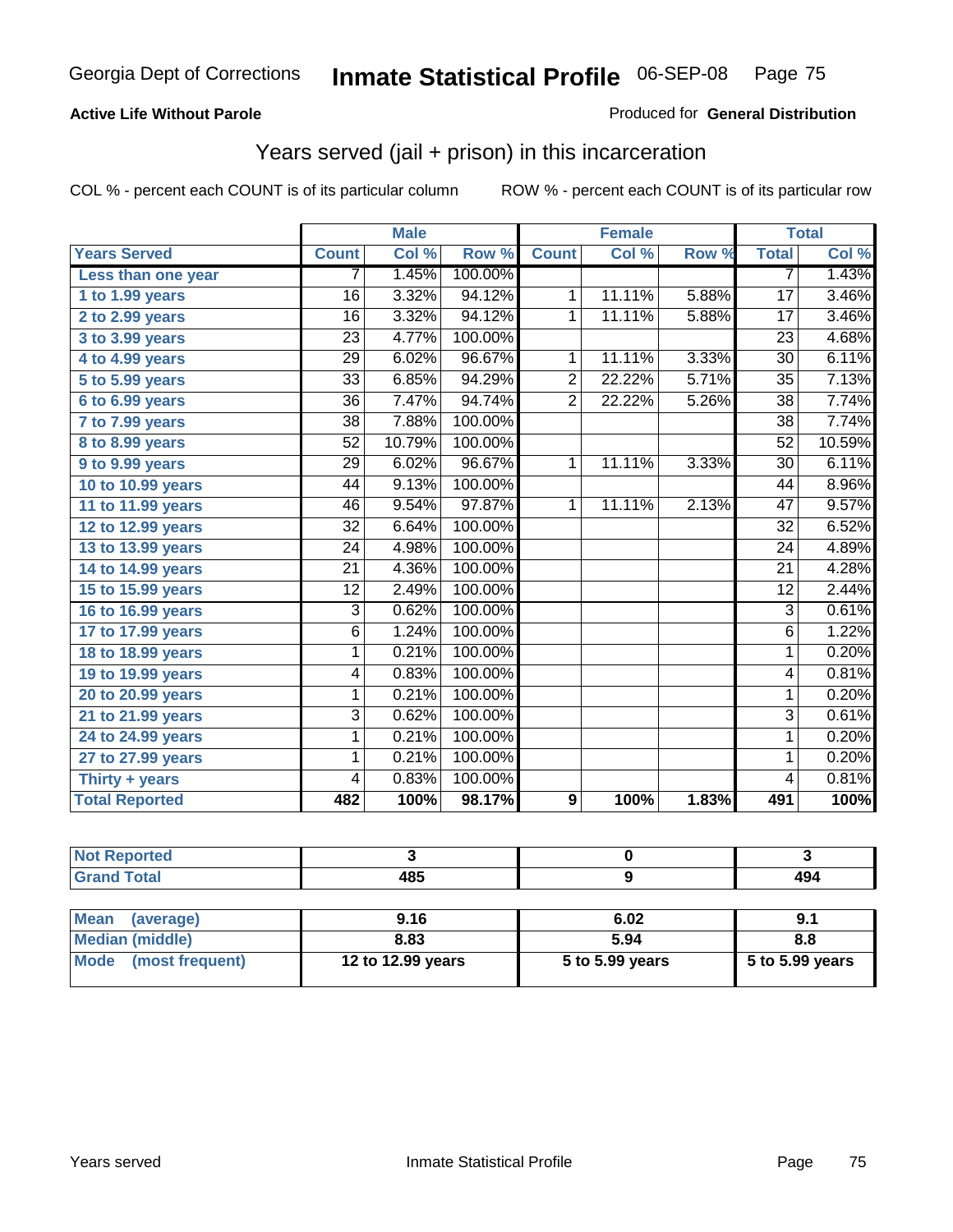### **Active Life Without Parole**

Produced for **General Distribution**

### Results of most recent HIV tests

|                         | <b>Male</b>  |        | <b>Female</b> |              |           | Total  |       |        |
|-------------------------|--------------|--------|---------------|--------------|-----------|--------|-------|--------|
| <b>HIV Test Results</b> | <b>Count</b> | Col %  | Row %I        | <b>Count</b> | Col %     | Row %  | Total | Col %  |
| <b>Positive</b>         |              | 0.83%  | 80.00%        |              | $11.11\%$ | 20.00% |       | 1.02%  |
| <b>Negative</b>         | 479          | 99.17% | 98.36%        |              | 88.89%    | 1.64%  | 487   | 98.98% |
| <b>Total Reported</b>   | 483          | 100%   | 98.17%        |              | 100%      | 1.83%  | 492   | 100%   |

| <b>Not Reported</b> |     |           |
|---------------------|-----|-----------|
| <b>Total</b><br>Gr< | 485 | 40<br>494 |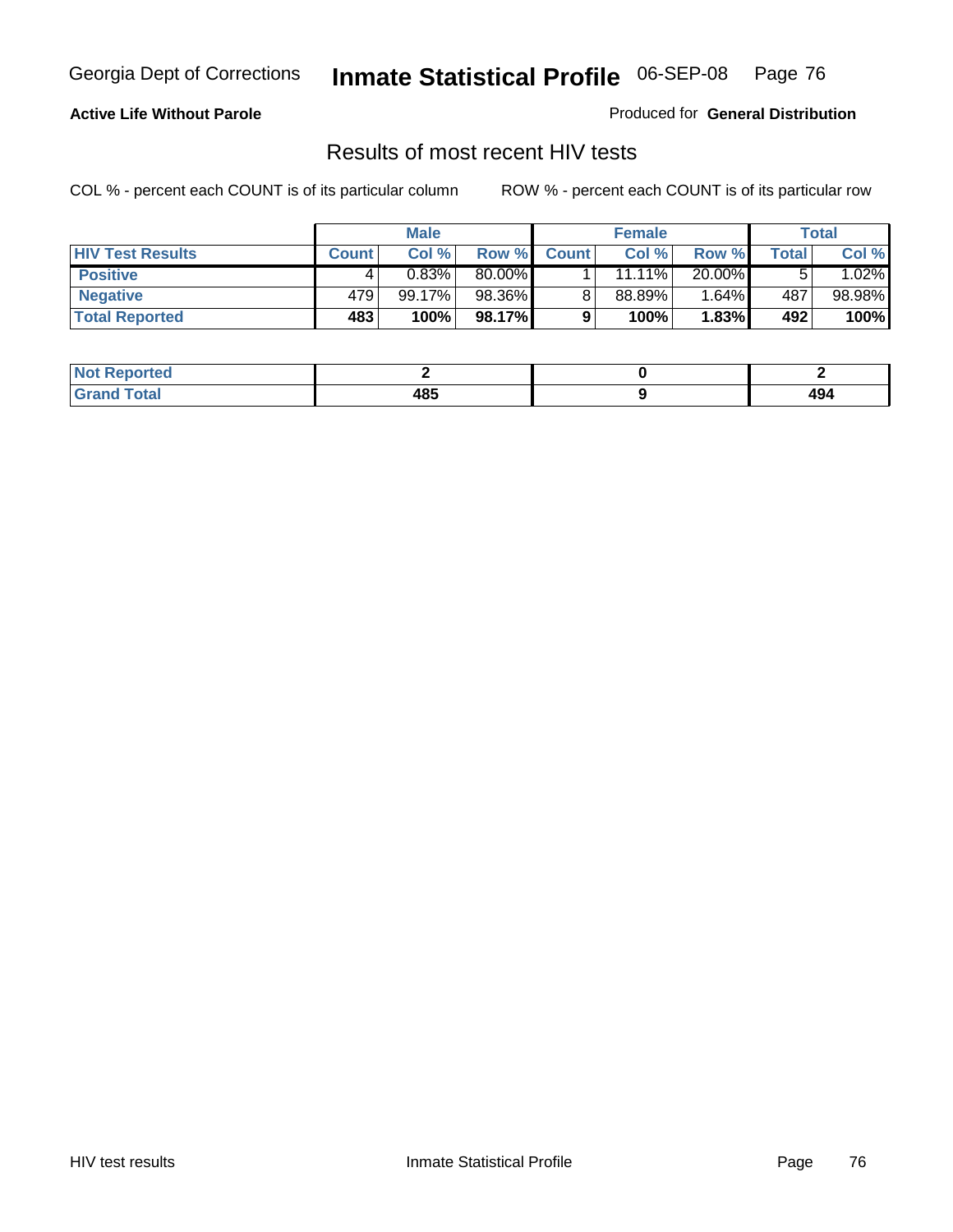### **Active Life Without Parole**

#### Produced for **General Distribution**

### Results of most recent tuberculosis test

|                                  | <b>Male</b>  |           | <b>Female</b> |              |         | <b>Total</b> |       |        |
|----------------------------------|--------------|-----------|---------------|--------------|---------|--------------|-------|--------|
| <b>Tuberculosis Test Results</b> | <b>Count</b> | Col %     | Row %         | <b>Count</b> | Col %   | Row %        | Total | Col %  |
| <b>Positive on current test</b>  | 27           | $5.60\%$  | 100.00%       |              |         |              | 27    | 5.50%  |
| <b>Positive on previous test</b> | 83           | $17.22\%$ | 100.00%       |              |         |              | 83    | 16.90% |
| <b>Negative</b>                  | 372          | 77.18%    | $97.64\%$     |              | 100.00% | 2.36%        | 381   | 77.60% |
| <b>Total Reported</b>            | 482          | 100%      | 98.17%        |              | 100%    | 1.83%        | 491   | 100%   |

| <b>Not</b><br><b>Reported</b> |     |     |
|-------------------------------|-----|-----|
| <b>Total</b>                  | 485 | 494 |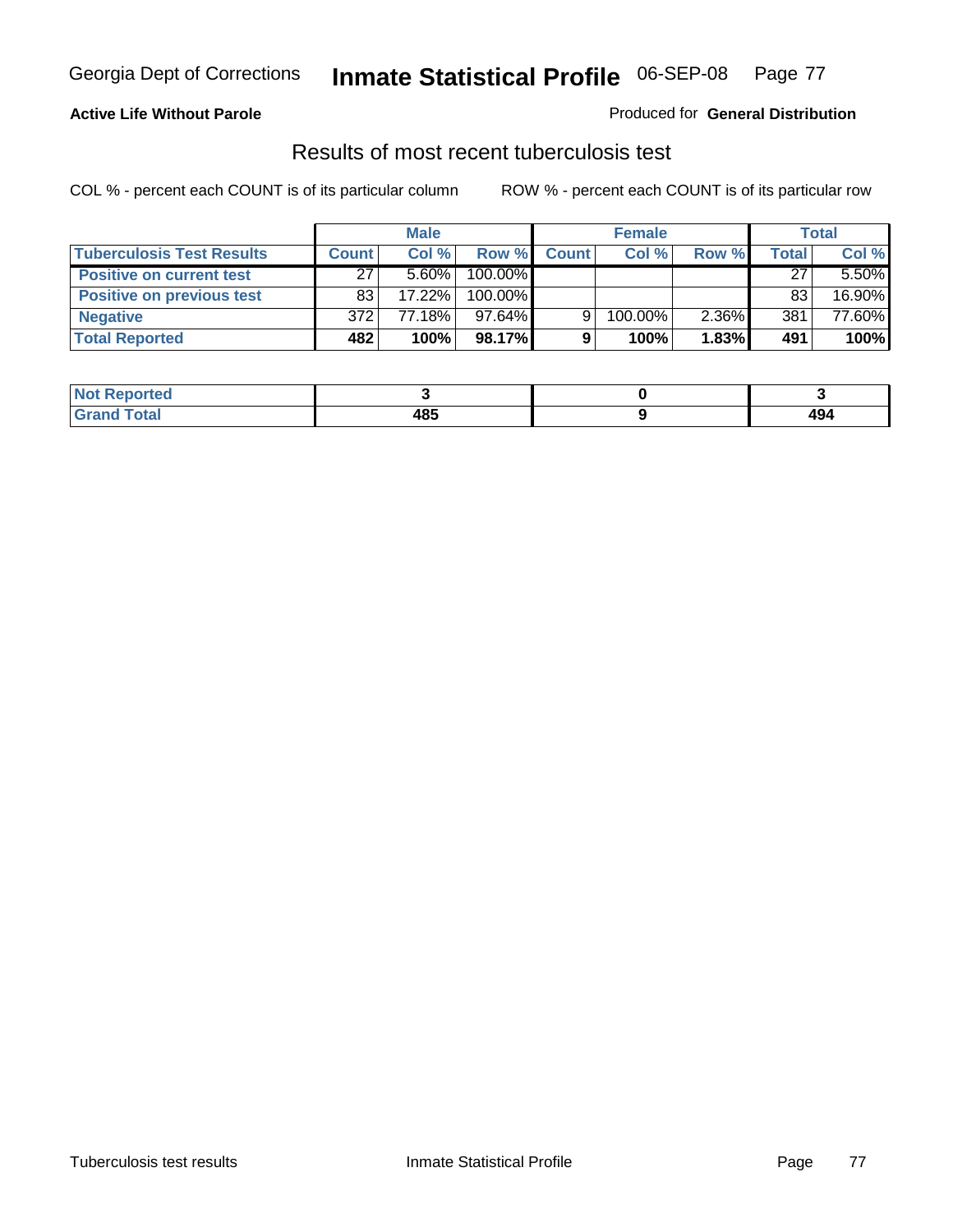### **Active Life Without Parole**

Produced for **General Distribution**

### Results of most recent syphilis test

|                                 | <b>Male</b>  |           | <b>Female</b> |              |           | Total    |        |        |
|---------------------------------|--------------|-----------|---------------|--------------|-----------|----------|--------|--------|
| <b>Syphilis Test Results</b>    | <b>Count</b> | Col %     | Row %         | <b>Count</b> | Col %     | Row %    | Total. | Col %  |
| <b>Positive on current test</b> | 14           | 2.93%     | 93.33%        |              | $11.11\%$ | $6.67\%$ | 15     | 3.08%  |
| <b>Negative</b>                 | 464          | $97.07\%$ | 98.31%        |              | 88.89%    | 1.69%∎   | 472    | 96.92% |
| <b>Total Reported</b>           | 478          | 100%      | 98.15%        |              | 100%      | 1.85%    | 487    | 100%   |

| <b>Not Reported</b> |     |            |
|---------------------|-----|------------|
| <b>Grand Total</b>  | 485 | 10.<br>474 |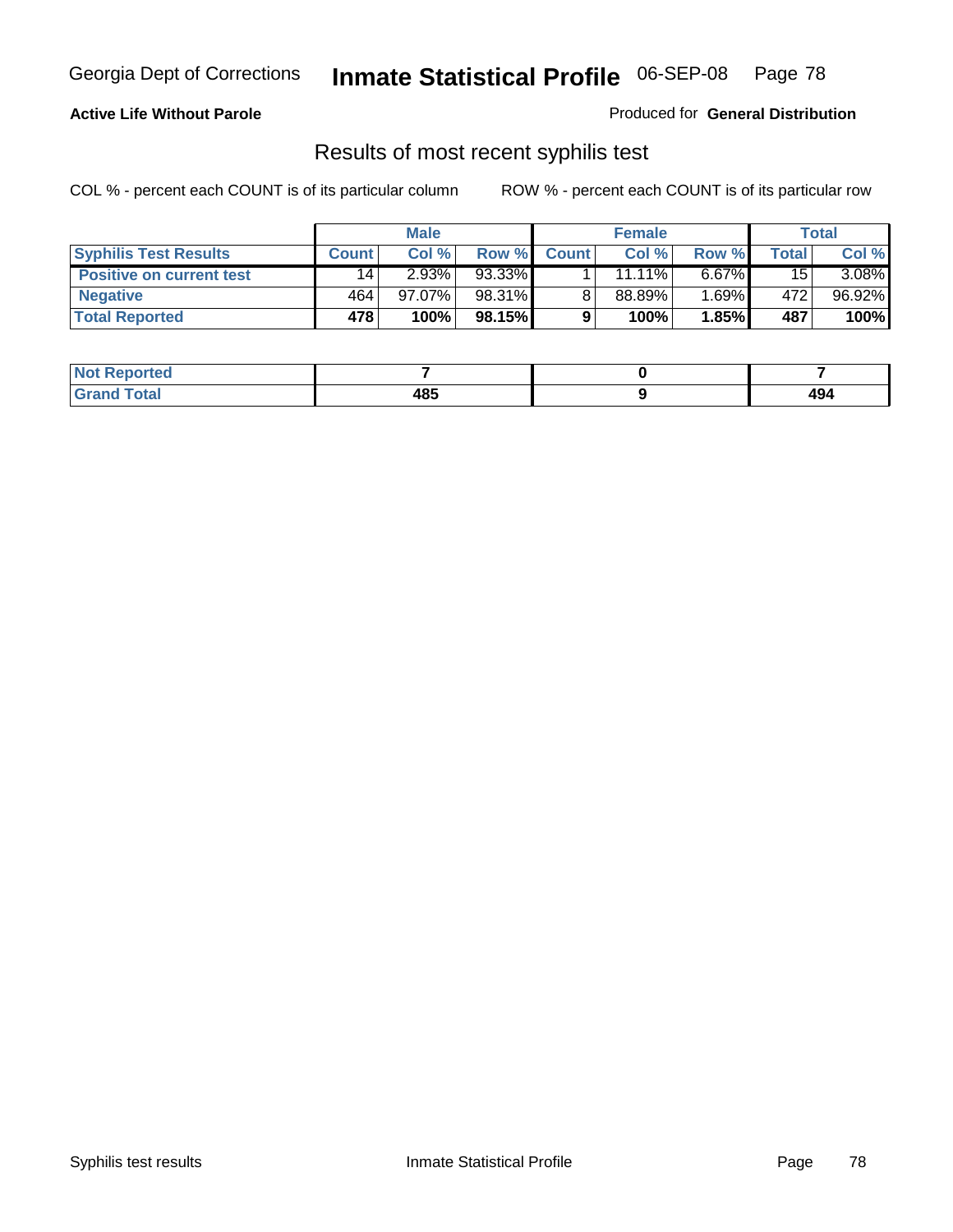### **Active Life Without Parole**

Produced for **General Distribution**

### Results of most recent Hepatitis-C test

|                                 |              | <b>Male</b> |         |              | <b>Female</b> |           |        | Total  |
|---------------------------------|--------------|-------------|---------|--------------|---------------|-----------|--------|--------|
| <b>Hepatitis-C Test Results</b> | <b>Count</b> | Col %       | Row %   | <b>Count</b> | Col %         | Row %     | Totall | Col %  |
| <b>Positive on current test</b> |              | $25.00\%$   | 100.00% |              |               |           |        | 22.22% |
| <b>Negative</b>                 |              | 75.00%      | 85.71%  |              | 100.00%       | $14.29\%$ |        | 77.78% |
| <b>Total Reported</b>           |              | 100%        | 88.89%  |              | 100%          | $11.11\%$ |        | 100%   |

| <b>Not Reported</b> | --- | 485 |
|---------------------|-----|-----|
| <b>Grand Total</b>  | 485 | 494 |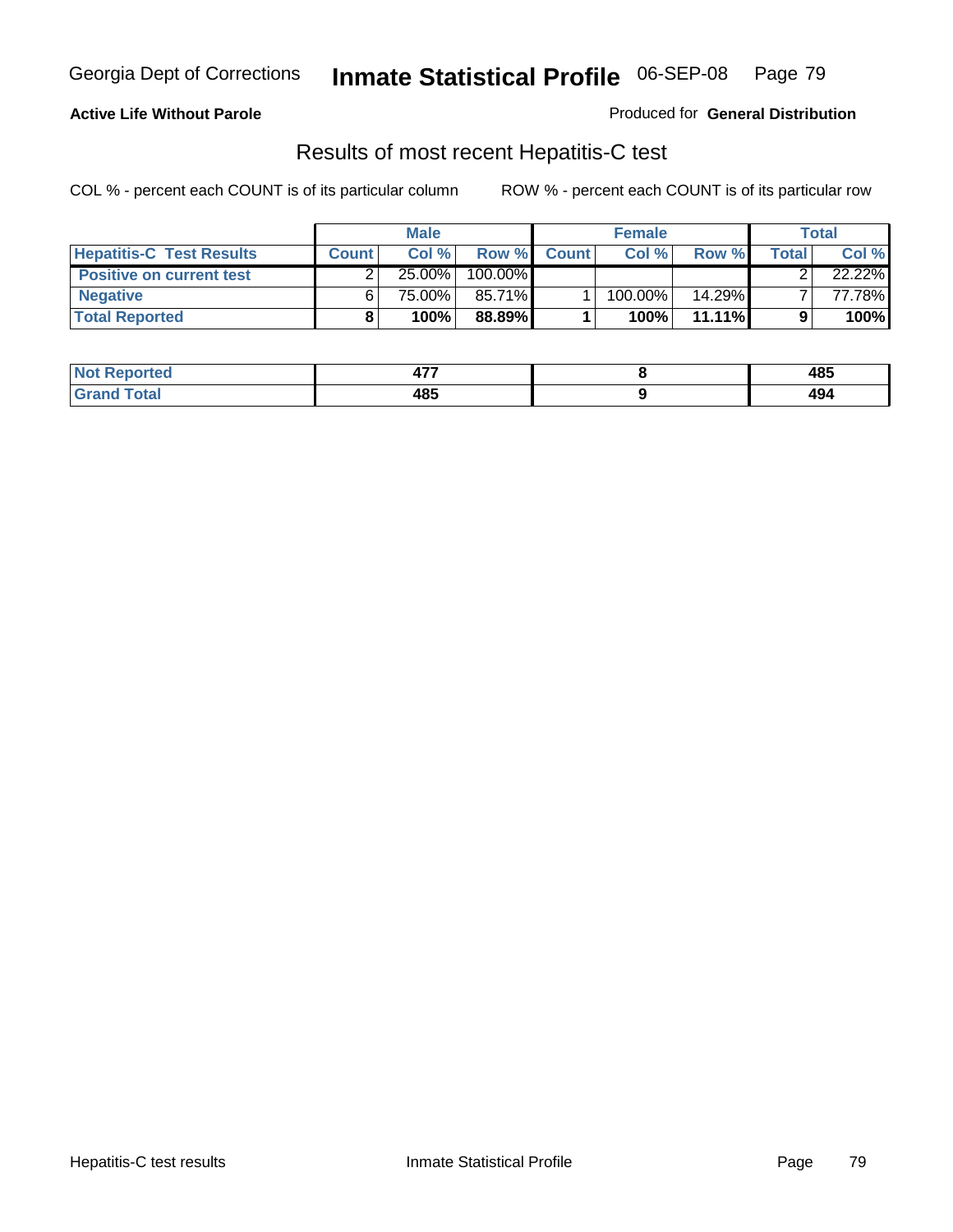#### **Active Life Without Parole**

Produced for **General Distribution**

### Results of most recent pregnancy test

|                               | <b>Male</b>  |      |          | <b>Female</b>  |            |         | <b>Total</b>   |         |
|-------------------------------|--------------|------|----------|----------------|------------|---------|----------------|---------|
| <b>Pregnancy Test Results</b> | <b>Count</b> | Col% | Row %    | <b>Count</b> Ⅰ | Col %      | Row %   | <b>Total</b> I | Col %   |
| <b>Negative</b>               |              |      |          |                | $100.00\%$ | 100.00% |                | 100.00% |
| <b>Total Reported</b>         |              | %    | $0.00\%$ |                | 100%       | 100.00% |                | 100%    |

| Not F<br>Reported       | 485 | 487                 |
|-------------------------|-----|---------------------|
| <b>Total</b><br>l Grand | 485 | $\mathbf{A}$<br>494 |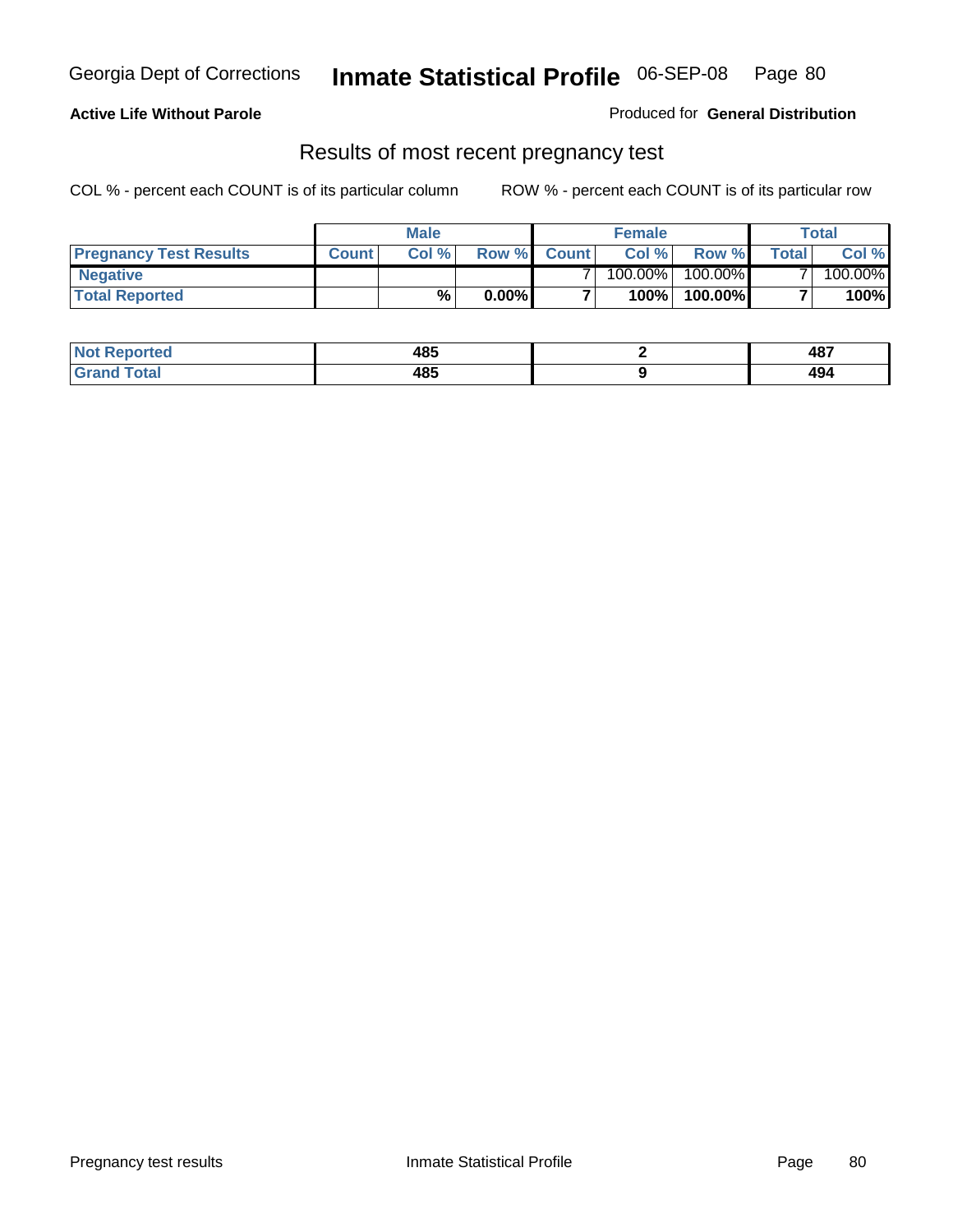### **Active Life Without Parole**

Produced for **General Distribution**

### Results of most recent diabetes test

|                                 |              | <b>Male</b> |                  | <b>Female</b> |          |       | Total   |
|---------------------------------|--------------|-------------|------------------|---------------|----------|-------|---------|
| <b>Diabetes Test Results</b>    | <b>Count</b> | Col %       | Row % Count      | Col %         | Row %    | Total | Col %   |
| <b>Positive on current test</b> |              | $100.00\%$  | 100.00% <b>I</b> |               |          |       | 100.00% |
| <b>Total Reported</b>           |              | $100\%$     | 100.00%          | %             | $0.00\%$ |       | 100%    |

| <b>eported</b> | 483 | 102<br>49∠<br>____ |
|----------------|-----|--------------------|
| <b>Total</b>   | 485 | "^'<br>494         |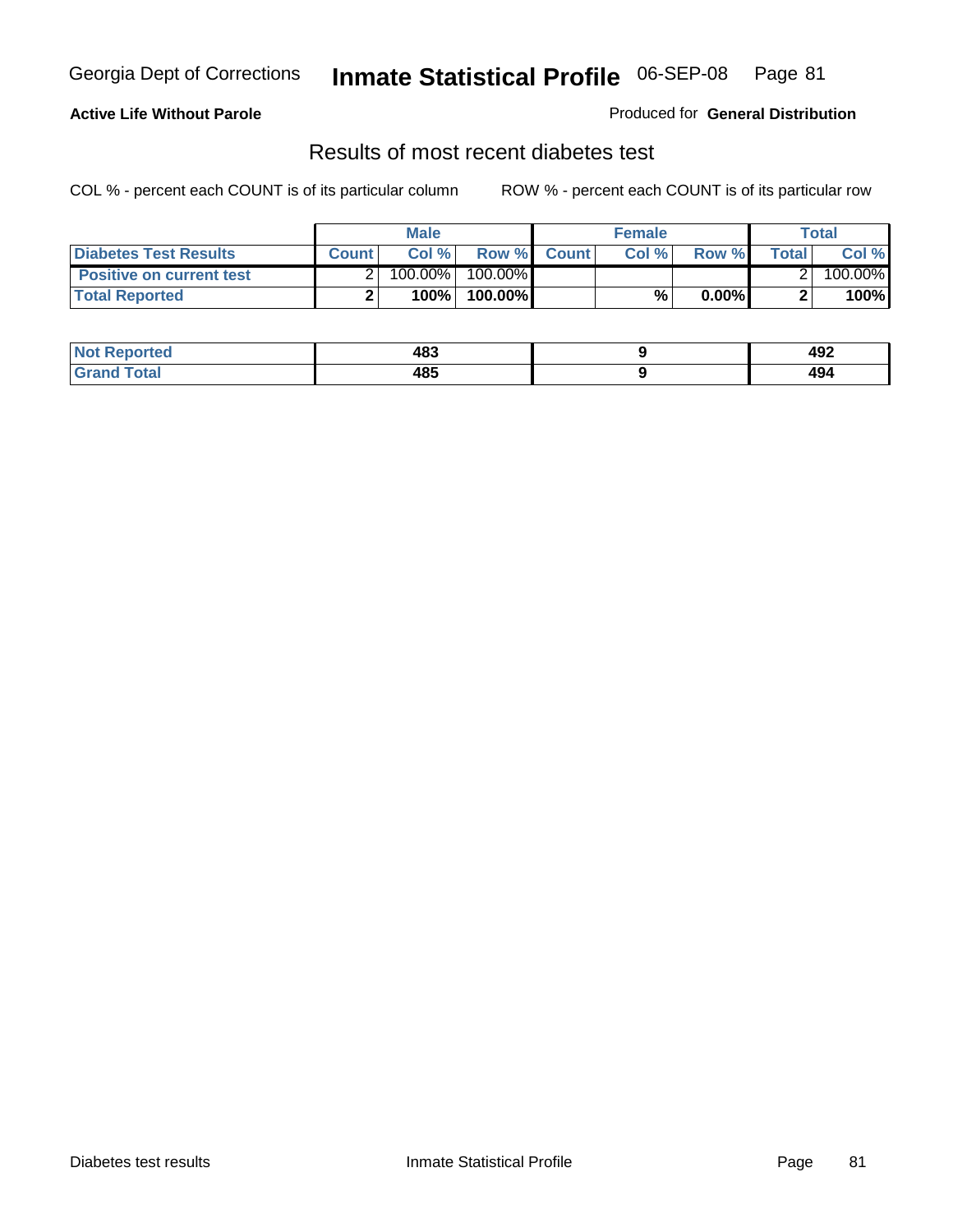#### **Active Life Without Parole**

#### Produced for **General Distribution**

### Results of most recent hypertension test

|                                  |              | <b>Male</b> |            |             | <b>Female</b> |          |        | Total   |
|----------------------------------|--------------|-------------|------------|-------------|---------------|----------|--------|---------|
| <b>Hypertension Test Results</b> | <b>Count</b> | Col %       |            | Row % Count | Col%          | Row %    | Totall | Col %   |
| <b>Positive on current test</b>  |              | 100.00%     | $100.00\%$ |             |               |          |        | 100.00% |
| <b>Total Reported</b>            |              | 100%        | 100.00%    |             | %,            | $0.00\%$ |        | 100%    |

| orted        | 470<br>47 C | 487        |
|--------------|-------------|------------|
| <b>Total</b> | 485         | "^'<br>474 |